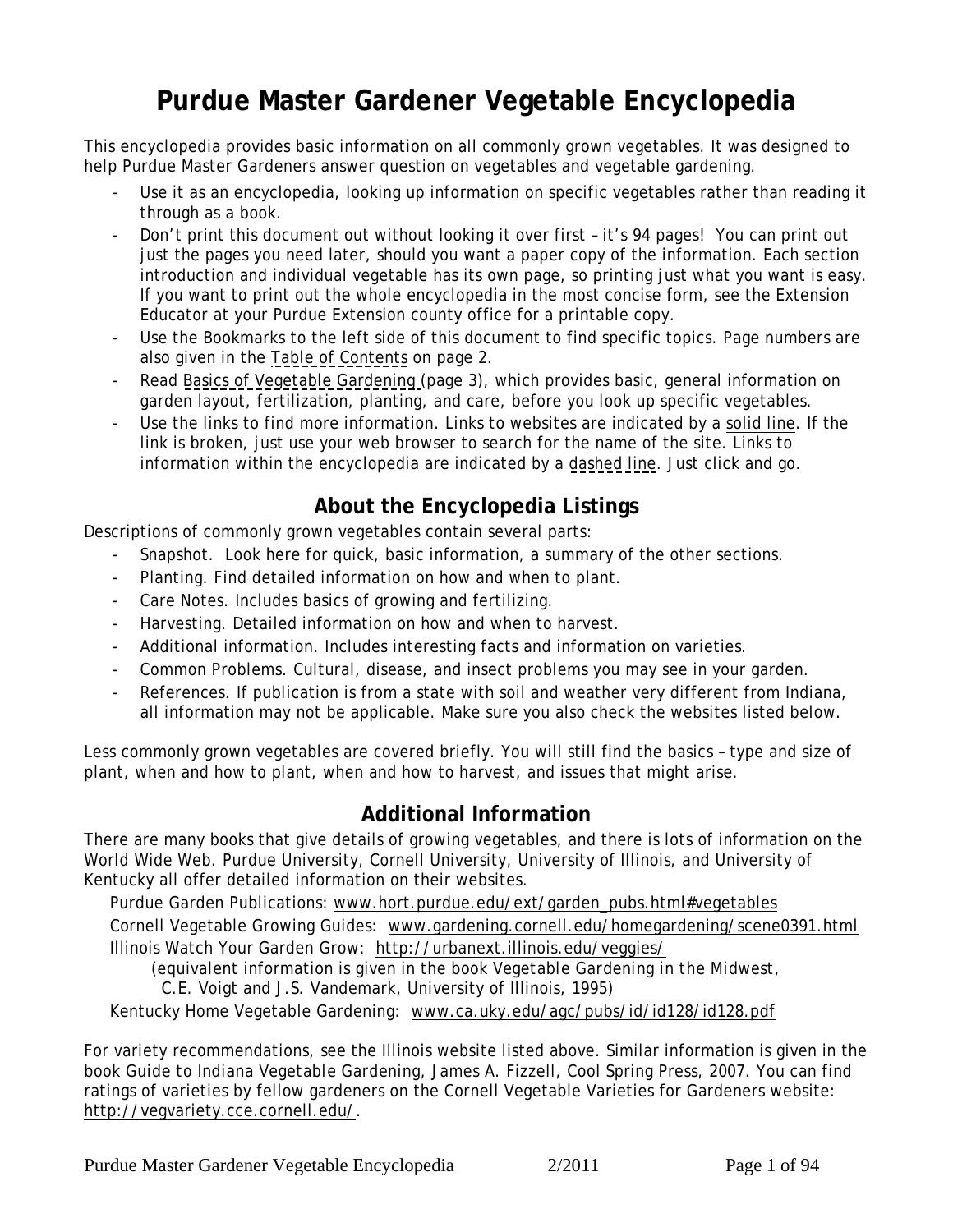## **Contributors**

<span id="page-1-0"></span>The information in this Encyclopedia was compiled from Cooperative Extension Service publications by Mary Welch-Keesey, Consumer Horticulture Specialist with the Department of Horticulture and Landscape Architecture, Purdue University. Additional references consulted include *Smart Gardener's Guide to Growing Vegetables* by Bob Gough, *Square Foot Gardening* by Mel Bartholomew, and *Rodale's Successful Organic Gardening – Vegetables* by Patricia Michalak and Cass Peterson.

**Table of Contents**

The Encyclopedia was reviewed by Agriculture and Natural Resources Extension Educators from Purdue University. A special thanks to Amanda Bailey, Amy Thompson, Larry Caplan, Bill Horan, Roy Ballard, Dave Addison, Curt Campbell, Jim Luzar, Steve Mayer, and Scott Monroe.

| Vegetable Type                 | Page | Vegetable Type              | Pag |
|--------------------------------|------|-----------------------------|-----|
| Perennial vegetables           | 5    | Sweet Corn                  | 59  |
| Beans and Peas                 | 12   | Okra                        | 63  |
| Root crops                     | 21   | Leaf Crops                  | 64  |
| Cole crops                     | 31   | Onions and related plants   | 76  |
| Tomatoes, Peppers, and related | 44   | Cucurbits-cucumber, squash, | 84  |
| plants                         |      | melons                      |     |
| Potatoes and Sweet Potatoes    | 53   |                             |     |
|                                |      |                             |     |

| Vegetable Type          | Page | Vegetable Type              | Page |
|-------------------------|------|-----------------------------|------|
| vegetables              |      | Sweet Corn                  | 59   |
| d Peas                  | 12   | Okra                        | 63   |
| )S                      | 21   | Leaf Crops                  | 64   |
| )S                      | 31   | Onions and related plants   |      |
| s, Peppers, and related | 44   | Cucurbits-cucumber, squash, | 84   |
|                         |      | melons                      |      |
|                         |      |                             |      |

## **Individual Vegetables**

|                         | Page |              |
|-------------------------|------|--------------|
| Arugula                 | 69   | Corn (sweet, |
| Asparagus               | 6    | Cucumber     |
| Beans, green snap       | 13   | Eggplant     |
| Beans, Lima             | 15   | Endive/Escar |
| Beans, specialty        | 17   | Garlic       |
| <b>Beets</b>            | 22   | Gourds       |
| Broccoli                | 32   | Horseradish  |
| Broccoli raab           | 34   | Jerusalem ar |
| Broccoli, Asian         | 39   | Kale         |
| <b>Brussels sprouts</b> | 35   | Kohlrabi     |
| Cabbage                 | 37   | Leeks        |
| Cabbage, Chinese        | 39   | Lettuce      |
| Carrot                  | 24   | Muskmelons/  |
|                         |      | other meld   |
| Cauliflower             | 40   | Mustard      |
| Celery and celeriac     | 73   | Okra         |
| Chard, Swiss            | 71   | Onion        |
| Chayote                 | 94   | Onion, Egypt |
| Chiles                  | 48   | Onion, green |
| Chives and              | 80   | Onion, pearl |
| garlic chives           |      | boiler       |
| Cilantro/Coriander      | 75   | Onion,       |
|                         |      | potato/multi |
| Collards                | 42   | Parsley      |

| Page |                             |                         |                   | Pag                           |
|------|-----------------------------|-------------------------|-------------------|-------------------------------|
| 69   | Corn (sweet, pop)           | 59                      | Parsnips          | 29                            |
| 6    | Cucumber                    | 88                      | Peas              | 19                            |
| 13   | Eggplant                    | 50                      | Peppers           | 48                            |
| 15   | Endive/Escarole             | 70                      | Potato            | 54                            |
| 17   | Garlic                      | 81                      | Potato, sweet     | 57                            |
| 22   | Gourds                      | 93                      | Pumpkin           | 90                            |
| 32   | Horseradish                 | 11                      | Radishes          | 26                            |
| 34   | Jerusalem artichoke         | 10                      | Radishes, Chinese | 28                            |
| 39   | Kale                        | 42                      | Rhubarb           | 8                             |
| 35   | Kohlrabi                    | 43                      | Rutabaga          | 30                            |
| 37   | Leeks                       | 82                      | Shallots          | 83                            |
| 39   | Lettuce                     | 65                      | Spinach           | 67                            |
| 24   | Muskmelons/                 | 91                      | Spinach, Malabar, | 68                            |
| 40   |                             | 72                      |                   | 89                            |
| 73   | Okra                        | 63                      | Squash, winter    | 89                            |
| 71   | Onion                       | 77                      | Sweet potatoes    | 57                            |
| 94   | Onion, Egyptian             | 83                      | Swiss chard       | 71                            |
| 48   | Onion, green                | 79                      | Tomatillo         | 52                            |
| 80   | Onion, pearl and<br>boiler  | 79                      | Tomatoes          | 45                            |
| 75   | Onion,<br>potato/multiplier | 83                      | Turnip            | 30                            |
| 42   | Parsley                     | 74                      | Watermelon        | 92                            |
|      |                             | other melons<br>Mustard | Page              | New Zealand<br>Squash, summer |

| Page |                     | Page |                   | Page |
|------|---------------------|------|-------------------|------|
| 69   | Corn (sweet, pop)   | 59   | Parsnips          | 29   |
| 6    | Cucumber            | 88   | Peas              | 19   |
| 13   | Eggplant            | 50   | Peppers           | 48   |
| 15   | Endive/Escarole     | 70   | Potato            | 54   |
| 17   | Garlic              | 81   | Potato, sweet     | 57   |
| 22   | Gourds              | 93   | Pumpkin           | 90   |
| 32   | Horseradish         | 11   | Radishes          | 26   |
| 34   | Jerusalem artichoke | 10   | Radishes, Chinese | 28   |
| 39   | Kale                | 42   | Rhubarb           | 8    |
| 35   | Kohlrabi            | 43   | Rutabaga          | 30   |
| 37   | Leeks               | 82   | Shallots          | 83   |
| 39   | Lettuce             | 65   | Spinach           | 67   |
| 24   | Muskmelons/         | 91   | Spinach, Malabar, | 68   |
|      | other melons        |      | New Zealand       |      |
| 40   | Mustard             | 72   | Squash, summer    | 89   |
| 73   | Okra                | 63   | Squash, winter    | 89   |
| 71   | Onion               | 77   | Sweet potatoes    | 57   |
| 94   | Onion, Egyptian     | 83   | Swiss chard       | 71   |
| 48   | Onion, green        | 79   | Tomatillo         | 52   |
| 80   | Onion, pearl and    | 79   | Tomatoes          | 45   |
|      | boiler              |      |                   |      |
| 75   | Onion,              | 83   | Turnip            | 30   |
|      | potato/multiplier   |      |                   |      |
| 42   | Parsley             | 74   | Watermelon        | 92   |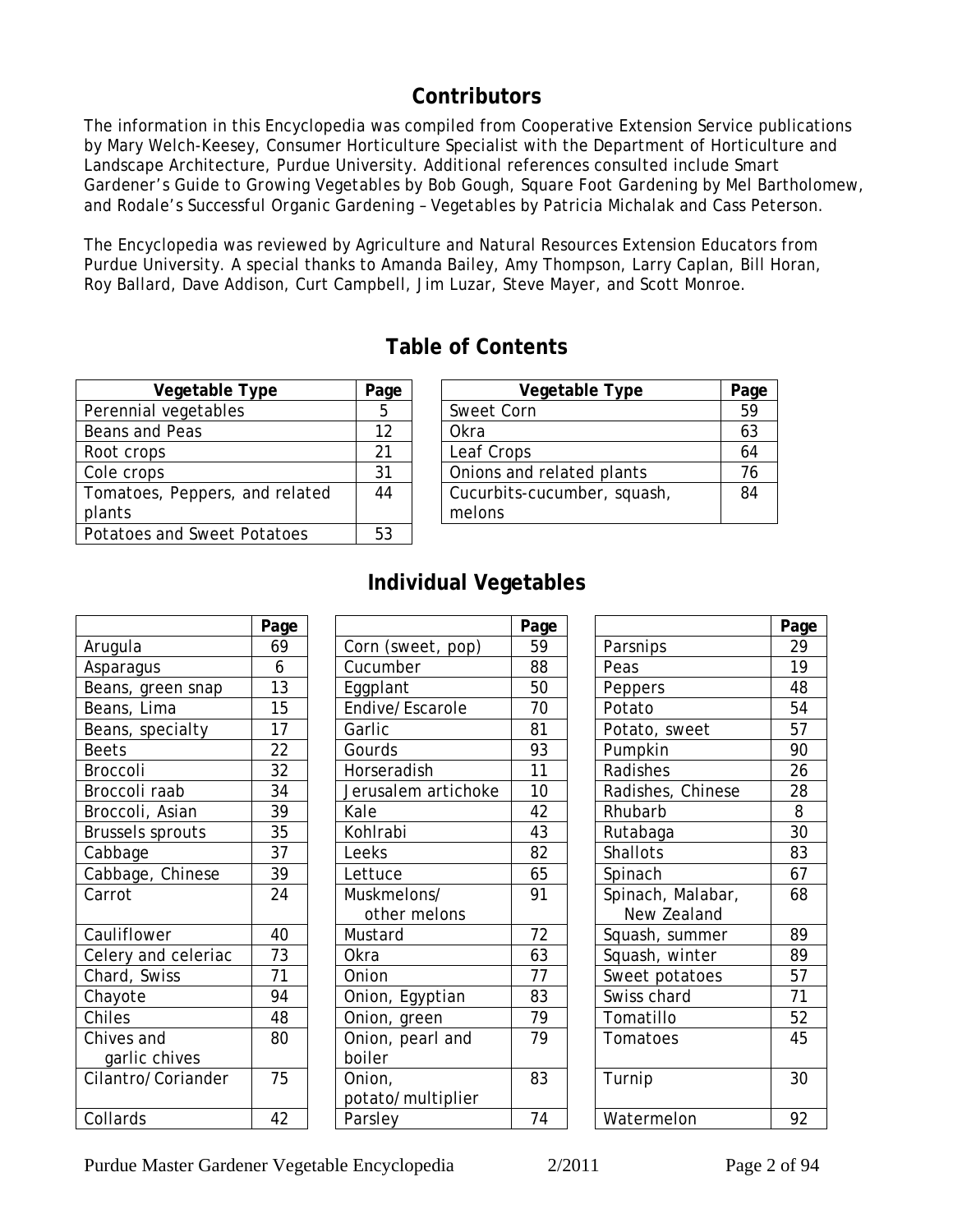# <span id="page-2-0"></span>**Basics of Vegetable Gardening**

- Most vegetables require full sun to grow well. A few crops (beets, carrots, kale, lettuce, onions, radish, spinach, Swiss chard, and turnips) will produce well in part sun.
- Vegetables grow well when soil pH is 6.0-6.8, but some vegetables tolerate a higher pH.
- Most vegetables grow best in soil that has been loosened and amended with organic matter.
- Base yearly fertilization on the results of a soil test. The information in the soil test results will let you make intelligent decisions about fertilizing your garden, save money by avoiding fertilizer applications that are not needed, and help you reduce environmental pollution by avoiding excess fertilizer that runs off and pollutes streams and lakes. Use a fertilizer low in phosphorus unless the soil test indicates phosphorus levels are low and recommends addition of phosphorus.
- In the absence of soil test results, base yearly fertilization on past experience.
	- ! If the vegetable garden has produced well in the past or was used to grow other plants that were fertilized regularly, apply 0.1-0.15 lb actual N per 100 square feet. Select a fertilizer low in phosphorus.
	- If the area has never been used as a garden and there is no reason to believe fertility is high, apply a fertilizer that contains nitrogen, phosphorus, and potassium, applying 0.1-0.15 lb actual N per 100 square feet. Some references recommend using fertilizers with an N-P-K ratio of about 1-4-4 for this initial fertilization. For example, if you are using a fertilizer with an analysis of 5-20-20, you would apply 2-3 lb of fertilizer per 100 square feet.
- Fertilizer used in the vegetable garden can be organic or processed fertilizers. *Please note:* be very cautious about using manure in the vegetable garden. Manure can contain disease organisms (pathogens) that will make you sick. Avoid using fresh manure where you grow root or low-growing food plants such as lettuce. Incorporate all fresh manure into the soil at least four months before harvesting the vegetables. Thoroughly cooking foods will kill the pathogens that adhere to leaves and roots.
- You can plant vegetables in long slender rows, in squares, or in any other shape that makes sense in your garden. Tall plants should be on the north side of the garden so they don't shade their shorter neighbors. The correct spacing will give your vegetables room to grow. Spacing is given for long slender row planting and also for "wide row" spacing. Use "wide row" spacing if you are planting in a square or other unusual shape or in several closely spaced rows. Follow the recommendations for your variety if they differ from those given here.
- Vegetables can be started by sowing seeds in the garden, by starting seeds indoors for later transplanting outdoors, or by planting purchased transplants. If you are planting seeds directly into the garden, sow more seeds than the number of plants you need, then thin based on the spacing recommended for the specific vegetable.
- Planting times are recommended for each vegetable. Weather is different each year, so use common sense when planting, paying attention to the individual plant's sensitivity to frost, need for warm or cool weather, and long or short growing season. If you are planting seeds directly into the garden, soil temperature should guide your planting. Use a soil thermometer or find soil temperature information on the website of the Indiana State Climate Office (http://iclimate.org/).
- Planting times are given in relation to average last and first frost dates (50% chance that the last or first frost has already occurred). Purdue Master Gardeners can find the average dates for their area in Chapter 1 of the Purdue Master Gardener Manual. Average dates for all 50 states can be found on the U.S. Climate Normals site of the National Climatic Data Center http://cdo.ncdc.noaa.gov/cgi-bin/climatenormals/climatenormals.pl or find it by using your web browser to search for: CLIM20-01 freeze/frost data.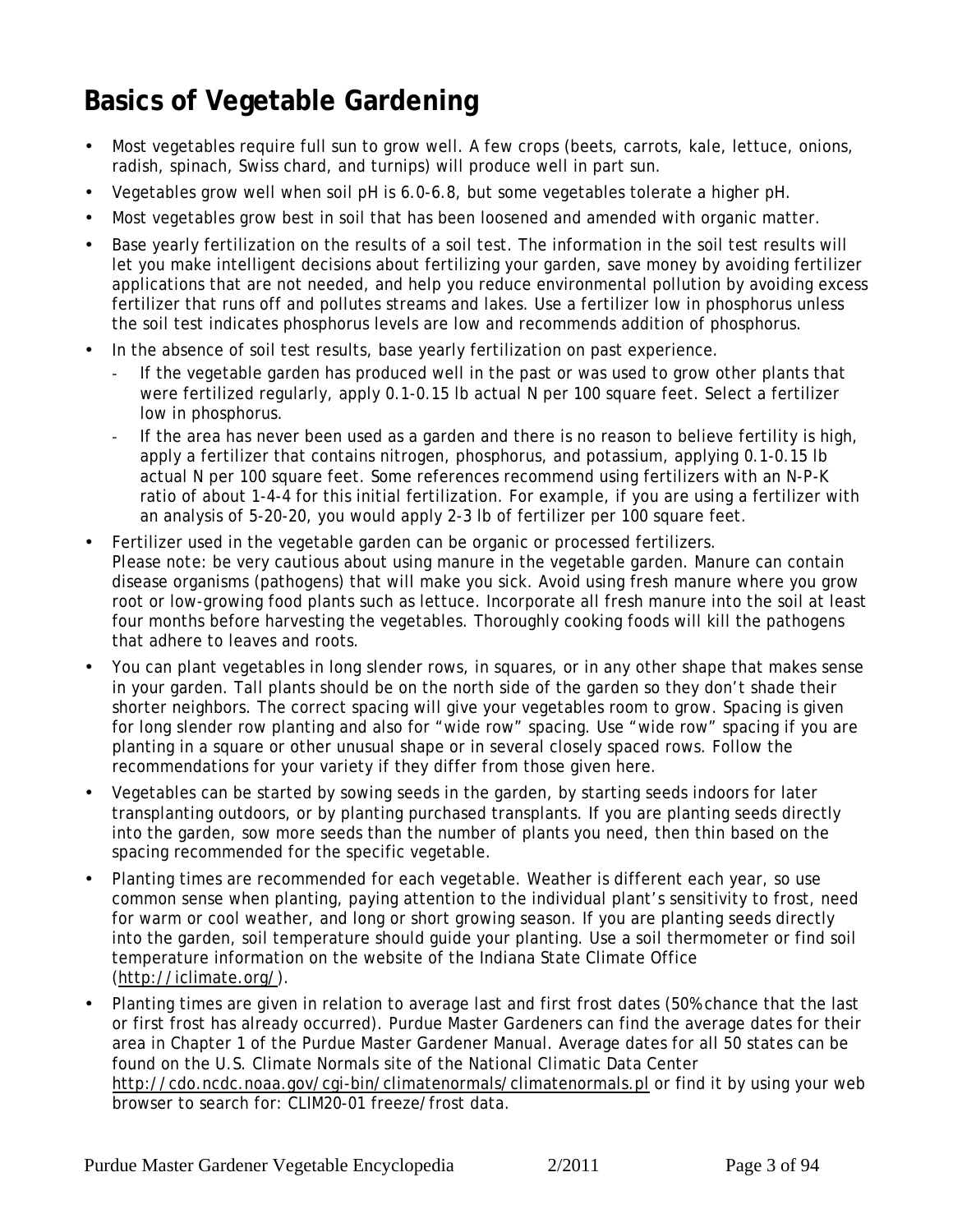- Though a range of planting dates is given for each vegetable, most vegetables are planted only once during that period. The exceptions are the vegetables that have a very short harvest period for each planting. For example, each radish seed produces one radish and all seeds planted at one time are harvested over a short period (7-10 days). To ensure a long, continuous harvest, small plantings are made several times during the recommended planting time (rather than a large planting at only one time). The encyclopedia will tell you if you should make several small plantings of the vegetable.
- Vegetables do best when growth is consistent through the season, not slowing and speeding up due to environmental conditions. You can't control the weather, but you can help provide consistent conditions by irrigating when rainfall is lacking. Most vegetables need 1-1.5" of water a week.
- Side-dress with nitrogen when needed as listed in the encyclopedia or if plant appearance suggests a nitrogen deficiency (plant stunted, older leaves yellowing, and newest leaves small). Side-dressing recommendations are traditionally given in pounds of ammonium nitrate per 100 ft row. Ammonium nitrate (33-0-0) is now difficult to find in garden centers. Because of this, sidedressing recommendations are given in pounds of actual nitrogen (N) per 100 square feet (sq ft). This allows you to determine the amount of fertilizer needed, no matter the analysis. Select a fertilizer that contains mostly nitrogen and little phosphorus or potassium.
- Mulch will help keep soil moisture and temperature consistent and help control weeds.
- Estimated days to harvest or maturity is given for each vegetable. This can vary greatly depending on variety. The weather can have a great impact as well. Use information specific to your variety if it is available.
- Weeding is an important part of vegetable gardening. Most vegetables are shallow rooted. Cultivate carefully when weeding so you don't injure the roots. Weeding on a regular schedule will let you remove the weeds when they are small and easy to pull.
- Diseases and insect pests can reduce your yield and the quality of your vegetables. Check your plants on a regular basis. It is easier to control a problem if you catch it early. Brief information on pests is given for each vegetable. Simple cultural techniques, such as crop rotation, spacing to allow air circulation, and removing plant debris at the end of the season can go a long way toward preventing these pests next year. Related plants are listed for each vegetable to help with planning your crop rotation.
- If you are a Purdue Master Gardener, more information on growing vegetables can be found in Chapter 13 of the Purdue Master Gardener Manual. Plant problems and pests are discussed in detail in Chapters 15-25. The Entomology Department at Purdue has an excellent publication on insects. See "Managing Insects in the Home Vegetable Garden", Purdue Extension publication E-21-W, http://extension.entm.purdue.edu/publications/E-21.pdf.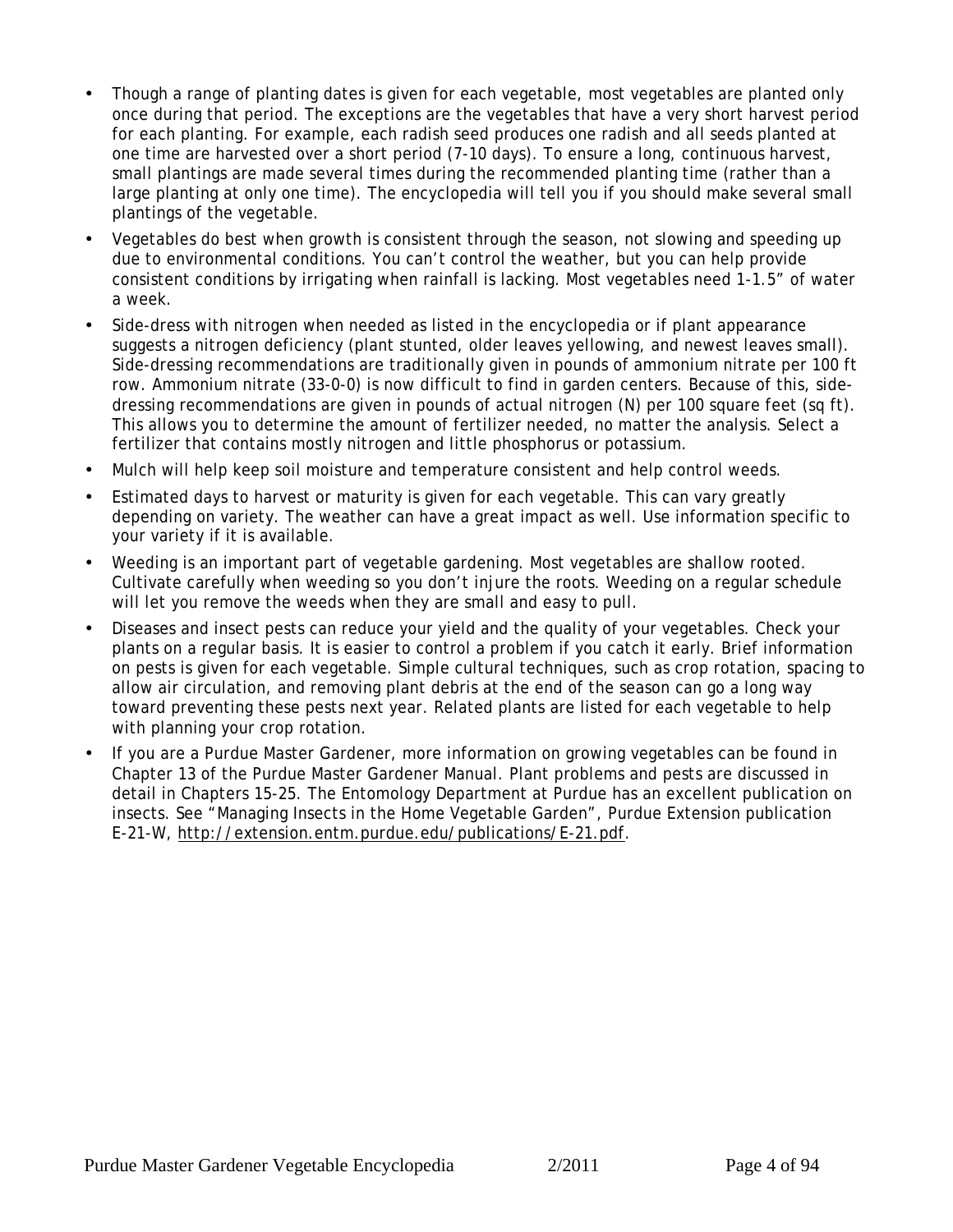# <span id="page-4-0"></span>**Perennial Vegetables - Introduction**

Only a few vegetables are grown as perennials. Some, like asparagus and rhubarb, are harvested each spring but allowed to stay in the ground all year. Others, like Jerusalem artichoke and horseradish, are completely harvested at the end of the season, but a root or stem piece is saved to plant the next summer. This last group can be moved to different spots in the garden each year, but asparagus and rhubarb stay in the same place for years. You need to dedicate garden space for asparagus and rhubarb. Make sure you place them so they do not shade your other vegetables.

**Links to specific vegetables [Asparagus](#page-5-0) [Rhubarb](#page-7-0)** [Jerusalem artichoke](#page-9-0) **[Horseradish](#page-10-0)**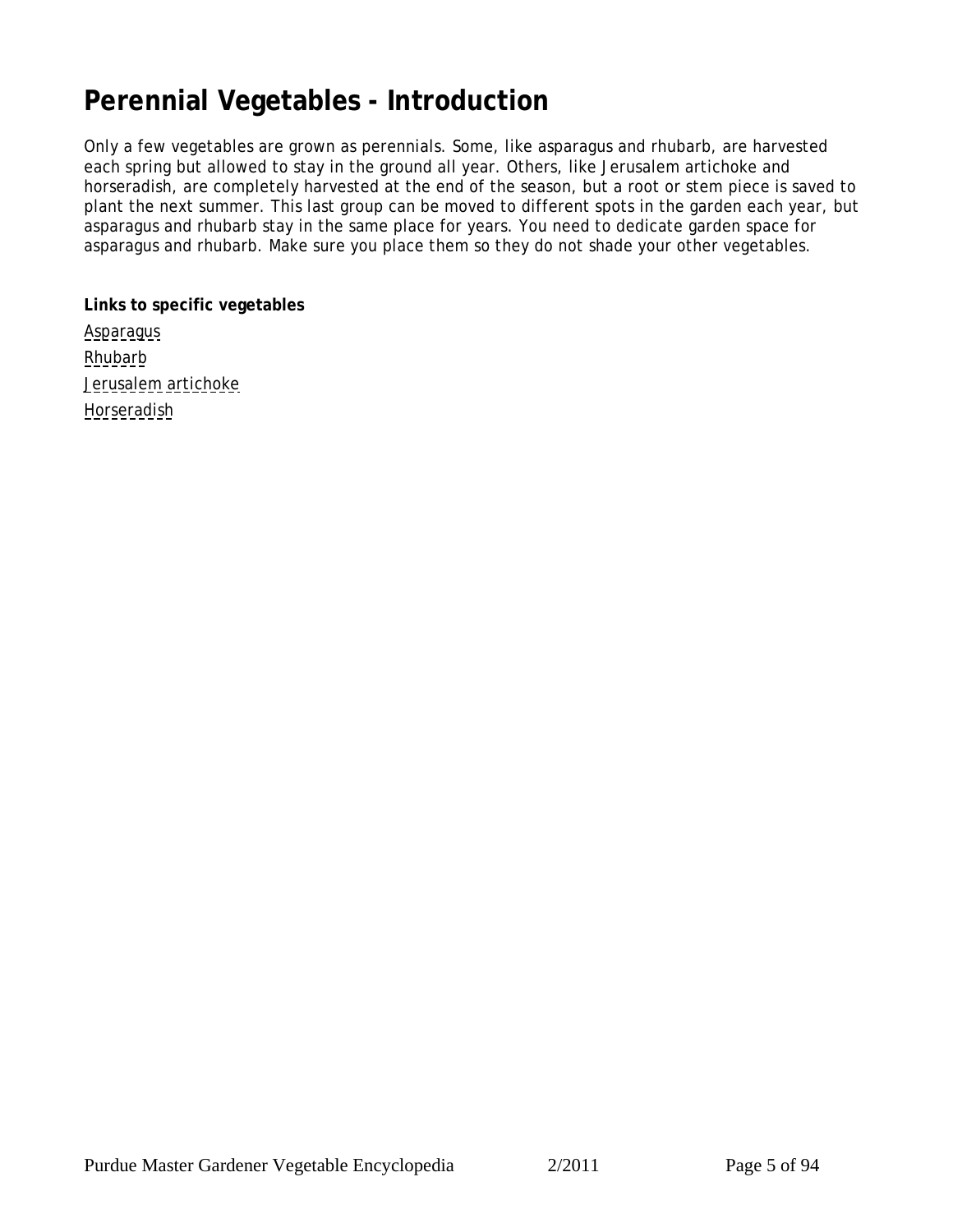## <span id="page-5-0"></span>**[Perennial Vegetables](#page-4-0)**

## **Asparagus (***Asparagus officinalis***)**

**Family:** Liliaceae *Related vegetables:* Onions and related plants

**Snapshot**

- Herbaceous perennial. New shoots are harvested each year in spring, usually beginning in April, perhaps a bit earlier in southern Indiana. Plant in full sun.
- Tall, can reach a height of 6 ft.
- Dormant plants called crowns are planted in spring. There is a light harvest the following year and a full harvest, lasting 6-8 weeks, beginning the third or fourth year and thereafter. Estimated yield for a 10 ft row is 3-4 lb.

### **Planting**

- Purchase crowns and plant in spring after the soil has warmed to about 50 °F, beginning in April and continuing through late May.
- Loosen soil and correct any nitrogen, phosphorous, or potassium deficiencies, as indicated by a soil test. Dig a trench no more than 5-6" deep and at least 12" across. Place a high-phosphorus fertilizer (about 0.5 lb actual P/50 ft row) in the bottom of the trench to encourage root growth.
- Place crowns on the bottom of the trench. Crowns should be at least 18" apart in all directions. A distance of 5 ft between rows is often recommended. Asparagus grows quickly and will fill in. Wide spacing improves airflow and reduces diseases.
- Fill the trench loosely with soil. Older references recommend adding soil gradually, 2 inches at a time, as the plant grows until the trench is filled but this is not necessary. You should see leaves in a week after planting. Irrigate as needed the year of planting.
- Do not harvest the first year. This allows the root system to become established.

**Care notes**

- Asparagus is usually drought tolerant once established.
- Asparagus tolerates a higher pH than many vegetables (up to 8.0) but does not grow well if pH is below 6.0.
- Fertilize with 0.1 lb actual N/100 sq ft each year when harvest is finished.
- Asparagus leaves may be called ferns or fronds. They should be left standing all summer and into fall as long as they are green. If there were no pest problems, the brown leaves can be left on all winter. They help moderate soil temperature and will collect snow, providing additional moisture for the plant. Cut off old leaves in early spring before new shoots appear.
- Control weeds by hand weeding, using pre-emergent herbicides, or careful use of non-selective herbicides like glyphosate after harvest but before new shoots have emerged.

### **Harvest**

- The new shoots of the asparagus plants (the spears) are harvested as they emerge in spring. Do not harvest them the year of planting. Harvest lightly for no more than 3-4 weeks the second year and 4-6 weeks the third year. Thereafter, a full harvest of 6-8 weeks is possible.
- Make sure to harvest the first spears to emerge and then harvest regularly. This will encourage the production of more spears and increase the harvest. Stop harvesting if all spears become small (less than 3/8-inch). When harvest is finished, snap all spears off at ground level. Shoots that emerge after harvest will become the summer leaves of the plant.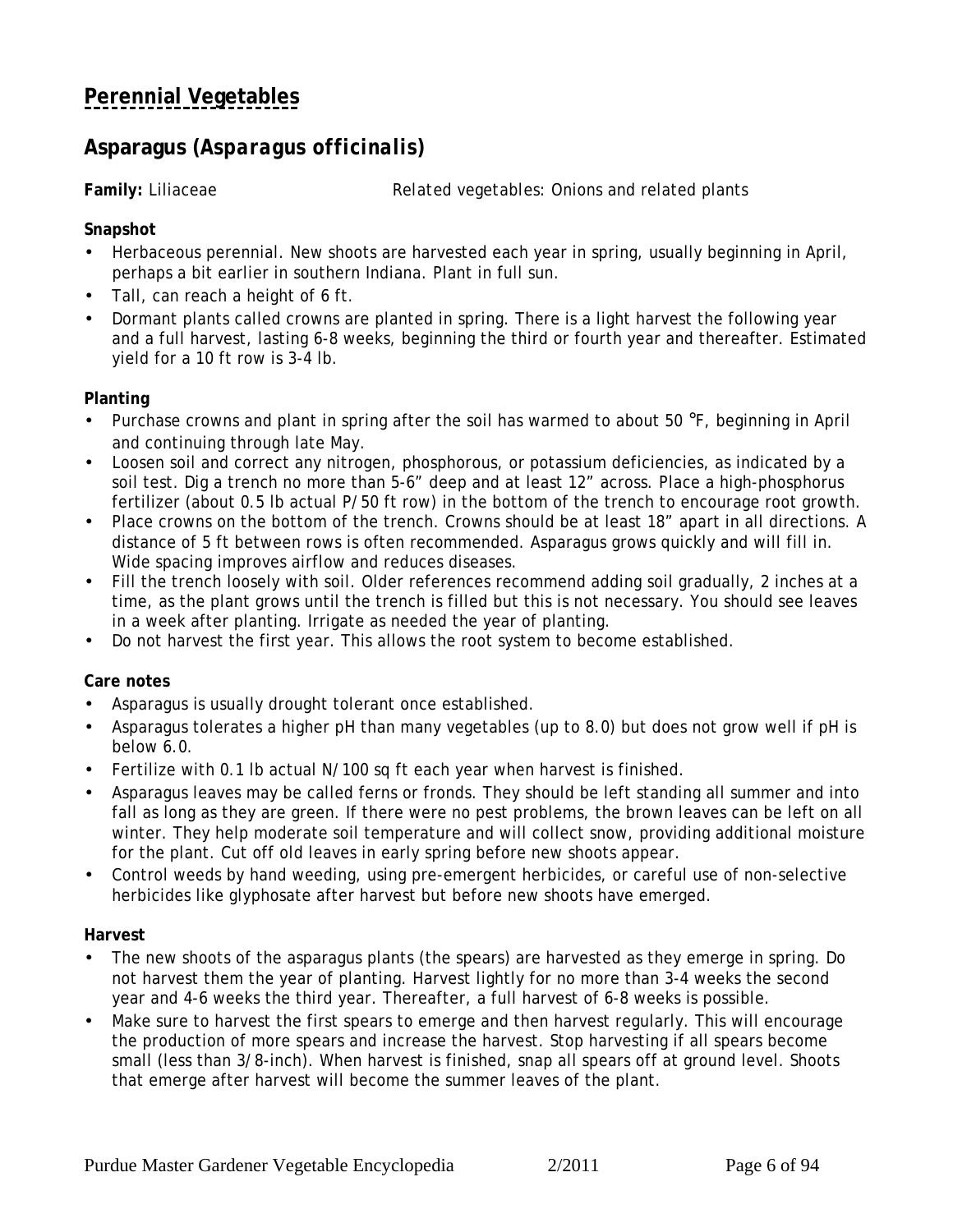• Harvest when spears are 5-8" long and tips of the spears are tight. Snap a spear by bending the top toward the ground. Cut a spear by running a knife underground just below the soil surface where the spear is emerging. Either method is acceptable but cutting may damage spears that have not emerged aboveground.

### **Additional Information**

Asparagus plants are dioecious (some plants are male, some female). Female plants produce flowers and berries in late summer. Older varieties are 50:50 male:female. Newer varieties produce only male plants and are often more vigorous and productive. They also do not produce seedlings that can become a weed problem.

**Common problems**

- Perennial weeds. Good soil preparation before planting and yearly cultivation before spears emerge and after harvest can help control weeds.
- Feeding by asparagus beetles can damage spears, making them inedible, and, later in the season, feeding on leaves can reduce plant growth. Hand picking of adults and larvae can be effective if infestation is small. Clean up old foliage at the end of the season to reduce problems the next year. Some insecticides are available.
- Asparagus rust can stunt or kill young shoots and cause early defoliation. Some varieties are resistant. Cultural controls include cleaning up old foliage before new spears emerge in spring and wide spacing to improve airflow and help leaves dry more quickly.

### **References**

Growing Asparagus in the Home Garden, Purdue University http://www.hort.purdue.edu/hort/ext/Pubs/HO/HO\_096.PDF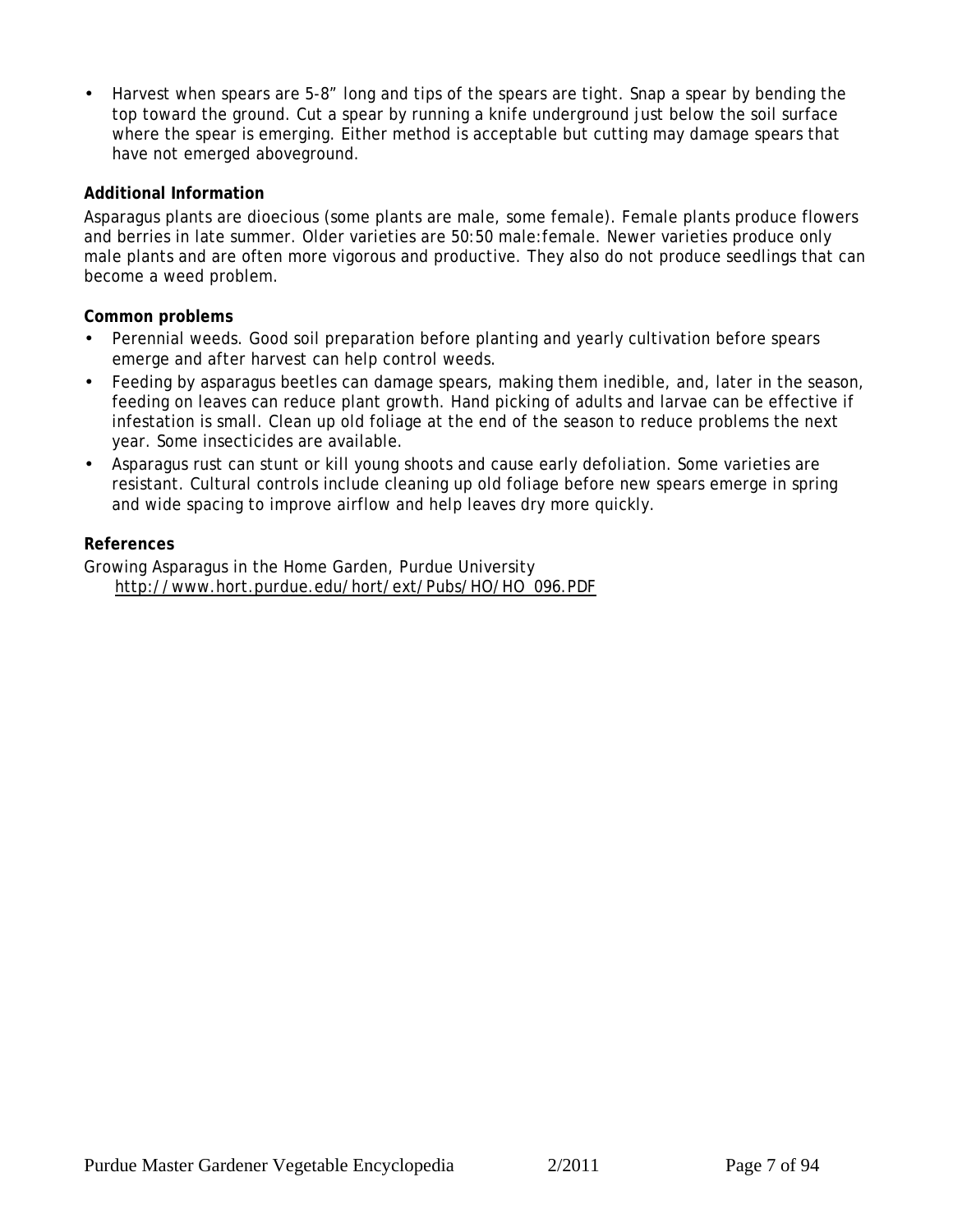# <span id="page-7-0"></span>**[Perennial Vegetables](#page-4-0)**

### **Rhubarb (**may be listed as *Rheum rhaponticum, Rheum x hybridum, Rheum rhabarbarum, or Rheum x cultorum***)**

**Family:** Polygonaceae *Related vegetables:* none

### **Snapshot**

- Herbaceous perennial. Leaf stalks are harvested each year in spring. Rhubarb grows from large, fleshy rhizomes. Plant in full sun
- NOTE: only petioles of leaves are edible. Leaf blades contain oxalic acid and are poisonous. They should be safely discarded when the leaves are harvested.
- Medium to tall, can reach a height of 2-4 ft.
- Plant dormant plants (called crowns) any time in early spring when the ground can be worked, starting 3-6 weeks before the average last frost date and continuing into April.
- Begin harvest the third season after planting for about 4 weeks. Harvest for 8-10 weeks in later years. Leaves should reach 10-15" before they are picked. Estimated yield for a 10 ft row is 12 lb, about 4 lb per plant.

### **Planting**

- Rhubarb needs good drainage to prevent crown rot. If your soil does not have good drainage, grow rhubarb in a raised bed.
- Rhubarb does not come true from seed and is slow to establish, so crowns (rhizome with buds) are planted. Plant as early as 3-6 weeks before the average last frost date, as late as April.
- Before planting apply fertilizer as recommended by a soil test. If available, cover area with 2-3 inches of thoroughly composted manure and work into the soil.
- Crowns may be purchased or you may divide established plants. Crowns for transplanting should have at least 2 large buds. Plant the crowns 3 ft apart, minimum row spacing is 5 ft. Each plant needs 12-15 sq ft. Place crowns so buds are only 2" below the surface.

### **Care notes**

- After harvest, side-dress with 0.1 lb actual N/100 sq ft. Water if rainfall is lacking. Keep the area around the plants free of weeds.
- Rhubarb will benefit from an application of a light layer of manure or compost as a winter mulch. Do not cover the crowns.
- Divide every 8-10 years in spring before new growth begins. If the plant has been fertilized regularly and growing well, the production of inferior, slender stems at the beginning of the season may indicate the plant needs to be divided. Leave a crown with 3-4 buds in place and divide and transplant the rest of the plant. Late fall divisions are possible but make sure to apply a winter mulch.

### **Harvest**

- Do not harvest the year of planting or the following year. A short harvest of 4 weeks is possible the third year. Once the plant is well-established, harvest can last for 8-10 weeks. Leaves that emerge after the harvest will become the summer leaves of the plant and replenish the root and crown of the plant.
- Harvest when stalks are 10-15" long (usually beginning in late April or May). Grasp the stalk near its base and pull slightly to one side. It should separate easily. Do not cut the stalk because it is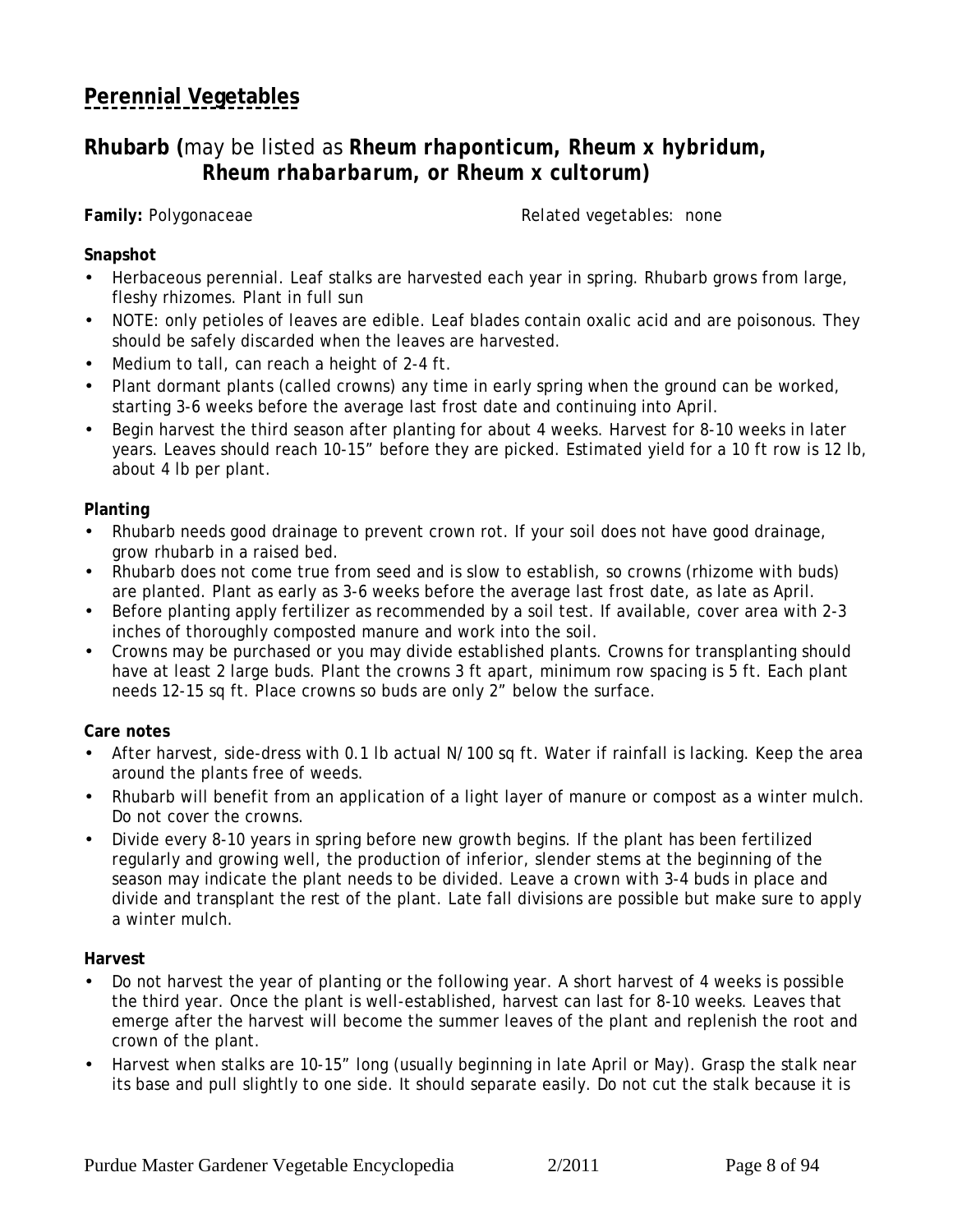easy to damage developing buds. Do not remove more than 2/3 of the developing stalks on a single plant at any one time. Stop harvesting if all leaf stalks decrease in size and thickness.

**Additional information**

• Depending on cultivar, rhubarb stalks may be green, red, or green speckled with pink. Color is usually stronger in cool weather, then fades as temperatures increase.

**Common problems**

- Slugs and crown rot can be a problem in moist areas.
- Leaf spot diseases may occur but usually do not reduce yield.
- Stalk borer and rhubarb curculio are two insect pests that may reside in grass and weeds. Controlling weeds around rhubarb (especially curly dock, which is in the same plant family) is a good way to control these pests.
- Infertile soil, extreme heat or cold, drought, or long days may cause rhubarb to flower (bolt), producing a tall flower stalk. Old plants tend to bolt more than young ones. Cut off the flower stalk as soon as it starts to form.

**References**

Rhubarb, Purdue University http://www.hort.purdue.edu/hort/ext/Pubs/HO/HO\_097.pdf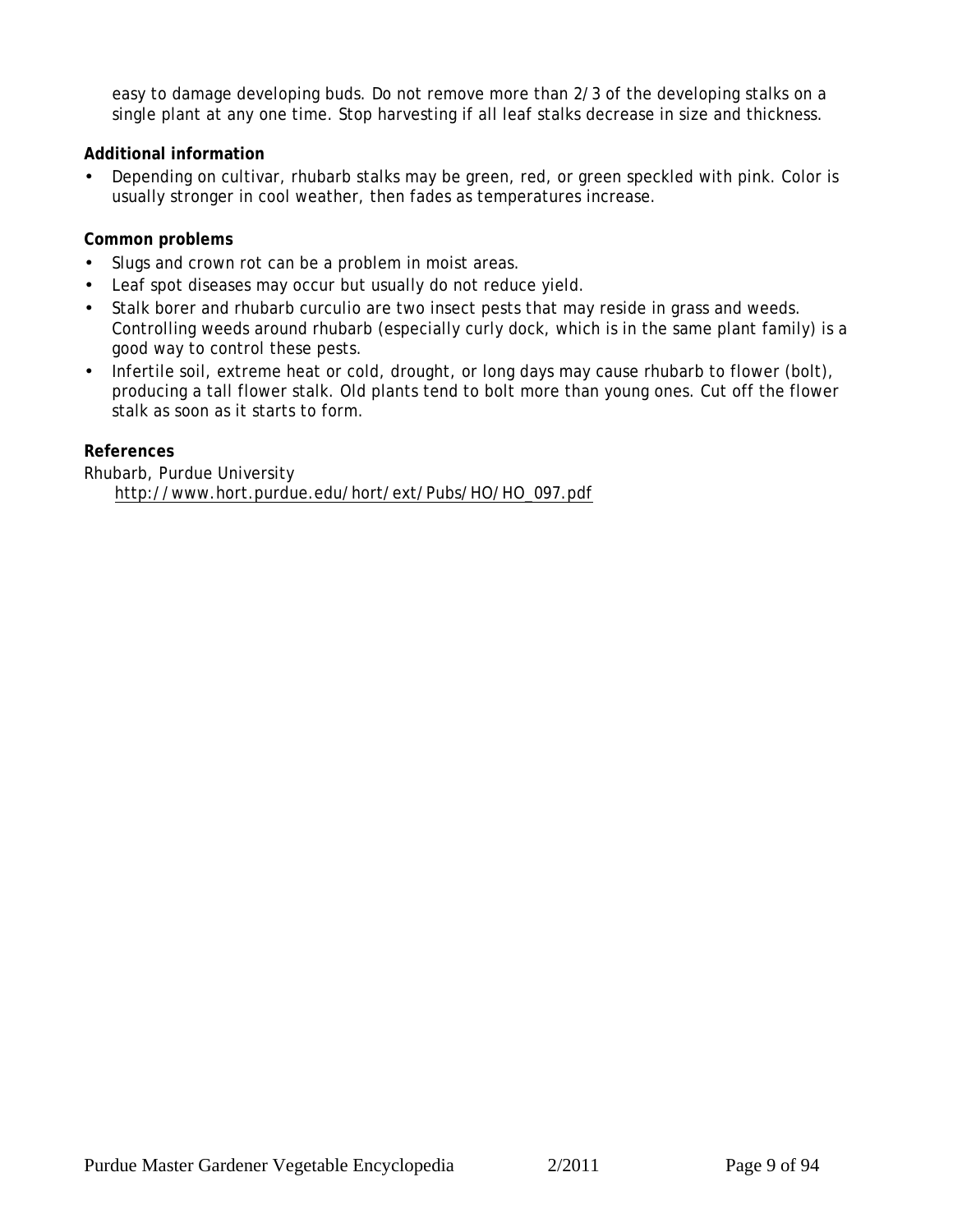## <span id="page-9-0"></span>**[Perennial Vegetables](#page-4-0)**

## **Jerusalem artichoke (***Helianthus tuberosus***)**

Jerusalem artichoke, sometimes called sunchoke, is closely related to sunflowers and can grow to similar heights, 6-8 ft. This North American native is an herbaceous perennial grown for its underground tubers and harvested as an annual. Any parts left in the ground regrow the next spring. It can quickly become a weed.

Purchase tubers at garden centers or even in the grocery store. Plant Jerusalem artichokes about 6 weeks before the average last frost date. Plant 2-3" deep, 2-3 ft apart in rows at least 3 ft apart. Later planting will reduce yield.

Soils with good fertility are preferred. Control weeds when the plants are small but once established this vegetable needs little care.

Harvest after one or two light frosts cause the plants begin to die back. Cut off the stalks, then dig the tubers. Be as thorough as possible to keep this plant from becoming a weed problem. Save a few tubers to start next year's crop. Estimated yield for a 10 ft row is 7 lb.

**References**

Artichokes in and out of the garden, University of Illinois http://web.extension.illinois.edu/champaign/homeowners/070301.html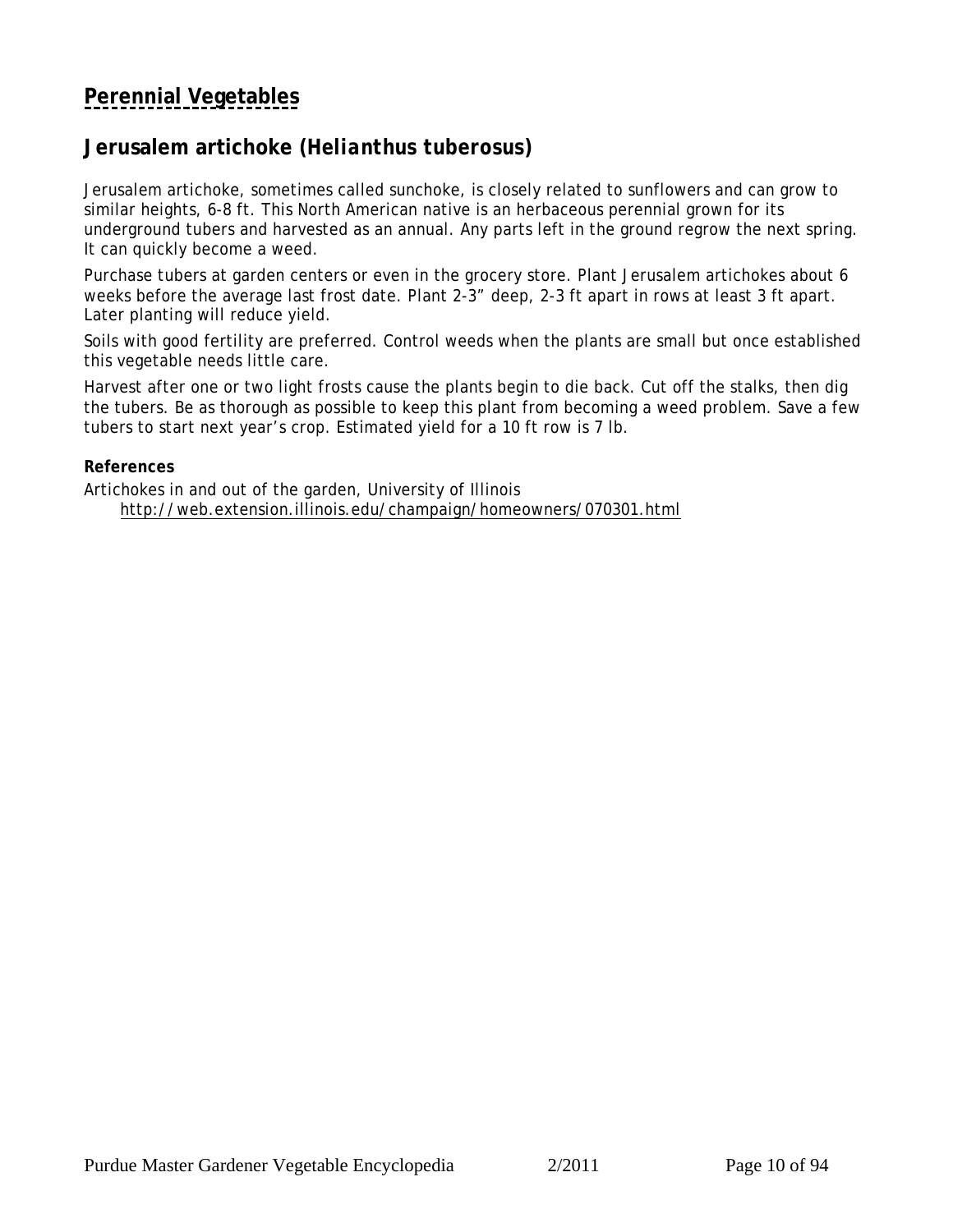# <span id="page-10-0"></span>**[Perennial Vegetables](#page-4-0)**

## **Horseradish (***Armoracia rusticana)*

Horseradish, a perennial member of the Brassicaceae or cabbage family, is grown for its root, which is used as a seasoning.

Because the whole root is harvested, horseradish is replanted early each spring, starting 6 weeks before the average last frost date and continuing through April, into early May in the northern part of the state. Place root pieces, usually about 12" long, about a foot apart at a 45 degree angle in the soil, deep enough so they will be covered by 2-3" of soil, in rows 30" apart. The plants will be 2 to 3 ft tall. Estimated yield for a 10 ft row is 4 lb.

Horseradish is easy to grow in fertile, loose soil. To get the largest roots possible, you can try "suckering" or "lifting". Suckering is done by removing all but one or two shoots as they develop. Lifting is just lifting the plant by digging below the crown and lifting to break the side roots. Lift twice, early in the season and again mid-season. Both suckering and lifting create a large root that can be up to two lb in weight.

More than two-thirds of the nation's crop is grown in two counties in southwest Illinois. There it is grown as an annual crop, which is what you should try to do too. Horseradish left to grow as a perennial can quickly become a weed problem. Instead, harvest all the roots each fall, in October or early November before the ground freezes. Connoisseurs believe harvesting annually and replanting also improves the flavor. Save pencil-size side roots for planting next year's crop. Wrap in plastic and store refrigerated.

Wasabi (*Wasabia japonica*), another horseradish, is almost impossible to grow in the home garden. It is a perennial but hardy only to zone 8. Wasabi is an aquatic plant that grows in heavy shade and shallow, clear, cold running water. Air temperatures should be cool also, below 70 °F. It typically takes two years from planting to harvest.

**References**

Growing Horseradish in the Home Garden, University of Illinois

http://web.extension.illinois.edu/champaign/homeowners/001106.html

Horseradish, University of Minnesota

 http://www.extension.umn.edu/yardandgarden/ygbriefs/h209horseradish.html Illinois Horseradish, University of Illinois

http://www.aces.uiuc.edu/vista/html\_pubs/HRSRDSH/horse.html

Wasabi is Quite Picky about its Growing Conditions, Real Wasabi http://www.realwasabi.com/Cultivation/index.asp

Growing Wasabi in the Pacific Northwest, Pacific Northwest Extension Publication http://cru.cahe.wsu.edu/CEPublications/pnw0605/pnw0605.pdf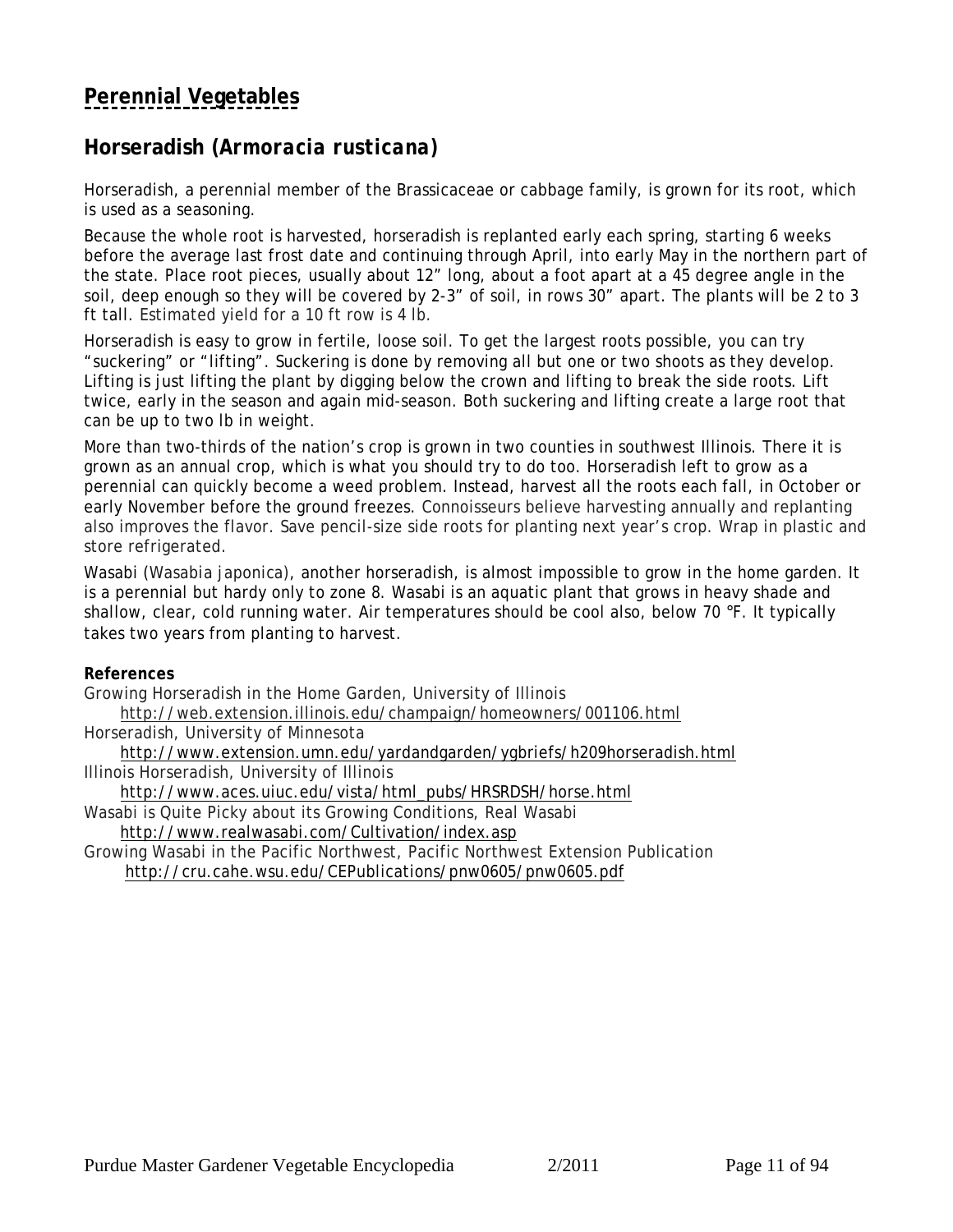# <span id="page-11-0"></span>**Beans and Peas - Introduction**

Every cuisine has recipes that use beans. Together with peas, these vegetables are staples in a vegetarian diet because they are high in protein. Beans and peas can be used as a meat substitute but are delicious in their own right.

Beans and peas, also called legumes, have root nodules. These nodules contain nitrogen-fixing bacteria (*Rhizobium*). Most soils contain the needed bacteria.

**Links to specific vegetables**

[Beans, green snap and yellow wax](#page-12-0)

[Beans, Lima](#page-14-0)

[Beans, specialty](#page-16-0) (includes dry beans, shelly beans, black-eyed peas, garbanzo beans, yardlong beans, edible soybeans)

[Peas \(](#page-18-0)include sugar snap and snow peas)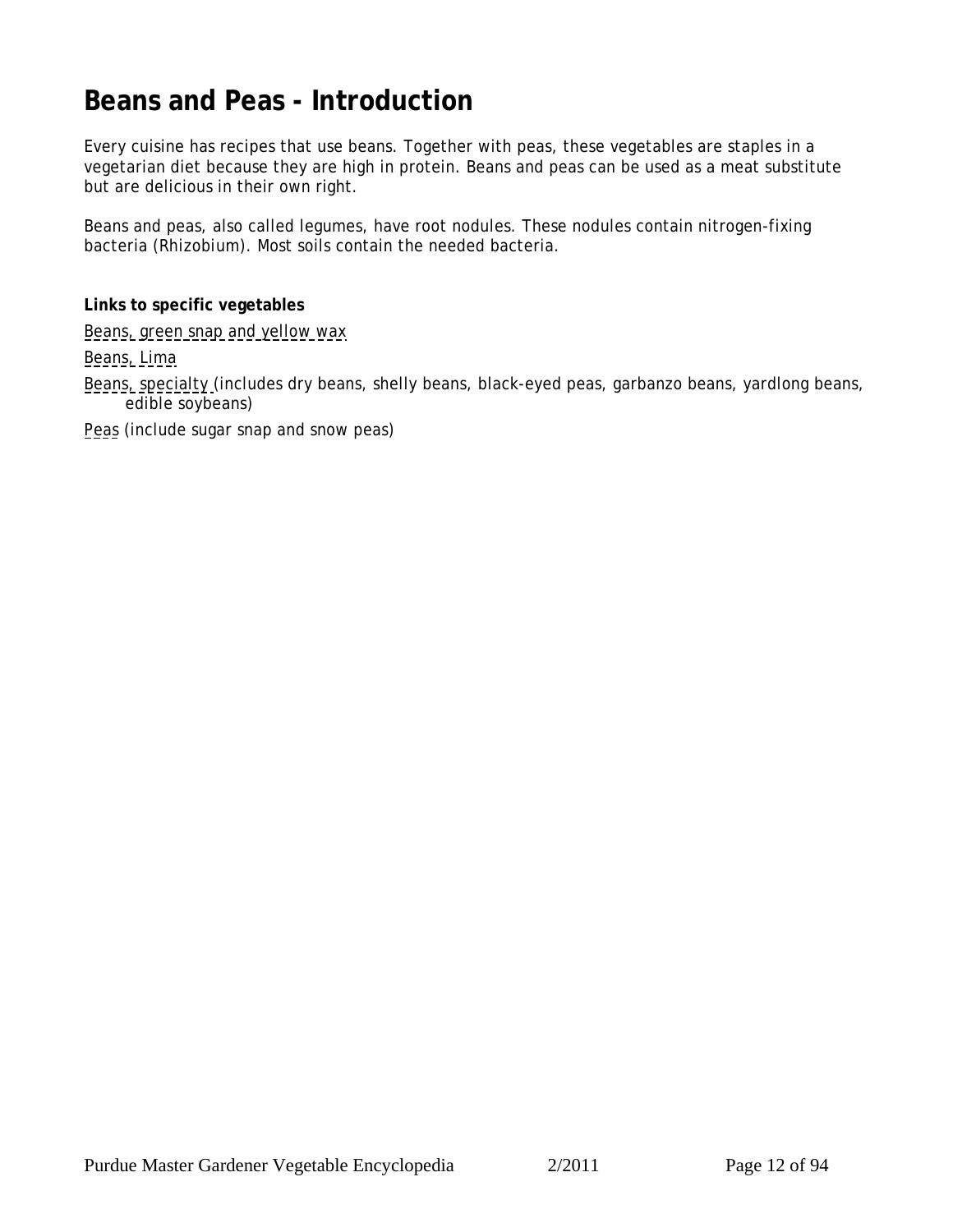# <span id="page-12-0"></span>**[Beans and Peas](#page-11-0)**

## **Beans, green snap and yellow wax (***Phaseolus vulgaris***)**

**Family:** Fabaceae *Related vegetables:* all other beans, peas

### **Snapshot**

- Warm-season annual grown for its immature fruit.
- Green snap beans were previously called string beans because of stringy fibers that ran along the front and back of the pod. Modern cultivars no longer have strings. Yellow wax beans are a color variant of green snap beans with a slightly waxier pod. Purple beans (which turn green when cooked) and flat-pod beans (Romano beans) are also available.
- Plant seeds directly in garden 1-2 weeks after average last frost date, soil at least 60 °F.
- *Bush type:* short plants (18"); harvest period short, so plant repeatedly until mid-summer for continual harvest (min. 50 days needed before first frost); space 2-3", rows a minimum of 18" apart, spacing within a wide row is 4"x4"; first harvest 50-60 days after seeds planted. Estimated yield per 10 ft row is 6 lb.
- *Pole type:* tall plants, to height of support (6 ft+); longer harvest than bush types so only 1 or 2 plantings needed; space 4-6", rows a minimum of 24" apart, both long linear and tepee-like supports can be used; first harvest 60-70 days after seeds planted. Estimated yield per 10 ft row is 3-4 lb.

### **Planting**

- Plant seeds directly in the soil after it has warmed to 60 °F usually 1-2 weeks after average last frost date. If soil is too cold, germination is slow and seed is likely to rot. Seeds can be purchased pre-treated with fungicide to minimize this problem.
- Plant 1" deep in heavy soils, 1.5" deep in sandy soils. Mulching lightly with compost or sand will help seedlings emerge in heavier soils. If using vertical supports, set when seeds are planted.
- Most soils contain the necessary nitrogen-fixing *Rhizobium* bacteria to support bean growth. If you are concerned that your soil does not, you can purchase a bacterial inoculum. Coat the seeds with the inoculum before planting. The bacteria will become established in the soil, ready to infect the roots of the beans and peas in future years. It is not necessary to use inoculum after the first year.

### **Care Notes**

- Excess soil nitrogen will result in leaf production at the expense of bean production. Limit nitrogen application at the beginning of the season (1 teaspoon of 5-10-5 per row foot). Sidedress only after heavy pod production or on sandy soils after heavy rains. Use 0.1 lb N/100 sq ft.
- Beans are shallow-rooted. Cultivate with care.
- Do not cultivate or pick beans when the leaves or beans are wet. Bean bacterial blight is a serious disease that is easily spread when the plants are wet.
- Consistent soil moisture is important from flower bud formation to fruit set. Irrigate if rainfall is lacking so plants receive about 1" of water a week.

**Harvesting**

• Immature pods with small seeds are eaten. Harvest while the pods are firm and crisp but before the seeds within have developed significantly, before they begin to bulge (50-60 days after planting). Pods break easily with a snap when ready. If some pods develop past this stage, be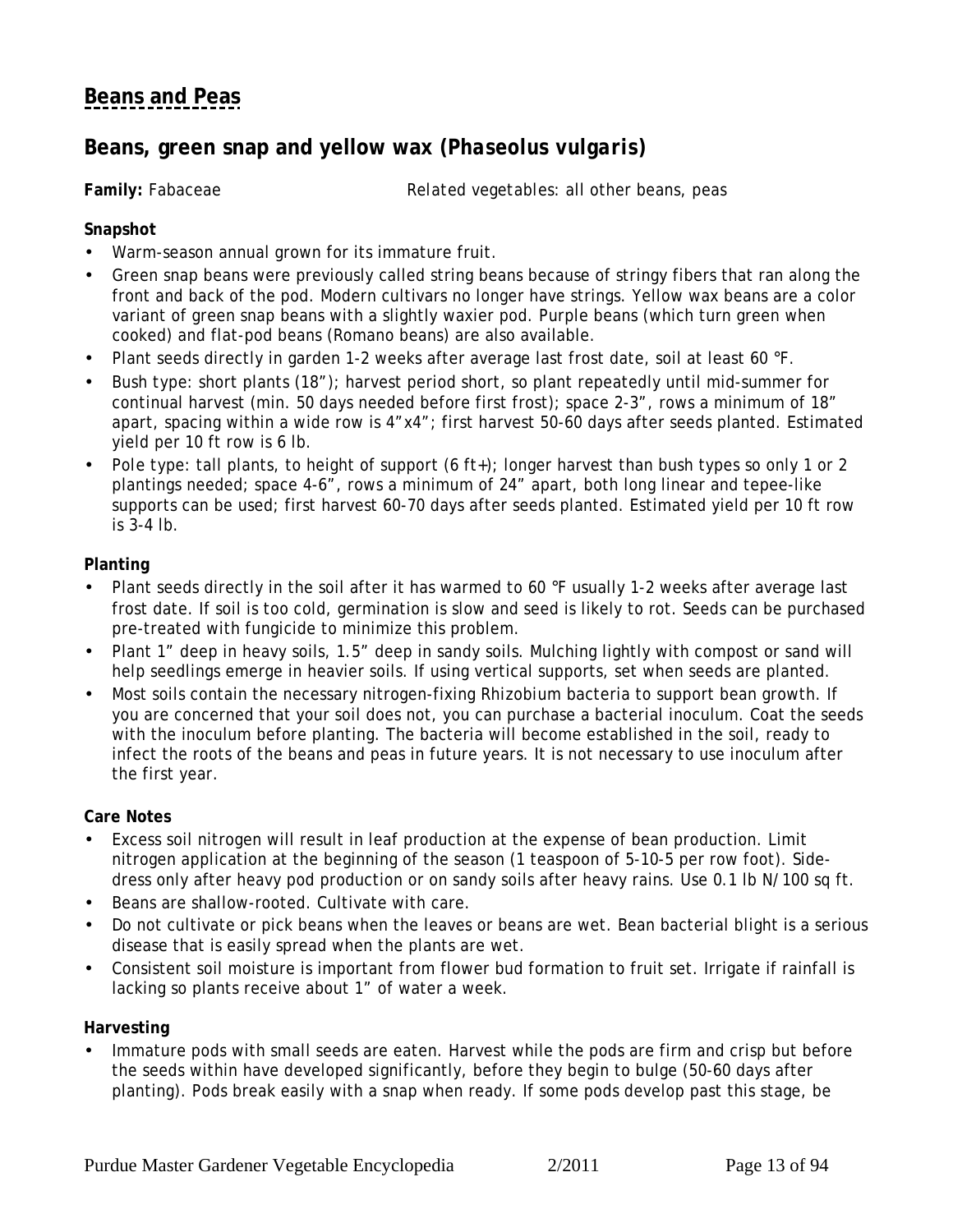sure to pick them even if they are discarded. If these pods are allowed to develop, flowering will decrease and future harvest will be reduced.

- Do not pick when pods or leaves are wet. To avoid breaking the stem, hold on to it as you pull the pods off.
- Bush types usually give one large harvest then a second smaller harvest about two weeks later. Remove plants from garden after second harvest. Pole beans provide many small harvests through most of the summer.

**Common problems**

- Bean mosaic diseases plant resistant varieties, there is no treatment once the plants are infected.
- Bacterial blight use disease-free western-grown seed, do not work with plants when wet
- Bean flea beetles, Mexican bean beetles, and bean leaf beetles feed on leaves and can cause severe damage when plants are small. Bean leaf beetles will also feed on the pods, causing distortion and a potential entry point for fungal diseases. Control may be warranted.

**References**

Growing Beans in the Home Vegetable Garden, Purdue University http://www.hort.purdue.edu/ext/HO-175.pdf

Growing Snap Beans, University of Connecticut http://www.hort.uconn.edu/ipm/homegrnd/htms/47beans.htm

Growing Garden Beans, Pennsylvania State University http://horticulture.psu.edu/files/hort/extension/garden\_beans.pdf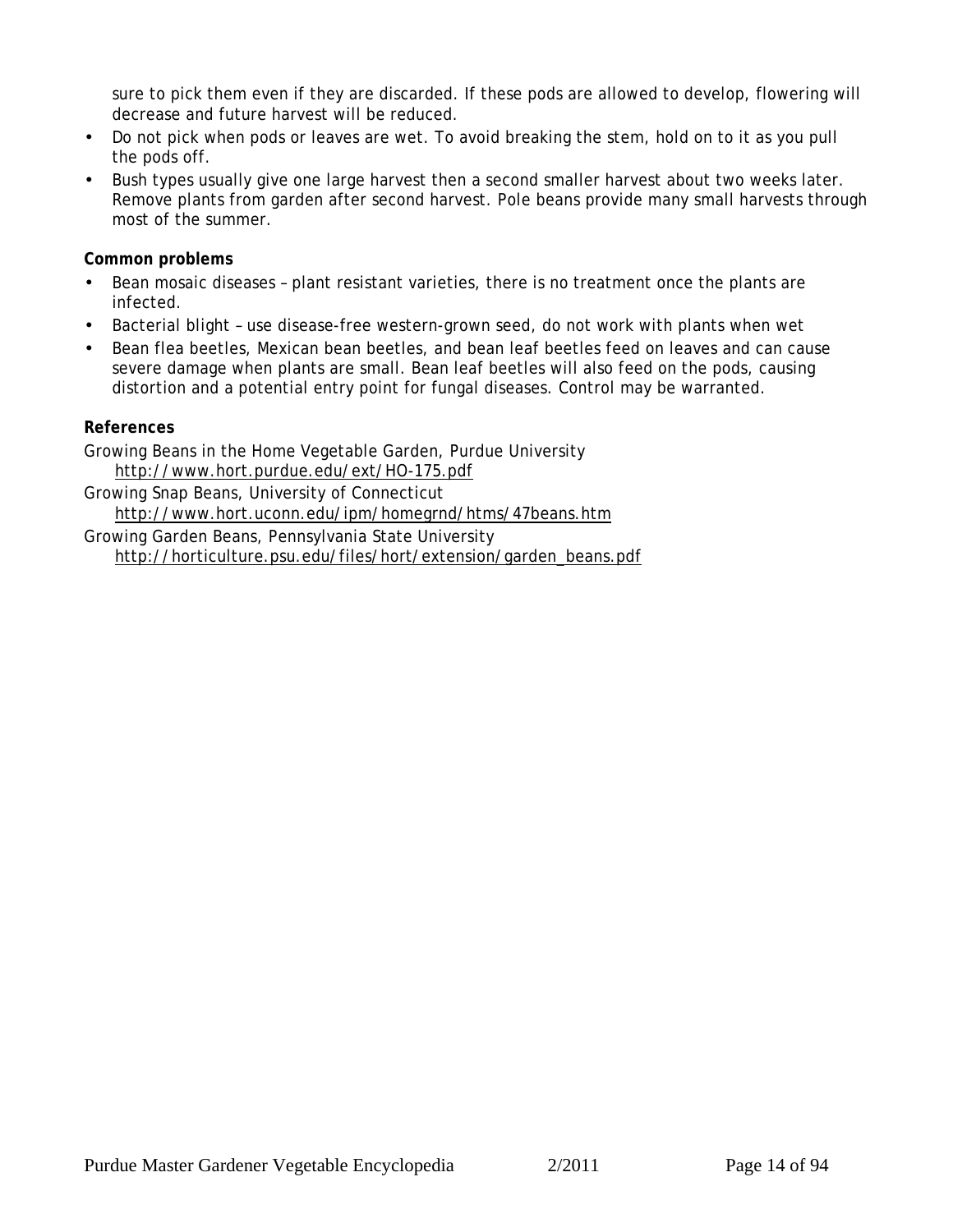## <span id="page-14-0"></span>**[Beans and Peas](#page-11-0)**

### **Beans, Lima** *(Phaseolus lunatus)*

**Family:** Fabaceae *Related vegetables:* all other beans, peas

**Snapshot**

- Warm-season vegetable. Baby limas are annuals. Large limas are tender perennials grown as an annual. Unlike snap beans, the mature, still tender lima bean, not the pod, is eaten.
- Available as small baby limas, sometimes called butter beans, or as larger lima beans (Fordhook is a common variety).
- Plant seeds directly in the garden 2-3 weeks after average last frost date or when the soil has warmed to 65 °F. Lima beans are more cold sensitive than snap beans.
- *Baby limas:* short plants (18"); harvest period short, so plant repeatedly until mid-summer for continual harvest (min. 65 days needed before first frost); space 3-4", rows a minimum of 24" apart, spacing within a wide row is 4"x4"; first harvest 65-80 days after seeds planted. Estimated yield per 10 ft row is 1-2.5 lb shelled.
- *Bush type large limas:* short plants (18"); harvest period short, so plant repeatedly until midsummer for continual harvest (min. 65 days needed before first frost); space 6", rows a minimum of 24" apart, spacing within a wide row is 6"x6"; first harvest 65-80 days after seeds planted. Estimated yield per 10 ft row is 2-3 lb shelled.
- *Pole type large limas:* tall plants, to height of support (6 ft+); longer harvest than bush types; space 10-12", rows a minimum of 36" apart, both long linear and tepee-like supports can be used; first harvest 75-85 days after seeds planted. Estimated yield per 10 ft row is 5 lb shelled.

### **Planting**

- Plant seeds directly into the soil after it has warmed to 65 °F for several days, usually 2-3 weeks after average last frost date. If soil is too cold, germination is slow and seed is likely to rot. Seeds can be purchased pre-treated with fungicide to minimize this problem.
- Plant 0.5" deep in heavy soils, 1" deep in sandy soils. Mulching lightly with compost or sand will help seedlings emerge in heavier soils. Set vertical supports when seeds are planted. Lima beans are more sensitive to cold and wet soils than snap beans.
- Most soils contain the necessary nitrogen-fixing *Rhizobium* bacteria to support bean growth. If you are concerned that your soil does not, you can purchase a bacterial inoculum. Coat the seeds with the inoculum before planting. The bacteria will become established in the soil, ready to infect the roots of the beans and peas in future years. It is not necessary to use inoculum after the first year.

### **Care Notes**

- Excess soil nitrogen will result in leaf production at the expense of bean production. Limit nitrogen application at the beginning of the season. (1 teaspoon of 5-10-5 per row foot). Sidedress only after heavy production of pods or on sandy soils after heavy rains. Use 0.1 lb N/100 sq ft.
- Beans are shallow-rooted. Cultivate with care.
- Do not cultivate or pick beans when the leaves or beans are wet. Bean bacterial blight is a serious disease that is easily spread when the plants are wet.
- A cold, wet spell can cause lima bean flowers to drop, as can excessively hot and dry periods, reducing yield. Baby limas are less susceptible to this problem.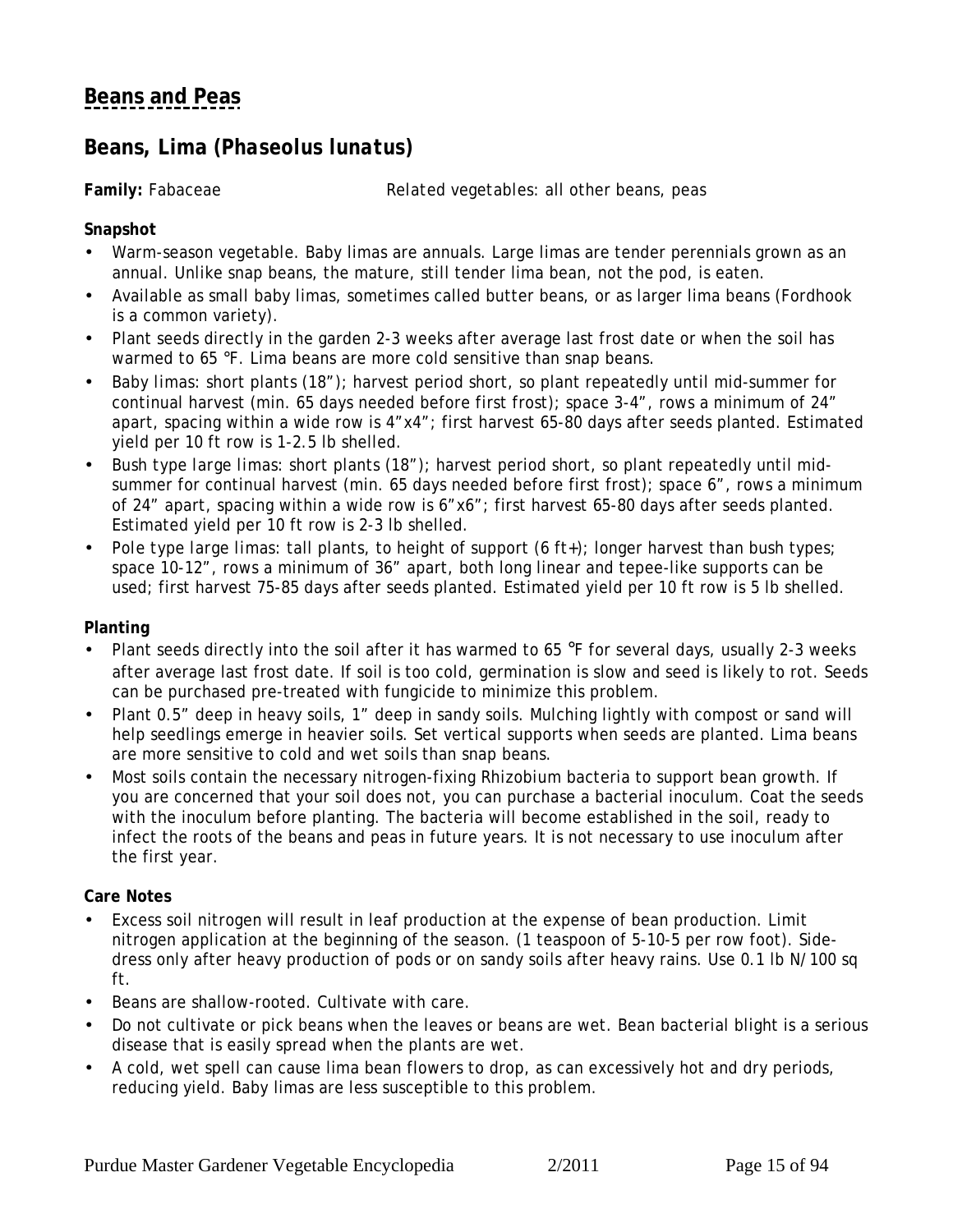### **Harvesting**

- Harvest the pods, shell them, and eat the tender beans inside (about 65-75 days after planting). Pods should be plump and firm. Taste test a few beans to make sure they are at the right stage of development. Beans that are past peak are mealy and tough-skinned. If some pods develop past this stage, be sure to pick them even if they are discarded. If allowed to develop, flowering will decrease and future harvest will be reduced.
- Do not pick when pods or leaves are wet. To avoid breaking the stem, hold on to it as you pull the pods off.
- Bush types are usually harvested in two or three pickings. Pole beans provide many small harvests, often continuing until frost. Make sure to remove beans as they reach peak.

**Common problems** See green [snap beans](#page-12-0)

**References**

Growing Beans in the Home Vegetable Garden, Purdue University http://www.hort.purdue.edu/ext/HO-175.pdf Growing Garden Beans, Pennsylvania State University

http://horticulture.psu.edu/files/hort/extension/garden\_beans.pdf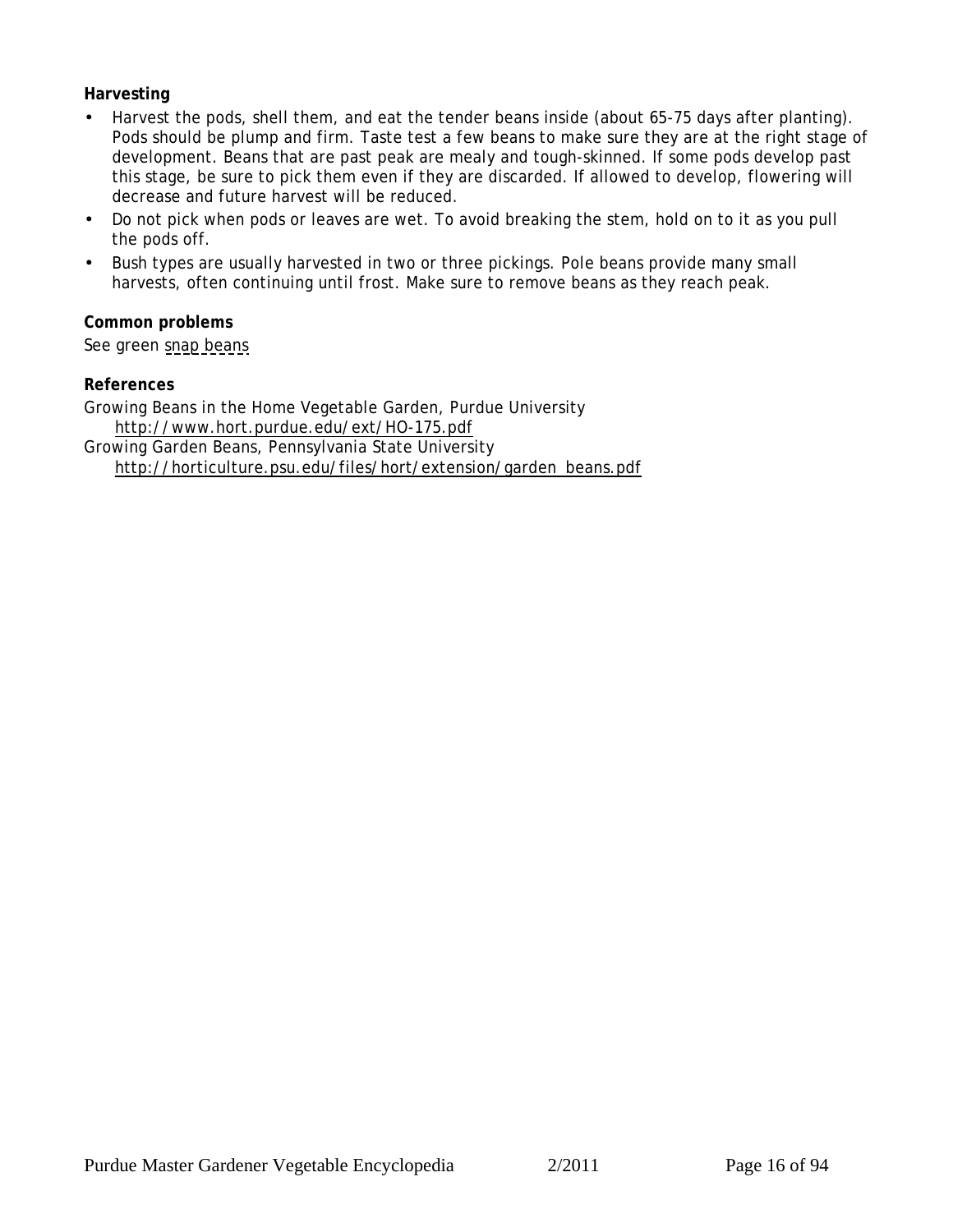## <span id="page-16-0"></span>**[Beans and Peas](#page-11-0)**

**Beans, specialty**

Horticultural Beans (*Phaseolus vulgaris)*

Southern Cowpeas *(Vigna unguiculata)*

Yardlong or Asparagus Beans *(Vigna unguiculata* ssp. *sesquipedalis*)

Edible Soybeans or Edamame (*Glycine max)*

Adzuki *(Vigna angularis)*

Fava Beans *(Vicia faba)*

Garbanzo Beans or Chickpeas *(Cicer arietinum)*

Dry beans (*Phaseolus vulgaris*) (kidney, navy, black, small red, anasazi, pinto, great northern, Jacob's cattle and many other heirloom varieties)

**Snapshot**

- Culture is similar to snap or lima beans. All take at least 65 days to mature, some 90 days or more.
- The pod and very immature seeds of yardlong (asparagus) beans are eaten. For all others, the beans are shelled before eating.
- *Horticultural beans:* may be called "shelly" or "shellout" beans; both bush and pole varieties available; heirloom varieties available; plant as described for snap beans; harvest when pods start changing from green to yellow.
- *Southern cowpeas:* not a true bean or pea even though it is usually called a pea; goes by many names – southern pea, cowpea, crowder pea, black-eyed pea; plant as described for lima beans; bush types mature more quickly and are more suited for Midwestern gardens; harvest and shell when pods begin to yellow for fresh peas or as dry peas when pods fully mature and dry. Estimated yield per 10 ft row is 4 lb.
- *Yardlong or Asparagus Beans:* popular in oriental cooking, pods can grow to 3 ft; only vining types available; plant as described for lima beans; harvest short pods (10-12") beginning 65-80 days after planting if you want to eat the immature pod; if pods are more mature, shell beans before eating; plants will continue to produce for several weeks if harvested regularly.
- *Edible soybeans:* use soybean varieties selected for home gardens which mature more quickly and have better flavor than field varieties; plant as described for bush lima beans, until July 15; harvest is 80-90 days after planting; harvest when seeds fully enlarged but not yet hardened, pods will be plump, green, rough, and hairy; all pods mature at about the same time, so pull entire plant and harvest in a comfortable seat in the shade; pods are difficult to open, cook for a few minutes to soften pods and make shelling easier.
- *Adzuki:* also called Chinese red beans, adzukis are the basis for red bean paste and have a slightly sweet flavor; plant as you do snap beans, both bush and pole varieties are available; adzuki require a long growing season, 120 days; harvest as green beans when pods just begin to plump and are still tender or allow to mature and harvest as dry beans; pods will split open when dried thoroughly.
- *Fava beans*: also called broad beans, horse beans, English beans, European beans, and Windsor beans; some people of Mediterranean origin have a strong allergic reaction to fava beans. If you have not eaten them before, sample a small quantity first; fava beans require long season of cool weather so plant early, at the same time as peas, about 5 weeks before average last frost date; sow seed 1-2" deep, 3-6" apart, with rows a minimum of 24" apart. Harvest when the pods are thick and well-filled but still green, at least 85 days after planting.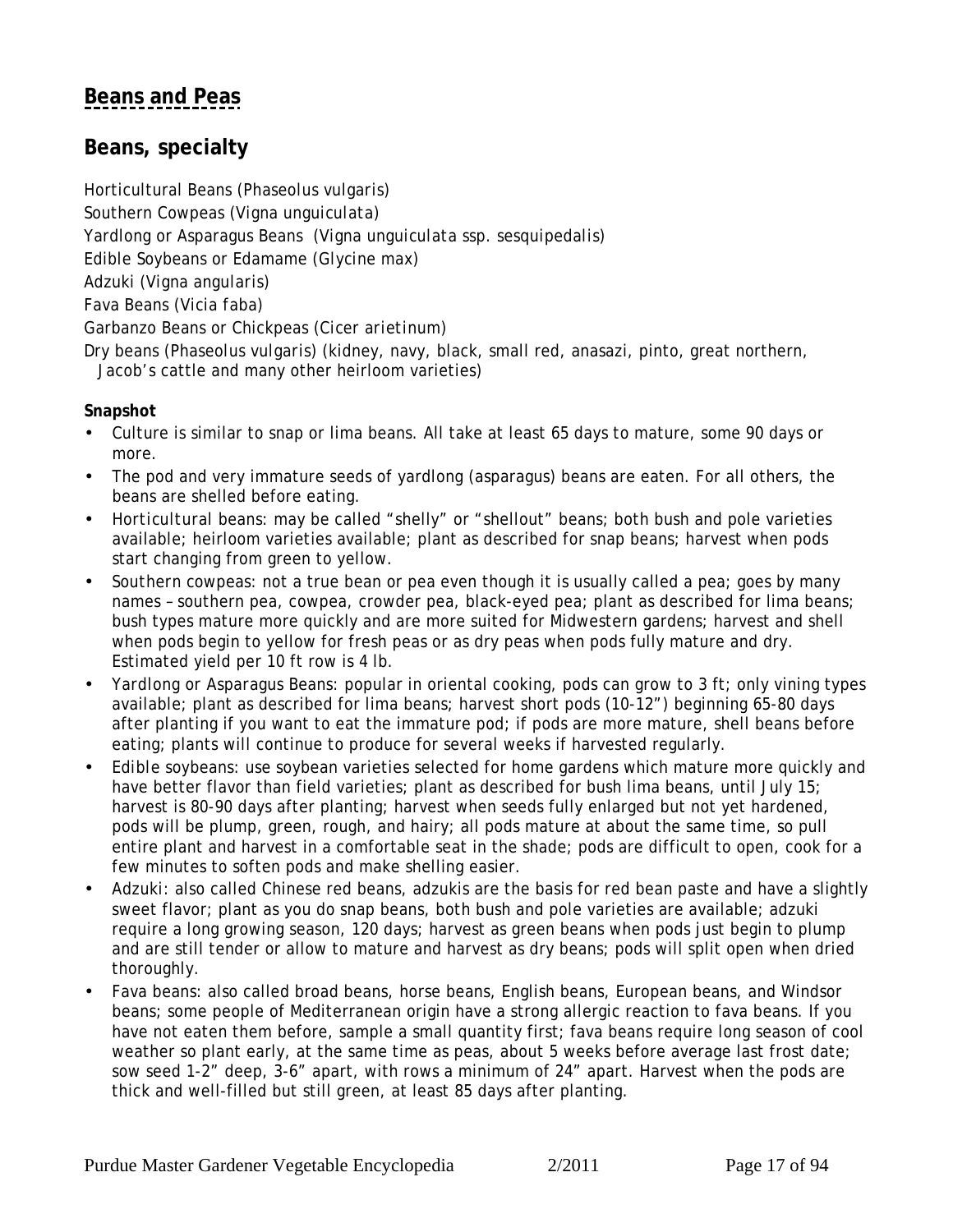- *Garbanzo beans*: also known as chestnut bean, Egyptian bean, and grams; not a true bean or pea, with fine-textured foliage; usually 1 or 2 seeds per pod; require long season of warm weather – 100 days from planting to harvest; plant as described for bush lima beans; harvest as shell beans or allow to mature for dried beans.
- *Dry beans:* common varieties are inexpensive when purchased at groceries but unusual varieties may not be readily available and thus may be worth the effort to grow yourself; beans selfpollinate and come true from seed, so you can save a few for planting next year; dry beans require a long growing season and a dry fall so they may be problematic in Indiana; require large amount of garden space to grow suitable quantities for storage; plant as described for snap beans, both bush and pole types are available; harvest when pods and beans completely dry, when leaves have turned yellow and begin to fall; pull vines and allow plants to dry, pods should start to split and dried beans can be easily removed. Yield of dry beans can be 1 lb plus per 15 ft row.

See green [snap beans](#page-12-0) and [lima beans](#page-14-0) for information on care, harvesting and pests.

### **References**

Growing Beans in the Home Vegetable Garden, Purdue University http://www.hort.purdue.edu/ext/HO-175.pdf Growing Garden Beans, Pennsylvania State University

http://horticulture.psu.edu/files/hort/extension/garden\_beans.pdf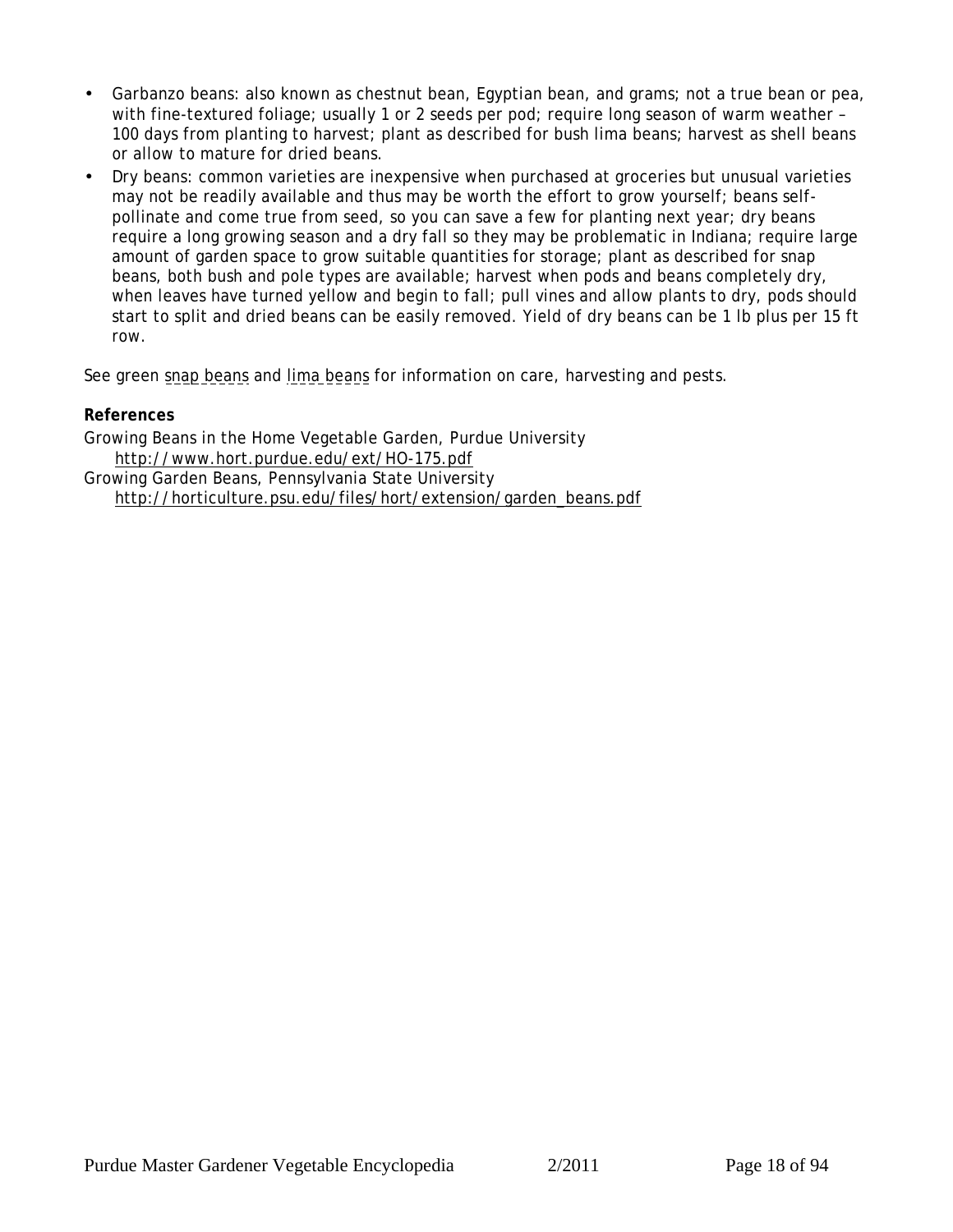# <span id="page-18-0"></span>**[Beans and Peas](#page-11-0)**

### **Peas (***Pisum sativum***)**

**Family:** Fabaceae *Related vegetables:* all beans

### **Snapshot**

- Cool-season annual. Usually the immature fruit (pods) and seeds are eaten.
- Three types of peas are commonly grown:
	- Garden peas (English peas) are harvested and shelled with the tender peas inside eaten fresh. They may also be allowed to mature and dry and then used as split peas.
	- Snap peas or sugar snap peas are the edible-pod version of garden peas. They have low fiber pods that can be "snapped" and eaten along with the immature peas inside.
	- ! Snow peas (sometimes also called sugar peas) are edible pod peas that are flat instead of round and are popular in Chinese cuisine.
- Both short-medium varieties (18-30") and tall varieties (to 6 ft) that need to be supported on a trellis are available. Some gardeners place twigs upright among the pea plants, even the bush type, to provide support. These twigs are called "pea sticks" or "pea brush".
- Plant the seeds directly into the garden after soil has warmed to 45 °F, 4-6 weeks before average last frost date, 1-1.5" deep, 1-2" apart in rows 12" apart. Spacing within a wide row is 2-4". Harvest period is short so plant repeatedly until about a week before the average first frost date to ensure a continual harvest. Vining types have a longer harvest period. Estimated yield per 10 ft row is 3 lb.
- For fall planting, assume harvest is on average first frost date and count back using days to harvest information for your variety to determine the last planting date (typically 10-12 weeks before the average first frost date for late-season varieties). Peas will not mature after a frost. Planting for a fall harvest can start as early as June in northern Indiana and in August for the warmest parts of the state.
- Harvest varies from 54 days for early varieties to 72 days and more for mid-late season varieties. Harvest for each planting is short. Sample a few pods as harvest nears to judge their maturity. Harvest by grasping stem with one hand, pod with another and snap off with thumb. Use immediately for best flavor.

**Planting**

- Peas are planted very early, as soon as the soil can be worked. Wait until soil warms to at least 45 °F. It takes seeds about 2 weeks to germinate at 50 °F, less as the soil warms. Later plantings can catch up with early ones.
- In Indiana, planting begins in mid-February in southern Indiana, April 1 in the north, and continues for about a month, perhaps a bit longer in the cooler north.
- Plant tall varieties near supports. All types can be supported with twigs placed upright between the plants.
- Peas are available in early, mid, and late season varieties. Plan on several plantings of one type to ensure a long harvest or plant several varieties with different maturities at the same time.
- Fall plantings are possible. Germination is rapid in warm soil, but growth in the heat of late summer and the need for watering may make this a less desirable option. Plantings in late summer may take longer to mature than listed in the seed packet information.
- Most soils contain the necessary nitrogen-fixing *Rhizobium* bacteria to support bean growth. If you are concerned that your soil does not, you can purchase a bacterial inoculum. Coat the seeds with the inoculum before planting. The bacteria will become established in the soil, ready to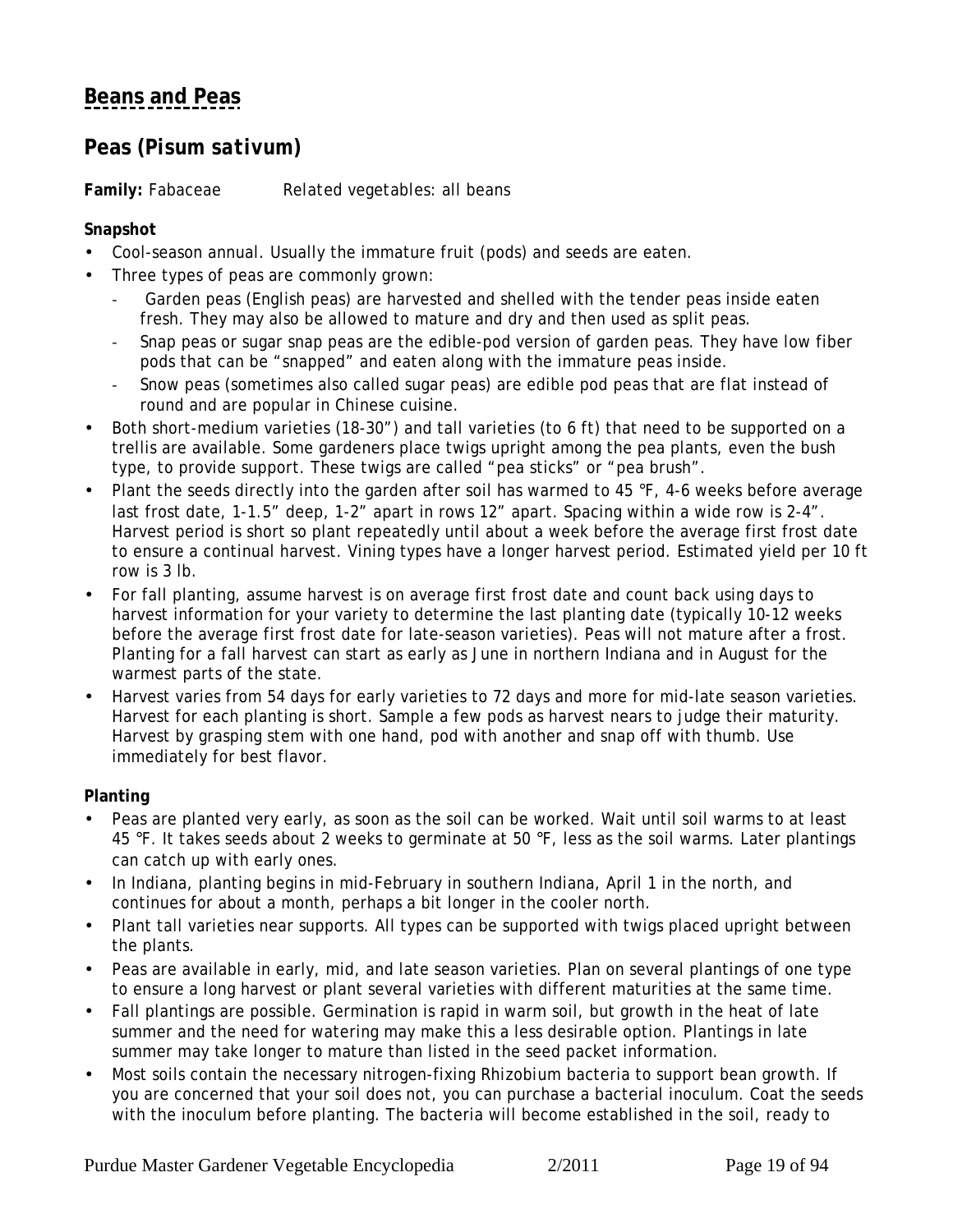infect the roots of the beans and peas in future years. It is not necessary to use inoculum after the first year.

### **Care notes**

- Peas grow best at 55-75 °F. The plants can withstand some frost but the flowers and pods cannot.
- Peas prefer soil high in organic matter with good drainage. Poor drainage can make the plants more susceptible to fusarium wilt and root rot.
- Make sure to water if rainfall is lacking during flowering and seed enlargement.
- Side-dressing usually not needed. Side-dress with 0.1 lb actual N/100 sq ft only after heavy bloom and pod set.
- Edible pod varieties are fussy about environment, need more attention to watering and are more susceptible to mildew.

### **Harvest**

- Harvest garden peas when pods are swollen. Sample every day or two to catch them at the right stage. Pods lowest on the plant mature first. Harvest lasts about a week, usually with three pickings. Remove plant from garden when harvest is finished.
- For dried split peas, allow garden peas to remain on the vine until the pods are withered and brown. Harvest, shell, and lay them out to dry for three weeks.
- Harvest snap peas when pods start to fatten but before seeds grow large. Pods should snap when broken. If you miss the timing, harvest and shell before use, eating only the peas.
- Harvest snow peas before the individual peas have grown to the size of BBs and pods are still quite flat, usually 5 to 7 days after flowering.
- Make sure to remove any pods accidentally missed in earlier pickings to keep the plants blooming and producing. Overgrow snap and snow peas should be shelled before eating.
- All garden peas and bush type snap and snow peas have a short harvest period. Vining types of both snap and snow peas continue to grow taller and produce peas as long as the plant stays in good health and the weather stays cool.
- Use peas within 24 hours of picking. They loose their sweetness quickly after picking.

### **Additional Information**

'Wando' withstands hot weather better than other cultivars.

### **Common Problems**

- Fusarium wilt and powdery mildew can be problems on peas. Crop rotation will help. Some varieties are resistant to at least one of these diseases.
- Damping off of seedlings and root rot can also be a problem, especially if soil stays wet. Crop rotation will also help with this problem.
- Pea aphids can sometimes be a problem. A strong stream of water may remove them.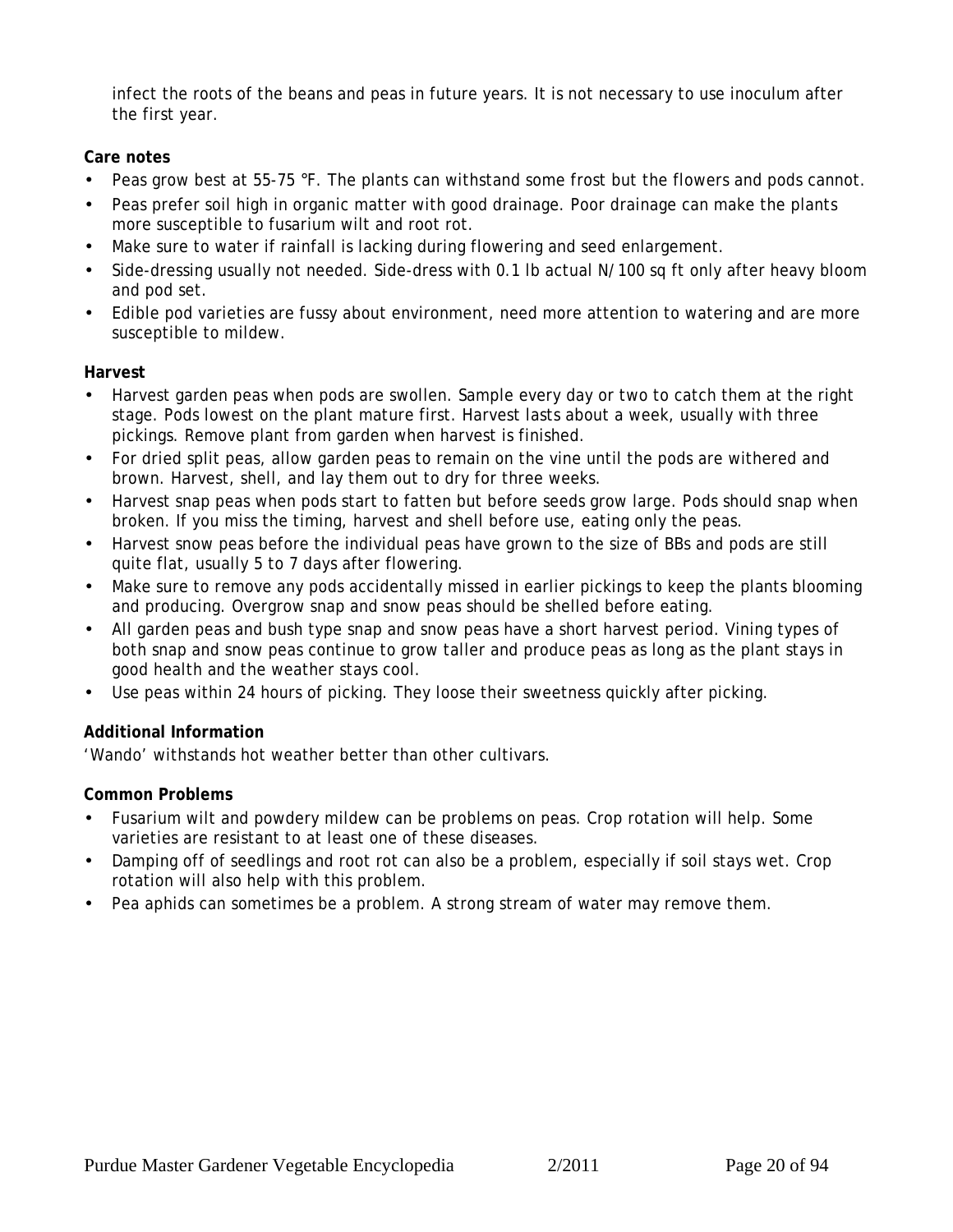# <span id="page-20-0"></span>**Root Crops - Introduction**

Root crops are grown for their enlarged roots. All prefer cool weather and most can be planted as both a spring and fall crop. Because the roots need to grow unimpeded, prepare the ground well. Loosen it and remove stones and clods. Roots that encounter a stone will grow around it, creating an unexpected shape. Each plant yields only one root. The leaves of beets and turnips are used as greens.

**Links to specific vegetables [Beets](#page-21-0) [Carrots](#page-23-0)** [Radishes](#page-25-0) [Chinese radishes](#page-27-0) (daikon and others) **[Parsnips](#page-28-0)** [Turnips](#page-29-0) [Rutabagas](#page-29-0)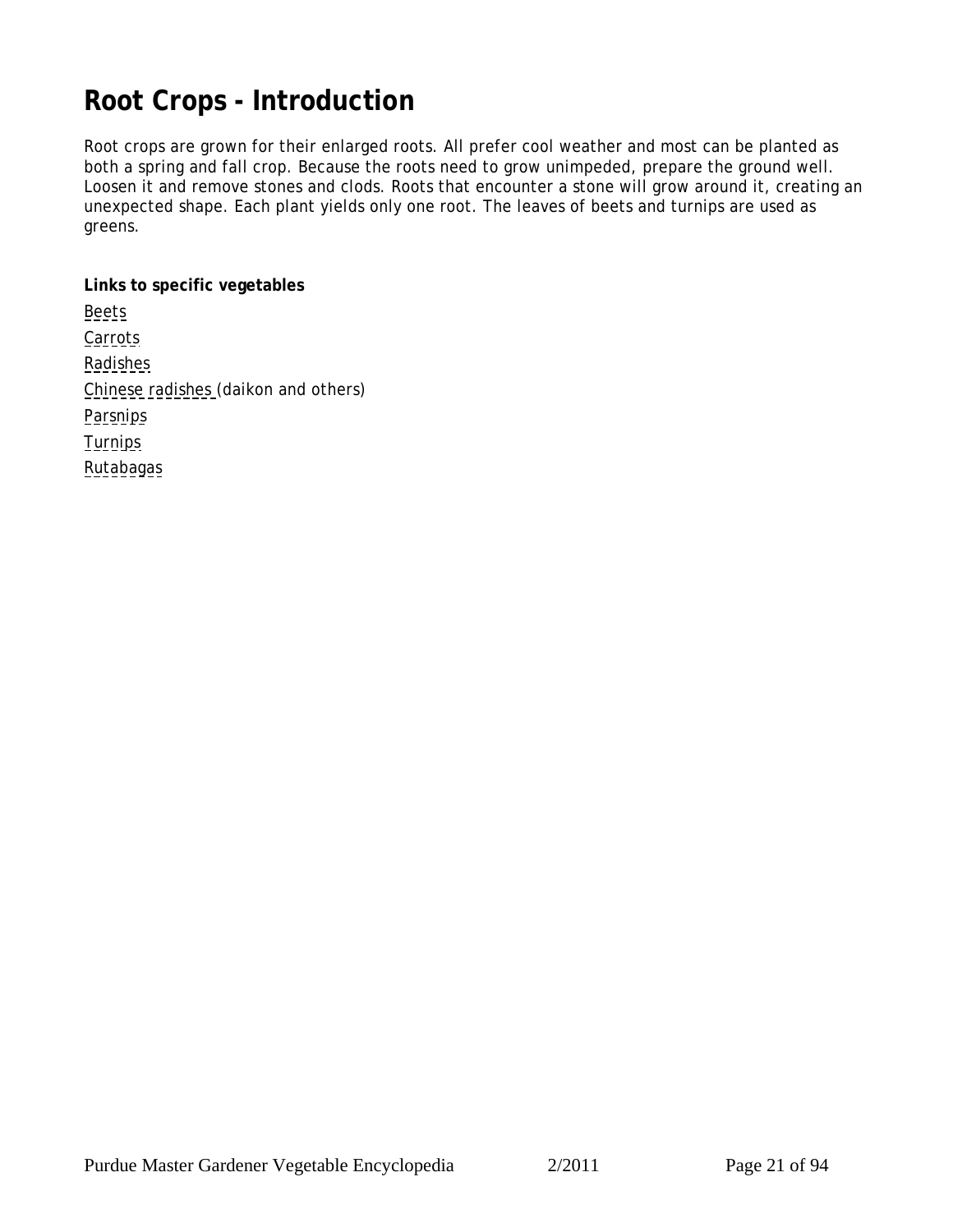## <span id="page-21-0"></span>**Beets (***Beta vulgaris***)**

**Family:** Chenopodiaceae *Related vegetables:* Swiss chard and spinach

**Snapshot**

- Frost-tolerant, cool-season biennial. The swollen root and sometimes the leaves are harvested the first year of growth.
- Leaves (often called tops) are eaten as greens. Enlarged roots, which come in several shapes and may be red, yellow, or white, are eaten as a vegetable.
- Plants are short (12"-18").
- Plant seeds directly into garden starting 2-3 weeks before average last frost date. Sow thickly, then thin to 2-3", rows a minimum of 12" apart, spacing within a wide row is 3"x3". Harvest period is short, so plant repeatedly for continual harvest until mid-late summer, about 2 months before the average first frost date. Beets are somewhat shade tolerant.
- Harvest at about 50 days for tops, 60 days for 1.5" roots. Beets will tolerate a light frost but do not allow to freeze in the ground. Harvest or protect if temperatures threaten to dip into the upper 20s. Estimated yield per 10 ft row is 10 lb.

### **Planting**

- As with all root crops, a well-prepared soil without stones will let the roots develop their natural size and shape.
- Purchased beet seed is usually fruit that contains several seeds. Some seed companies are now selling single, separated seed.
- Plant about 1" apart and about 1/2" deep. Cover seed with a thin layer of fine mulch or compost rather than garden soil to prevent soil crusting which can hinder seedling emergence.
- Beet seeds can be planted starting 2-3 weeks before average last frost date. They germinate best at 65-75 °F but will germinate at temperatures as low as 40 °F. Don't plant too early or an extended cold spell may induce plants to bolt. It's best to let soil warm to 50 °F.
- Continue planting every 2-4 weeks to ensure continual harvest through the growing season. However, high temperatures can cause the roots to be woody, with alternating bands of light and dark red and low sugar content. Because of this, some gardeners plant spring and fall crops and avoid planting when roots will mature in the heat of summer. Plantings after August 1 may be injured by frost before they mature. Note that seedlings establish more easily under cool, moist conditions.
- After emergence, thin seedlings to 3-4". If you like, let plants get to 3" before thinning, then eat the greens and small swollen root. If not thinned, swollen roots may not develop properly.

### **Care notes**

- To ensure the continuous growth needed for high-quality beets, provide irrigation if rainfall is lacking. An irregular water supply may result in tough, cracked roots. High temperatures can also cause the roots to be woody, with alternating bands of light and dark red and low sugar content. Alternating bands of color do not always indicate poor quality. The heirloom variety 'Chioggia' is grown to produce roots with alternating bands of color.
- Beets grown in acidic soils will not do well. Leaves will look ragged. Soil pH should be pH 6-7.5.
- Beets usually do not need side-dressing, especially if grown for roots rather than greens. Do sidedress (4-6 weeks after planting) if crop shows sign of nitrogen deficiency.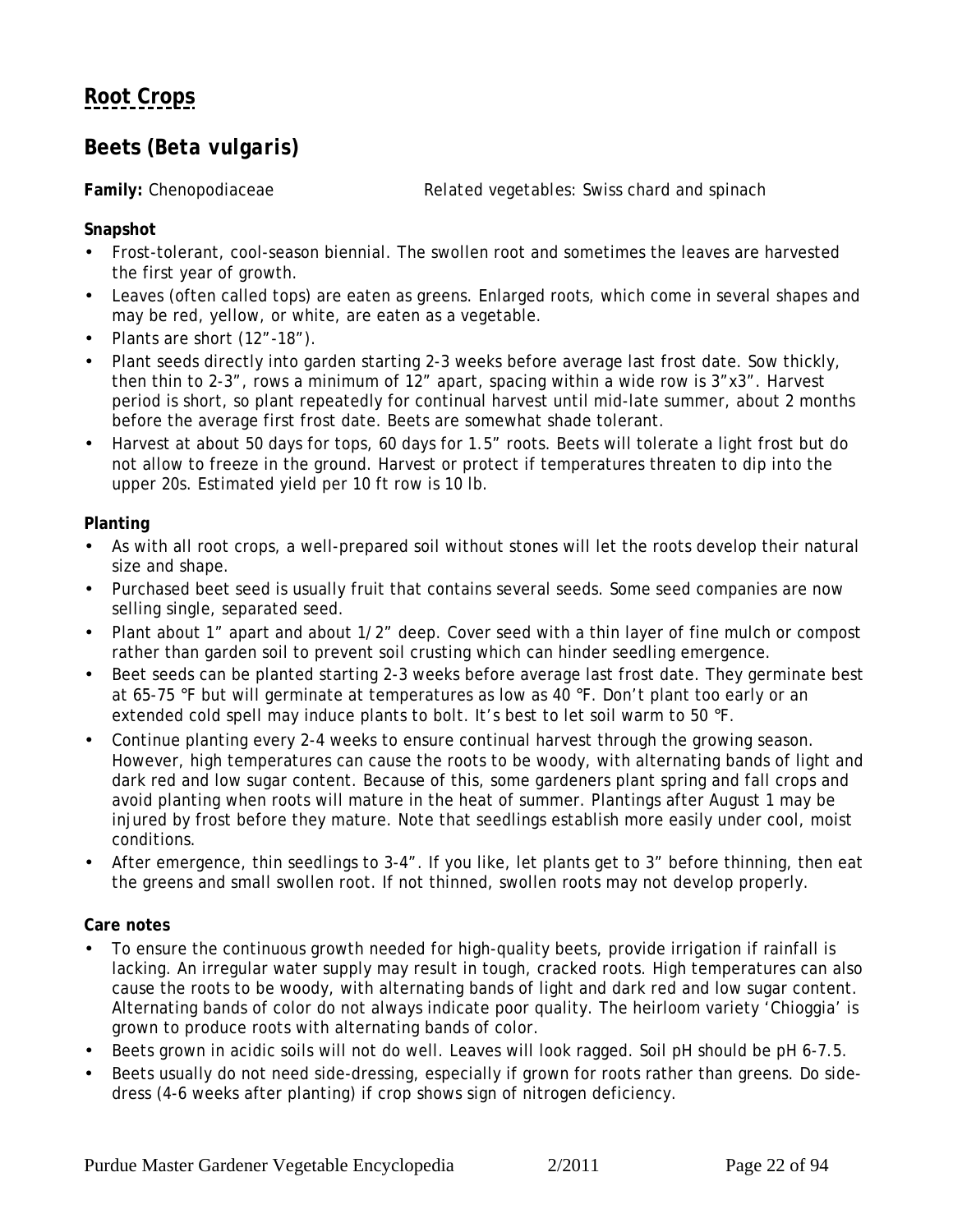- Use shallow cultivation to control weeds so roots are not damaged. Beets do not compete well with weeds.
- Beets are somewhat shade tolerant.

### **Harvesting**

- Harvest greens when plants are between 4" and 6" tall (about 50 days after planting).
- Harvest beet roots by pulling up the whole plant while they are still small. 1.5" beets are tender (60-70 days for most varieties). Beets larger than 3" are often fibrous and low quality. Check size often, as roots enlarge quickly once they reach 1.5".
- Leave 1" of foliage on roots when harvesting to prevent bleeding of color during cooking.

### **Common Problems**

- Seedlings exposed to low temperature (40-50 °F) for more than 2 weeks may begin to flower (bolt). If this occurs, harvest the greens and replant.
- Seeds planted in cold soil may rot or seedlings may damp off. Seeds pre-treated with fungicide can be purchased, or simply wait to plant until soil has warmed.
- Cercospora leaf spot is the most common disease that occurs on beets. Circular spots with reddish brown or purplish margins are the first signs. Pre-treated seeds, crop rotation, spacing and watering practices to help leaves dry quickly, and removal of all plant debris at the end of the season can help control this disease.
- Spinach leafminer is a fly that lays eggs on beet leaves. The larvae tunnel into the leaves. The presence of this insect does not decrease yield of beet roots. It is important pest only if greens are harvested. Crop rotation can help reduce the problem.
- Flea beetles, which chew holes in the leaves, can also be a problem on seedlings. Feeding on plants with large leaves usually does not decrease yield of roots. They are more common in weedy gardens or gardens near weedy areas.
- Cutworms can be a problem on small plants, especially in gardens near weedy areas.
- Aphids may feed on leaves. Remove them with a strong stream of water.

### **References**

Growing Beets in the Home Garden, Ohio State University http://ohioline.osu.edu/hyg-fact/1000/1604.html

Home Garden Beet Production, North Carolina State University http://www.ces.ncsu.edu/depts/hort/hil/hil-8004.html

Growing Carrots, Beets, Radishes, and Other Roots Crops in Wisconsin, University of Wisconsin http://learningstore.uwex.edu/Assets/pdfs/A3686.pdf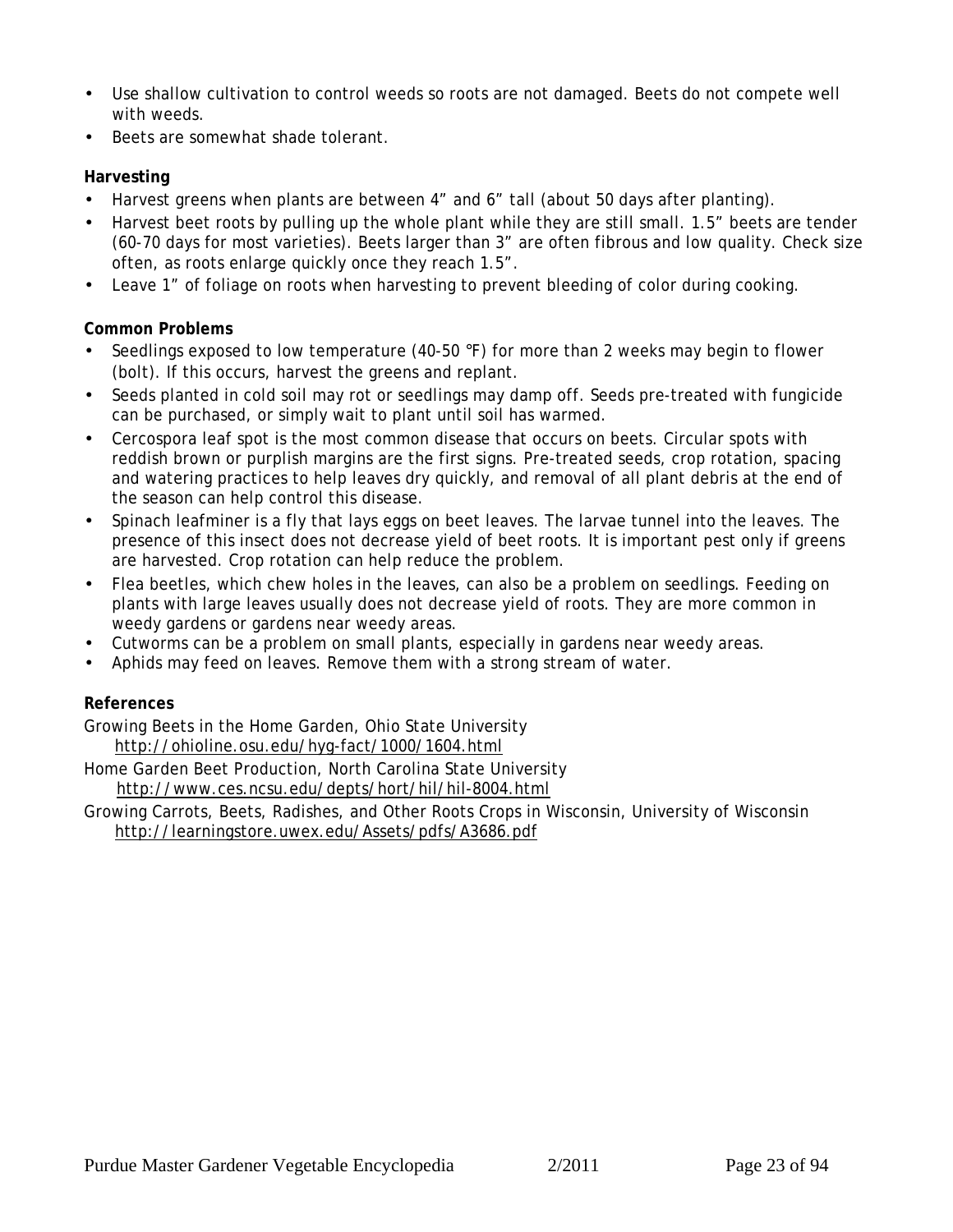## <span id="page-23-0"></span>**Carrots (***Daucus carota* **ssp.** *sativus***.)**

**Family:** Apiaceae *Related vegetables*: Celery, fennel, parsley, parsnip

**Snapshot**

- Cool season biennial. The enlarged root is harvested the first season of growth.
- Carrot roots can be white, yellow, orange, red, purple, or purplish black. Shape varies from long and slender to short and plump. Select short varieties if your soil is heavy or shallow. Shape and color depend on temperature, age, and growing conditions as well as the characteristics of the variety you are growing. Droughty conditions produce longer roots. High temperatures result in shorter roots.
- Short plant, about 12" high.
- Plant seeds directly into the garden starting 2 weeks before average last frost date. Soil should be at least 45 °F. Spacing varies with variety, see "Planting" below. Since each plant produces only one carrot, replant every 2-3 weeks. Time the last planting to mature on the average first frost date (last planting will be 2-3 months before the average first frost date). Though carrots prefer cool weather they can be planted through most of the summer in northern Indiana. In southern Indiana, do not plant if the crop will mature in the heat of the summer. Temperatures over 75 °F as the roots mature result in poor quality carrots. Planting usually resumes in July. Carrots are somewhat shade tolerant.
- For full-size carrots, harvest when tops of the carrots are 0.75-1.5" in diameter. Carrots are ready to harvest in about 60-85 days (less for finger carrots) and each planting can be harvested for about 4 weeks. Cut off all but 1" of the tops before storing. In fall, harvest or protect as temperatures dip into the upper 20s. Mulched carrots can be harvested until the ground freezes. Estimated yield per 10 ft row is 10 lb.

### **Planting**

- Make sure to till the soil deeply to prepare for planting. Remove stones and break up clods that could result in misshaped roots. Carrot varieties with long slender roots are usually not recommended for home gardens unless the soil is sandy.
- In early spring plant carrot seeds 1/4-1/2" deep. Later plantings can be deeper, 1/2-3/4". Plant 2-3 seeds per inch in rows at least 12" apart.
- Carrot seeds take 2 weeks to germinate. Soil should be at least 45 °F before planting. Even at optimum temperature (about 80 °F) carrot seed can take more than a week to germinate.
- Carrot seedlings are weak and may have trouble pushing through crusted soils. After covering seeds with soil, add a thin layer of fine mulch or compost to help prevent crusting. You can also mix radish and carrot seeds together. The radish seeds germinate quickly and will mark the location of the carrots. By pushing through the soil they prevent crusting. The radishes will be ready to harvest before the carrots have put on much growth. Keep the area watered so the seeds do not dry out before germination.
- Thin seedlings when they are about an inch high. Different spacing is used for different varieties and uses. Leave 3 per inch if harvesting as finger carrots. Leave 1-2 per inch if harvesting young. Space carrots that will be allowed to grow to full size 1-2" apart. Spacing within a wide row is  $3"x3"$ .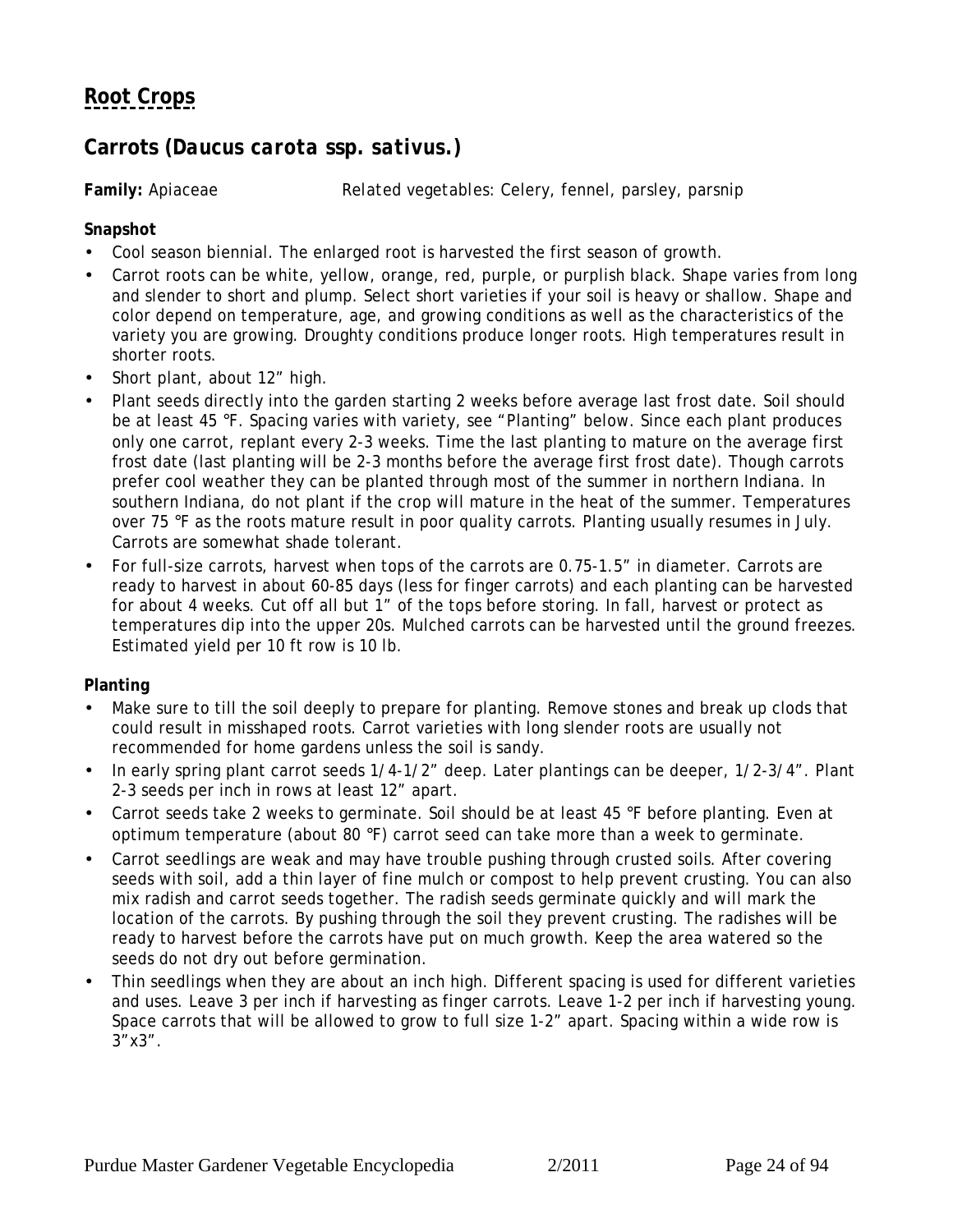### **Care Notes**

- Carrots need consistent moisture, 1-1.5" of water a week. Make sure to water if rainfall is lacking. Carrots can become pungent and strong in flavor in dry soil and hot weather. Carrots are somewhat shade tolerant, so plant in part shade during heat of the summer.
- Side-dressing is usually not needed. Some references recommend using a fertilizer with a 1-2-2 ratio (0.15 lb actual nitrogen per 100 sq ft) when leaves are 3-4" high and again when they reach 6-8".
- Tops of the roots exposed to sun will turn green and have an "off" flavor. To prevent this, mound soil up slightly to cover any exposed roots. If the top of the root is green when harvested, simply cut off this portion of the root before eating or cooking.

### **Harvesting**

- Harvest by pulling the entire plant from the ground.
- Finger carrots are harvested when the top of the root is 0.5", about 50 days after planting.
- Full size carrots are first harvested when the top of the root is 0.75" in diameter, about 60 days after planting. Harvest of each planting can continue for 3-4 weeks, with the last carrots being larger, perhaps 1.5" in diameter.
- A straw mulch will let you harvest carrots directly from the garden until the ground freezes.

### **Additional information**

• Queen Anne's lace, a common Indiana wildflower, is the same species as edible carrot but it does not have an edible root.

**Common problems**

- Carrots will flower (bolt) if the root is at least ¼" in diameter and temperature falls below 50 °F for several weeks.
- Leafhoppers can spread disease such as aster yellows. Cutworms chew off seedlings at ground level. Aphids can also be a problem. Crop rotation, good fall clean-up and keeping the area around the garden free of weeds can help. A strong stream of water may wash off aphids. Insecticides may be warranted to control leafhoppers.
- The disease aster yellows creates hairy roots and yellow tops. Control leafhoppers to prevent infection. There is no treatment for this disease. Remove infected plants from the garden to help keep the disease from spreading.
- One bacterial and two fungal diseases can cause leaf spots and degradation (generally called leaf blights). The two fungal diseases are more of a problem in humid or wet weather when the leaves do not dry. Spacing for good air circulation as well as practicing good sanitation and crop rotation will help control these diseases. Carrots grown with adequate soil nutrition may be more resistant to the diseases. Some cultivars are available that show tolerance to these diseases.

### **References**

Growing Carrots in the Home Garden, Ohio State University

http://ohioline.osu.edu/hyg-fact/1000/1606.html

Growing Carrots and Other Root Vegetables in the Garden, University of Minnesota http://www.extension.umn.edu/distribution/horticulture/DG0435.html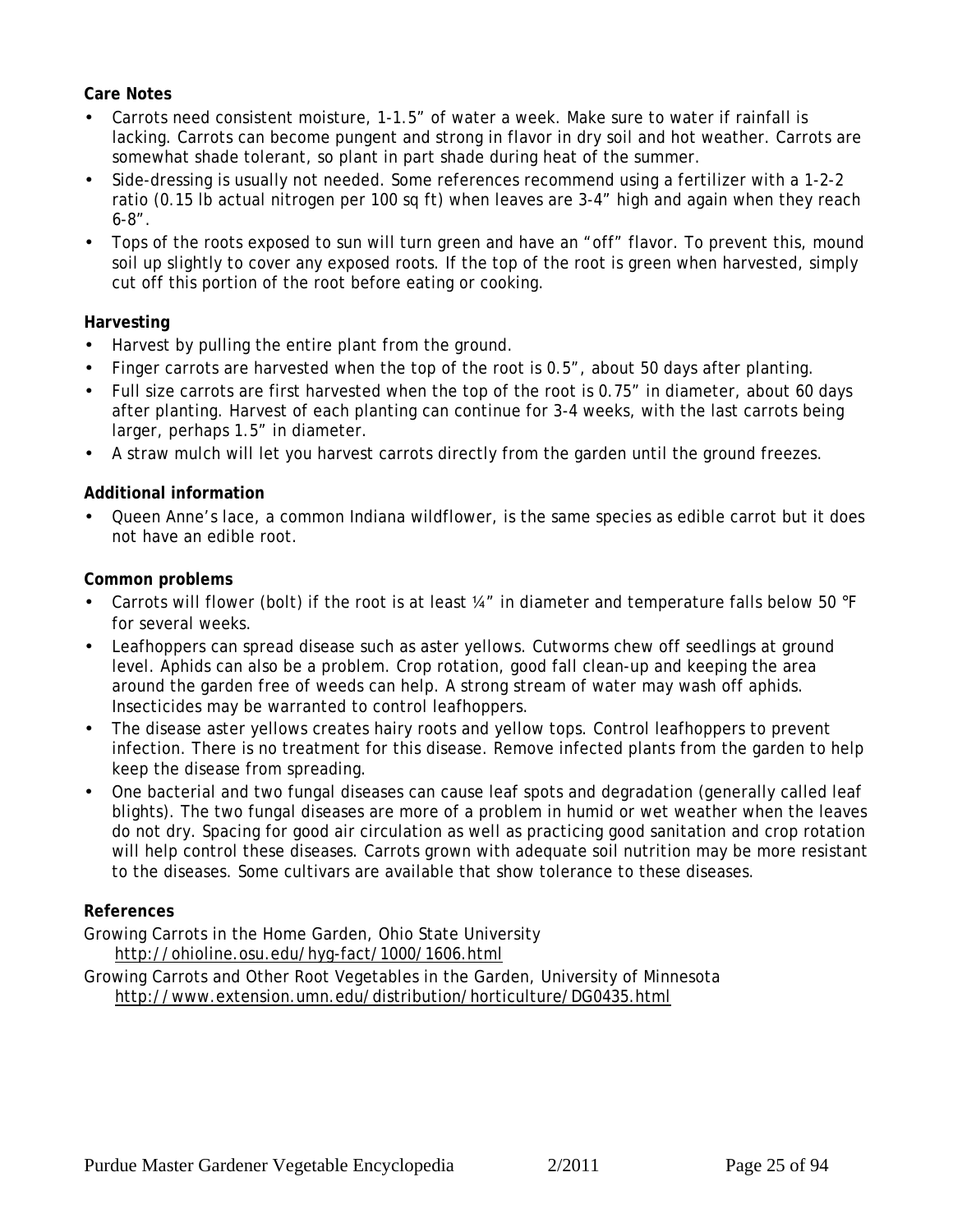## <span id="page-25-0"></span>**Radishes (***Raphanus sativus***)**

**Family:** Brassicaceae *Related vegetables:* arugula, broccoli, Brussels sprouts, cabbage (all types), cauliflower, kale, kohlrabi, mustard, rutabaga, turnip, horseradish, collards, watercress

**Snapshot**

- Cool-season annual harvested for its swollen root before the plant flowers. Some winter varieties are considered biennials.
- There are many varieties. Spring radishes reach harvesting size 3-4 weeks after seed is planted, though some cultivars (sometimes called summer radishes) take a bit longer. Winter radishes, planted in late summer, take about 8 weeks to mature. They are often larger and more pungent than spring radishes. [Oriental radishes](#page-27-0) (daikon and others) are discussed in a separate listing
- Small plant, ranging from 6-16" high.
- Plant spring and summer radish seeds directly into the garden starting 6 weeks before the average last frost date. Seeds germinate in less than a week if soil is at least 50 °F. Replant every 2 or 3 weeks continuing on until about 4 weeks after average last frost date or until temperatures average in the mid-60s. These varieties can also be planted in early fall as the weather cools. Time last planting so crop matures on average first frost date. Radishes are somewhat shade tolerant.
- Plant winter radish varieties starting in July in northern IN, in August in southern IN. Several plantings can be made. Time the last planting so crop matures on average first frost date. Remember these varieties take 2 months or so to mature.
- The first harvest of spring radishes can be made 3 weeks after planting. Small roots are sweet and mild. In general, harvest when roots reach 1-1.5" in diameter. The harvest window is short – radishes left too long become spongy (pithy) and hot. Many winter radish varieties are hot. Harvest when they reach the size for your variety. Winter radishes remain edible much longer than spring radishes. Estimated yield per 10 ft row is 10 bunches.

**Planting**

- Plant radish seeds 1/4-1/2" deep. Thin to 1-3" for spring radishes, to about 6" for winter radishes (seedlings can be eaten). Make sure to thin. Crowded radishes do not produce good roots.
- If planting in rows, minimum row spacing is 12", perhaps a bit wider for winter radishes. Spacing within a wide row is about  $3"x3"$  for spring radishes.
- Because they mature so quickly, spring radishes are often planted with carrots and parsnips, between slowly growing cole crops, or between small tomato and pepper plants.

**Care Notes**

- Steady growth is important for good development and flavor. Water if rainfall is lacking. If growth slows, especially in hot weather, roots can become hot in flavor. Plant in part shade as weather warms.
- Spring radishes do not need side-dressing and excess nitrogen can favor leaves over root development. Longer growing varieties (summer and winter radishes) may do better with very light side-dressing.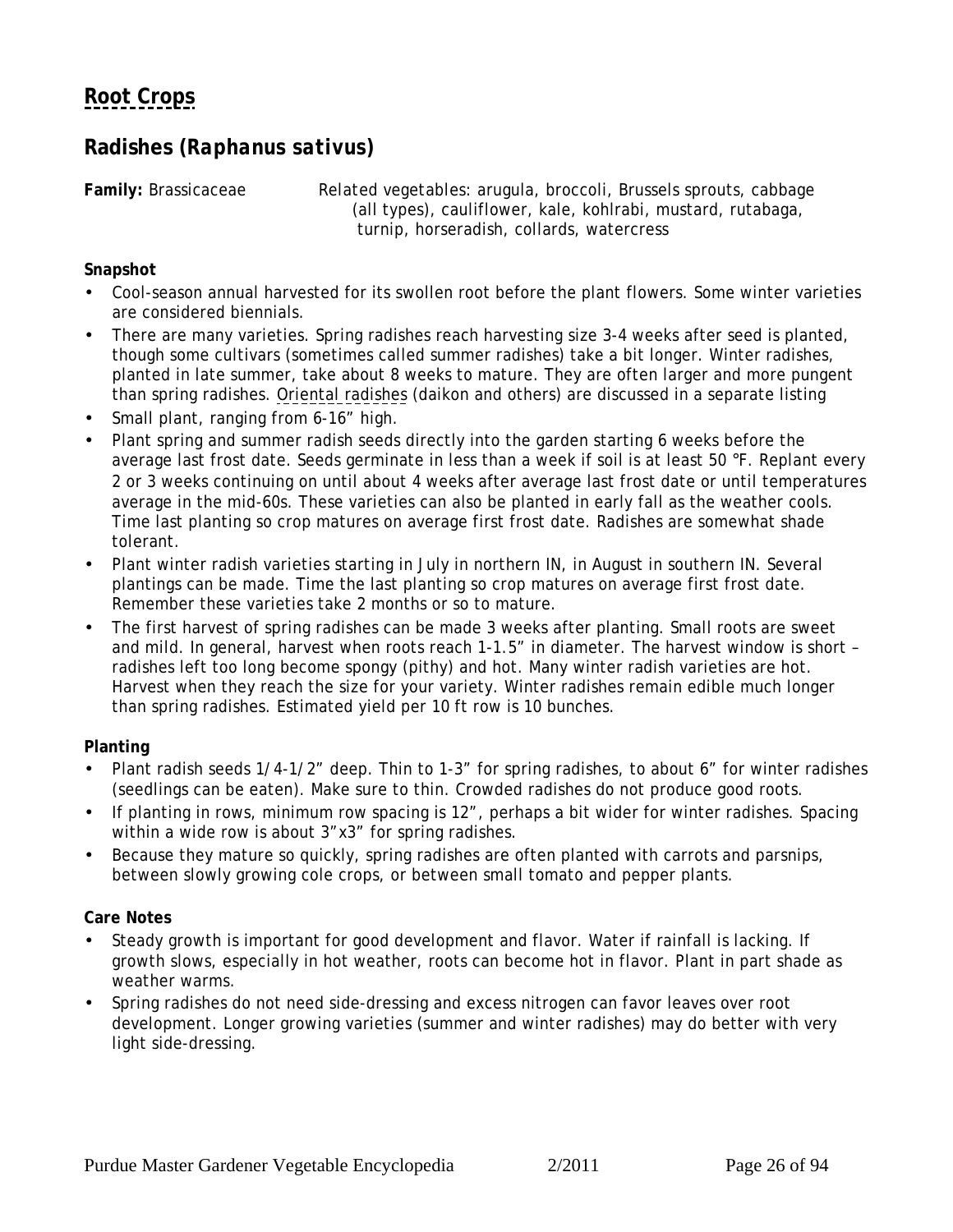**Harvest**

- Spring radishes become hot and pithy quickly if you miss the optimal harvesting window. Harvest when roots are no more than 1.5" (smaller is better). White radishes should be no more than 3/4" in diameter. Harvest by pulling the plant out of the ground.
- Winter radishes have a longer harvest window and cold weather improves flavor.
- Harvest or protect all late-planted radishes if temperatures threaten to dip into the upper 20s. Mulched radishes should be harvested before the ground freezes.
- Remove the green tops and long slender root before storing radishes.

**Common problems**

- Radishes may produce leaves and no root if over-fertilized (as mentioned above) or if it is too hot when the crop matures, over 80 °F.
- Spring radish roots may crack and split if allowed to grow too large before harvesting.
- Cabbage root maggots can be a problem. Use floating row covers to keep the adult insects from laying eggs on your crop.
- Diseases are not often a problem. Practice crop rotation. Do not plant the same area with a cole crop two years running.

**References**

Growing Carrots, Beets, Radishes, and Other Roots Crops in Wisconsin, University of Wisconsin http://learningstore.uwex.edu/Assets/pdfs/A3686.pdf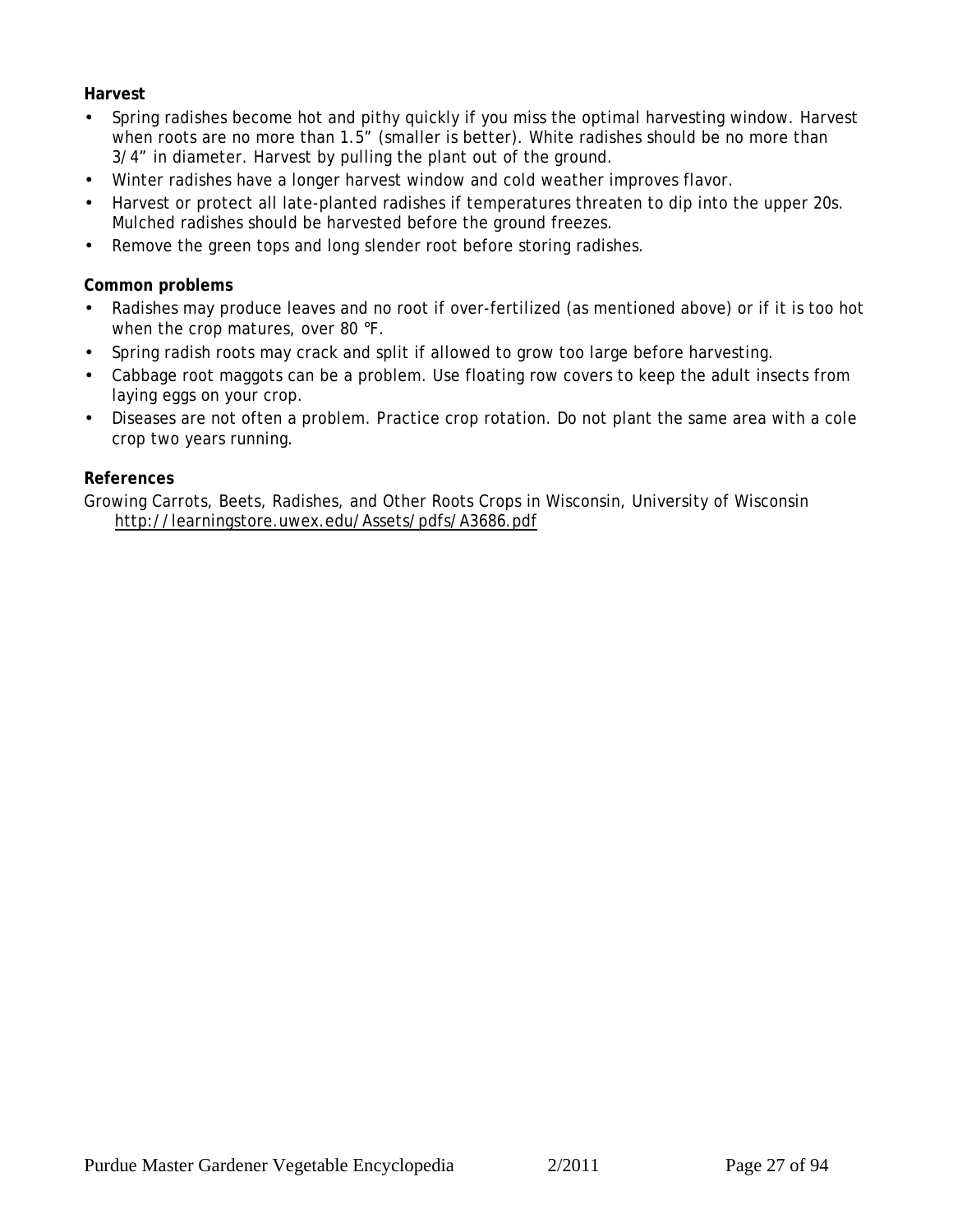### <span id="page-27-0"></span>**Chinese radishes** *(Raphanus sativus***, sometimes listed as var.** *longipinnatus***)**

If you've only grown spring radishes, the Chinese (oriental) radishes will surprise you. Roots of 10-20 pounds aren't unusual and some can weigh in at 100 pounds! Leaves spread 2 ft. Chinese radishes, often known as daikon, can be many shapes – long and slender, short and rounded, even bell-shaped. The roots are often white but white with green tops and red are also available.

Oriental radishes can be eaten raw but they are often cooked. The roots are less pungent and have better quality if grown in cool weather. Some varieties are grown specifically for greens rather than roots. One, "rat-tailed radish," is grown for its edible seedpods. All are common in cuisines throughout Asia.

Grow Chinese radishes as you would the more common spring and winter radishes. Those with short harvest times (30 days) can be planted in spring. Most need a longer growing period so plant in late summer to mature in cool weather. Plan your planting so it matures on the average first frost date. Plant seeds 1/2-3/4" deep and give the plants plenty of room, 4-6" between plants and 3 ft between rows. The soil should be loose and as deep as possible. Don't be surprised if there is as much root growing above the soil line as below.

Chinese radishes can take 6 months to reach full size but most reach usable size in 60-70 days. They are tender and edible even when quite large. Just like spring radishes, they become hot and pithy when overmature.

Harvest varieties grown for leaves when there are enough leaves to make it worthwhile, often in less than 30 days. Just like the root varieties, they grow best in cool weather of spring and fall.

**References**

Chinese Vegetables, Purdue University http://www.hort.purdue.edu/ext/HO-187.pdf Radish, Chinese, University of Florida http://edis.ifas.ufl.edu/MV120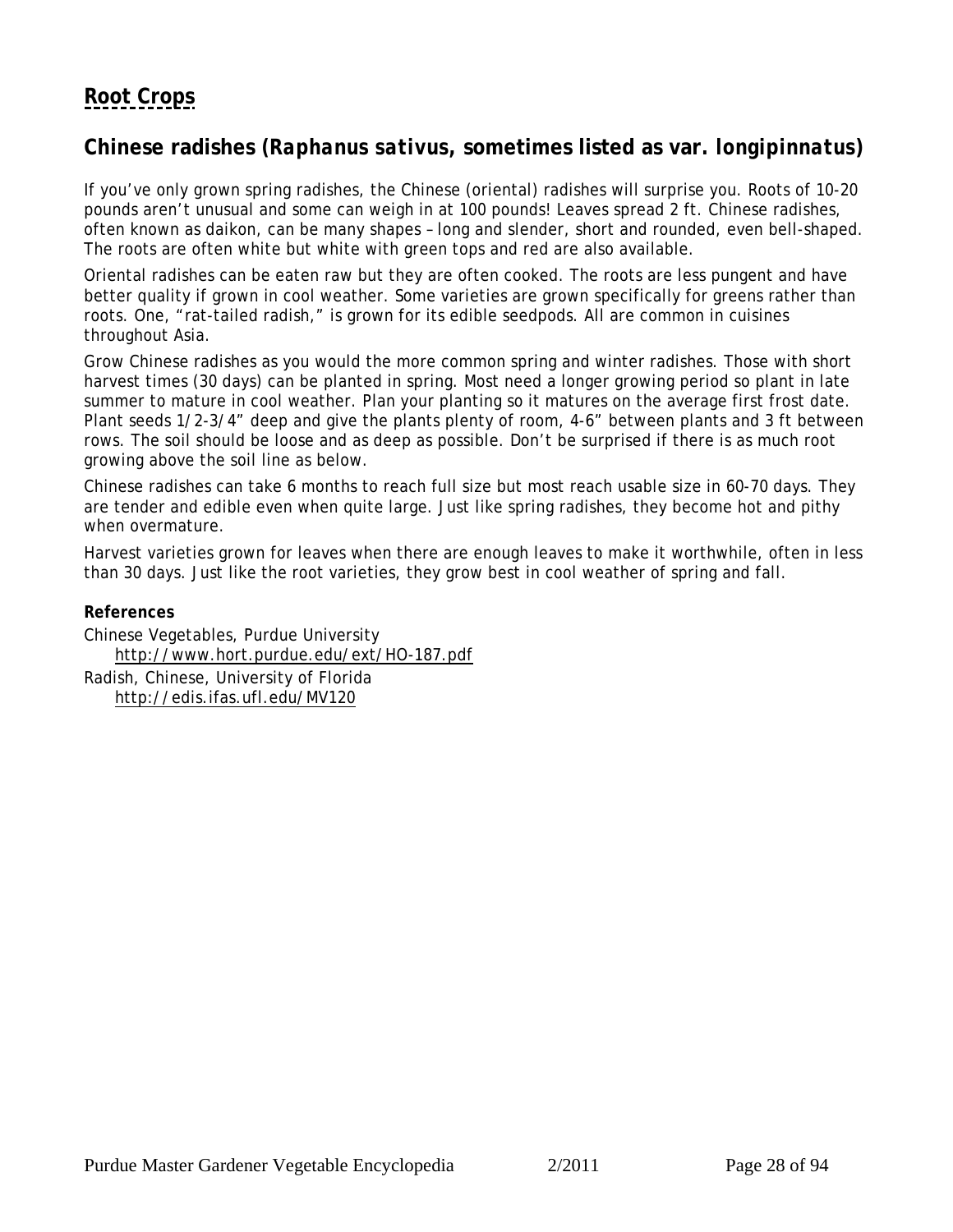## <span id="page-28-0"></span>**Parsnips (***Pastinaca sativa***)**

Parsnips are in the Apiaceae, like carrots, and parsnip roots even look like white carrots. The root of these biennials is harvested after the first season of growth. Parsnips take at least 120 days to mature and are considered a full-season crop. Grow them as you would carrots, in loose soil.

Though parsnips can be planted in spring, your best option may be to delay planting until mid-late June so the roots mature in October. Flavor does not fully develop until the roots have been exposed to near-freezing temperatures for 2-4 weeks. The exposure to cold turns stored starch to sugar, resulting in a sweet, nutlike flavor. If you do harvest parsnips before cold weather, store them for 2 weeks at temperatures just above freezing (but not below) to make them sweeter.

Parsnip seed does not store well, so purchase new each year. Plant seeds 1/2-3/4" deep, 2-3 seeds per inch in rows at least 18" apart. Parsnip seed is slow to germinate, like carrot seed, and seedlings have difficulty pushing through crusted soil. As with carrots, you can plant radish seeds among the parsnips to help prevent crusting and mark the location of the parsnips.

Thin seedlings to no more than 2-4" apart. Wide spacing allows the roots to become overly large and they become woody. If planting in wide rows, space 4"x4". Side-dressing may be needed mid-season.

Leave parsnips in the ground until the tops freeze in late fall. Harvest then or cover with straw mulch and dig throughout the winter but before the soil begins to freeze and thaw in spring (roots become cracked and pithy) and before new growth begins and the roots lose their quality. Estimated yield per 10 ft row is 10-12 lb.

**Caution:** parsnip leaves cause an allergic reaction in some people (skin rash, blisters). Long pants and a shirt with long sleeves are recommended when handling parsnips.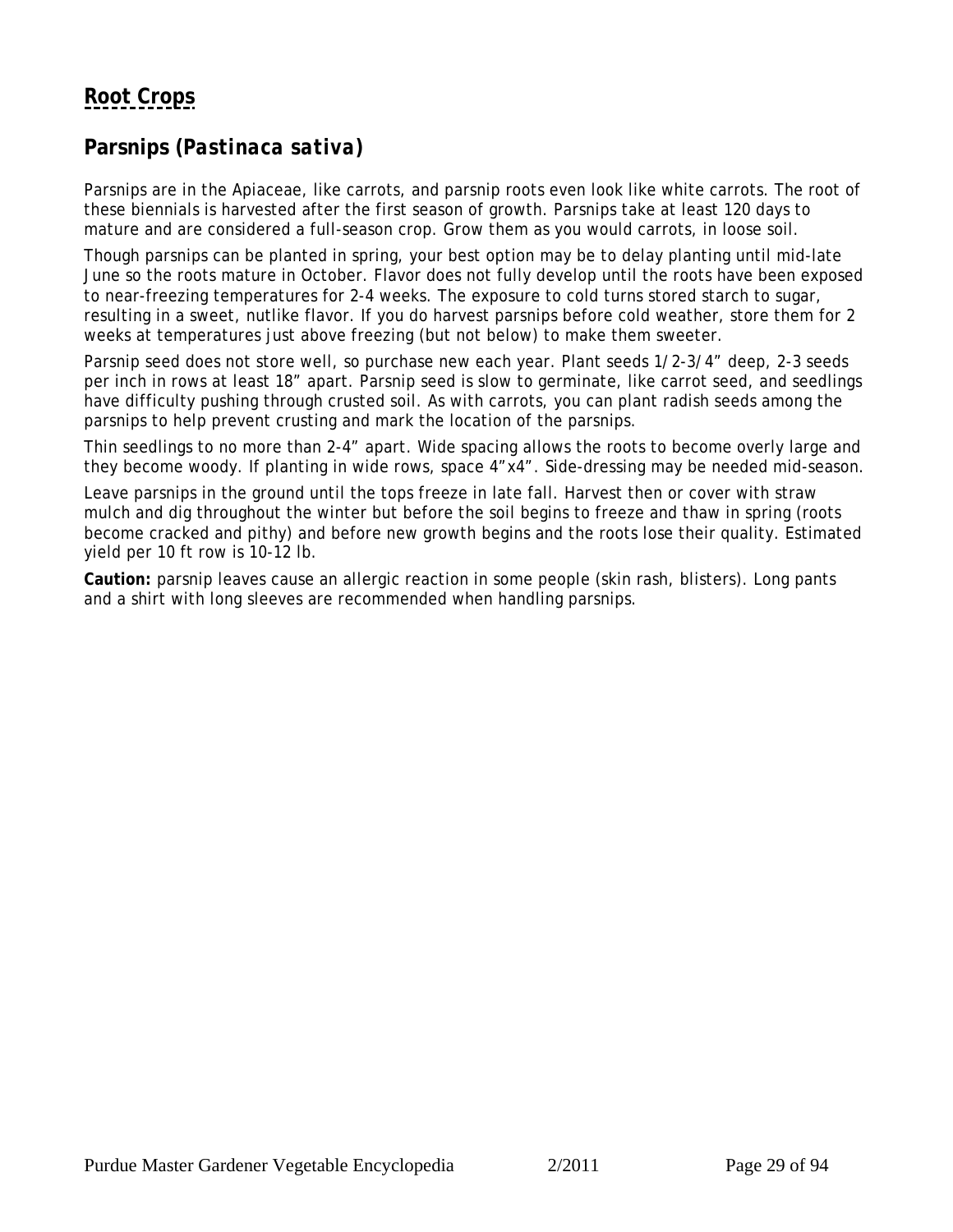## <span id="page-29-0"></span>**Turnip and Rutabaga (***Brassica rapa* **and** *Brassica napus***)**

Turnip and rutabaga are biennials harvested after their first season of growth. Both are in the mustard family (Brassicaceae) and, like broccoli, cabbage, and cauliflower, perform best if they mature in cool weather.

Turnip leaves are eaten as greens. Additionally, both turnips and rutabagas are grown for their swollen roots that are used in soups and stews. Turnip roots are usually white with a purple top. Rutabagas are often tan with yellow flesh. The roots of both are more tender with better flavor if harvested before they become large.

Since the root of each plant can only be harvested once, several successive plantings will ensure a continual harvest.

Both turnip and rutabaga are hardy to fall frost. Plantings ready to harvest at about the average first frost date can just be left in the ground and harvested as needed into early winter. A heavy straw mulch will keep the soil from cooling quickly and make harvesting easier. Turnips and rutabagas, and radishes as well, are attacked by root maggots. Crop rotation will help.

### **Turnips**

Turnips grow to 18", can be planted as both a spring and fall crop, and are somewhat shade tolerant. Several different varieties are available, some preferred for greens, others for turnip roots.

In spring, begin planting seeds directly into the garden 6 weeks before average last frost. Seeds will germinate when soil is 40 °F, in 5 days or less when soil is 50 °F or warmer. Make successive plantings every 10 days or so for the next 4-6 weeks. Plant seeds 1/2" deep, either by broadcasting them, then raking, or in rows 12" apart. Turnips are usually planted thickly, then thinned to 2-4" when leaves are about 4" high. This will be your first harvest of turnip greens. Spacing within a wide row is 2"-4".

Side-dress with 0.1 pounds actual N/100 sq ft when greens are about a third grown if growing for greens. If growing for roots, side-dressing is usually not needed.

Harvest leaves as needed when leaves are 4-6". Greens are ready in about 30 days, turnip roots in about 60 days. Harvest roots when 2-3" in diameter by removing the whole plant from the ground.

Fall plantings can begin in July. Plan for the last planting to mature around the average first frost date. Fall turnips can tolerate temperatures into the low 20s with protection. Estimated yield per 10 ft row is 5-10 lb of either roots or greens.

### **Rutabagas**

Rutabaga is very similar to turnip but it is larger, growing to 2 ft, and takes longer to mature, about 85-95 days.

Though seed can be planted directly into the garden as early as 6 weeks before average last frost date, a spring planting is chancy, especially in southern Indiana. Extended cold weather (50-55 °F) after the seedlings emerge can cause the plant to bolt. If the weather warms quickly, the roots mature in hot weather and become very woody.

Summer plantings for a fall harvest are almost always successful. Planting starts in June, later for southern Indiana. Plan for the last planting to mature around the average last frost date (plant 10-12 weeks before that date). Plant seeds 1/2" deep in rows 12-18" apart to take into account rutabaga's size. Thin to 6" when seedlings are 2" high. Greens are edible. Spacing within a wide row is 4-6".

Side-dress with 0.1 pounds actual N/100 sq ft when plants are 4-6" tall. Plants grow to about 2 ft. Harvest when swollen roots are 3-5" in diameter. Estimated yield per 10 ft row is 35 lb.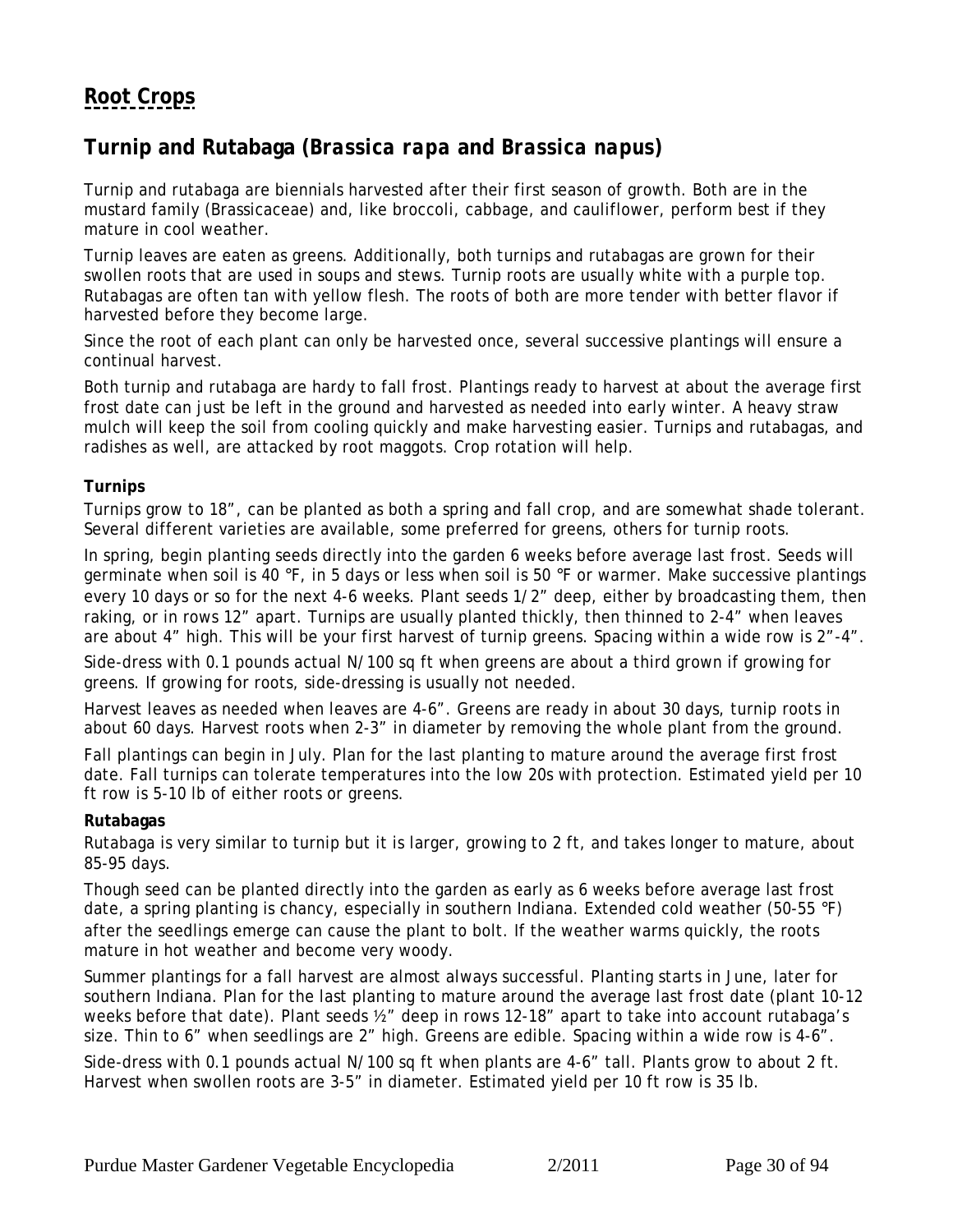# <span id="page-30-0"></span>**Cole Crops and Related Vegetables – Introduction**

Broccoli, Brussels sprouts, cabbage and cauliflower, collards, kale, and kohlrabi all belong to the same species, *Brassica oleracea.* Each has been selected for a specific form: cauliflower for its immature flower head, for example, and kohlrabi for its edible swollen stem. Collectively these vegetables are known as cole crops.

All cole crops prefer cool temperatures. They need steady growth for best productivity. Cold temperatures after planting, hot weather as the crop matures, and inconsistent soil moisture can slow growth and cause problems (see the individual vegetable for details). Thus, these crops can be near failures some years and produce well in others. Most are prone to the same insect pests and diseases so crop rotation is an important management tool.

Broccoli, Brussels sprouts, cabbage, cauliflower, collards and kale, and kohlrabi are discussed here. Related vegetables, also in the mustard family (Brassicaceae) - broccoli raab and Asian cabbage and broccoli – are also discussed.

Other related vegetables covered in this encyclopedia are [horseradish,](#page-10-0) [radish,](#page-25-0) [turnip and rutabaga,](#page-29-0) [mustard,](#page-71-0) and [arugula](#page-68-0). For best results, just like the cole crops, these vegetables need to grow steadily and mature in cool weather.

**Links to specific vegetables** [Broccoli](#page-31-0) [Broccoli raab](#page-33-0) [Brussels sprouts](#page-34-0) [Cabbage](#page-36-0) [Asian cabbage and broccoli](#page-38-0) [Cauliflower](#page-39-0) [Collards and kale](#page-41-0) [Kohlrabi](#page-42-0)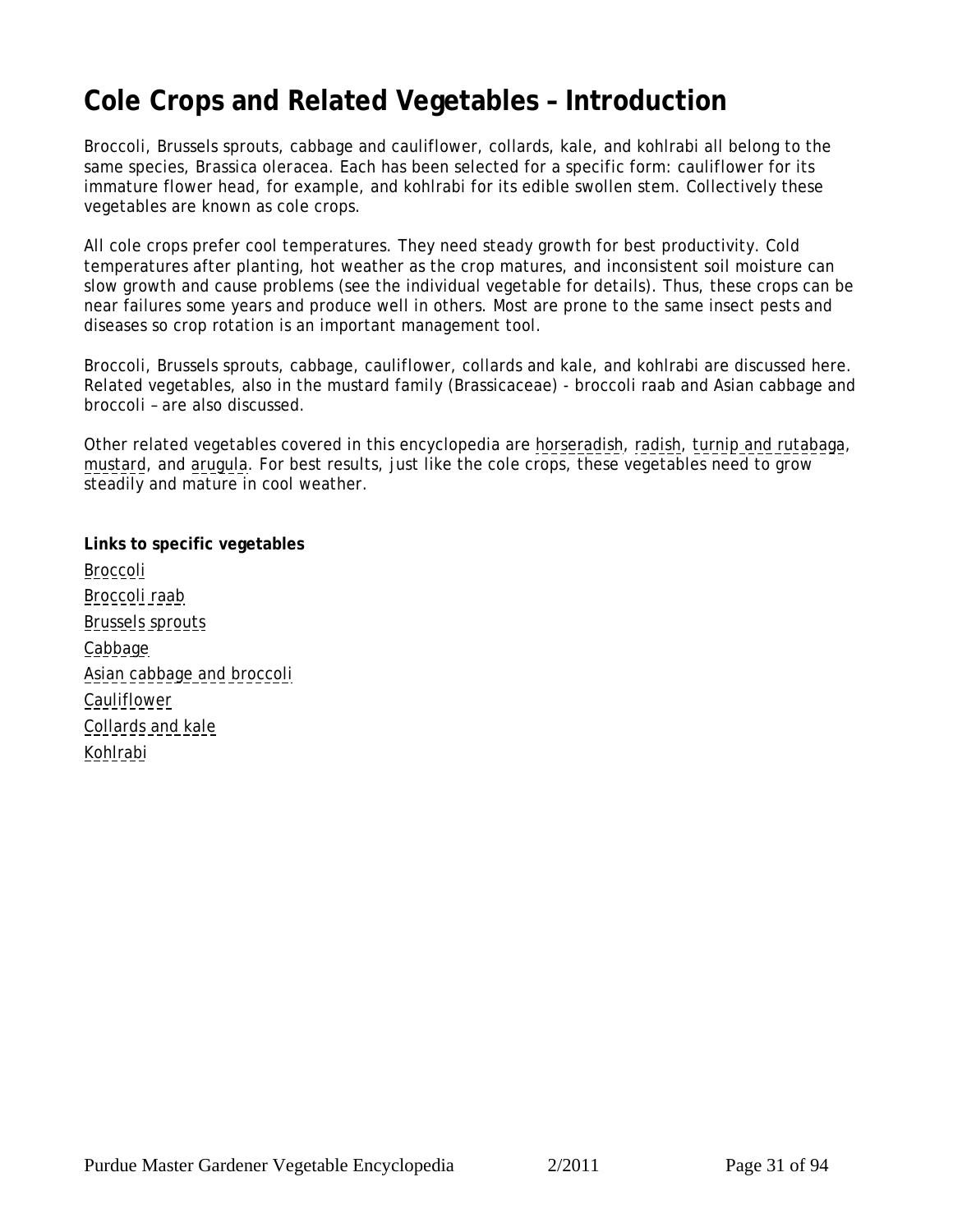## <span id="page-31-0"></span>**Broccoli** *(Brassica oleracea* **var***. italica)*

**Family:** Brassicaceae *Related vegetables:* arugula, Brussels sprouts, cabbage (all types), cauliflower, kale, kohlrabi, mustard, radish, rutabaga, turnip, horseradish, collards, watercress

### **Snapshot**

- Cool season annual.
- There are different types of broccoli—annual green or, more rarely, purple "heading" broccoli; "romanesco," which has yellowish green, conical groups of buds arranged in spirals; and sprouting broccoli, an overwintering annual or perennial, rarely grown in this country. Heading broccoli forms the large, rounded flower heads commonly seen in groceries. Sprouting broccoli forms small shoots in the leaf axils over a long period instead of forming a large head.
- Unopened flower buds, stems, and young, tender leaves can be eaten.
- Medium height, about 3 ft.
- In spring, plant transplants 4-6 weeks before average last frost date. Planting can continue into April, even through May in the coldest part of the state. If growing from seed, start indoors 5-7 weeks earlier. Spacing is 18-24", rows a minimum of 36" apart, spacing within a wide row is 12"- 18".
- For a fall harvest, plant transplants about 70 days before the average first frost date. Seeds can be planted outdoors 4-6 weeks earlier. No matter the season, broccoli grows best if it can mature when air temperatures are somewhat warm but not hot (less than 80 °F). Broccoli is very frost tolerant. Mature plants can survive temperatures down to 25 °F, perhaps lower with protection.
- First harvest is about 60 days from transplant and about 110 from seed. Cut off flower head before flowers open plus about 5" of stem. Small side shoots may develop, providing an additional harvest. Estimated yield per 10 ft row is 10 lb.

### **Planting**

- Broccoli is usually put into the garden as transplants. These can be purchased or you can grow your own from seed. For spring planting, start seeds indoors 5-7 weeks before your anticipated planting date. Temperature optimum for germination is 70-80 °F, for seedling growth is 60-70 °F. Plant seeds 1/4-1/2" deep, seedlings appear in about 5 days.
- The first transplants can be put into the soil 4-6 weeks before the average last frost date. Seedlings should have at least 4 pairs of leaves. Smaller seedlings are very sensitive to frost.
- Planting for fall harvest is done in late summer. If using transplants, assume harvest will be on average first frost date, then count back the number of days from transplant to harvest for your cultivar plus 10 days. You can grow these transplants from seed also. Since the soil has warmed, you may be able to plant seeds directly into the garden as well as starting them indoors. Plant seeds 4-6 weeks before the anticipated transplanting date.
- Practice crop rotation. Do not plant the same area with a cole crop two years running.

### **Care Notes**

- When planting in spring (into cold soil), a starter fertilizer may help the plants become established.
- Side-dress with 0.1 lb actual N/100 sq ft three weeks after transplanting when rapid growth has begun.
- Make sure plants receive 1" of water a week during head formation.

Purdue Master Gardener Vegetable Encyclopedia 2/2011 Page 32 of 94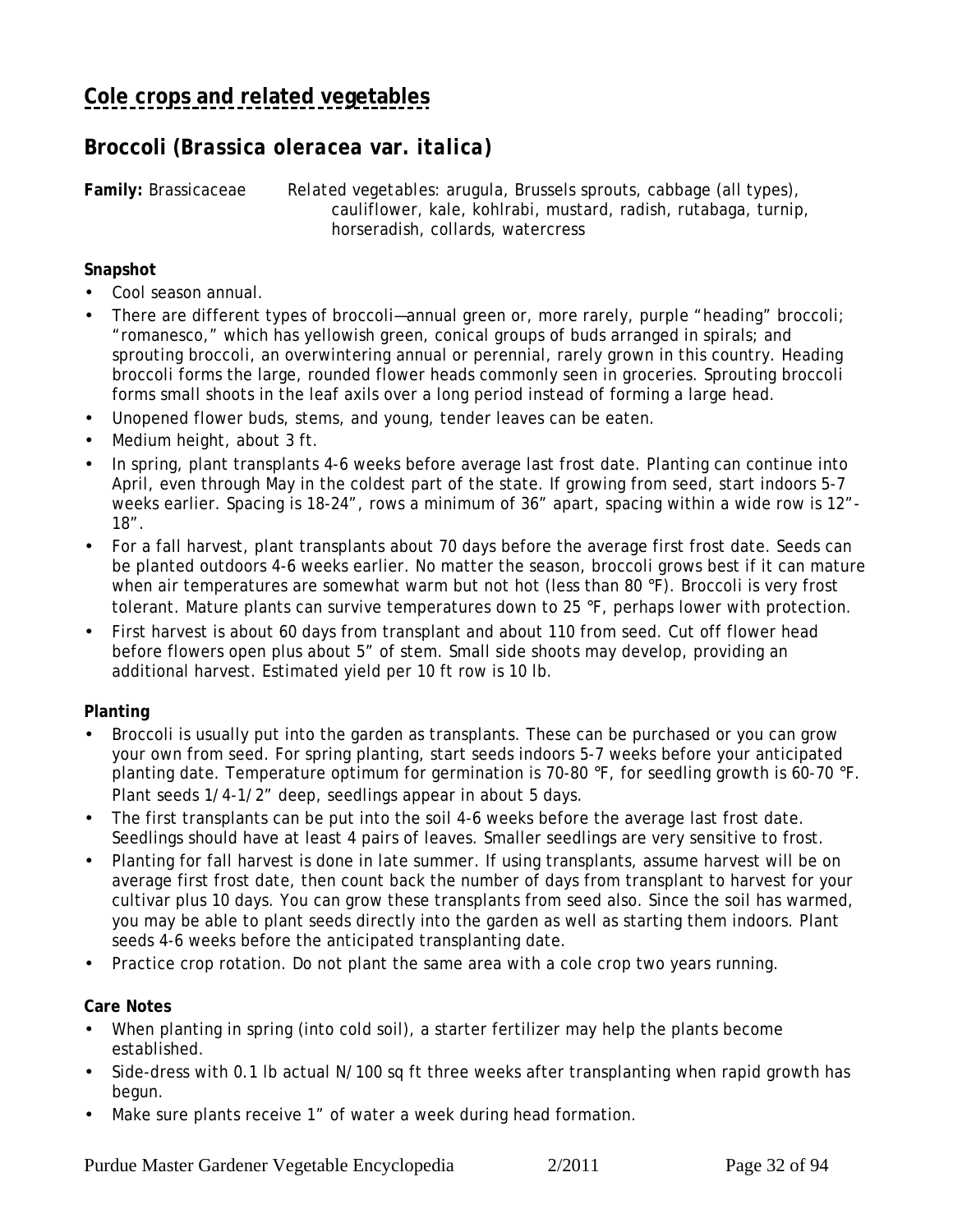### **Harvesting**

- First harvest is about 60 days from transplanting or 110 days from seeding.
- When individual buds of broccoli are match-head size and distinct in appearance, the head is as large as it is going to get (typically 3-6"). This size varies with cultivar. Cut off central flower cluster with 5" or more of stem when the head appears full and tight, before the flowers open.
- Side shoots with smaller flower cluster will develop on the remaining stem after the central head is removed. The more stem you leave, the more side shoots will form. You can continue to harvest these smaller heads until hot weather or a freeze stops production.

### **Common Problems**

- High temperatures (over 77 °F) cause the heads to become leafy and may prevent heads from forming at all.
- Larger transplants may respond to temperatures below 50 °F by "buttoning" (forming very small heads).
- Several caterpillars attack broccoli, feeding on stems and leaves cabbage loopers, imported cabbage worm, diamondback moth, cabbage webworm, and corn earworm. Cabbage aphid can be a problem. Flea beetles can damage small seedlings.
- Diseases are usually not serious. Black rot, downy and powdery mildew, Alternaria leaf spot, and soft rot can be occasional problems.

### **References**

Growing Broccoli, Cauliflower, Cabbage, and Other Cole Crops in Wisconsin, University of Wisconsin http://learningstore.uwex.edu/assets/pdfs/A3684.PDF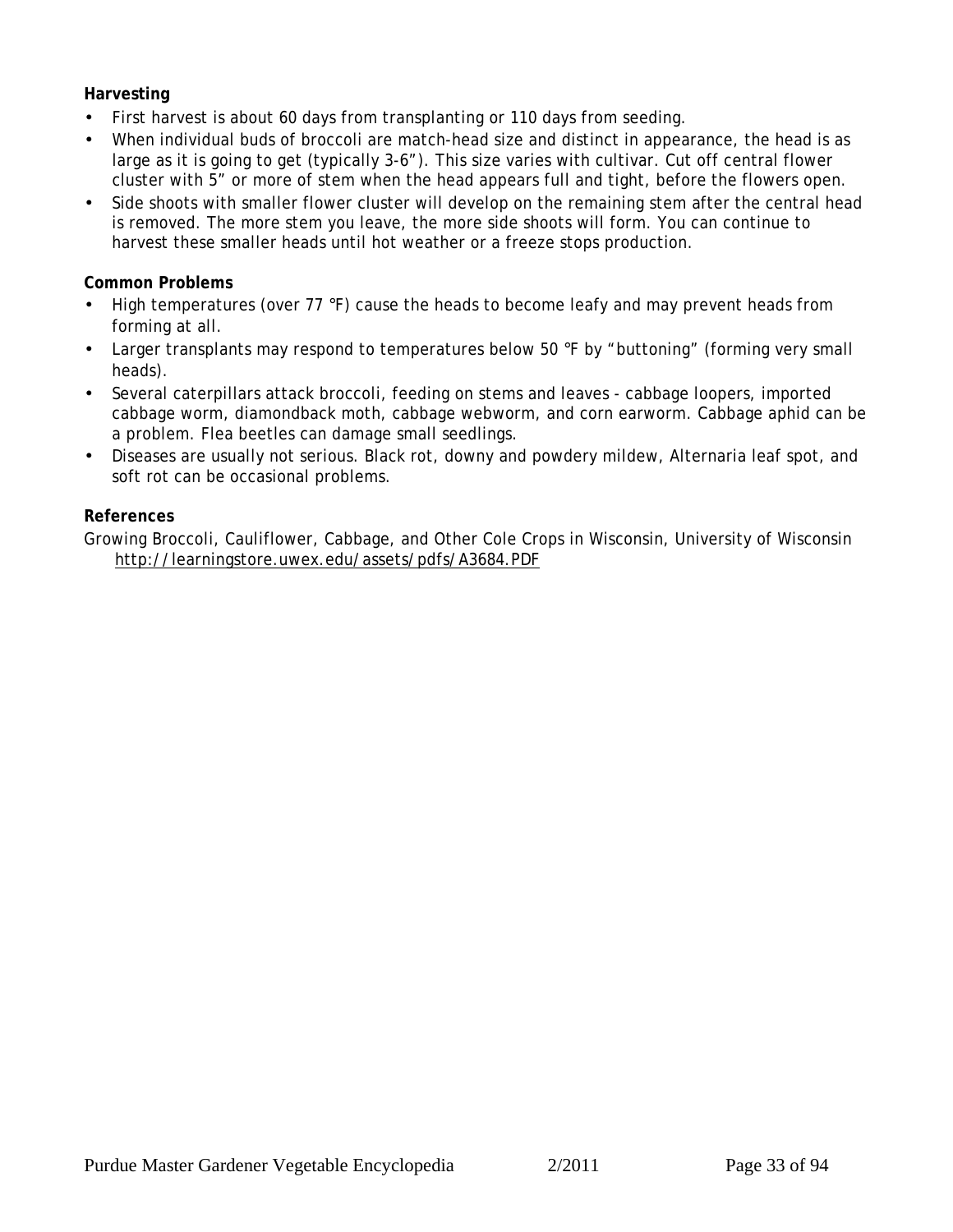# <span id="page-33-0"></span>**[Cole crops and related vegetables](#page-30-0)**

## **Broccoli raab (***Brassica ruva* **or** *Brassica rapa***, ruvo group)**

Broccoli raab (also called broccoli de rapa, rapini, broccoli turnip, Chinese flowering cabbage, choy sum) is more closely related to turnip than to broccoli. Leaves, stems, and the small 1" flower heads are eaten.

Broccoli raab is planted from seed or transplant either in early spring (4-6 weeks before the average last frost date) or late summer. You may find two varieties of seeds. One is preferred for spring planting. The one preferred for fall planting produces flowers more quickly than the spring variety.

In warmer climates a late summer planting may overwinter with the plant acting like a biennial. When planted in spring, broccoli raab grows as an annual.

Planting, culture, and problems are similar to broccoli and other Brassicaceae.

Broccoli raab is ready to harvest in 40-60 days, growing a bit faster as the weather warms. It goes to seed quickly, so make sure to harvest before flower buds open. Plants are usually 10-15" high when ready to harvest. Cut off most of the plant. If conditions remain favorable, a 2<sup>nd</sup> or 3<sup>rd</sup> harvest is possible.

**References**

Broccoli Raab, North Carolina State University http://www.ces.ncsu.edu/depts/hort/hil/hil-5-a.html

Broccoli, Raab, University of Florida http://edis.ifas.ufl.edu/MV033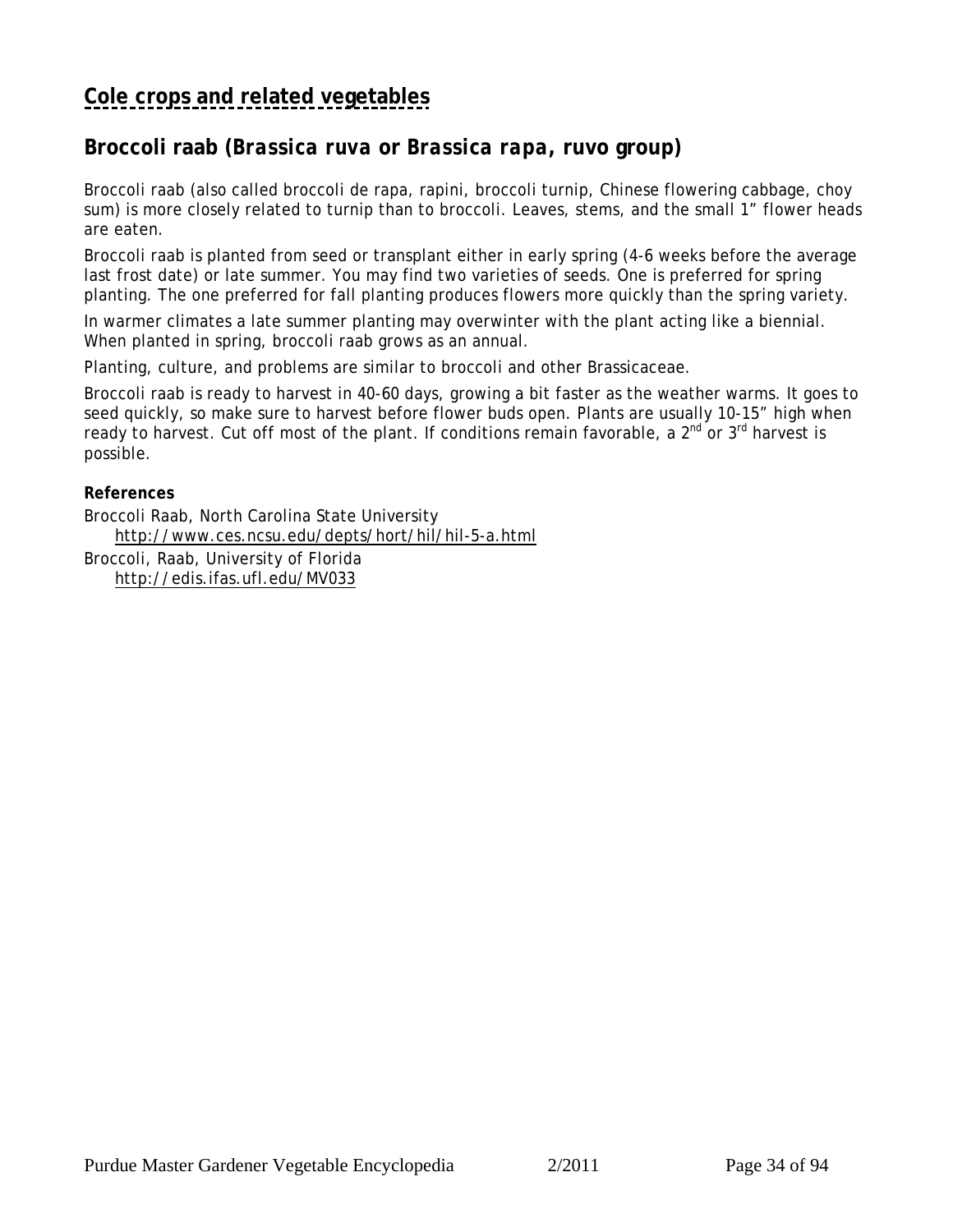## <span id="page-34-0"></span>**Brussels Sprouts (***Brassica oleracea* **var.** *gemmifera)*

**Family:** Brassicaceae *Related vegetables:* arugula, Brussels sprouts, cabbage (all types), cauliflower, kale, kohlrabi, mustard, radish, rutabaga, turnip, horseradish, collards, watercress

**Snapshot**

- Hardy biennial harvested at the end of the first season.
- Enlarged buds at the base of leaves, called sprouts, are harvested during first season of growth.
- Medium height, 2-3 ft.
- Spring plantings are usually not successful. This vegetable needs a long season of growth and cool weather as the buds mature.
- For fall harvest, start seeds in mid-June to transplant into the garden in late July-early August. Space 18-24" apart, with minimum row spacing of 24". Spacing within a wide row is 18-24".
- First harvest is 85-100 days from transplanting, 130 days from seed. Lowest buds mature first. Harvest when they are 1-2" in diameter. Remove the leaves at the base of the buds you harvest.

**Planting**

- Plant seeds 1/4"-1/2" deep. Germination is best at 70-80 °F and seedlings will appear in about 5 days. Grow the seedlings a bit cooler, at 60-70 °F. They will be ready for transplanting in 4-5 weeks. You may also be able to purchase transplants.
- If you try a spring planting, put transplants out early, in March or early April.
- Summer planting for fall harvest are more common. Have plants in the ground by early July in northern Indiana, by mid-August in southern Indiana.
- Practice crop rotation. Do not plant the same area with a cole crop two years running.

**Care Notes**

- If planting in spring (into cold soil), a starter fertilizer may help the plants become established.
- Make sure plants receive 1-1.5" of water per week.
- Side-dress with 0.1 lb actual N/100 sq ft about 3 weeks after transplanting when rapid growth has begun.

**Harvesting**

- The first sprouts will be ready to harvest in about 85 days. The lowest buds mature first, with new buds forming as the plant continues to grow upward. Pick the buds as they reach 1-2" in size.
- As you harvest each bud, remove the leaf below it. Some gardeners believe the sprouts develop better if the lowest 6-8 leaves are removed as the sprouts develop. Then, 2-3 additional leaves are removed each week. Leaves are essential to plant growth, so always leave several leaves at the top of the plant.
- The first harvests, in warmer weather, will be every 7-14 days with 2-6 buds removed per plant. As the weather cools, harvest is more infrequent but more buds are harvested each time.
- Brussels sprouts will withstand a frost and harvest continues until a freeze. Frost may improve flavor, making them more firm and less bitter. A single plant may yield 2.5-3 pounds of sprouts over the season.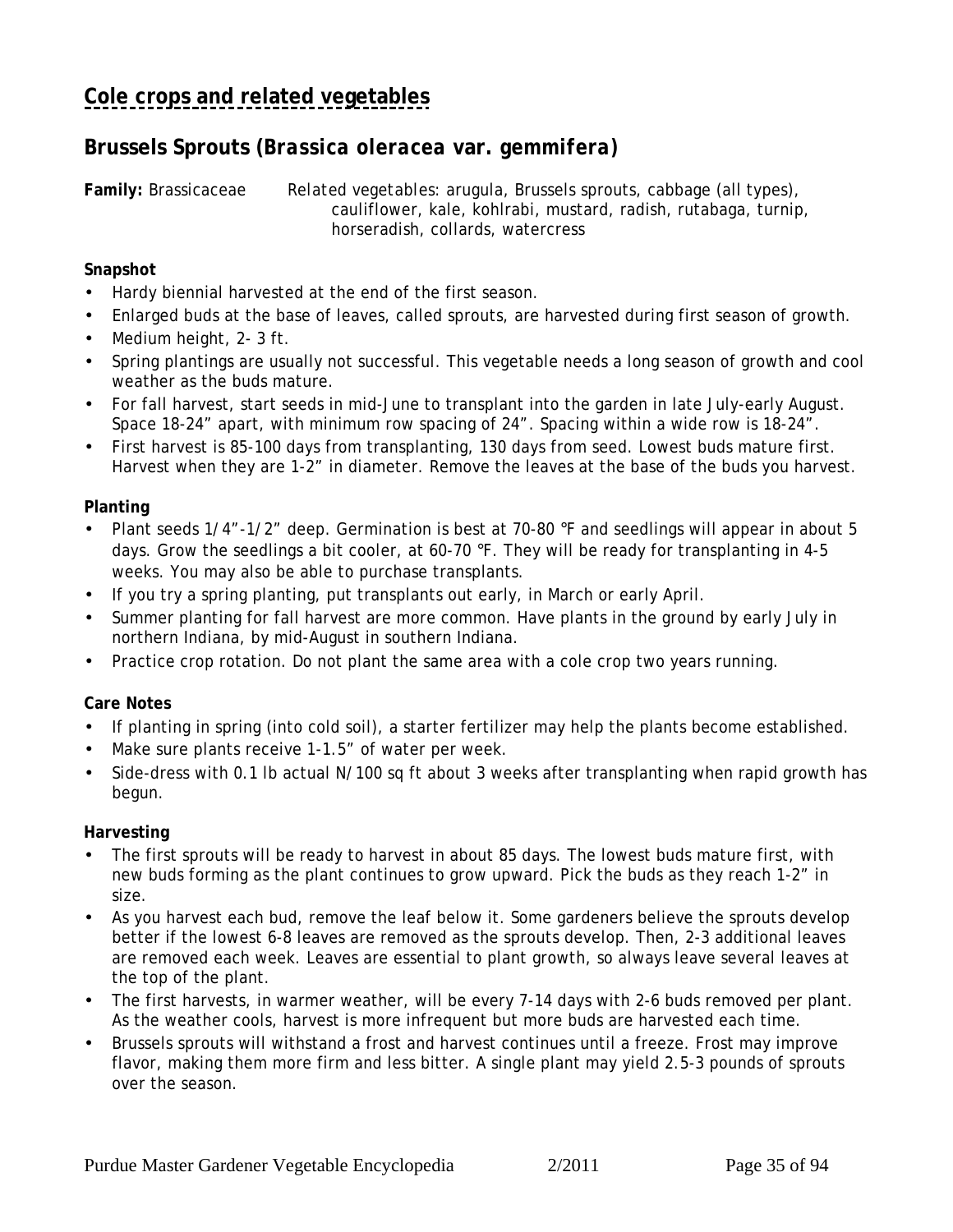### **Additional information**

The "s" on the end of Brussels is not a misspelling. This vegetable is named after the city of Brussels, in Belgium.

**Common Problems** See insect pests listed under [broccoli.](#page-31-0) See diseases under [cabbage.](#page-36-0)

### **References**

Growing Broccoli, Cauliflower, Cabbage, and Other Cole Crops in Wisconsin, University of Wisconsin http://learningstore.uwex.edu/assets/pdfs/A3684.PDF

Brussels Sprouts, North Carolina State University http://www.ces.ncsu.edu/depts/hort/hil/hil-6.html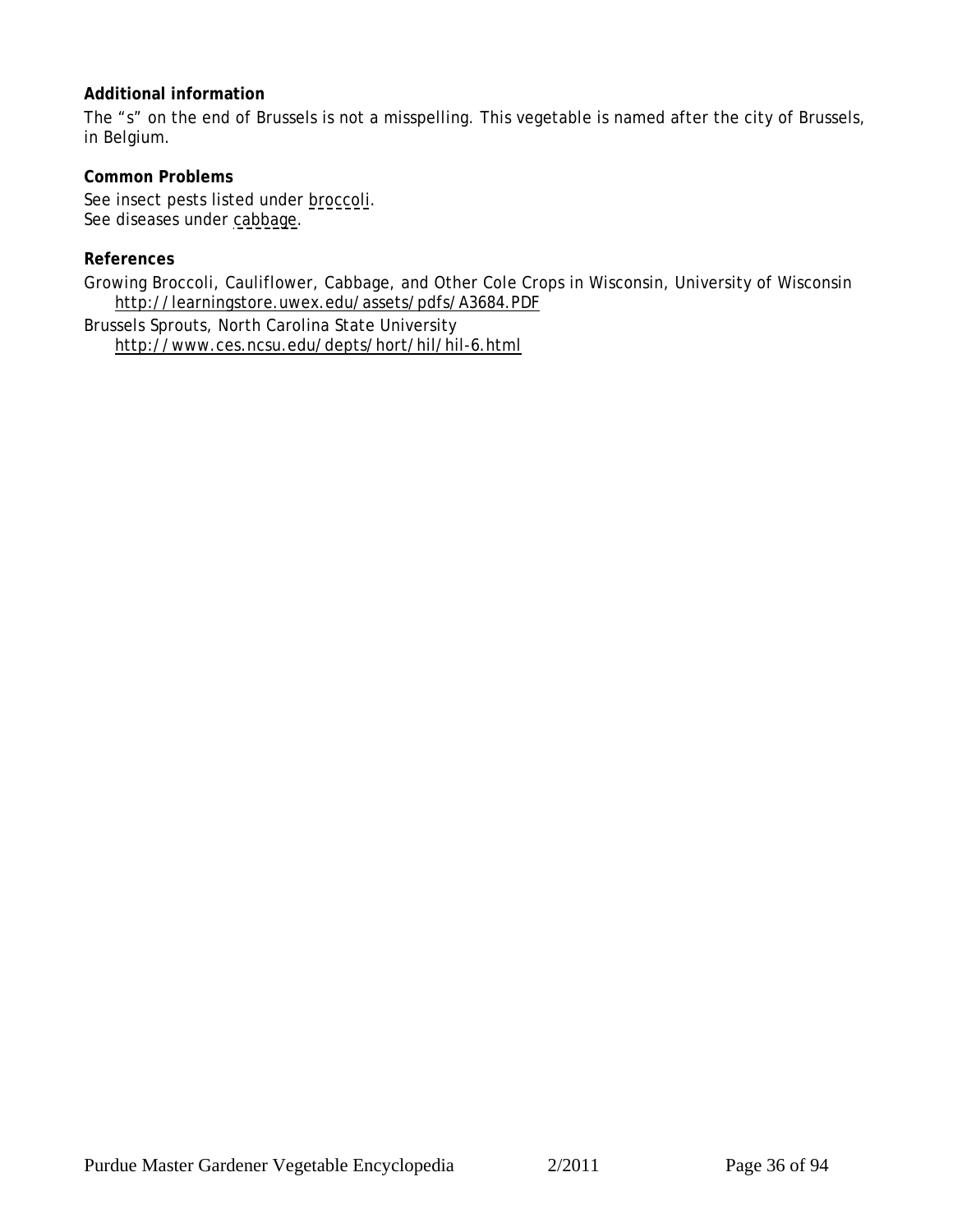## <span id="page-36-0"></span>**Cabbage** *(Brassica oleracea* **var.** *capitata)*

**Family:** Brassicaceae *Related vegetables:* arugula, Brussels sprouts, cabbage (all types), cauliflower, kale, kohlrabi, mustard, radish, rutabaga, turnip, horseradish, collards, watercress

**Snapshot**

- Hardy biennial harvested the first season. The terminal cluster of leaves, often called a head, is eaten.
- There are several types of cabbage. You can grow green ones, red ones, or ones with crinkled leaves called savoy cabbage. Round heads are typical but you can also find more flattened or more pointed varieties. There are early maturing varieties, with smaller heads, that are planted in spring to mature before hot weather arrives. Late maturing varieties are commonly planted for fall harvest. They often form very large heads (several pounds) and are best used for preserving (e.g. sauerkraut).
- Plants are short, about 18".
- In spring, plant transplants 2-6 weeks before average last frost date, continuing until very early April in southern Indiana, into May in the coldest part of the state. If growing from seed start indoors 5-7 weeks earlier. Ideal transplants are stocky, have 4-6 true leaves, and stems about the size of a pencil. Plant 12-24" apart in rows a minimum of 18" apart. Spacing within a wide row is 12-18".
- For fall harvest, plant transplants 7-9 weeks before average first frost date (about mid-July in northern IN, late August in southern Indiana). Cabbage is quite cold tolerant and you may be able to harvest after that date.
- First heads can be harvested 7-9 weeks from transplanting though this can vary from 60 days to more than 90 days, depending on variety. Estimated yield per 10 ft row is 5-10 heads.

#### **Planting**

- Sow seeds 1/4-1/2" deep. Seeds are usually started indoors but may be planted in soil for the fall crop. Seeds germinate in 4-5 days at 70-80 °F. Grow on at 60-70 °F with cooler night temperatures.
- Once planted outdoors, transplants with fewer than 4 true leaves are more sensitive to cold than larger transplants. Very mature transplants (more than 6 leaves) may produce inferior crops or may begin to flower prematurely.
- Spring planting dates are usually given as 2-6 weeks before average last frost date. The earliest plantings are chancy because a prolonged cold spell, which will cause the plant to bolt (see "Common Problems" below), is more likely at this time. Wait until soil has warmed to 40 °F before transplanting.
- Practice crop rotation. Do not plant the same area with a cole crop two years running.

**Care Notes**

- When planting in spring (into cold soil), a starter fertilizer may help the plants become established.
- Side-dress with 0.1 lb actual N/100 sq ft about three weeks after transplanting when rapid growth has begun.
- Cabbage needs constant steady growth for best head development. Water if rainfall is lacking, especially during head development.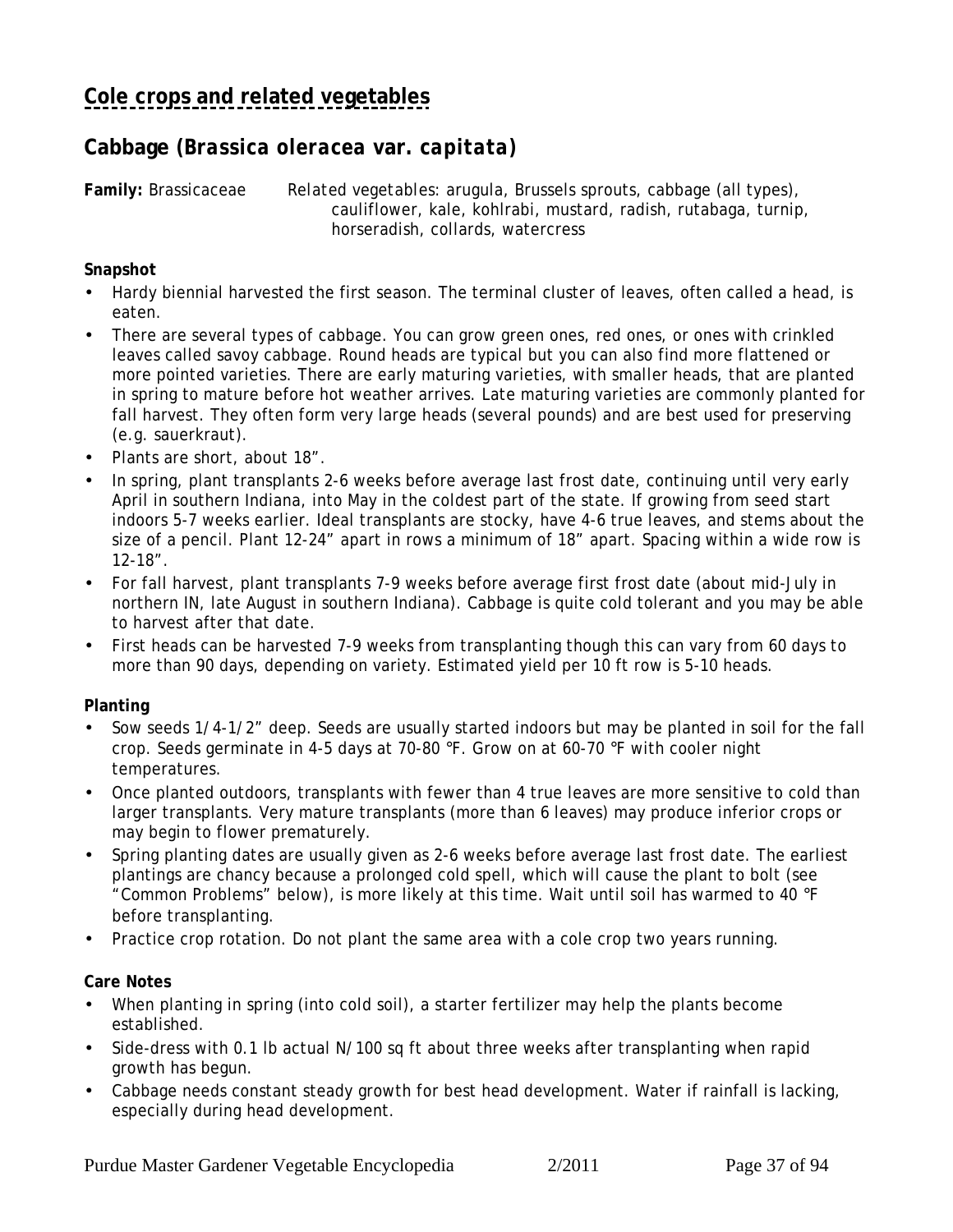When the heads grow too rapidly they may split. This can occur when a dry spell is followed by lots of rain or simply when warm weather stimulates rapid growth. To slow down growth and prevent splitting, grab the developing head and twist it to sever some of the roots, or simply root prune by pushing a trowel or shovel down into the soil at several points around the plant.

#### **Harvesting**

- Harvest when the head is solid. For a single planting, harvest may last several weeks, with smaller heads from the first plants harvested, larger heads later on. A single plant will yield only 1 large head.
- Spring plantings are always in danger from early hot weather, which will cause the heads to grow rapidly and split. Don't delay harvesting of the spring crop.
- Cabbage is quite cold tolerant and you will probably be able to harvest the fall crop even after a hard frost. Mature plants can survive temperatures to almost 20 °F.
- Harvest by cutting the stem immediately under the head, leaving the loose outer leaves.
- Small heads (2-4") may grow at the base of the leaves on the cut stump, allowing a second small harvest from each plant.

#### **Common Problems**

- Seedlings exposed to low temperature (40-50 °F) for more than 2 weeks may begin to flower (bolt). This can be a problem with the spring crop. Replant if still early enough with a rapidly maturing variety.
- Cabbage yellows is a fungal disease that causes leaves to yellow and fall off. The disease can persist in the soil for several years. Disease-resistant varieties are now available and are highly recommended.
- Black rot is a bacterial disease. The veins of the leaf turn black and it soon falls. Black rot can affect cabbage, broccoli, and cauliflower. Disease-resistant varieties are now available and are highly recommended.
- For common insects, see Common Problems under [broccoli.](#page-31-0)

#### **References**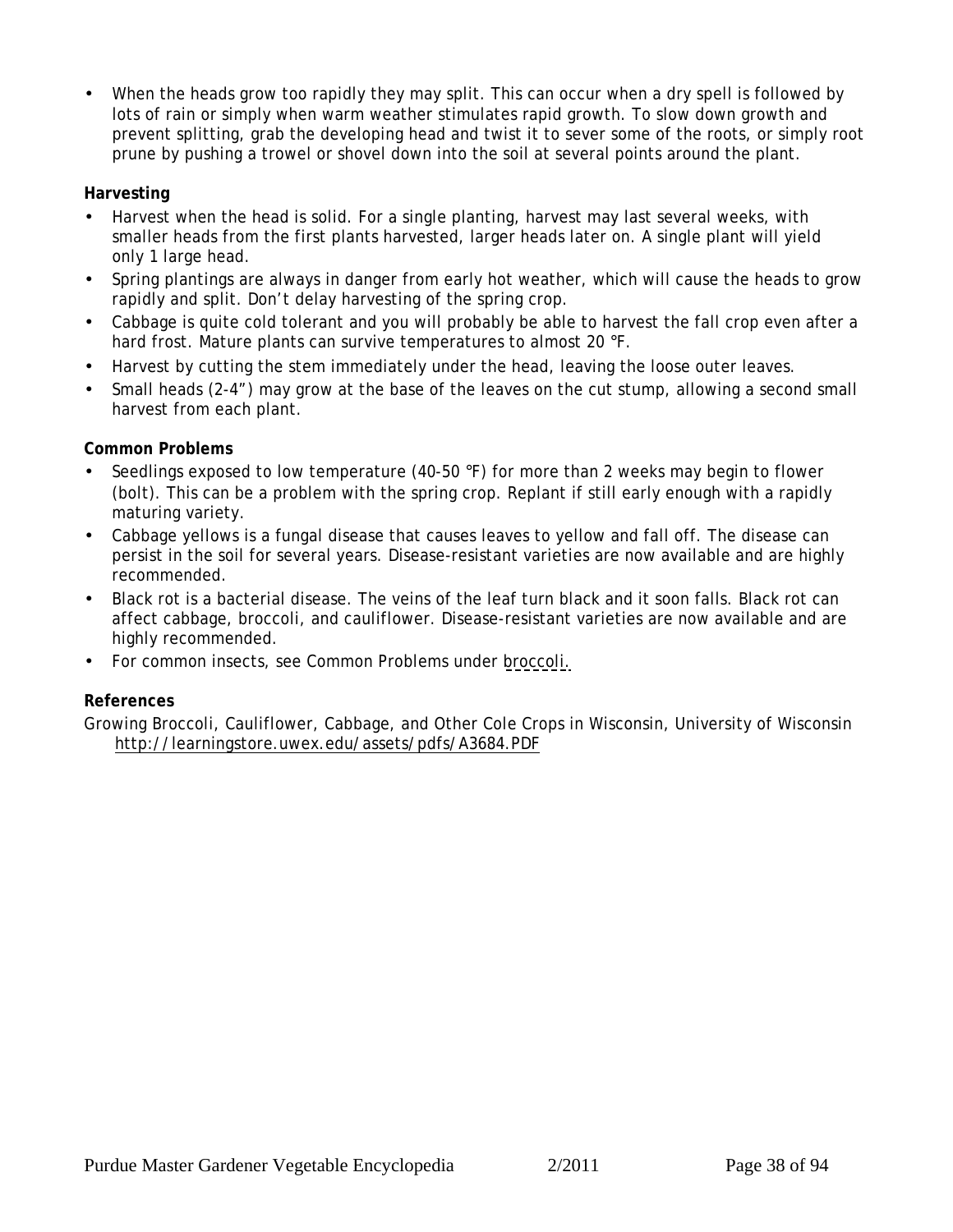# **[Cole crops and related vegetables](#page-30-0)**

## **Asian Cabbage and Broccoli (also called Chinese or Oriental cabbage) (***Brassica rapa)*

Several members of the mustard family (Brassicaceae), different from the plants grown in Western Europe and the US, are popular in China, Japan, and other Asian countries. Plants that look most like our common cabbage may be called celery cabbage, pe-tsai, napa or nappa (Japanese), hakusai (Japanese), pao, hsin pei tsai (Mandarin), and bow sum and bok choi (Cantonese). Depending on the variety, they may form elongated heads, rounded head, or no head at all (e.g. bok choy or pak choi, also called mustard cabbage). Chinese broccoli, which resembles sprouting broccoli, is called gai lan.

All of these plants are grown as described for cabbage and broccoli. They may be started from seed or planted as transplants in both spring and fall. Some varieties mature in 40 days from seed, others in 75. Time planting for 3-4 weeks before average last frost date. Spacing is 12" for upright varieties, 8-12" for bok choy types, and up to 24" for large heading types.

For fall crops, plan on first harvest on the average first frost date and calculate planting times from the days to harvest information. To harvest, cut off whole plant at ground level. Discard tough outer leaves. Estimated yield per 10 ft row is 7-10 heads.

Diseases and insect pests are the same as those that affect cole crops more commonly grown in the US. Crop rotation will help control these problems. Do not plant the same area with a cole crop two years running.

Some varieties, especially bok choy, seem especially prone to bolting (premature flowering) if exposed to cold weather (60 °F and below) for several days. Because of this, fall plantings are more reliable than spring plantings.

**References**

Chinese Vegetables, Purdue University http://www.hort.purdue.edu/ext/HO-187.pdf

Cabbage, Chinese, University of Florida http://edis.ifas.ufl.edu/MV036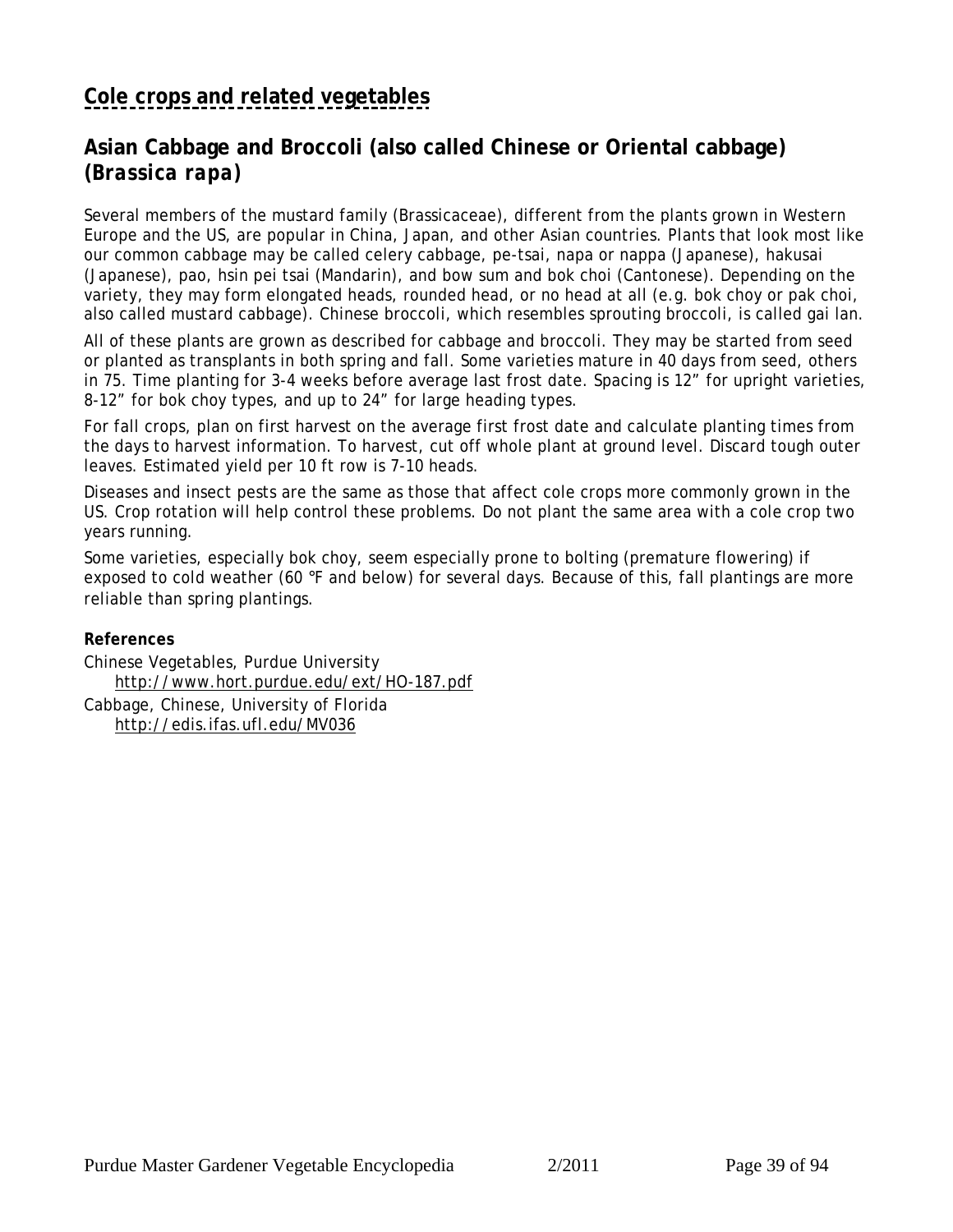## **Cauliflower (***Brassica oleracea* **var***. botrytis)*

**Family:** Brassicaceae *Related vegetables:* arugula, Brussels sprouts, cabbage (all types), cauliflower, kale, kohlrabi, mustard, radish, rutabaga, turnip, horseradish, collards, watercress

#### **Snapshot**

- Cauliflower is a hardy biennial. The head, called the curd, is made of dormant flower buds. The curd is usually white (snowball type), blanched by pulling the leaves over the head during growth. Hybrids between broccoli and cauliflower are available with purple or green heads ("broccoflower"). Purple cauliflower tastes like broccoli if harvested before frost, like cauliflower if harvested after frost. The purple color is lost during cooking.
- Plants are medium height, about 3 ft.
- For spring planting, put transplants in the ground 2-3 weeks before average last frost date after the soil has warmed to 50 °F. Do not plant so late that the curd matures in the heat of the summer. If growing from seed, plant indoors 5-7 weeks earlier. Space plants 18-24" apart with rows a minimum of 24" apart. Spacing within a wide row is 12-18".
- For fall harvest, plant transplants 7-9 weeks before average first frost date (about mid-August in northern Indiana, late August in southern Indiana). Put transplants further apart than the spacing listed for spring plantings.
- Cauliflower is ready for harvest 50-55 days from transplanting for early season cultivars and in 70- 80 days for late season varieties. Harvest by cutting far enough below the head to include several leaves to help hold the head together. Each plant produces only one head. Estimated yield per 10 ft row is 10 lb.

#### **Planting**

- Sow seeds 1/4-1/2" deep. Seeds are usually started indoors but may be planted in soil for the fall crop. Seeds germinate in 5-6 days at 70-80 °F. Grow on at 60-70 °F with cooler night temperatures.
- If using transplants, don't let them get too large (no more than about 4") before planting. However, plants with less than 3-4 pairs of true leaves are sensitive to frost.
- Practice crop rotation. Do not plant the same area with a cole crop two years running.

#### **Care Notes**

- When planting in spring (into cold soil), a starter fertilizer may help the plants become established.
- Side-dress with 0.1 lb actual N/100 sq ft about 3 wks after transplanting when rapid growth has begun.
- Cauliflower needs constant steady growth for best head development. Water if rainfall is lacking.
- Blanching is necessary to obtain white curds. When the curd is 2-3" in diameter fold the leaves below the head up over it and secure them (try a rubber band or toothpicks). The curd will grow quickly, often reaching 6-8" in diameter in 3 or 4 days in warm weather, in about 2 weeks in cool weather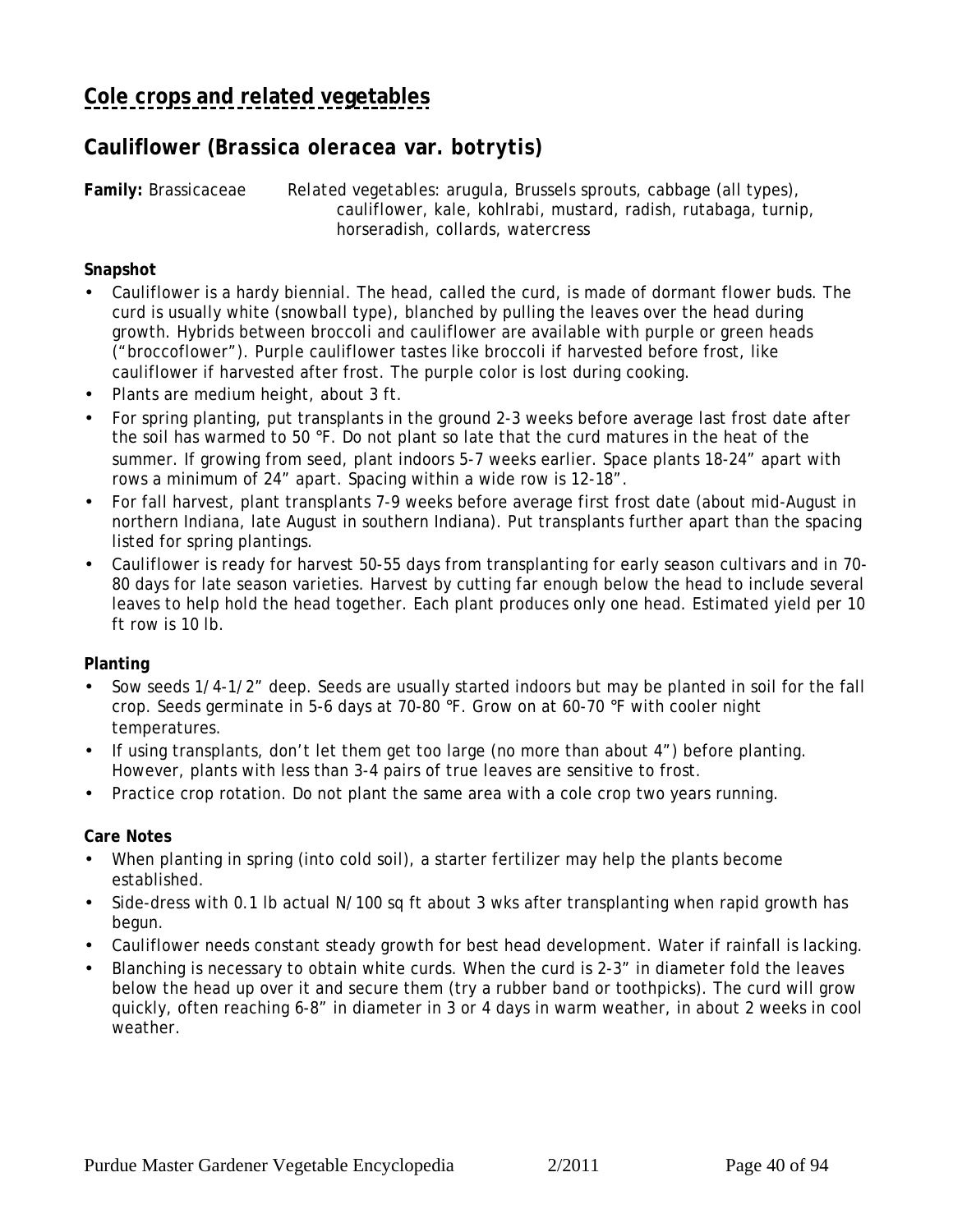#### **Harvesting**

- Harvest cauliflower after the curd has turned white and reached mature size. Once blanching begins, check the head every few days so it does not become overmature. Harvest cauliflower heads when they are six or more inches in diameter but before the flower parts separate. If left too long, the heads will tend to rot in warm weather and begin to flower in cool weather. If this happens, the anthers and stamens will turn the curd fuzzy and grey-brown, a condition called riciness.
- Harvest cauliflower by cutting below the head with a sharp knife. Include a few leaves with the head since they will help hold it together.
- Each plant produces only one head. Unlike broccoli and cabbage, the cut stump will not produce smaller heads for a second harvest.
- Time from planting to harvest varies greatly depending on cultivar. The seed packet or plant tag should give you this information.
- Mature cauliflower can tolerate temperatures below freezing. Harvest or protect if temperatures threaten to dip into the upper 20s.

#### **Additional info**

There are cauliflower varieties that may help you avoid the problems that commonly afflict cauliflower:

- Some varieties are self-blanching (though check to make sure leaves are completely covering the head).
- The purple and green-headed varieties do not need blanching because you do not want them to be white.
- There are also varieties with more tolerance to heat (for spring planting) and frost (for late summer planting) and some with disease resistance. See the Illinois "Watch Your Garden Grow" website for recommendations (http://urbanext.illinois.edu/veggies/cauliflower.cfm).

#### **Common problems**

- Cauliflower is considered to be more difficult to grow than either broccoli or cabbage. It is not as tolerant to heat, cold, or drought. Any factor that interrupts its growth can cause problems. If growth is interrupted, the plant may button - form a small, hard, inedible head. This can be caused by using overly-large transplants, crowding transplants in small containers, cold temperatures lasting several days, a dry spell, or lack of nitrogen. Fall crops are usually more reliable because the chance of cold temperatures soon after planting and chance of hot weather as the plant matures are lower than in spring.
- If temperatures are above 80 °F during curd formation, leaves may form in the head, the head may become rough in texture, have a purple or green coloration, or simply not form at all.
- The insects and diseases that attack [cabbage](#page-36-0) and [broccoli](#page-31-0) can also be problems with cauliflower.

#### **Reference**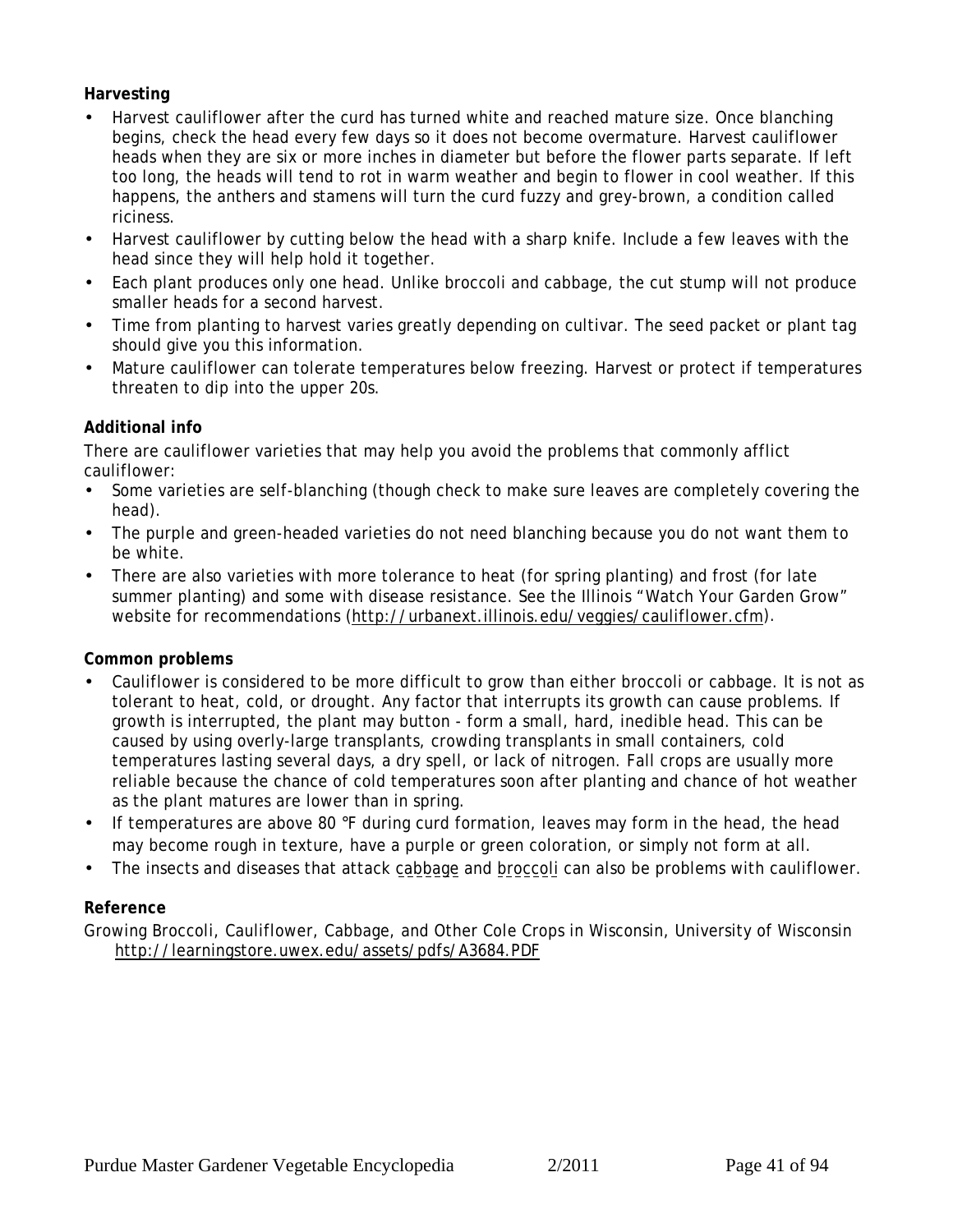# <span id="page-41-0"></span>**[Cole crops and related vegetables](#page-30-0)**

### **Collards and Kale (***Brassica oleracea* **var.** *acephala***)**

Collards and kale are thought to be non-heading cabbages. Collards has smooth leaves, kale has crinkled leaves like a savoy cabbage. "Flowering kale" often has pink, red, or white in the leaves and is planted as an ornamental along with mums in the autumn garden.

Both collards and kale are biennials. They are harvested for their leaves during the first season of growth. Both reach about 2 ft in height and are less troubled by insect pests than other cole crops. Crop rotation will help control diseases.

#### **Collards**

Collards is one of the most heat and cold tolerant cole crops. In Indiana, transplants can be planted almost continuously from mid-March to August (start seed indoors 3 weeks earlier, put directly into the soil for late season plantings). Plant 6" apart, then harvest some plants as they reach 6-10" high to increase spacing to 18". Rows should be at least 36" apart. Spacing within a wide row is 12-15".

You can harvest a few of the largest leaves on each plant every few days. If the plant is well-cared for (side-dress with 0.1 lb actual N/100 sq ft if plant shows signs of nitrogen deficiency), it will continue to produce until frost. You can also harvest the entire crop at the 6-10" stage. Plants are ready to harvest in 50-80 days. Replant when leaves become tough.

Water during the heat of the summer if rainfall is lacking to ensure continual production. Collards can tolerate temperatures into the mid-20s. Estimated yield per 10 ft row is 10 lb.

#### **Kale**

Kale is cold tolerant but not as heat tolerant as collards. Grow it in spring, then again in fall. You will probably be able to harvest until the ground freezes hard in early winter. Frost improves the flavor. Avoid planting so the crop matures in summer. High temperatures slow plant growth and make the leaves tough and bitter. Kale will tolerate part shade.

Plant seed directly into the garden starting 4-6 weeks before average last frost continuing until about that date. Alternately, you can start seeds indoors 5-7 weeks before transplanting.

Fall planting begins mid-July in the north, early September in the south. The last planting should be 6-8 weeks before the average first frost date. Place 8-12" apart, rows 18" apart. Spacing within a wide row is 15-18". Side-dress with 0.1 lb actual N/100 sq ft when plants are about one-third grown.

Harvest about 50 days after seeding, before leaves become tough and fibrous. You can harvest either the whole plant or harvest a few of the oldest leaves, continuing until the heat of summer or cold of winter stops production. Kale can tolerate temperatures into the mid-20s. Estimated yield per 10 ft row is 2-5 lb.

#### **Reference**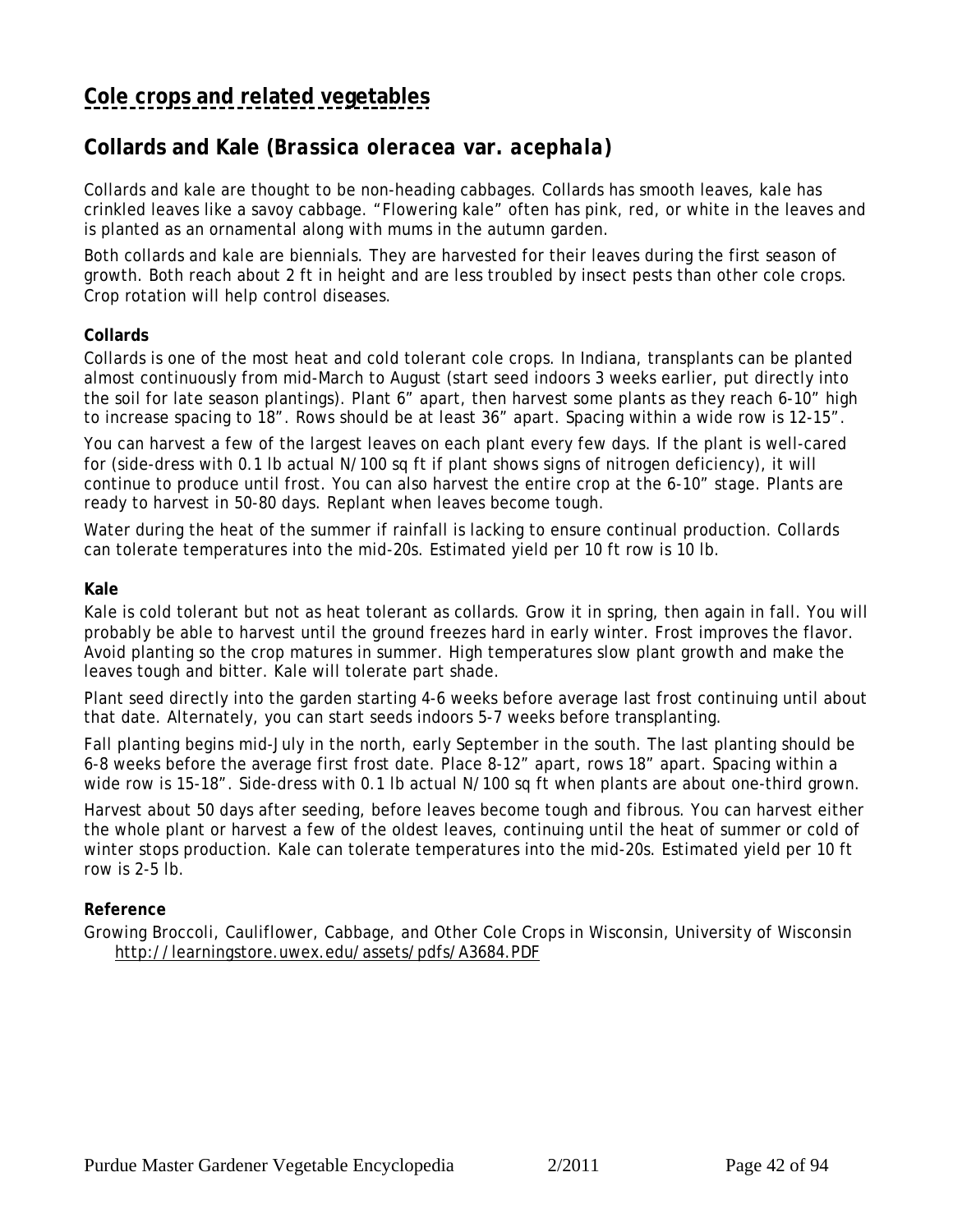## **[Cole crops and related vegetables](#page-30-0)**

## **Kohlrabi (***Brassica oleracea* **var.** *gongylodes***)**

Kohlrabi is a biennial harvested the first season of growth. Seedlings quickly form a swollen stem, sometimes called a bulb, just above ground level. The leaves stick out like spokes and the plant reaches a height of about 18". The bulb may be light green or purple, with white flesh. Kohlrabi tastes like a sweet, mild turnip.

Like all cole crops, kohlrabi does best when allowed to mature in cool weather. For spring crop, plant seeds directly into the garden, 1/4-1/2" deep, starting about 4 weeks before average last frost date. Thin to 3-6", with 18" minimum row spacing. Spacing within a wide row is 4-8". Start seeds indoors 4-6 weeks earlier, then transplant for an earlier harvest. There is only one bulb per plant, so make several small plantings a few weeks apart. Kohlrabi is more tolerant of heat than other cole crops, so you may be able to continue planting for 4-6 weeks.

For fall harvest, plant seeds in mid-summer. Plant your last crop to mature a week or two after average first frost date since kohlrabi can easily survive a frost, even temperatures into the mid-20s. Varieties mature in 38-55 days.

Fertilize kohlrabi midseason with 0.1 lb actual N/100 sq ft. Water if rainfall is lacking since this will keep the bulbs from becoming tough and woody.

Insects and diseases are usually not serious problems. A few caterpillars feeding on the leaves do not reduce the harvest.

Harvest kohlrabi when the swollen stem is small and has the mildest flavor. Larger bulbs can be tough and woody. Begin harvest when it reaches 1" diameter and continue until it reaches the size for the variety you have chosen. New varieties such as 'Gigante' and 'Kossak' do not become woody. To harvest, simply pull the plant from the ground. Estimated yield per 10 ft row is 8 lb.

#### **Reference**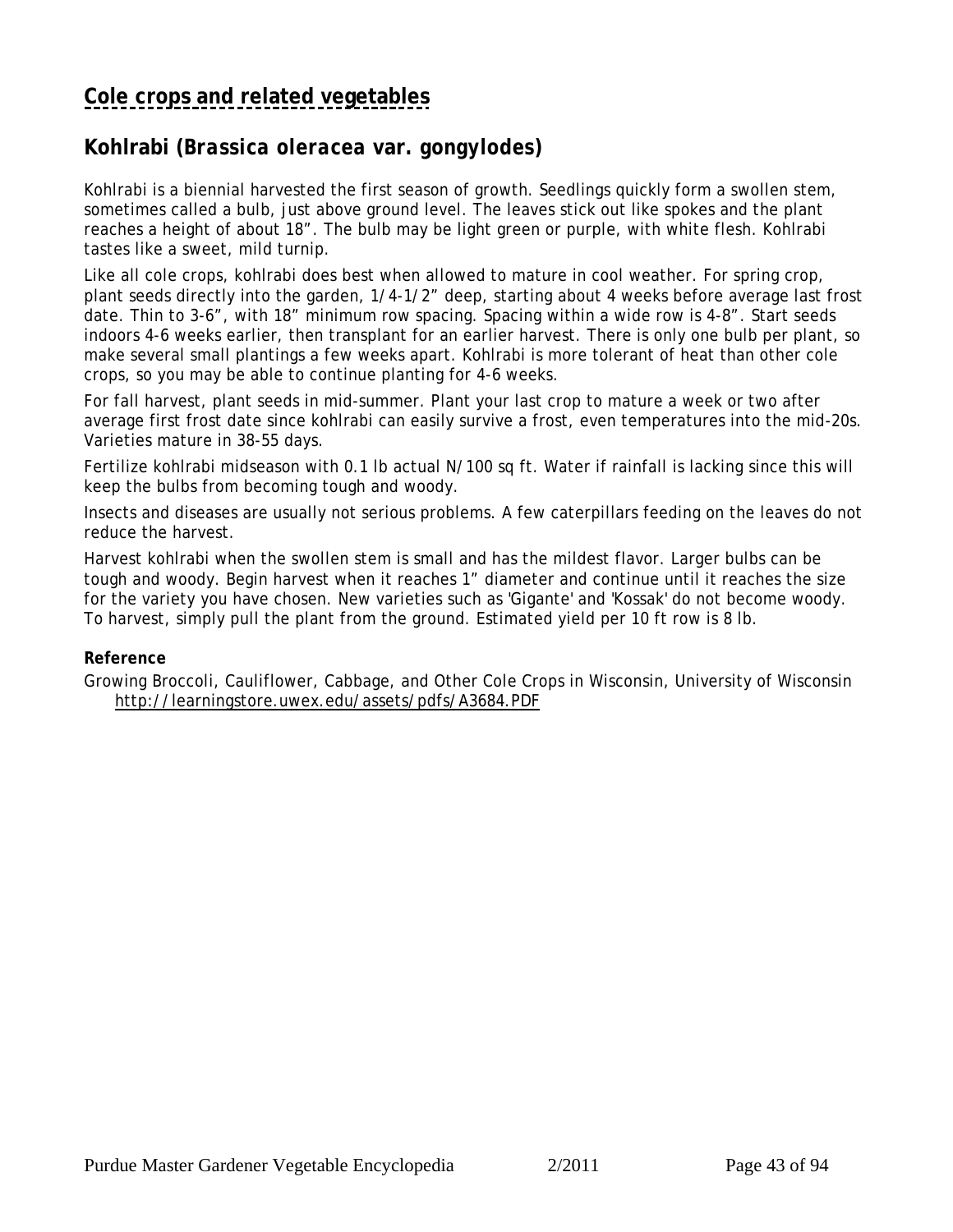# <span id="page-43-0"></span>Tomatoes, Peppers, and Related Plants - Introduction

Tomatoes, peppers and chiles, eggplant, tomatillo, and potatoes are all members of the nightshade family (Solanaceae). Though some members of this family contain poisonous alkaloids (as do potato tubers that turn green after exposure to sunlight), these five vegetables are some of the favorites of the Indiana vegetable garden.

All except potatoes grow best in warm weather. All, except potato, are eaten for the tasty fruit they produce. These vegetables share some of the same pests and crop rotation can be an important control strategy. Tobacco is in the nightshade family, too. Gardeners who use tobacco should wash their hands thoroughly before working with any of these vegetables. Their hands can spread a disease, tobacco mosaic virus, to these vegetables.

Tomatoes, peppers, and eggplant are covered in detail. Brief information is given for tomatillo, a vegetable popular in Mexico and other parts of the Americas. Potatoes are covered in detail in the [Potatoes and Sweet Potatoes](#page-52-0) section of this encyclopedia.

**Links to specific vegetables** [Tomatoes](#page-44-0) [Peppers and Chiles](#page-47-0) [Eggplant](#page-49-0) [Tomatillo](#page-51-0)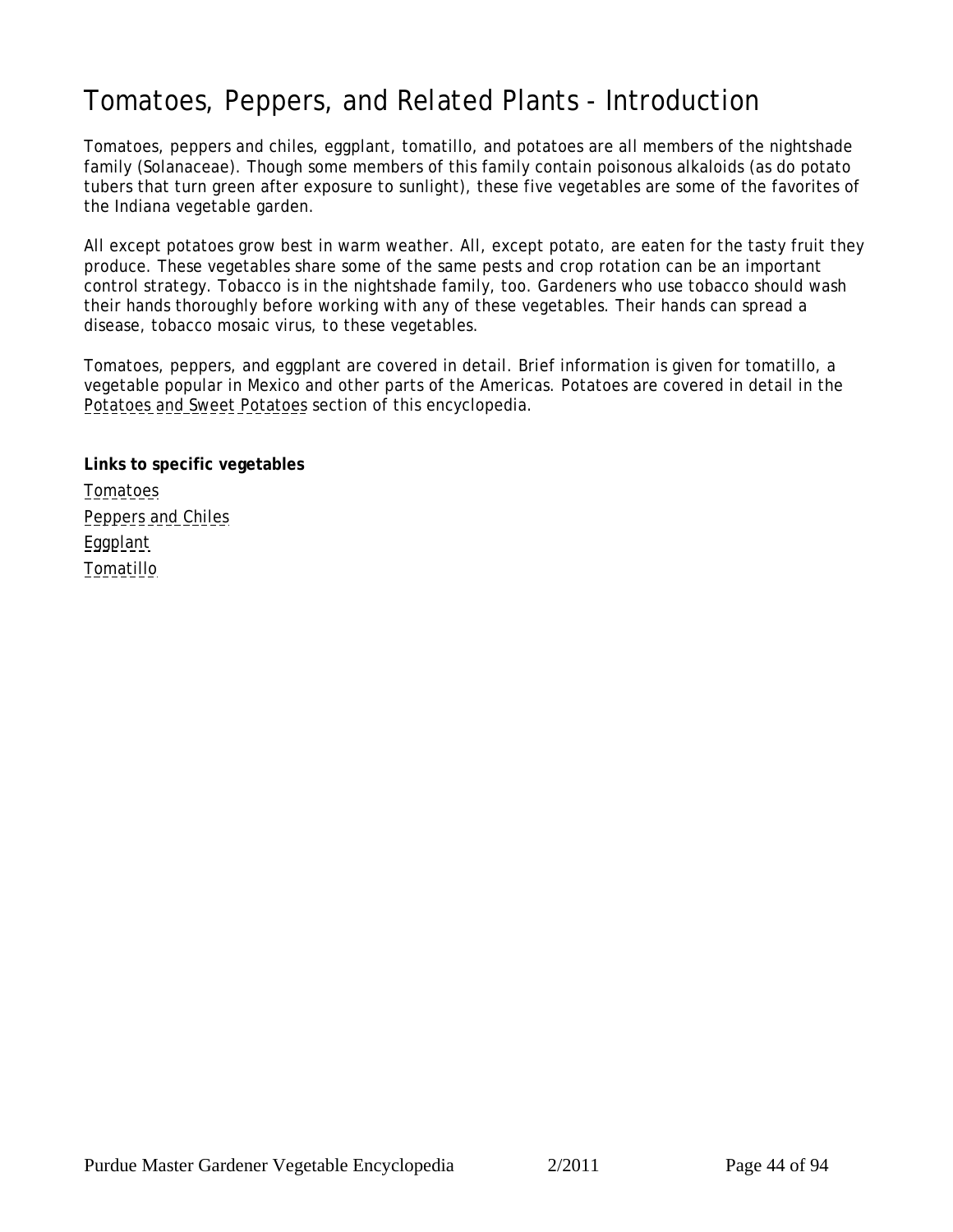# <span id="page-44-0"></span>**[Tomatoes, Peppers, and Related Plants](#page-43-0)**

## **Tomatoes (***Solanum lycopersicum***,** formerly *Lycopersicon esculentum***)**

**Family:** Solanaceae *Related vegetables:* eggplant, pepper and chiles, potato, tomatillo

#### **Snapshot**

- Tender (warm-season) perennial grown as an annual. The fruit is harvested.
- There are many different types of tomatoes and many different ways to grow them. See "Additional Information" below.
- Height is cultivar dependent but some tomatoes can grow as tall as 6 ft, especially if staked.
- Plant transplants two weeks after average last frost date. Planting can continue until midsummer. Last planting date is about 100 days before average first frost date.
- Spacing is dependent on variety. Space dwarf plants 12" apart; staked plants 15-24" apart; caged plants and plants allowed to sprawl on the ground 24-36" apart. (see "Additional Information" below).
- Harvest tomatoes when fully colored. Time from planting to first harvest varies with cultivar, usually 60-90 days. Yield depends on cultural system, see "Additional Information" below.

#### **Planting**

- You can grow your own tomatoes from seeds started indoors or buy transplants. Tomato seeds are rarely planted directly into the garden in Indiana.
- Start seeds indoors planting them 1/4-1/2" deep, 4-6 weeks before the average last frost date. At optimum germination temperatures of 75-80 °F seedlings should appear in about 6 days. Grow them at 60-75 °F. Transplant into larger pots as the seedlings grow and give them good light so the plants stay short and stocky.
- If you purchase transplants, look for short, stocky plants with good root systems and stems about the thickness of a pencil. If you must purchase tall, leggy transplants, plant them by placing them on their side and covering the lower portion of the stem with soil. New roots will form on the stem.
- Plant out about 2 weeks after the average last frost date or when soil temperature remains above  $60 °F$ .
- If using cages or stakes, put these in the ground as you place the transplants.
- If growing in container, select container proportional to the expected size of the plant.

#### **Care notes**

- Tomatoes are heavy feeders. Side-dress with 0.1 lb actual N/100 sq ft three times over the summer: 1) two weeks after first fruit set, when first tomato about golf ball size, 2) two weeks after picking first ripe tomato, 3) one month later (six weeks after picking first ripe tomato).
- Consistent soil moisture is needed to reduce incidence of blossom end rot and fruit cracking. Mulching highly recommended.
- Removing suckers is often recommended for tomatoes. The word "sucker" has a special meaning when discussing tomatoes. Suckers are not shoots growing out of the ground at the base of the plant but the side shoots that grow at the nodes on the stem. Suckers may or may not be removed depending on the cultural system you select (see "Additional Information" below).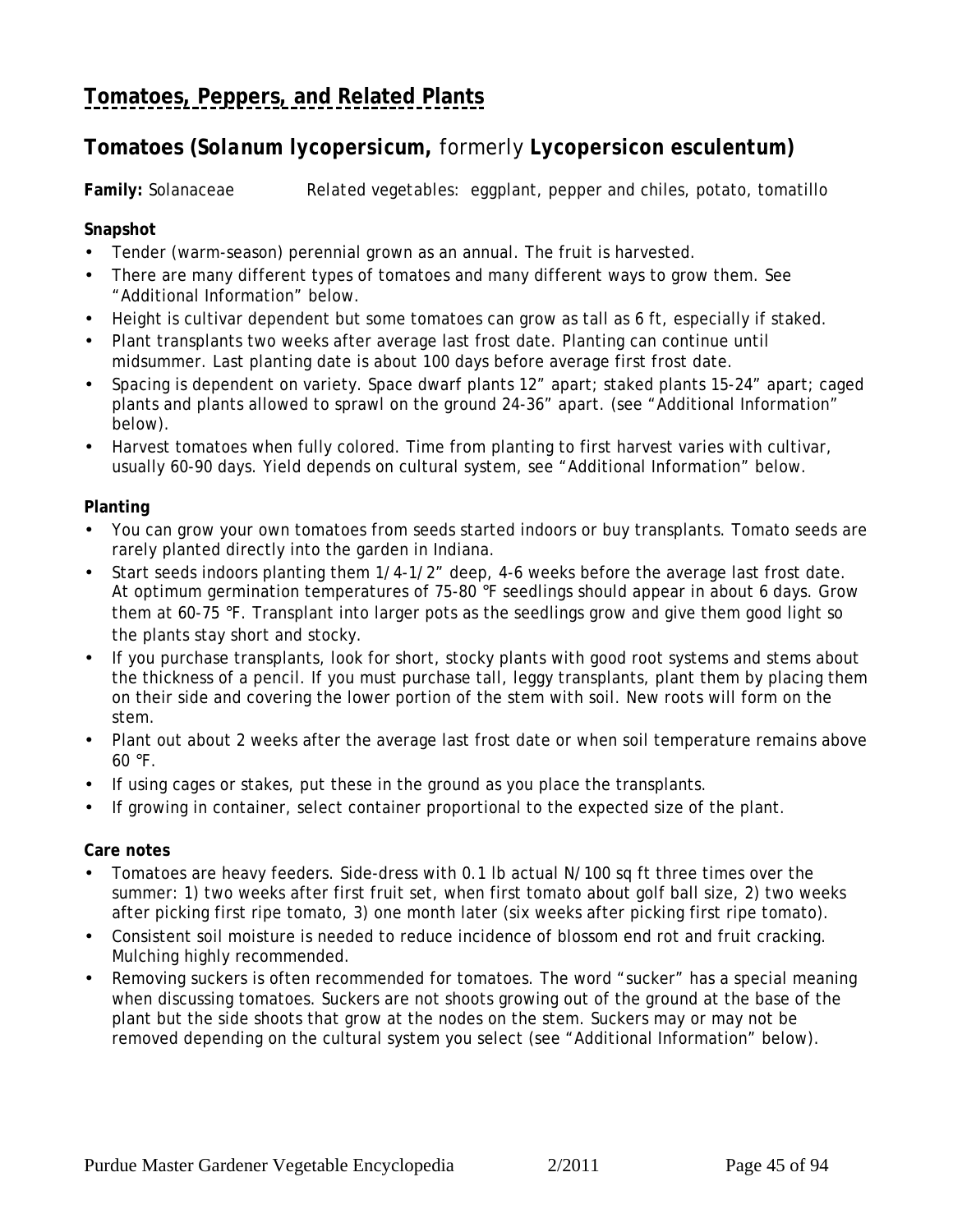**Harvesting**

- The first tomatoes typically ripen in 60-90 days (early varieties-late varieties) after transplanting. For a single tomato fruit, time from fruit set to red maturity is 45-60 days.
- Harvest tomatoes when they are fully colored. Large immature fruit that has reached the "mature green stage" (full size but not yet red with white, star shaped zone at bottom of fruit) will ripen indoors, without sunlight, at around 70 °F if harvested before a killing freeze.
- Harvest by gently twisting stem and pulling or by cutting.

#### **Additional Information**

Tomatoes may be the most popular vegetable in the home garden. There are many tomato cultivars, many types of tomatoes, and many ways to grow them. A brief summary is given here.

*Determinate vs. indeterminate:* Determinate varieties reach a certain size, set fruit, then usually decline. The fruit all matures at about the same time, a convenience if you are preserving the harvest. Indeterminate varieties set fruit throughout the season producing fewer mature fruit at any one time but often producing fruit until a killing freeze.

*Disease resistant varieties:* many of the newer varieties are resistant to some of the worst pests of tomatoes. Look for varieties labeled as VF, VFN, or VFNT, indicating they are resistant to **V**erticillium, **F**usarium, **N**ematodes, or **T**obacco mosaic virus.

*Types and flavors of fruit:* Some tomato varieties produce exceptionally large fruit, others small cherry tomatoes. Most are red but you'll also see yellow, orange, and purple. Some are great eating tomatoes, others (the paste tomatoes) are better for making sauces. More modern varieties are bred for diseases resistance and early maturity; heirloom varieties may have the flavor (and pest problems) you remember from childhood. Some tomato varieties are noted for having low or high sugar content or low or high acidity. Since you can often buy a single plant at the garden center, it's easy to try different varieties each year. Other Master Gardeners can recommend varieties that have performed well for them.

*Cultural systems:* Tomato plants may be allowed to sprawl on the ground, tied to a stake, or grown inside a wire cage.

Staking produces fewer tomatoes per plant (10-15 lb yield per plant) but each plant takes up less space. Fruit may be larger and easier to pick but fruit cracking and blossom end rot may be more of a problem. If the plant is staked, one or two stems are allowed to grow and all other side-shoots (suckers) are removed.

Both sprawling and caged plants have similar yields, 15-25 lb per plant. Allowing plants to sprawl on the soil takes less work but the most space. Suckers are not removed. Fruit can become sunburned and may be susceptible to diseases if allowed to rest on the soil. Commercial tomato farms often grow tomatoes this way.

Growing tomato plants inside a wire cage is a popular home gardening method. Yield is high. It is less labor-intensive than staking tomatoes but you must purchase, then store the wire cage. Select a cage with large openings so you can reach inside to harvest the tomatoes. Removal of side-shoots (suckers) is not needed, but some gardeners remove them early in the season, allowing the plant to grow naturally later in the season. Fruit may be slower to mature on these plants than in other methods.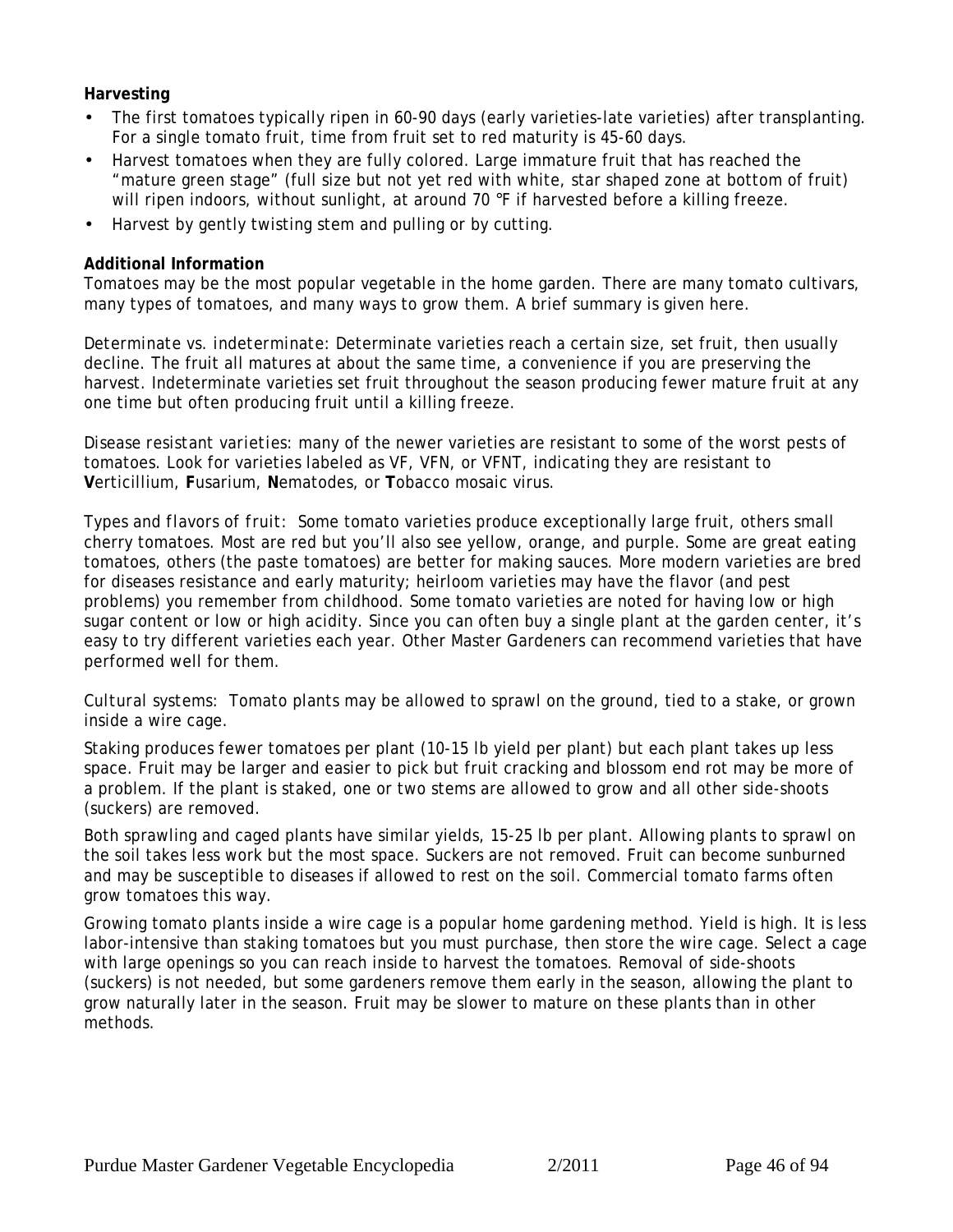**Common problems**

- Blossom end rot, technically a lack of calcium, is usually caused by fluctuating soil moisture, not lack of calcium in the soil. Water if rainfall is lacking. You can verify that the problem is not caused by a lack of calcium by having your soil tested.
- Lack of fruit set. Fruit set on tomatoes is sensitive to temperature. Night temperatures appear to be most important – temperatures below 59 °F or above 68 °F often prevent fruit set. Daytime temperatures over 90 °F can also reduce fruit set. Fruit production will resume when temperatures moderate.
- Fruit cracking, caused by fluctuating soil moisture.
- Fruits with poor color, possibly with yellow or white-grey spots, may have sunscald or sunburn caused by too much direct sunlight on the fruit. It is usually a result of poor foliage cover.
- Tomatoes (and other members of the nightshade family) are extremely sensitive to the herbicide 2,4-D. Leaves may become cupped, elongated, or twisted and the whole plant stunted. Fruit may only partially ripen. Do not use broad-leaf lawn herbicides near the vegetable garden. Do not mulch with grass clippings from a lawn treated with broad-leaf herbicides.
- Tomatoes are especially sensitive to juglone, a compound produced by walnut trees. Tomatoes grown near walnuts will turn yellow, wilt, and die. The only solution is to plant tomatoes further from the walnut tree.
- Diseases: several fungal leafspot (often called blights) and wilt diseases, tobacco mosaic virus, bacterial spot. Purchase resistant varieties and practice crop rotation. Fungicides may be used.
- Insects: Tobacco/tomato hornworm may eat leaves and cutworms may attack seedlings and small transplants. Hornworms can be removed by hand but they are difficult to spot. Barriers around seedlings will prevent cutworm damage.

**References**

Tomatoes, Purdue University

http://www.hort.purdue.edu/ext/HO-26.pdf

Blossom End Rot of Tomato Fruit, Purdue University http://www.ces.purdue.edu/extmedia/BP/BP-13.html

Late Blight of Tomato and Potato, Purdue University http://www.extension.purdue.edu/extmedia/BP/BP-80-W.pdf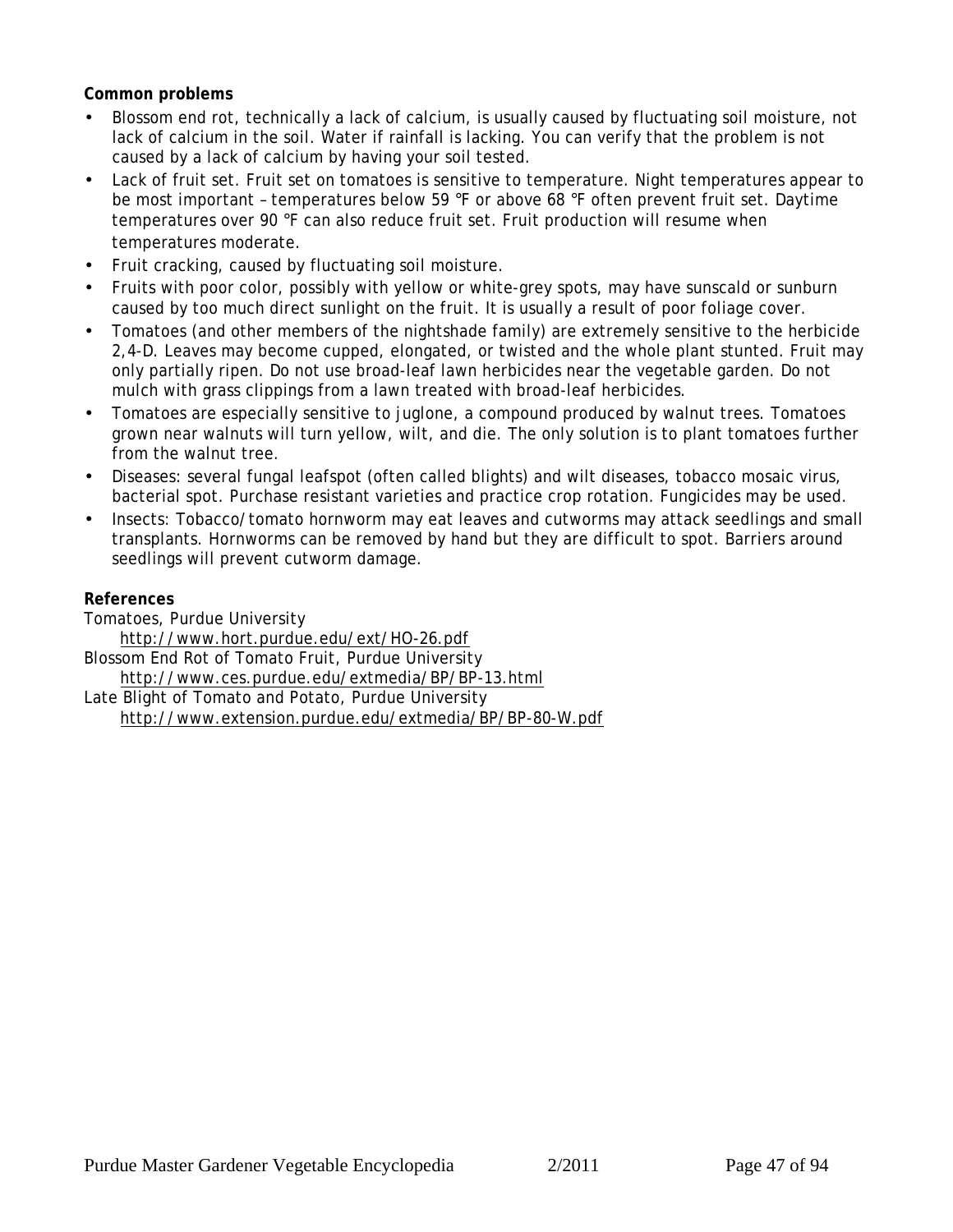## <span id="page-47-0"></span>**[Tomatoes, Peppers, and Related Plants](#page-43-0)**

### **Peppers and Chiles (***Capsicum annuum, Capsicum frutescens, Capsicum chinense)*

**Family:** Solanaceae *Related vegetables:* eggplant, potato, tomatillo, tomato

#### **Snapshot**

- Tender (warm season) perennial grown as an annual. The fruit is harvested. Green peppers are sometimes called mangos in Indiana.
- You can grow peppers with small or large fruit, with mild or hot fruit (often called chiles), with rounded or long and skinny fruit, and with fruit that matures to red, purple, yellow, or orange. Some varieties are grown as ornamentals. These almost always produce hot peppers.
- Plants of moderate height, about 3 ft.
- Plant transplants in the garden starting about two weeks after the average last frost date. Peppers are less cold tolerant than tomatoes. Delay transplanting until soil has warmed to 60 °F. Place plants 18-24" apart in rows a minimum of 18" apart. Spacing within a wide row is 12"x12". Plants will produce all summer with perhaps a short break for the hottest weather, so repeat plantings are not necessary. You can plant as late as early-mid July and still get a crop unless you choose a variety that takes a long time to mature. Use a starter fertilizer at planting.
- Sweet peppers are usually harvested green and immature. Pick them whenever they reach usable size. Hot peppers, except jalapenos, are picked when fully ripe. All peppers will change color as they ripen, to red, yellow, orange, or purple. They will be somewhat sweeter when mature than they are when green. Typical maturity is 60-90 days after planting.
- Pick peppers and chiles carefully. The plant stems are brittle. It is best to cut off the pepper. Pulling may pull off a portion of the plant, too. Estimated yield per 10 ft row is 80 fruit.

#### **Planting**

- You can grow your own pepper plants from seeds started indoors or buy transplants. Because peppers and chiles come in so many different shapes, colors, and levels of hotness, many gardeners take advantage of the wide variety available at garden centers. Buy stocky plants 4-6" high with good green color.
- Pepper seeds are rarely planted directly into the garden in Indiana. Start seeds indoors, planting them about 1/2" deep 4-6 weeks before the average last frost date. At optimum germination temperatures of 75-80 °F seedlings should appear in 7-8 days. Grow them at 65-80 °F. Transplant into larger pots as the seedlings grow and give them good light so the plants stay short and stocky.
- Peppers will not tolerate prolonged periods below 50 °F and do not grow well in cold, wet soil. Don't plant your peppers and chiles too early.

#### **Care Notes**

- Use a starter fertilizer at planting.
- Side-dress with 0.1 pounds actual N/100 sq ft after the first fruits set.
- Provide 1-1.5" water per week but be careful not to overwater. Insufficient soil moisture can lead to blossom end rot but waterlogged soils can cause the plant to drop flowers and small fruit.
- Pepper plants are brittle. In areas of high wind, staking or caging may be worthwhile.
- Sweet peppers grow best at 65-85 °F. They will not set fruit if temperatures fall below 60 °F or go above 90 °F. Because of this, there is often a drop in productivity in the hottest part of the summer. Production will resume when the weather cools a bit.

Purdue Master Gardener Vegetable Encyclopedia 2/2011 Page 48 of 94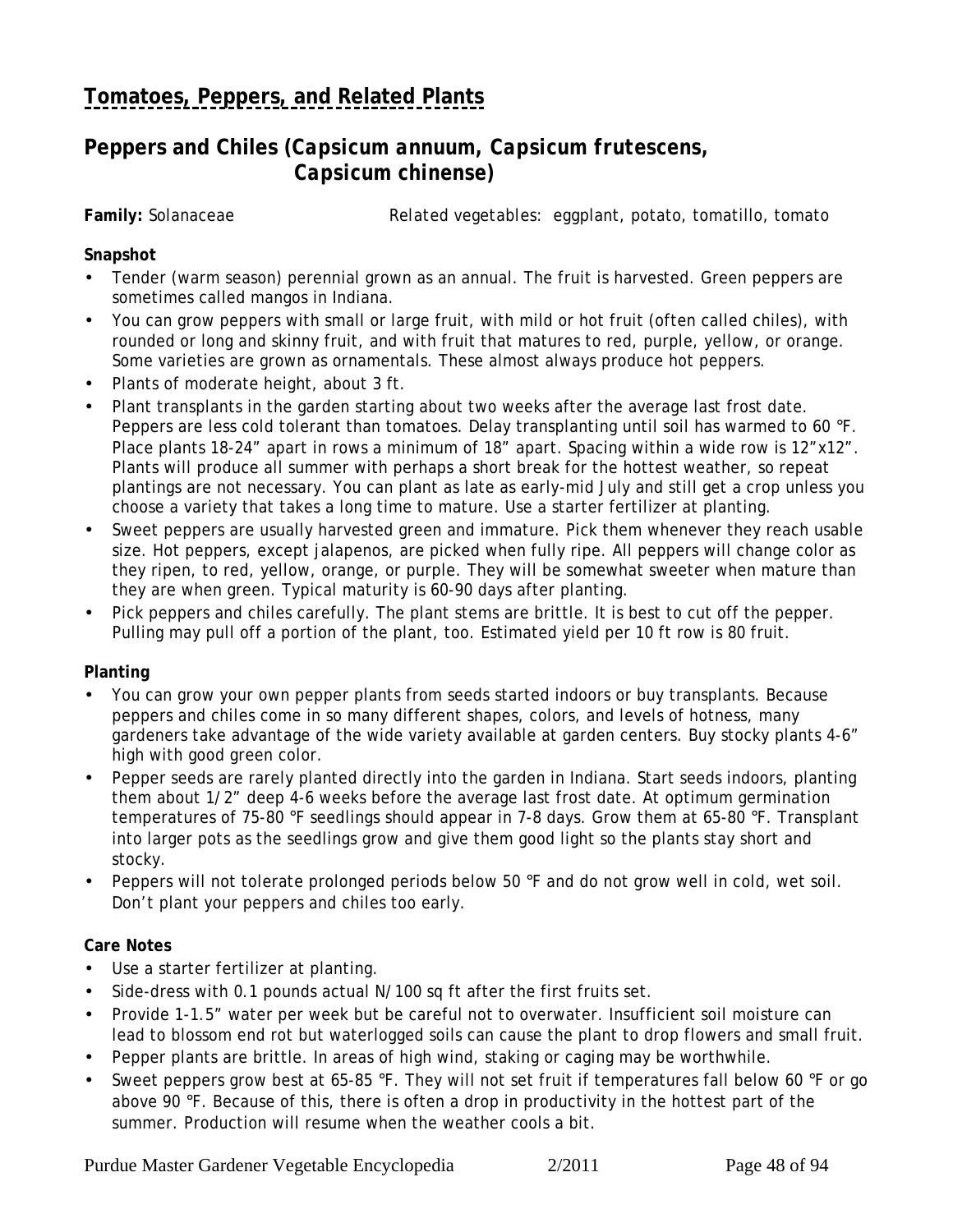• Hot peppers can take more heat, growing best when days are over 75 and nights over 70 °F. They won't set fruit if temperature falls below 60 °F but many will continue to produce even at temperatures over 90 °F.

#### **Harvesting**

- For most cultivars, fruit begins to mature in 60-90 days after transplanting. A single fruit matures to the green stage in 45-55 days after pollination; to colored stage 60-70 days after pollination.
- Sweet peppers may be picked green or ripe (when they are red or the color for your variety). You can begin picking when they reach a size you feel is acceptable. If you leave them until they color, they will often be sweeter in flavor.
- Most hot peppers are allowed to ripen before harvesting. Jalapenos can be picked green.
- Be very careful harvesting your peppers and chiles. A yank can take off a whole section of the plant. Use clippers or hold the plant firmly with one hand and snap off the fruit with the other. Leave about 1" of stem on the fruit.
- Fruit does not ripe all at once, so harvest regularly, about every 7-10 days. Fruit picked green will redden if stored above 50 °F

#### **Additional Information**

- Most peppers and chiles are *Capsicum annuum*. Tabasco peppers belong to the species *Capsicum frutescens.* Habanero peppers are *Capsicum chinense*. Despite the name, all peppers and chiles are native to the New World. Black pepper and Schezuan peppercorns are two completely different species and are not grown in American gardens.
- Pepper hotness is rated in Scoville heat units. Sweet bell peppers have a rating of 0 units. Jalapenos and cayenne are 10,000-18,000 units. Tabasco is around 40,000; habanero around 100,000, but one variety can reach over 400,000. The "hot" is caused by the chemical capsicum. It is concentrated in the inner ribs of the pepper and somewhat in the fleshy part of the fruit. There is no capsicum in the seeds.
- If you are a chile pepper enthusiast, you might enjoy visiting the website of The Chile Pepper Institute at New Mexico State University.

#### **Common Problems**

- There are environmental situations that can cause problems. Blossom end rot, technically a lack of calcium, is usually caused by fluctuating soil moisture not lack of soil calcium. Water if rainfall is lacking. (A soil test will tell you soil calcium level.) Excess soil moisture can cause fruit and flowers to drop. Off-white blotches and papery dead skin is sunscald caused by exposing the fruit to sun. It is most common if the plant has lost a number of leaves or has been exposed to severe winds. Fruit will not set below 60 °F or above 90 °F for sweet peppers.
- There are a number of viruses that infect peppers. Select varieties labeled as resistant. Some varieties are also resistant to bacterial leaf spot. Practice crop rotation. Do not plant a member of the nightshade family in the same spot two years in a row.
- Aphids may accumulate on the underside of the leaves. Look for a sticky substance called honeydew on lower leaves and fruit. Natural predators will provide some control. Aphids can usually be dislodged with a strong stream of water.

#### **References**

Growing Tomatoes, Peppers, and Eggplant in Minnesota Home Gardens, University of Minnesota http://www.extension.umn.edu/distribution/horticulture/m1246.html

Peppers, University of Arkansas, http://www.uaex.edu/Other\_Areas/publications/pdf/FSA-6015.pdf Peppers, Iowa State University, http://www.extension.iastate.edu/Publications/PM1888.pdf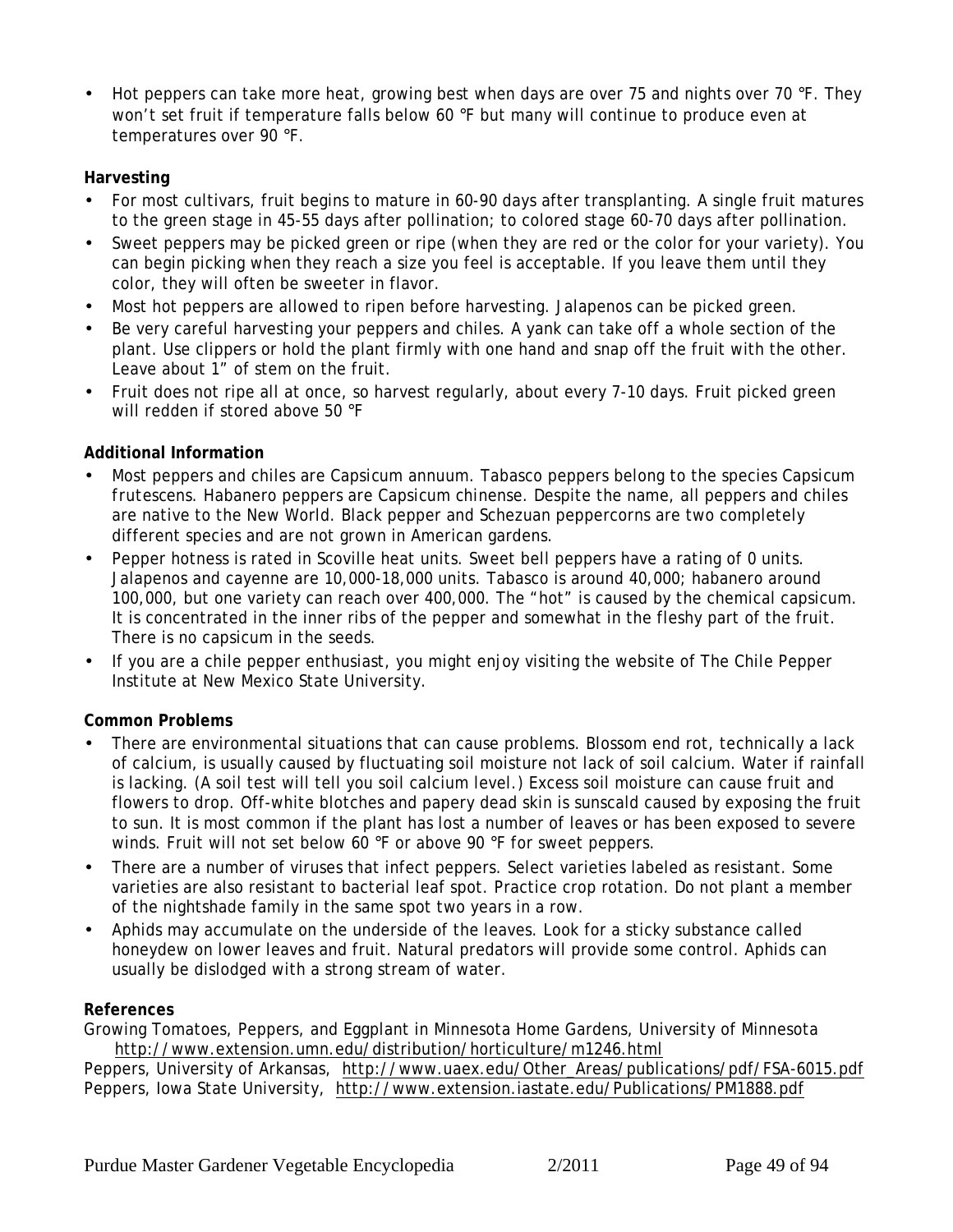# <span id="page-49-0"></span>**[Tomatoes, Peppers, and Related Plants](#page-43-0)**

## **Eggplant (***Solanum melongena)*

**Family:** Solanaceae *Related vegetables:* peppers and chiles, potato, tomatillo, tomato

#### **Snapshot**

- Tender (warm-season) perennial grown as an annual. The fruit is harvested.
- Eggplant, or aubergine, is available in varieties that produce large or small fruit. The fruit may be pear-shaped, round, or elongated and slender. The most common varieties have purple, white, or bicolor skin, but eggplants with green, red, or orange skin are also available.
- Plants of moderate height, about 3 ft.
- Eggplant is very sensitive to cold weather. Plant transplants 2 week or more after average last frost or when daily average temperate is 68 °F and the soil has warmed to 60 °F. A cold snap can stunt the plant. Plant transplants 18-24" apart in rows a minimum of 24" apart. Spacing within a wide row is 18"x18". Plants will produce through the summer so repeat plantings are not necessary. You can plant as late as late June and still harvest a crop.
- Eggplant can be harvested when they are about 1/3 mature size until fully grown. Fruits ready for harvest are firm and glossy. You will need to cut the fruit off the plant. Typical maturity is 60+ days after planting. Estimated yield per 10 ft row is 20 fruit.

#### **Planting**

- Eggplant likes warm weather. Don't plant too early or the plants will stall and become stunted. Even a light frost will kill the plants. Two weeks after the average last frost date is the earliest you can plant.
- Purchase stocky transplants about 7" high with good color.
- You can start seeds indoors 8-10 weeks before transplanting by planting seeds 1/4" deep. Temperature optimum is 80-85 °F. Seedlings should appear in about 6 days. Grow on at 70-80 °F. Transplant into larger pots as the seedlings grow and give them good light so the plants stay short and stocky.

#### **Care Notes**

- Use a starter fertilizer at planting.
- Side-dress with 0.1 lb actual N/100 sq ft when first fruits set.
- Eggplants like it hot. They grow best when daytime temperatures are 80-85 °F, nights about 70 °F. Flowering and fruit set stop below 65 °F.
- Provide consistent moisture by watering if rainfall is lacking. Eggplants need 1" of water a week for growth, up to 2" during fruit set. Lack of water during fruit set can reduce yield. Inconsistent moisture can lead to blossom-end rot.
- Eggplants usually do not need staking.

**Harvesting**

- Fruit harvested too early may contain solanine, a toxic compound. Fruit is still immature if it is hard and your thumb cannot make an impression. It is ripe if an indentation made by your thumb pressing into the skin springs back. If the fruit is spongy and your thumb print remains, it is overmature.
- Fruit size when harvested may be 1/3 to full size for the cultivar. It should be firm and the skin should be shiny.
- If fruit becomes dull, brown, or spongy it is too mature to eat. Remove it from the plant.

Purdue Master Gardener Vegetable Encyclopedia 2/2011 Page 50 of 94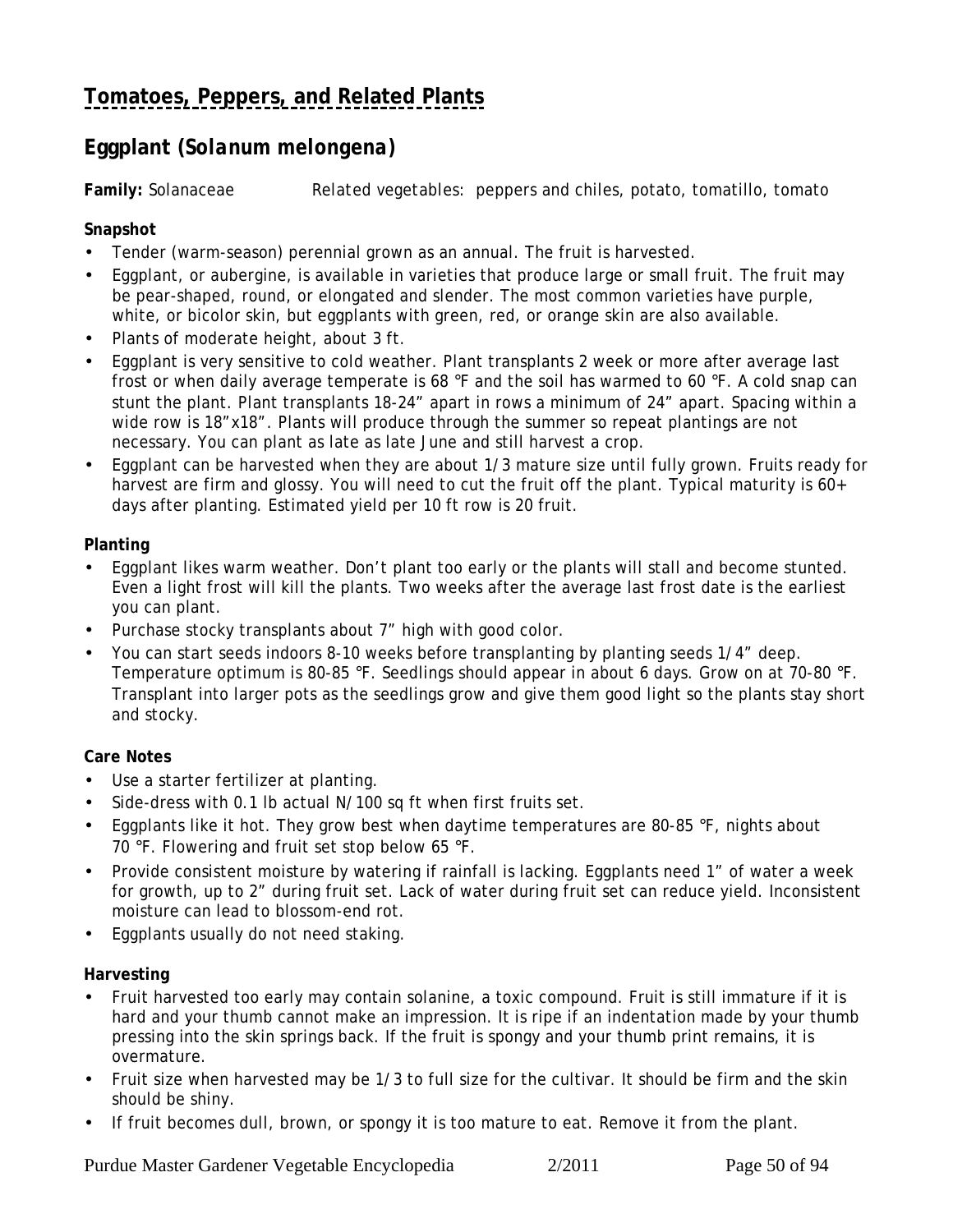- If fruit is harvested on a regular basis, the plant will continue to bear until frost. Any fruit that has become over mature should be removed immediately.
- The fruit stem is woody and perhaps spiny. Cut, don't pull, the fruit off the plant. Leave about an inch of stem attached to the fruit.

#### **Common problems**

- Inconsistent or insufficient soil moisture or low temperatures can reduce yield.
- Eggplant is susceptible to verticillium wilt. Practice crop rotation. Do not plant a member of the nightshade family in the same spot two years in a row.
- Flea beetles chew tiny holes all over the leaves and can be a serious problem. Insecticides may be needed to control this pest. Colorado potato beetles can also be a problem. See information in the discussion of [potatoes](#page-53-0). Aphids and spider mites are an occasional problem and can often be controlled by removing them from the plant with a strong stream of water.

#### **References**

Growing Tomatoes, Peppers, and Eggplant in Minnesota Home Gardens, University of Minnesota http://www.extension.umn.edu/distribution/horticulture/m1246.html

Eggplant, University of Arkansas http://www.uaex.edu/Other\_Areas/publications/PDF/FSA-6010.pdf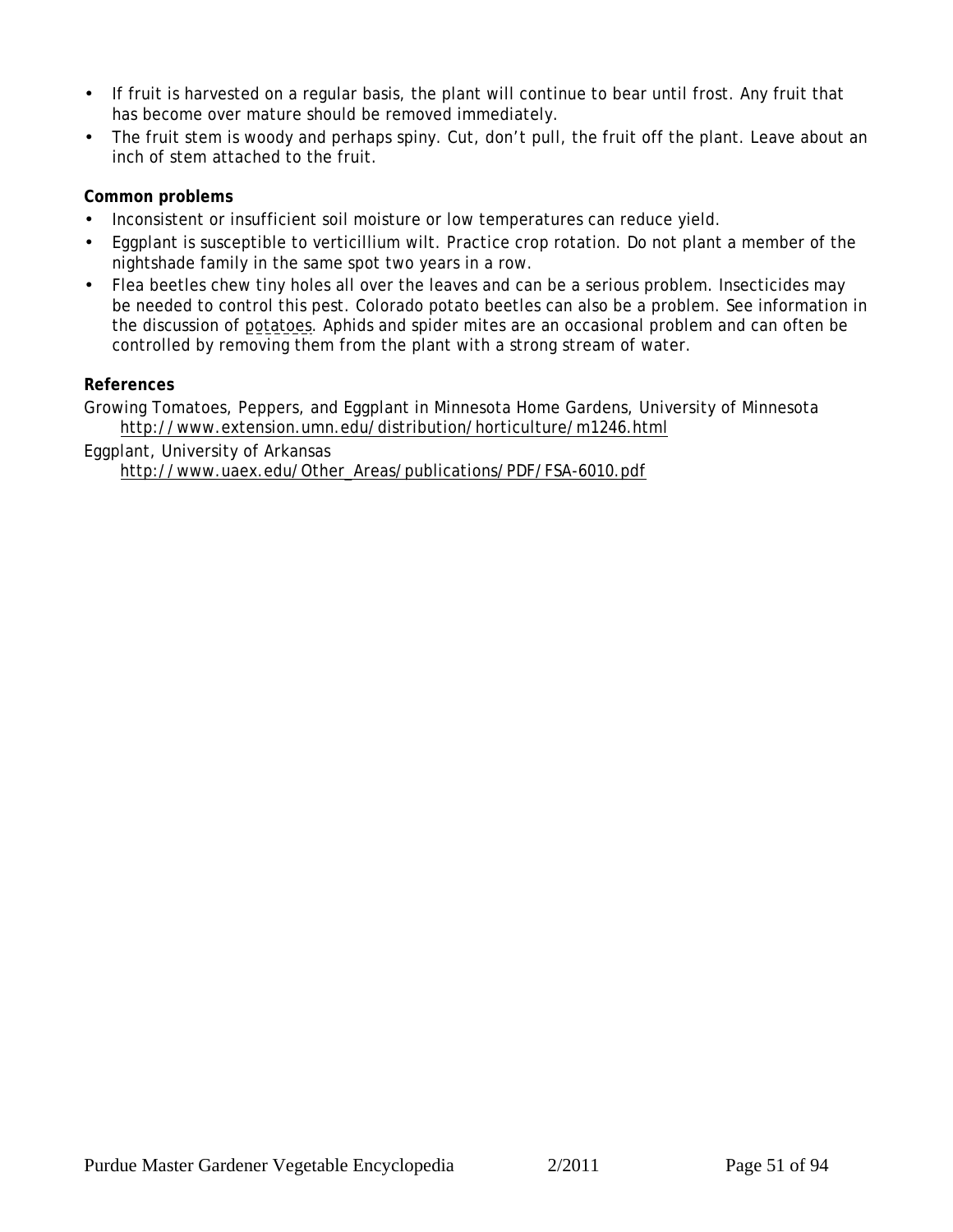# <span id="page-51-0"></span>**[Tomatoes, Peppers, and Related Plants](#page-43-0)**

## **Tomatillo (***Physalis philadelphica***)**

Tomatillo is a heat-loving plant just like tomatoes, peppers, and eggplants. It is harvested for its fruit, a small, tomato-like berry contained inside a papery husk.

Put tomatillo transplants in the garden 2 weeks after the average last frost date. You can start seeds indoors 3-4 weeks earlier. Give tomatillos plenty of space. The plant can grow to 3-4 ft high and wide. They may profit from being staked or caged for support. Provide adequate moisture, about 1.5" a week. Tomatillo is a warm-season annual.

The first tomatillo is ready to harvest about 90 days after transplanting. The plant will continue to yield until frost if the fruit is picked regularly. A single plant can produce 200 fruit.

Wait to side-dress, if needed, until after the first fruit sets.

Tomatillos are ready to harvest when the husk turns from green to tan. The berry should still be green or just starting to yellow. Fully ripe fruit are yellow and may lose their typical tangy flavor. Estimated yield per 10 ft row is 30 lb.

Fruit with the husk can be stored for about 2 weeks in the refrigerator; much longer if the husks are removed. Before use, remove the husk and wash the sticky residue from the skin. Tomatillos are used raw or cooked in salsa and sauces.

Tomatillos typically have few problems. Spacing to encourage air circulation and watering the soil, not the leaves, will help prevent fungal leaf diseases. Practice crop rotation. Do not plant a member of the nightshade family in the same spot two years in a row.

**References** Tomatillos, Iowa State University http://www.extension.iastate.edu/Publications/PM1895.pdf Tomatillo, University of Kentucky http://www.uky.edu/Ag/NewCrops/introsheets/tomatillo.pdf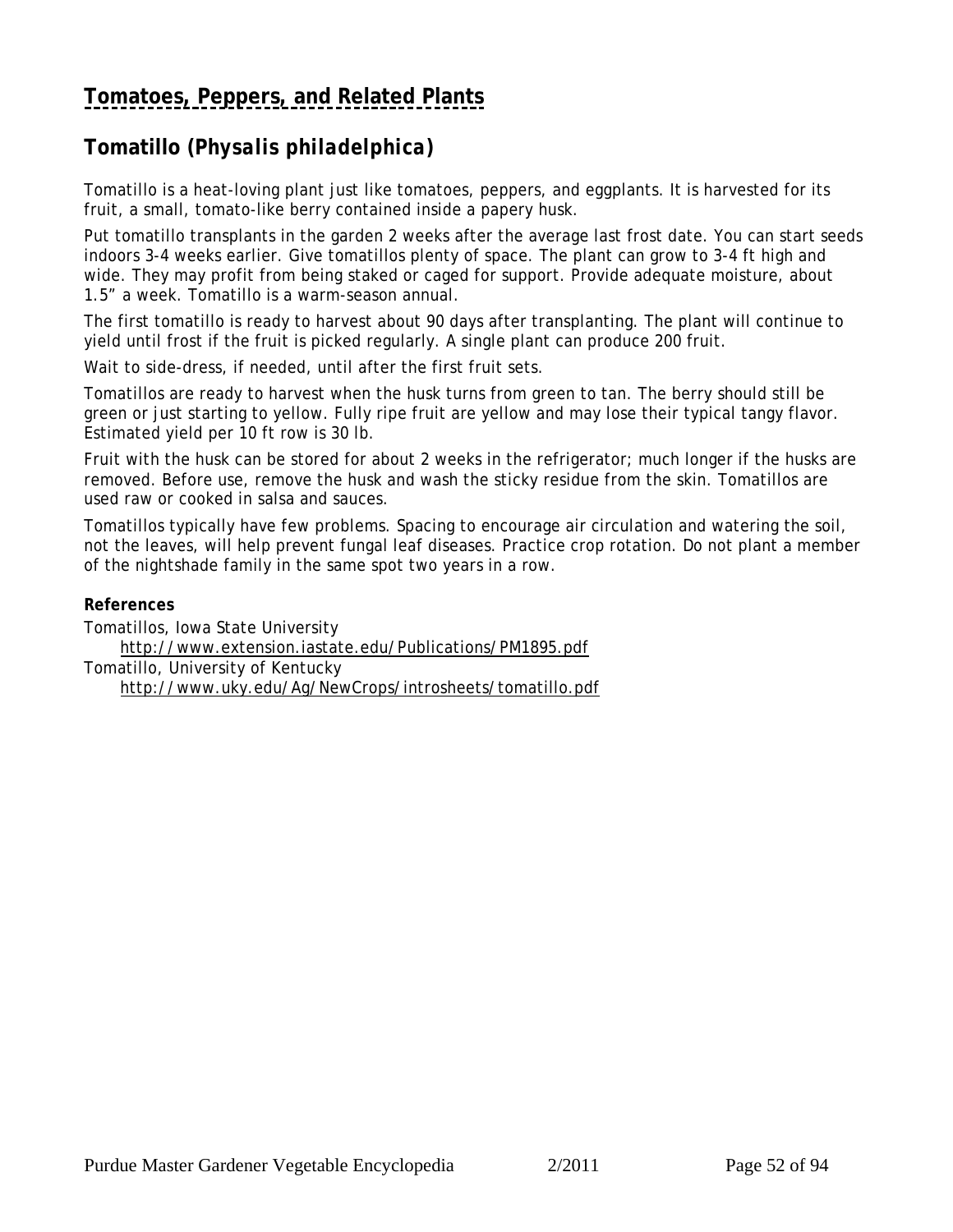# <span id="page-52-0"></span>**Potatoes and Sweet Potatoes-Introduction**

No matter where you are in the world, either potatoes or sweet potatoes will be an important food crop. Potatoes prefer cool weather and are grown in temperate areas. Sweet potatoes require a long growing season and do well in tropical and subtropical climates. Both potatoes and sweet potatoes are large plants harvested for the underground storage organs they produce.

**Links to specific vegetables** [Potatoes](#page-53-0) (includes information on new potatoes and "straw potatoes") [Sweet potatoes](#page-56-0)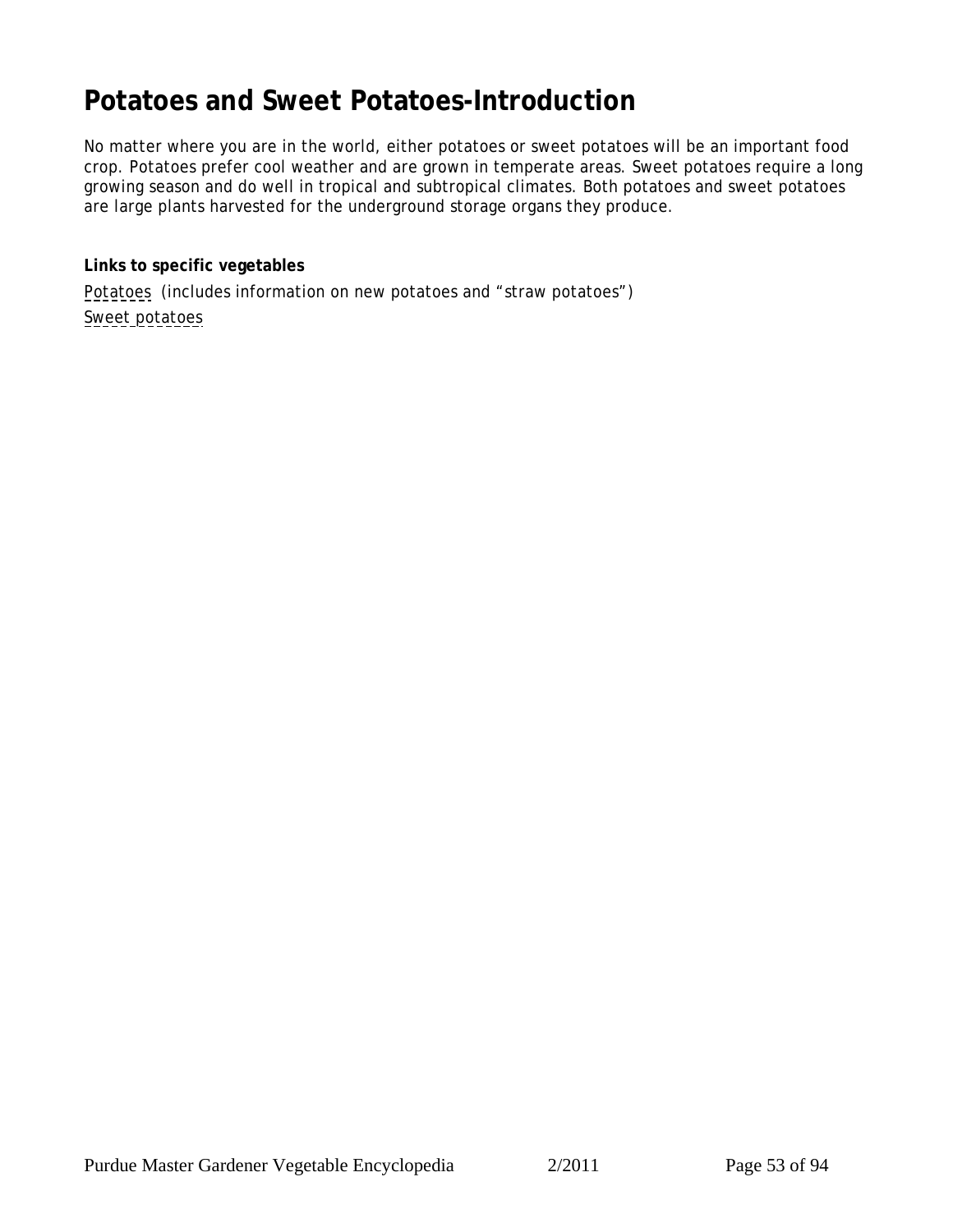# <span id="page-53-0"></span>**[Potatoes and Sweet Potatoes](#page-52-0)**

### **Potato (***Solanum tuberosum***)**

**Family**: Solanaceae *Related vegetables:* Pepper, tomato, eggplant, tomatillo

#### **Snapshot**

- Cool season perennial that is harvested completely each season. The edible portion is a tuber, a swollen stem.
- The common white-fleshed potato is often called an Irish potato. There are many different potato cultivars with different colored skin (red, light tan, dark brown) and flesh (yellow, pink, red, blue). You can get early, mid-, and late season varieties.
- Plants are moderate in height, about 2 ft.
- Always purchase certified "seed potatoes" (see below) for planting. Place each piece 10-12" apart, 2-3" deep in rows a minimum of 24" apart. Spacing within wide rows is 9-12".
- Plant seed potatoes starting about 3 weeks before the average last frost date or when soil at planting depth has warmed to 45 °F. Do not plant into wet soil. There is no need for successive plantings because many potatoes store well. It is more important to plant early to take advantage of cool weather. Summer planting for a fall harvest is possible, especially with late-season varieties that store well. Time your planting so the potatoes are fully mature by the average first frost date.
- Early season varieties mature in 50-70 days but do not store well, late season varieties in 90-120 days and do store well.
- Potatoes harvested before full maturity are called "new potatoes". Harvest these small potatoes about a month before full maturity usually about a week after the plant has flowered. Early season varieties are usually preferred for new potatoes. See "Harvesting" below.
- When foliage dies back, potatoes are mature. Harvest at this time or allow the potatoes to cure in the ground for several weeks. If harvesting in late fall let the vines die with the first frost, then harvest about 2 weeks later but before a hard freeze. Estimated yield per 10 ft row is 30 lb.

#### **Planting**

- Potatoes are started each year by planting a small potato tuber. This tuber grows into the plant that will produce the season's harvest. These small potatoes are called "seed potatoes." Purchase seed potatoes from a reputable dealer. Certified seed potatoes will be disease-free. Select ones that are firm and have not sprouted.
- If the seed potatoes are small, 1.5-2 ounces, then plant the whole potato. Larger seed potatoes can be cut into several blocky pieces, each about 1.5-2 ounces or a 1.5" cube. Most references recommend allowing the cut edge to dry, then planting with the cut side down. Each piece should have an eye. This is a bud, which will produce the new stem of the plant.
- Do not use potatoes purchased at the grocery. They are treated with a chemical to keep the eyes from sprouting. Do not use potatoes saved from your previous year's garden. They may be contaminated with disease pathogens.
- Potatoes need loose soil with good aeration and drainage. Add organic matter to clay soils in fall rather than spring to reduce incidence of the potato scab (a disease).
- Many gardeners make a raised bed for the plant as it begins it growth. Plant the seed potatoes as described above. After the shoot emerges from the soil, gradually make a wide mound of soil around the stem, up to 6" deep (this is known as "hilling up"). Don't bury the growing tip. The potatoes will be in this raised bed, easier to harvest and less prone to rot in wet soils.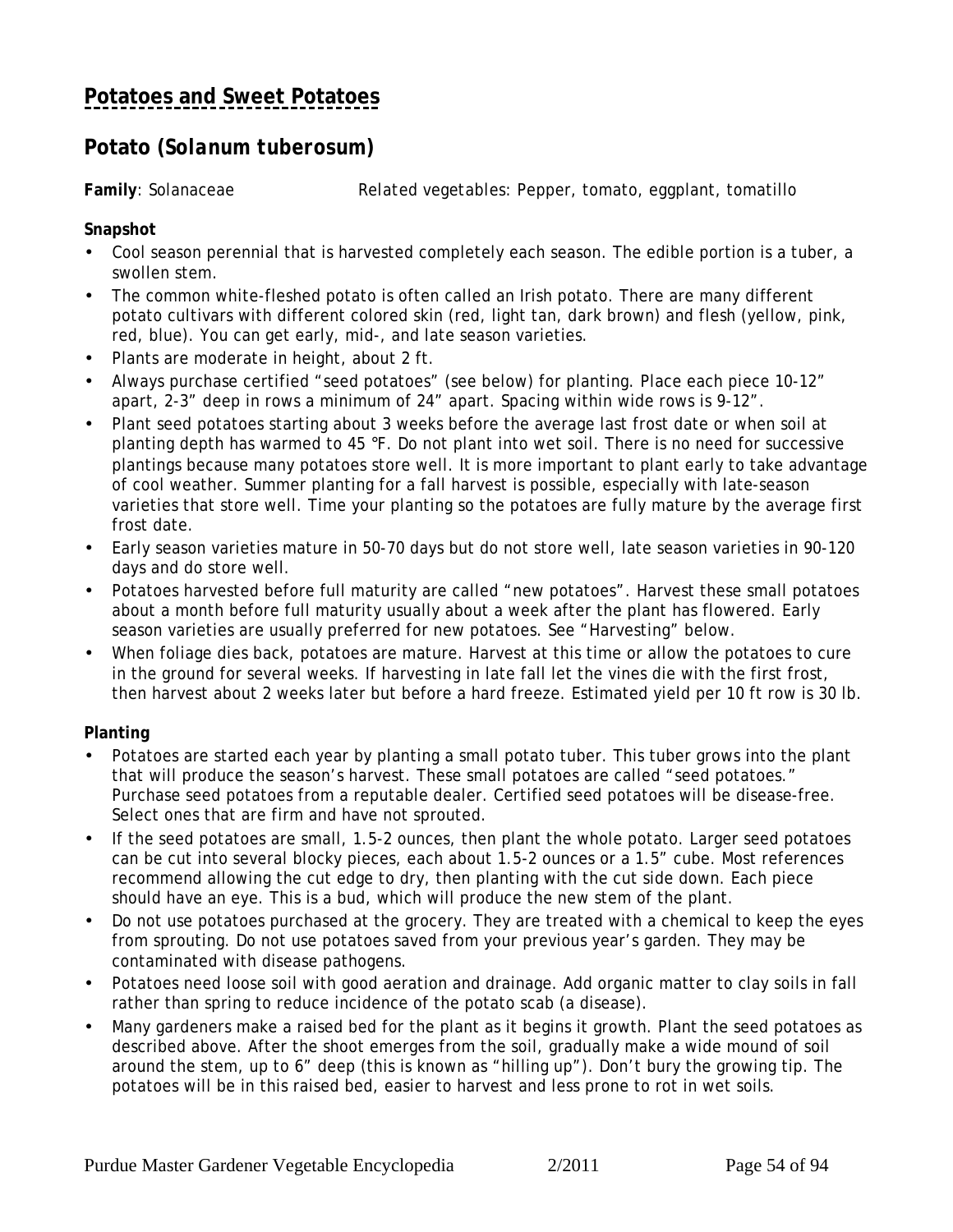#### **Care Notes**

- Potatoes need consistent soil moisture to ensure good tuber formation. Provide 1.5-2" a week if rainfall is inadequate. Mulch to conserve moisture, slow weed growth, and keep the soil cool. Tubers form best at soil temperatures between 60 and 70 °F. Tubers will not form if soil temperature is over 80 °F.
- Close spacing (24" between rows rather than 36") will allow the plants to grow a canopy that covers most of the soil. This will help slow water loss and keep the soil cool also.
- Potatoes need a soil of good fertility. Follow soil test recommendations. Side-dressing is usually not needed except on sandy soils or if growth indicates a nitrogen deficiency. Some references recommend side-dressing (0.1 lb N/100 sq ft) at hilling when plants are 4-6" high.
- Potatoes flower and set fruit, just like tomatoes and peppers. The fruit is poisonous and the plant does not come true from seed. Cut off the flowers and fruit as you have time and inclination.

#### **Harvesting**

- Tubers begin to form at about the time of flowering. Flowering does not influence tuber formation, it is just a convenient way to estimate when tubers begin to form.
- Days to maturity: Early varieties 70 to 90 days, mid season varieties 90 to 120 days, late varieties 120 to 140 days.
- Potatoes are ready to harvest when they are large enough for you to use, as small as 1" in diameter for baby potatoes. The deepest tubers develop first. With care you can dig into the mound, harvest the largest potatoes and leave the smallest to develop for later harvest. These "new potatoes" do not store well, so harvest only the number you can use in a week or two. You can continue to harvest periodically through the season, until the leaves have died back, if you are careful not to injure the plant.
- Potatoes are mature when foliage dies back. If you are ready to harvest but the tops are not dying back, simply cut them off. Harvest by removing the top growth and carefully digging out the potatoes. Harvest is typically in August or September for mid and late season varieties. You can leave the potatoes to cure in the ground for 2 weeks after the tops have died back. This allows the skin to harden which will reduce rot during storage. Do not leave potatoes in the ground if it is exceptionally warm and wet (tubers may begin to sprout or rot).
- Late plantings will mature near the first frost. The frost will kill back the tops but not damage the tubers. Dig the tubers about 2 weeks after the frost but before a hard freeze. Potatoes allowed to freeze in the ground will rot in storage.
- Late-season varieties store best. Be careful not to injure the skin while digging. Store in the dark at room temperature for several weeks. Skins should harden and become difficult to rub off with your thumb. Store over the winter in the dark between 38 and 40 °F with high humidity. Do not store cut, damaged, or diseases tubers. Do not store with fruit. Gas from the fruit (the plant hormone ethylene) makes potatoes sprout.

#### **Additional Information**

If you want perfectly shaped, easy to harvest potatoes, you might grow "straw potatoes". Plant the potatoes as described above but only 1" deep. When the shoot emerges, place straw 4-6" deep around the plants and between the rows. The potatoes will form above the soil surface under the straw. The straw conserves moisture but, more importantly, keeps the soil cool. When ready to harvest, simply remove the straw and collect the potatoes.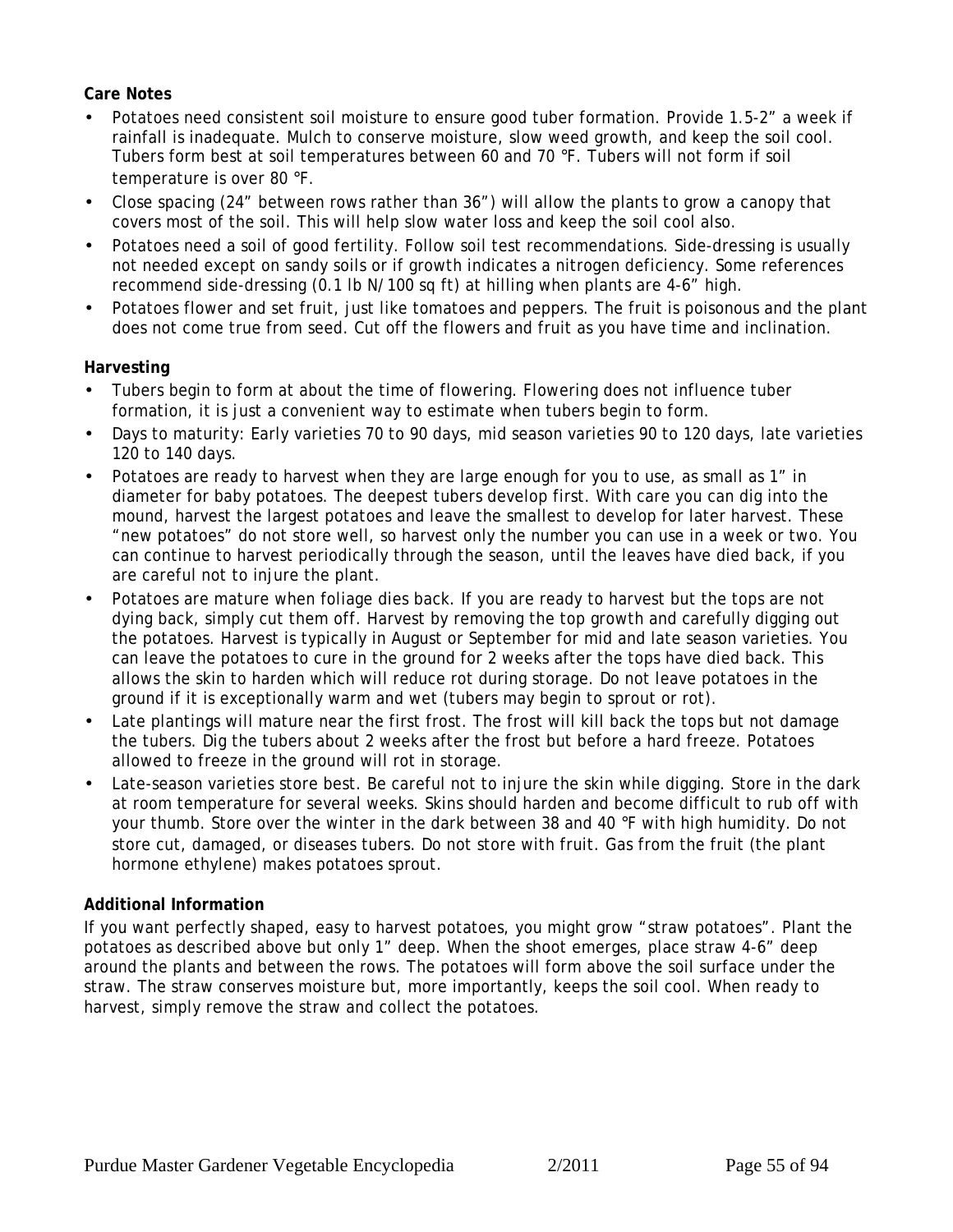**Common problems**

- The parts of a potato tuber exposed to sunlight will turn green. This is chlorophyll, which is harmless. Unfortunately a chemical called solanine also accumulates in this area. Solanine is bitter tasting and poisonous. Prevent the problem by mounding soil over the potatoes as they grow. Store harvested potatoes in the dark. Solanine can be removed by peeling and cutting away any green portions.
- Potato scab is a serious disease. It can be prevented by lowering soil pH to 4.8-5.2. Many soils in Indiana are calcareous and it will be impossible to lower pH this much. The best option is to select varieties that are scab resistant and grow the potatoes at normal vegetable garden pH, 6.0-7.0. Other options to reduce potato scab include adding organic matter to the soil in fall rather than in spring and irrigating dry soils, especially as the plants are forming tubers (at flowering and for the next 6 weeks).
- Using only whole certified seed potatoes will help control several diseases including aster yellows. Practice crop rotation. Do not plant potato, tomato, pepper, or eggplant in the same area two years in a row.
- Late blight can devastate a potato planting, killing the plants in two weeks if conditions are right. It also infects tomatoes. This is the disease responsible for the Irish potato famine. Late blight is a fungal disease that causes dark, water-soaked spots on the leaves. Tubers can also be infected and will rot. Late blight is more common in cool, wet weather. Crop rotation, sanitation and avoiding overhead watering can help. A few late-season varieties are somewhat resistant to the disease. Fungicides can be used.
- Early blight can be a problem in hot humid weather. It usually infects older leaves on older plants causing dark circular spots. Late infections do not decrease yield but fungicide treatment may be warranted if symptoms occur before or at flowering. Some varieties are resistant.
- The Colorado potato beetle feeds on potatoes and related plants tomato, eggplant, and pepper. It is the most serious insect pest of potato in Indiana and can completely defoliate the plant. Hand pick adults. Bt insecticides specific for Colorado potato beetle are available and effective when larvae are small. This insect can develop resistance to insecticides. Purdue Extension bulletin E-96, "Managing Insect Pests of Potato", can provide more information.
- Hollow heart, the formation of a cavity at the center of the tuber, is a result of uneven growth caused by uneven soil moisture.

**References**

Potatoes, Purdue University

http://www.hort.purdue.edu/ext/HO-62W.pdf

Growing Potatoes in the Home Garden, Cornell University

http://suffolk-lamp.cit.cornell.edu/assets/Horticulture-Leaflets/Growing-Potatoes-

in-the-Home-Garden.pdf

Managing Insect Pests of Potato, Purdue University

http://extension.entm.purdue.edu/publications/E-96.pdf

Potato Pests, University of Kentucky

http://www.ca.uky.edu/ENTOMOLOGY/entfacts/ef304.asp

Late Blight of Tomato and Potato, Purdue University

http://www.extension.purdue.edu/extmedia/BP/BP-80-W.pdf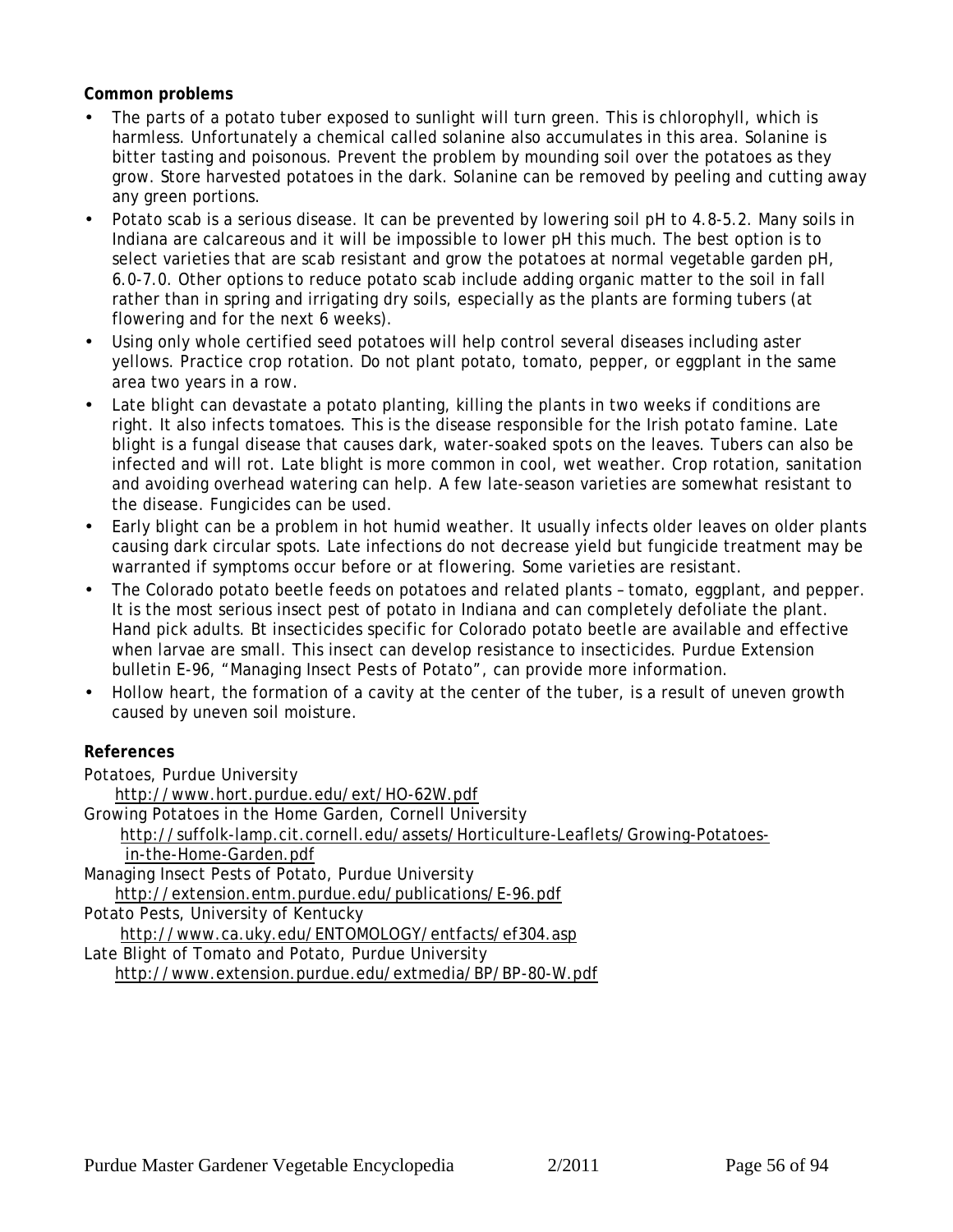## <span id="page-56-0"></span>**Sweet potato (***Ipomoea batatas)*

**Family:** Convolvulaceae *Related vegetables*: none, related to morning glory

**Snapshot**

- Warm season perennial vine that is harvested completely each season. The edible portion is a tuberous root.
- Ornamental sweet potato vines are the same species as edible sweet potatoes but are not selected for flavor of the tuberous root. In the US, sweet potatoes are also called yams, especially if the flesh is orange. In other parts of the world, especially the tropics, yam refers to a completely different plant that produces large (70 pounds) tubers. It is a staple in many African diets.
- Plants are vines that cover the soil, only about 1 foot high. Bush type (also called bunch type) that spread only a few feet are available and more practical for a small garden.
- Purchase small plants called slips for planting. Plant 1-2 weeks after average last frost date. You need to plant by early June to allow time for growth, especially in the northern part of the state. Place transplants 12-18" apart in a mounded row about 8" high. Rows should be a minimum of 36" apart. Soil should be at least 60 °F. Sweet potato plants will die if exposed to temperatures 50 °F or below for an extended period.
- Sweet potatoes are ready to harvest 100+ days after planting. As soon as the foliage begins to yellow, cut it off, then carefully dig the tuberous roots. The roots need to be cured before storage to improve flavor (see "Harvesting" below). Estimated yield per 10 ft row is 12 lb.

#### **Planting**

- Most home gardeners will purchase small transplants (slips) to place directly into the garden.
- You can grow your own slips but you must be able to keep soil temperature between 70 and 80 °F. To grow your own slips, purchase certified disease-free roots. Plant the roots about an inch apart and cover with 2" of sand or light soil. As a shoot begins to grow, add another inch of soil. Each shoot will grow to 6-8 inches and produce roots in about 6 weeks. Cut off each rooted shoot (the "slip") and plant in the garden.
- Sweet potatoes like warm soil and warm weather. A mounded row (a ridge) will dry out more quickly in spring and the soil will warm more quickly. Plant the slip into the center of the ridge.
- Some references recommend using starter fertilizer containing phosphorus (5-10-10, 10-10-10) at or soon after planting.

#### **Care Notes**

- Sweet potatoes are generally easy to grow and need little care. Remove weeds when plants are small. Once established, they are drought tolerant and need only about an inch of water a week.
- In soils with good fertility, side-dressing is usually not necessary.

#### **Harvesting**

- Do not water the last 3 or 4 weeks before harvest.
- Harvest sweet potatoes before the first frost. The leaves should be starting to yellow. If a frost occurs, harvest immediately. Cut the vines from the roots to prevent decay. Soil temperatures below 50 °F will damage the roots.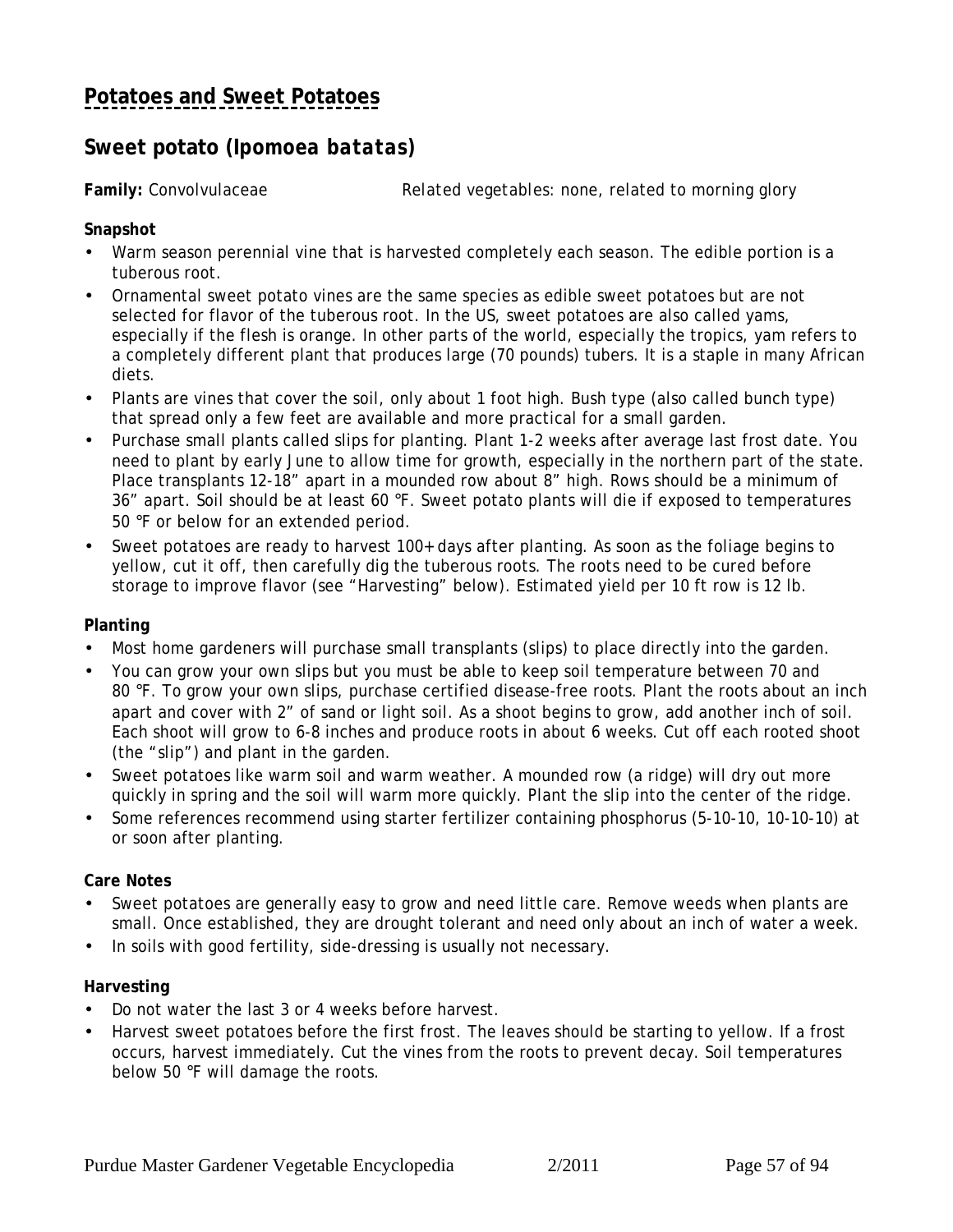- Careful harvesting to avoid bruising, tearing the skin, or breaking the root is important. Place sweet potatoes in containers lined with soft material. Do not remove soil that clings to the roots if doing so will injure them. Do not save badly damaged or diseased roots.
- Harvested roots can be used immediately but flavor will improve with curing at warm temperatures. The goal is to store the roots for 10 days in high humidity at 80-85 °F (2-3 weeks at 65-75 °F). Maintain humidity by stacking and covering crates or placing the roots in a plastic bag with a few holes. Store them in a warm location - a warm room, near a furnace, or in a sunroom.
- Cured sweet potatoes should be stored cool, 55-60 °F, and in the dark. Wrapping them in newspaper will protect them from injury. Chilling injury occurs at temperatures below 50 °F. Never store them in the refrigerator.

#### **Common Problems**

- Sweet potatoes have few pests. To reduce problems:
	- Select varieties with disease resistance
	- Purchase certified disease-free slips
	- Remove wild morning glories from neighboring areas and
	- Practice crop rotation.
- Sweet potatoes grow well in soils with pH of 5.5-6.5. Diseases are more common in soil of higher pH.
- Long, stringy roots are sometimes formed if soil fertility is high or if the soil is poorly drained, a common problem in heavy, clay soils.
- Handle harvested roots carefully and store them at the correct temperature. Any wound is a potential entry point for organisms that cause rot.

#### **References**

The Sweet Potato, Purdue University http://www.hort.purdue.edu/ext/HO-136.pdf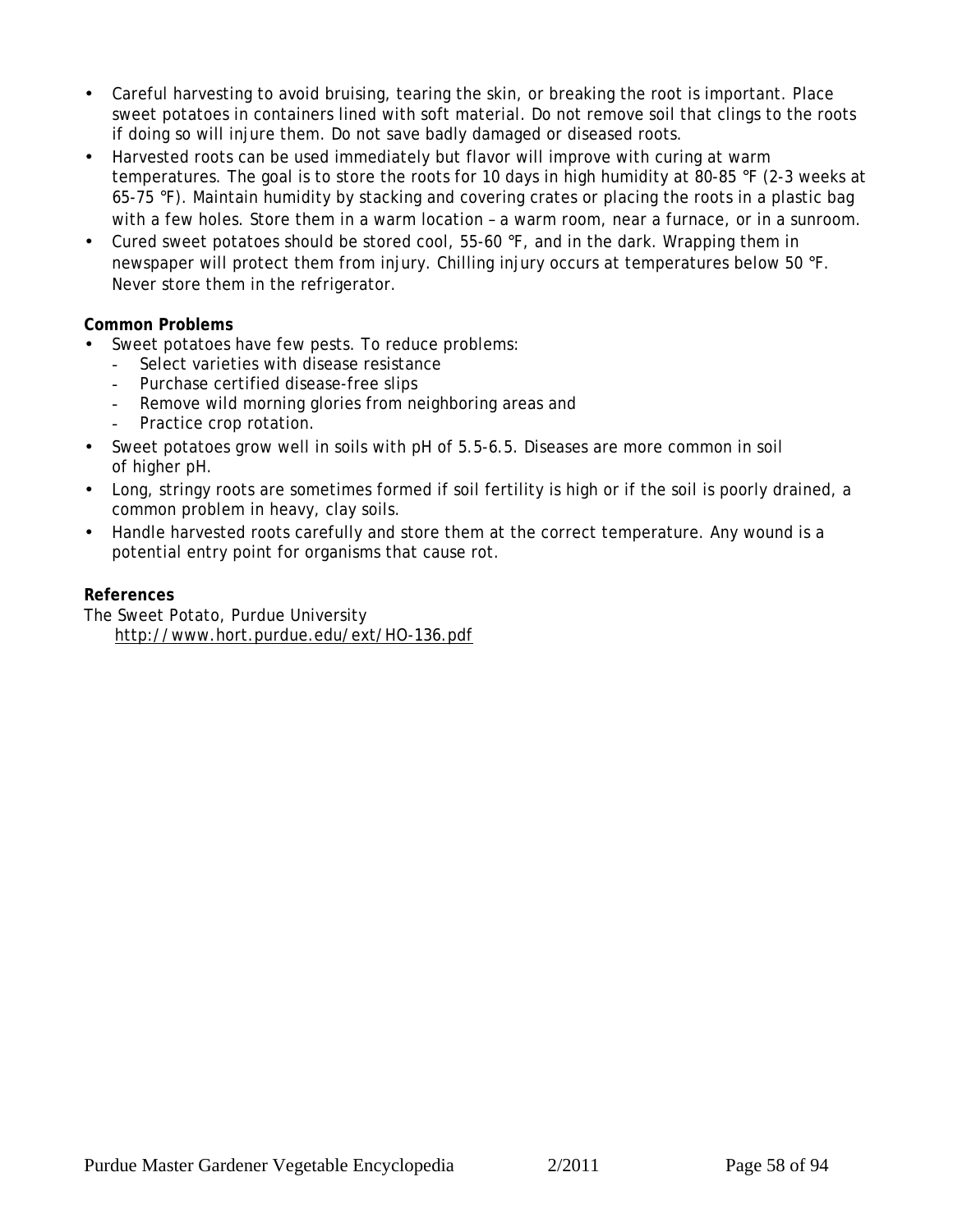# **Sweet Corn (includes information on popcorn, baby corn)**

## **Corn (***Zea mays***)**

**Family:** Poaceae *Related vegetables:* none

#### **Snapshot**

- Warm season annual. The ear, a long cob with seeds attached, is harvested.
- There are hundreds of different varieties of corn sweet corn, field corn, popcorn, ornamental corn. You can grow corn that has different colored seeds (kernels) and that mature at different times. There are three general types of sweet corn – normal sugary, sugary enhanced, and supersweet. Unlike other vegetables, the seed is the edible part of the plant rather than the flesh of the fruit. See "Additional Information" below.
- Tall plant, to 6 ft, though early varieties may be shorter.
- Plant seeds directly into the garden, 1/2" deep in cool, wet soil, 1-1.5" deep in drier warm soils, 2" deep in light, sandy soils. First planting can be made around the average last frost date if you're willing to chance a lost crop. Planting later, 1-2 weeks after the average last frost date is a bit safer. The soil should be above 55 °F for normal sugary varieties, above 60 °F for sugary enhanced, and above 65 °F for supersweet varieties. Plant corn in several short rows rather than one long thin row. Plants should be 8-12" apart in rows about 30" apart. Spacing within a wide row is 12"x12". Corn can also be planted in hills. Plant 5-6 seeds, thin to three plants per hill, space hills about 3 ft apart. Each plant produces one ear and perhaps a second smaller ear.
- Make successive plantings for continuous harvest all summer. Plan for the last planting to mature slightly before the average first frost date.
- Early varieties mature in about 60 days, late maturing varieties in 90. Ears mature about 20 days after the first silk strands appear. This is dependent on temperature. It will take longer in cool weather, less time in hot weather. Ripe corn has a green husk, dry brown silks, full-sized kernels that are fully colored at the tip of the ear, and kernels that release a milky liquid when they are punctured with your thumbnail.

#### **Planting**

- There are two factors to consider when planting sweet corn:
	- 1) Corn is wind pollinated and
	- 2) Most types of corn cross-pollinate.

 Because you eat the seed of corn rather than a fleshy fruit, the source of the pollen can influence the flavor of the kernels.

- When corn begins to flower, there are many tiny flowers on the cob. Each flower produces a single kernel of corn if it is pollinated. Pollen lands on the silks (which protrude out the tip of the husk-covered ear) and the flowers are pollinated. For all the kernels in an ear of corn to develop, every flower in the ear must be pollinated. Thus, to facilitate wind pollination, corn is usually planted in 3 or 4 short rows right next to each other, forming a square or rectangle, rather than in a single long row. If you plant several varieties, each one should form its own square.
- Because corn varieties cross-pollinate you must isolate your sweet corn from field corn, popcorn, and ornamental corn. Failure to do so will result in cross-pollination and kernels that taste starchy rather than sweet. You can isolate corn in space or in time. To isolate in space, separate varieties by at least 250 feet, preferably 400-500 feet. Try not to plant one variety downwind from another. To isolate in time, plant so maturity date for each variety is separated by at least 14 days. When you do this, pollen of one variety is released before the silks of the other variety are produced and cross-pollination does not occur.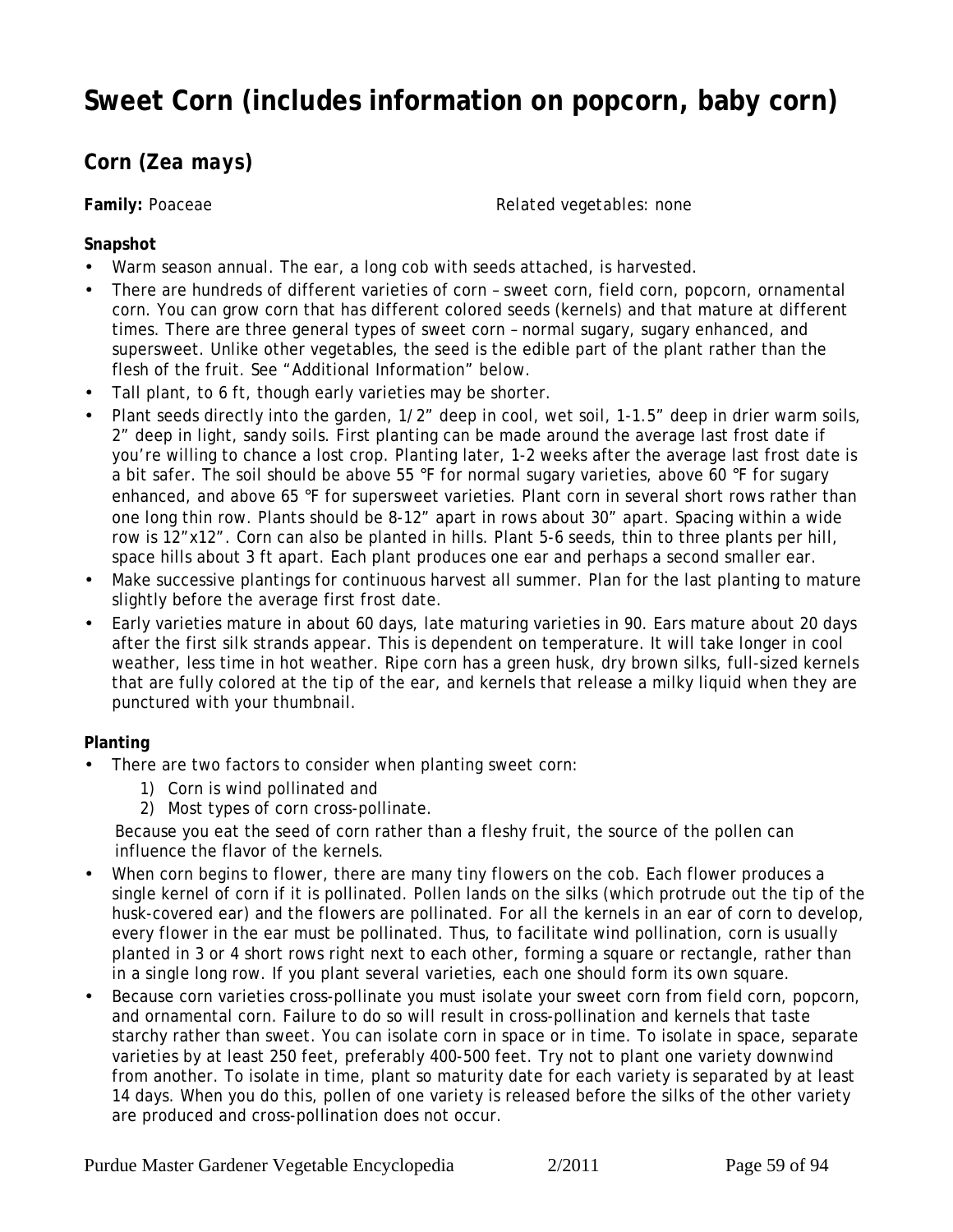• You also need to isolate some types of sweet corn from other varieties of sweet corn. See the table below for more information (sweet corn types are described in "Additional Information"). White, bicolor, and yellow corn varieties do not need to be separated to maintain flavor. However, if cross-pollination occurs, the kernels will be yellow.

| Sweet corn type            | Isolate from this type                      |
|----------------------------|---------------------------------------------|
| Yellow or bicolor          | White kernel varieties                      |
| Yellow                     | Bicolor kernel varieties                    |
| Normal sugary              | Supersweets                                 |
| Sugar enhanced             | Supersweets                                 |
| Synergistics (triplesweet) | Supersweets                                 |
| Supersweets                | Normal sugary, Sugar-enhanced, Synergystics |
| All sweet corn             | Field corn and popcorn                      |

 **Isolation requirements for sweet corn types.**

 **Source:** Growing Sweet Corn in Missouri, University of Missouri http://extension.missouri.edu/publications/DisplayPub.aspx?P=G6390

- You will need to plant several times to have a summer-long supply of fresh corn. You can plant varieties with different maturity all at one time or plant several times throughout the summer. Since corn growth is very dependent on temperature, make your second, third, etc. planting based on the size of the previous planting rather than time since planting. Plant your next crop when the seedlings of the previous planting have 3 or 4 leaves.
- Purchase fresh seed each year. Corn seed does not store well. Do not save seed from your own crop since you cannot control the cross-pollination that occurs and seedling quality will be variable.

**Care Notes**

- Side-dress corn with 0.1 lb actual N/100 sq ft when plants are 8-10 inches tall. Some references recommend a second side-dressing about 1 week after tassels appear.
- Corn needs a steady supply of water from flowering (when the silks and tassels appear) until the ear matures and is ready for harvest. Provide supplemental irrigation if needed to provide 1-1.5" of water a week.
- Some corn varieties produce side shoots called suckers. There is no need to remove the suckers. They do not reduce yield. There is some evidence the photosynthesis that occurs in the extra leaves increases yield.

#### **Harvesting**

- Early varieties mature in about 60 days, late maturing varieties in 90. Ears mature about 20 days after the first silk strands appear. Maturity dates are an estimate only. Actual days to harvest can vary from year to year dependent on the weather and garden growing conditions.
- Ripe corn has a green husk, dry brown silks, full-sized kernels that are fully colored at the tip of the ear, and kernels that release a milky liquid when they are punctured with your thumbnail. Corn remains at peak for a week or less, so check maturity frequently to make sure the kernels do not become over mature and starchy.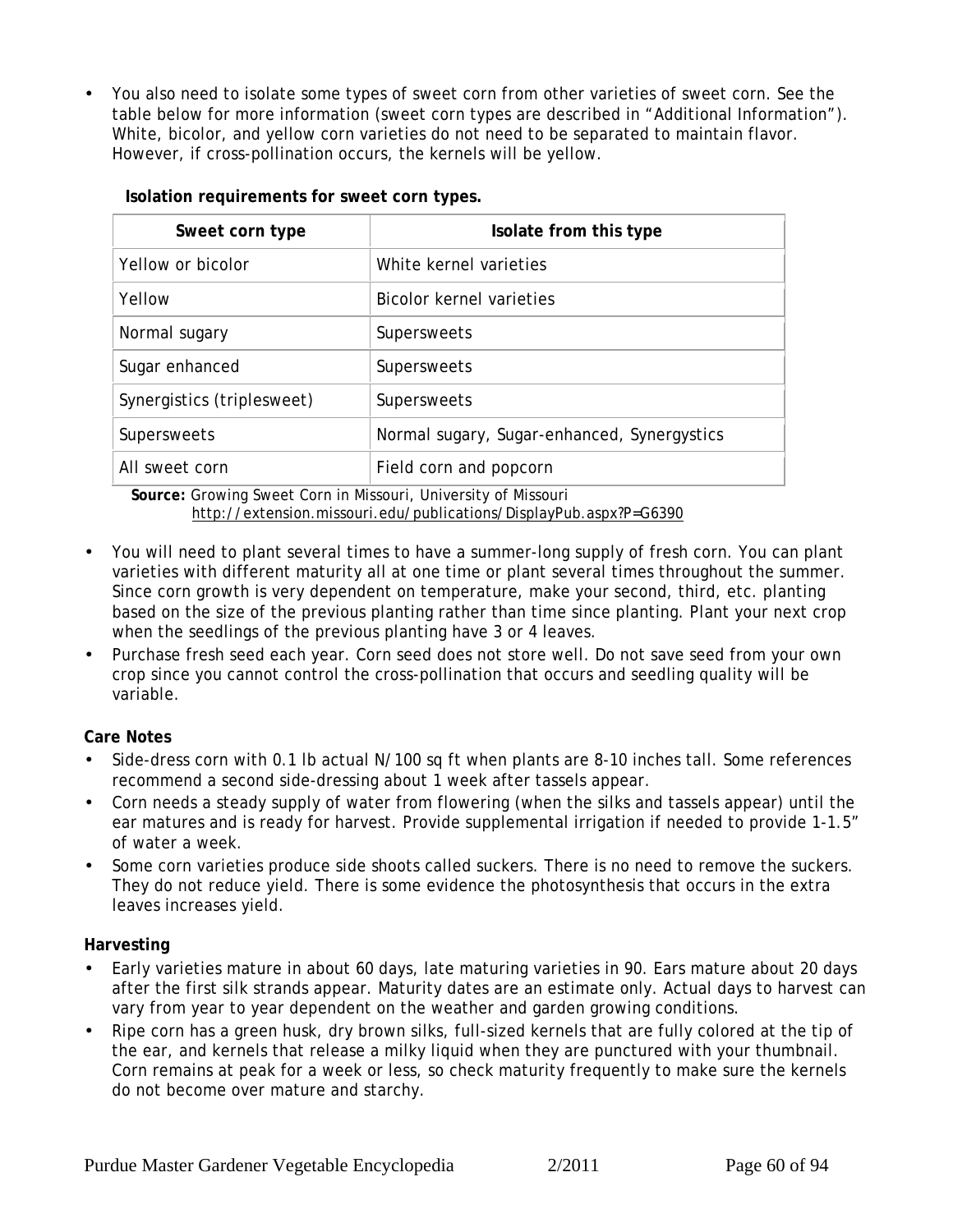- Harvest by holding the plant with one hand and snapping off the ear with a quick downward push, twist, and pull. You do not want to tear the ear from the main stem or break the stem. Uninjured plants under good growing conditions may produce a second, smaller ear.
- The sugar in normal sugary varieties quickly turns to starch. Eat as soon as possible after harvest. Both enhanced sugary and supersweet hold their sweetness and flavor for a longer time.
- Remove the stalks from the garden after harvest and compost them.

#### **Additional Information**

- Corn is the only grass grown as a vegetable in the home garden. It is monoecious. The female flowers are in the ear. Each flower has a long style, called the silk, which emerges from the top of the husk. The male flowers are in the tassels held at the top of the plant.
- The number of sweet corn varieties increases each year. You can select normal sugary, enhanced sugary, supersweet or even the new triplesweet (synergistic) varieties. Which should you grow?
	- Normal sugary is the original sweet corn. The kernels have a creamy texture but they aren't as sweet as enhanced sugary, supersweet, or triplesweet. Once picked, the sugar turns to starch very quickly. Pick and use immediately. If you must store them for a few hours, try to pick in the cool of the day and refrigerate the ears immediately.
	- Sugary enhanced has more sugar than normal sugary, with tender, creamy kernels. Because it has a higher sugar content, it can be stored for longer periods and still taste sweet. Because of the excellent flavor and texture of the kernels, sugary enhanced are the preferred varieties for the home garden.
	- Supersweet has three times the sugar of normal sugary. However, the kernels often have a tough coat, lack creaminess, and are missing the "corny" flavor of other varieties. They are inferior to other varieties for canning or freezing because of their texture. They do hold their sweetness for a long time, an advantage if they must be shipped long distances, but for the home gardener they can't compete with sugary enhanced for flavor or texture. Because each variety must be isolated from every other variety of corn, they may also be more difficult to grow in a small home garden.
	- Triplesweets (synergistic) combine the flavor and texture of sugary enhanced with the ability to hold their sweetness for several days. These are fairly new to the market. Honey Select is an AAS winning variety.
- Baby corn is corn harvested while the ear is still small and before pollination occurs. You can grow any sweet corn variety to get baby corn or you may be able to find cultivars advertised for baby corn production. Some of these special varieties may produce several stalks, each producing several ears. Whichever variety you use, realize that growing baby corn takes almost as much space as growing regular corn. Baby corn should be 2-4" long and 1/3-2/3" in diameter at the base. Harvest 1-3 days after the silks become visible. With the varieties that produce multiple ears, you may be able to harvest every few days over several weeks.
- For popcorn, select a popcorn variety and grow it just as you would sweet corn. It takes most popcorn varieties over 100 days to mature. Allow the ear to dry in the field as long as possible. The kernels should become hard and the husk completely dry. Husk the ears and allow them to dry in a warm well-ventilated location. Periodically pop a few kernels. When they are popping well and tasting good, the corn has dried sufficiently. Remove the kernels from the cob and store in a sealed, airtight container

#### **Common Problems**

- Poor kernel development can result from poor soil fertility, poor pollination, or dry weather during flowering and ear filling.
- Birds may peck on the kernels. Raccoons may harvest whole ears.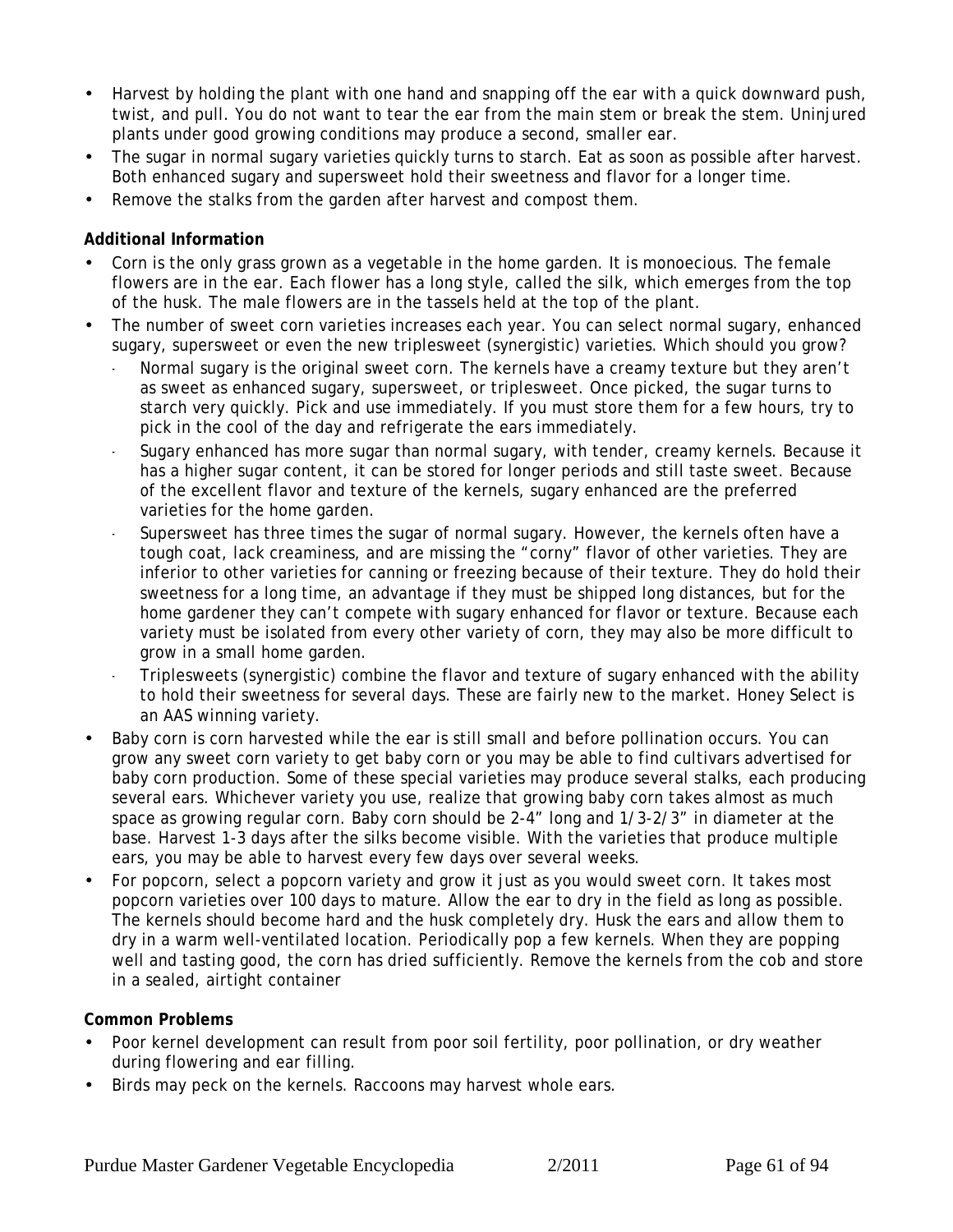- Stewart's disease is a bacterial wilt spread by flea beetles. Control beetles early in the season. Grow resistant varieties. Most new sweet corn varieties are resistant.
- Smut is a fungus that forms a black, greasy gall on the kernels. In Mexico, immature smut galls are an edible delicacy called cuitlacoche. Remove smut galls by breaking off the infected part of the ear. The rest of the ear is edible. Some varieties, especially white corn, are more susceptible to smut.
- Corn ear worms are a yearly problem, worse in the latter harvests. The insect eggs are deposited on the silks and the tiny caterpillar move down the silks, under the husk, to the kernels. Feeding damage can occur in the upper half of the ear. Insecticides must be applied before the caterpillar enters the husk, usually several applications are needed. A tight rubber band or clothespin around the tip of the husk may keep them from reaching the kernels.
- European corn borer can damage both ears and stalks. They are a problem on corn grown later in the season. One or two applications of insecticide 5 days apart when the tassels begin to emerge can control this pest. See Purdue publication E-21 "Managing Insects in the Home Vegetable Garden", for more information.
- Flea beetles can be a problem when plants are small. On non-resistant varieties, these insects can infect the plant with Stewart's disease. Control with an insecticide.

**References:**

- Growing Sweet Corn, Purdue University http://www.hort.purdue.edu/ext/HO-98.pdf Sweet Corn, Iowa State University http://www.extension.iastate.edu/Publications/PM1891.pdf
- Growing, Harvesting, and Storing Popcorn, Iowa State University http://www.ipm.iastate.edu/ipm/hortnews/node/1416
- Baby Corn, Pacific NW Extension Publication http://cru.cahe.wsu.edu/CEPublications/pnw0532/pnw0532.pdf
- Managing Insects in the Home Vegetable Garden, Purdue University http://extension.entm.purdue.edu/publications/E-21.pdf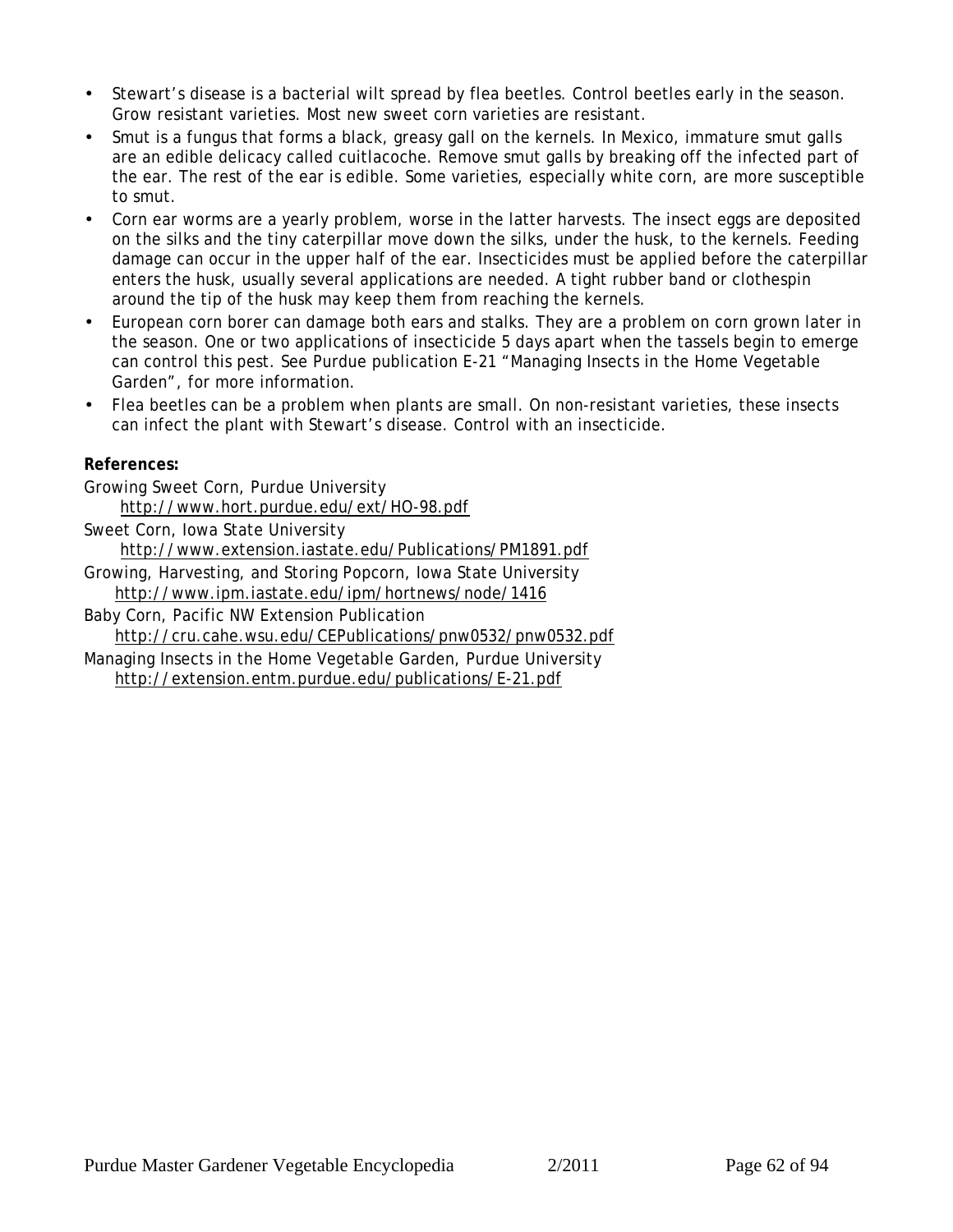## **Okra**

## **Okra (***Abelmoschus esculentus)*

Okra, sometimes called gumbo, is the only commonly grown vegetable in the mallow family (Malvaceae). It is related to hibiscus, hollyhock, and cotton. It is a warm-season annual that can grow to a height of 5-6 ft, though some dwarf cultivars are available.

Okra is grown for its immature fruit called a pod. Okra begins producing fruit in 50-60 days and continues to produce all summer.

Plant seeds 1" deep after soil has warmed to 65 °F, usually at least 7-10 days after the average last frost date. Don't delay planting if you want a long season of harvest but don't plant into cold soil. Soaking seeds overnight sometimes speeds germination. When seedlings are 3" high, thin to final spacing – 12-24" apart in rows at least 24" apart. Spacing within a wide row is 12-18". Seeds can also be started indoors in individual pots.

Irrigate okra as needed. Okra is more tolerant of dry soils than other vegetables. Some references suggest side-dressing with no more than 0.1 lb actual N/100 sq ft when plants begin to bloom and about every 4 weeks thereafter. However, excess nitrogen will reduce flowering. If your plants are blooming and producing well, you may not need to side-dress, especially in soils with good fertility.

Okra is best when the fruit is tender and immature, 2-3" long. The first fruit will be ready to harvest in 50-60 days. An individual fruit is ready to harvest 4-6 days after pollination. If the stem is difficult to cut, the fruit is probably too old to use. Inspect and harvest at least every other day. Remove any over-mature fruit to encourage production of new flowers. Estimated yield per 10 ft row is 5 lb.

Okra is susceptible to verticillium and fusarium wilts and to southern blight. Practice crop rotation. You may also have problems with aphids, Japanese beetles, and cucumber beetles.

*Caution:* okra plants are prickly – wear gloves when working with this vegetable.

**References**

Growing Okra in the Home Garden, Iowa State University http://www.ipm.iastate.edu/ipm/hortnews/2005/4-13-2005/okra.html Okra, University of Arkansas http://www.uaex.edu/Other\_Areas/publications/pdf/FSA-6013.pdf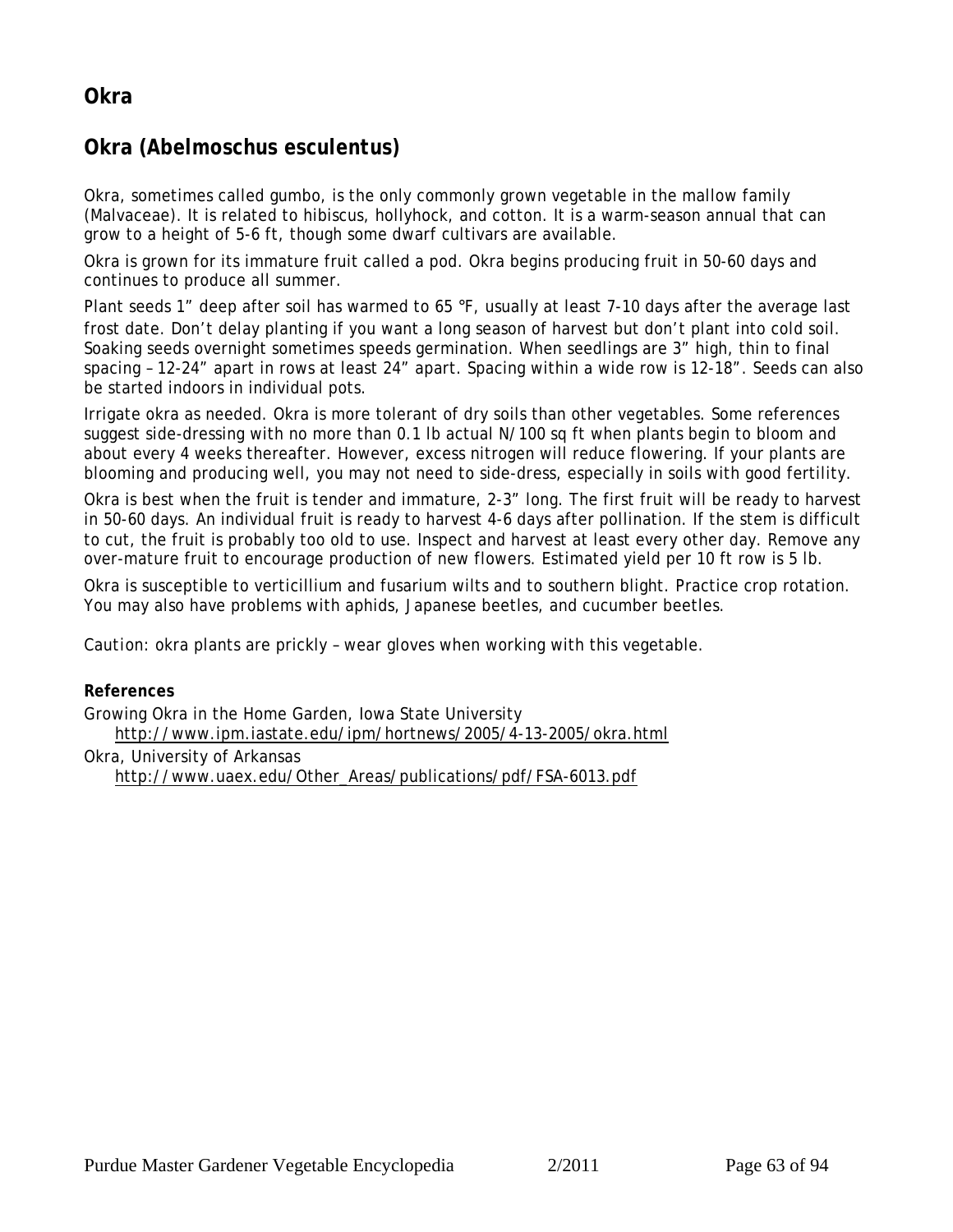# <span id="page-63-0"></span>**The Leaf Crops – Introduction**

A number of vegetables are grown just for their leaves, which are used raw in salads or cooked to make greens. Most are cool-season vegetables that do best in spring and fall. The major leaf crops, including two herbs, parsley and cilantro, are covered in this section. [Collards and kale](#page-41-0) are covered in the section on cole crops. [Beet](#page-21-0) and [turnip](#page-29-0) greens are sometimes eaten. These vegetables are covered in the root crop section.

Mâche, or corn salad (*Valerianella locusta*), and radicchio (*Cichorium intybus*) are sometimes grown in Indiana gardens. Because their culture is similar to lettuce, they are not covered separately. Note that raddicchio especially needs a constant supply of moisture for tender, flavorful growth.

**Links to specific vegetables** [Lettuce](#page-64-0) (all types) [Spinach](#page-66-0) (including New Zealand and Malabar Spinach) [Arugula](#page-68-0) [Endive and Escarole](#page-69-0) [Chard](#page-70-0) [Celery and Celeriac](#page-72-0) [Parsley](#page-73-0) [Cilantro/Coriander](#page-74-0) [Mustard](#page-71-0)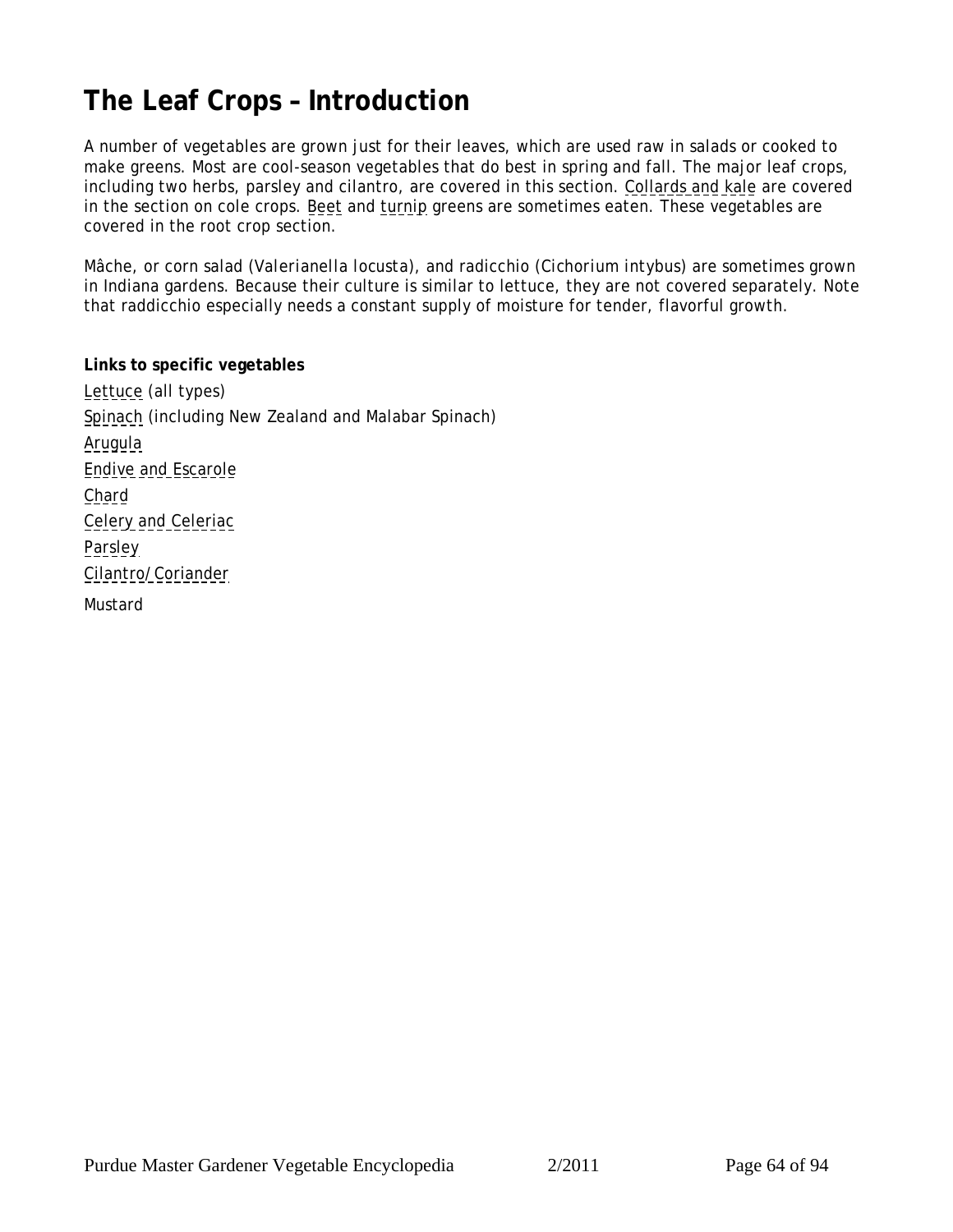## <span id="page-64-0"></span>**Lettuce (***Lactuca sativa)*

**Family:** Asteraceae *Related vegetables:* endive and escarole, Jerusalem artichoke

**Snapshot**

- Cool season annual. Leaves are harvested before the plant begins to flower. Lettuce will bolt (begin flowering) with hot weather, long days, warm nights, or dry soil. Lettuce that bolts looses quality and may be bitter. Some varieties are more resistant to bolting than others.
- There are four common types of lettuce: looseleaf is ready for harvest in 40-50 days. It is the type most often grown in American gardens. Butterhead, also called Boston or Bibb, forms a loose head. Cos, or romaine, is a narrow upright plant more tolerant of hot weather than other lettuce. Cos and butterhead mature in 60-70 days. Crisphead, also called iceberg, is the most difficult to grow because it is extremely sensitive to heat and takes a long time to mature, 70-120 days.
- Short plants, about 1 ft in height
- Lettuce is cold tolerant and will withstand light to moderate frosts.
- Plant seeds outdoors 4 weeks before the average last frost date. Transplants started indoors about 3 weeks earlier can also be used. Soil should be 40 °F or warmer. Plant 2-4" apart for looseleaf lettuce, 6-8" apart for butterhead or cos. Minimum row spacing is 8". You can plant several rows close together then leave a wider area as a path. Spacing within a wide row for leaf lettuce is 4-6". Lettuce tolerates some shade, especially as the weather warms.
- If you will be harvesting the whole head, as is usually done with butterhead and cos, you will only get one head per plant. Make new plantings every 2 weeks as long as the weather is cool for a continual harvest (the last planting should be 4 weeks before the hot weather of summer begins). You can harvest in 4 weeks if using transplants, 7 weeks from seed planted in the garden. You can use this same strategy with looseleaf lettuce, replanting every two weeks. However, since no head if formed, you can also pick off the oldest leaves every few days and harvest each plant for a much longer time, until heat or a freeze destroys the crop. Estimated yield per 10 ft row is 5 lb of leaf lettuce, 15-24 heads of butterhead or cos lettuce.
- Resume planting in late summer, typically August. You can again plant every 2 weeks or so, timing harvest of the last planting for the average first frost date, though you will probably be able to harvest after that date. Protect lettuce with lightweight row covers if temperature threatens to dip into the upper 20s.

#### **Planting**

- Plant seeds 1/4-1/2" deep directly in the garden after the soil has reached 40 °F or start indoors for transplanting. At 60-75 °F, seedlings emerge in 2-3 days.
- If starting indoors, keep soil between 60 and 80  $\degree$ F, then grow on at 55-75  $\degree$ F.
- Small seedlings are easy to transplant 1-3 weeks after germination until they are half grown. When transplanting, try to keep the bottom leaves from touching the soil. They may rot if the soil stays wet.
- Late summer plantings can be grown from seed or transplants. However, lettuce seed does not germinate well if soil temperature is above 80 °F. Make sure to water if weather is dry to ensure germination and establishment. Some shade may be beneficial.
- Lettuce seed does not store well. Purchase fresh seed each season.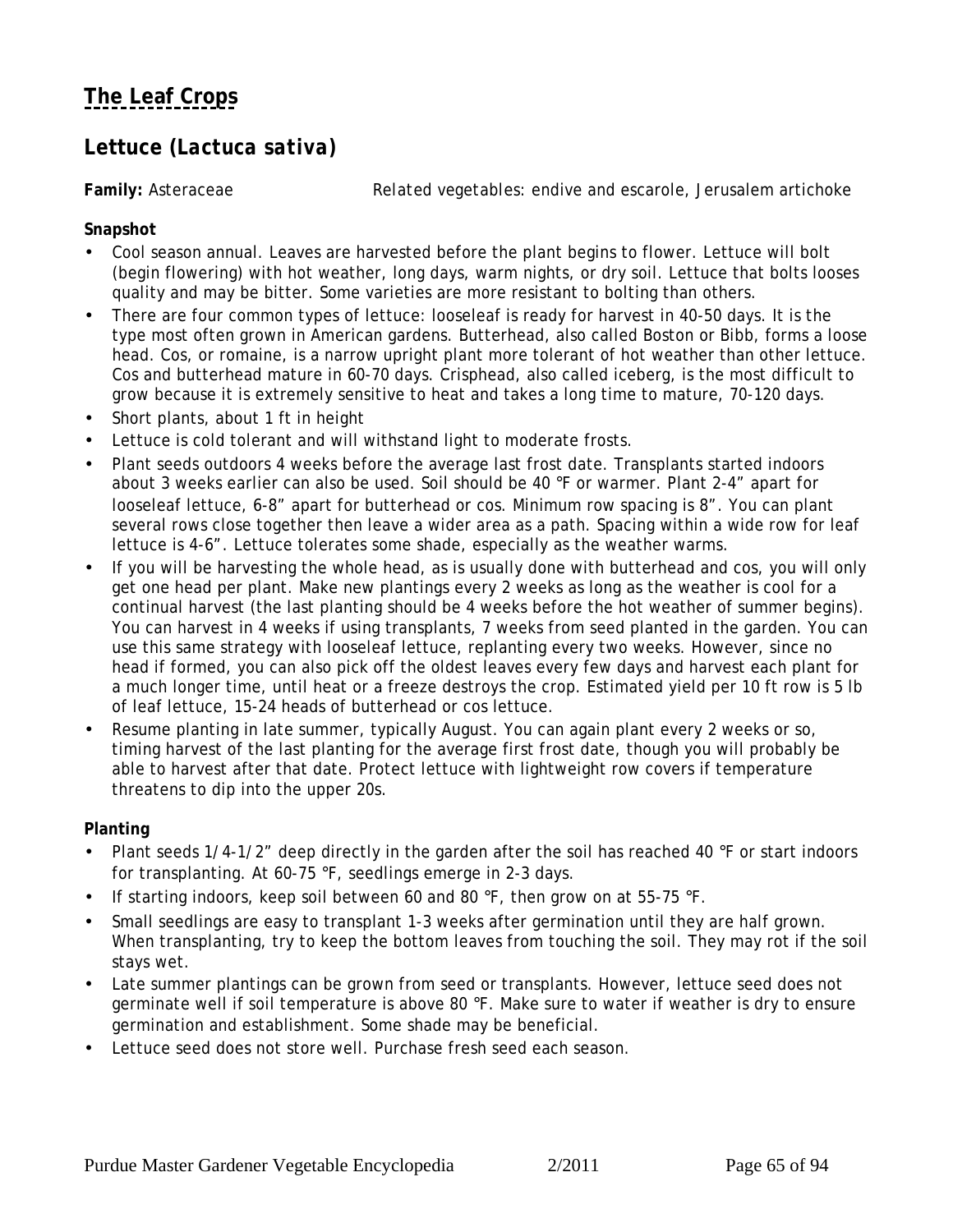#### **Care Notes**

- Water if rainfall is lacking. Lettuce needs a constant supply of water, at least 1" a week.
- Late spring plantings may benefit from shading which will keep them cooler and delay bolting.
- Lettuce typically does not need side-dressing. Apply a small amount of nitrogen fertilizer if growth slows or plant shows signs of nitrogen deficiency.

#### **Harvesting**

- The outer leaves of looseleaf lettuce can be harvested when they are large enough to be worth the effort and every few days thereafter until plant turns bitter and begins to bolt. You can also harvest the whole plant when it reaches maximum size, in about 50-60 days.
- Butterhead and cos varieties take longer to mature (60-70 days) and usually the whole head is cut off, though the outer leaves of butterhead can be harvested in the same way as looseleaf lettuce. The inner leaves of the butterheads may be blanched by the overarching outer leaves.

#### **Additional Information**

- Crisphead (iceberg) lettuce is more difficult to grow than other types of lettuce, especially in spring. An early planting is necessary so it matures before the first hot spell of summer. You can gain some time by starting seeds indoors and transplanting. Plant 4 weeks before average last frost date. Late summer planting for fall harvest are often more successful. Some shade may help keep the plants cool. Space plants 10-12" apart in rows at least 18" apart. It takes at least 70 days for crisphead lettuce to reach maturity.
- Mesclun is the Provençal term for a mixture of very young lettuces and greens. In Europe these mixes have exacting proportions of chervil, arugula, lettuce and endive or other ingredients to produce a salad that includes every taste and texture sensation of bitter, sweet, tangy, crunchy and silky. Grow this mix as you do lettuce. Since you are growing several different species, don't be surprised if the plants grow at different rates. Harvest by cutting the whole plant at 3" or grow to 4-5", cut off the top 3" and allow the plants to regrow.
- A fifth type of lettuce is stem lettuce, also called celery or asparagus lettuce. The leaves are eaten early in the season. As it matures it forms a 2" thick stem crowned with a small tuft of leaves. This stem can grow to 18" and is tender and edible. You can let it grow until just before the plant bolts. Peel off the tough outer layer of the stem and eat cooked or raw. It is popular in Chinese cuisine.

#### **Common Problems**

- Lettuce can develop a bitter flavor as it begins to flower (bolt). Washing and storing the leaves in the refrigerator for a day or two should decrease the bitterness.
- Aphids may feed on the underside of the leaves. Wash off with a strong stream of water.
- Tipburn is caused by inconsistent soil moisture that results in a lack of calcium in the leaves (similar to the way that blossom end rot arises in tomatoes). The tip and edges of the leaves turn brown. To prevent, provide consistent moisture. Lettuce roots do not go deep into the soil so several light waterings a week may be more beneficial than one deep watering. Leaves with tipburn are edible, just cut off the brown portions.

#### **References**

Leafy Greens for the Home Garden, Purdue University http://www.hort.purdue.edu/ext/HO-29.pdf Lettuce, University of Maryland

http://www.growit.umd.edu/Vegetable%20Profiles/Lettuce.cfm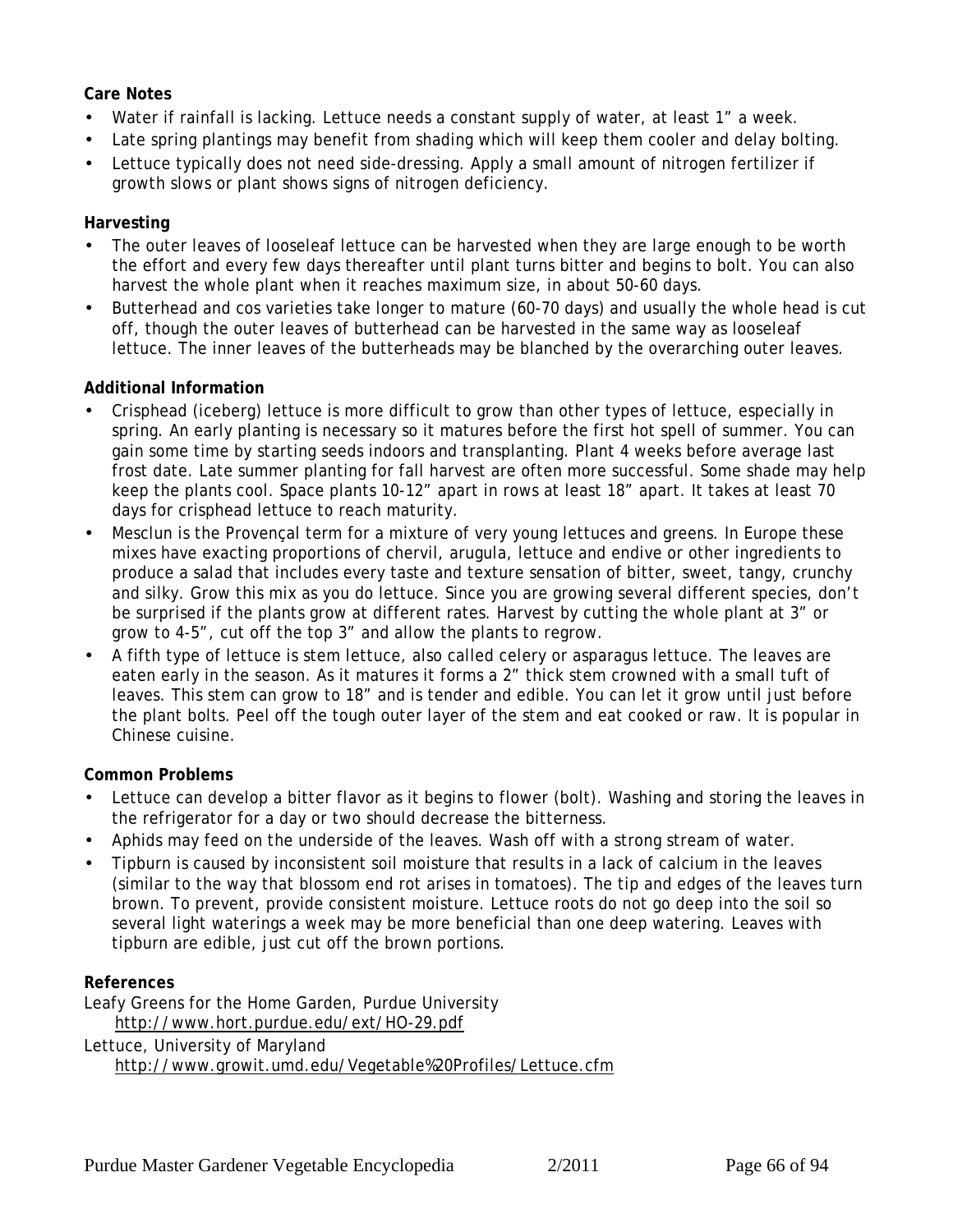## <span id="page-66-0"></span>**Spinach (***Spinacia oleracea)*

Family: Chenopodiaceae *Related vegetables:* beet and chard

**Snapshot**

- Cool season annual, exceptionally cold hardy. Can tolerate temperatures to 20 °F. In southern Indiana, fall plantings may survive the winter and be harvested early the next spring.
- There are two types of spinach, one with flat leaves, the other with crinkly leaves (savoy type). Flat-leaved varieties are grown commercially because they are easy to clean. Home gardeners often grow the savoy type. Spinach bolts (begins flowering) in hot weather. "Longstanding" types are slower to bolt and are favored for spring plantings.
- Plants are short, about 1 ft.
- Spinach is hard to transplant, so place seeds directly into the garden. You can plant very early, 6 weeks before average last frost date, and continue planting every 2 weeks until the average last frost date, perhaps a bit longer in northern Indiana. Plant repeatedly for a continual harvest since the whole plant is usually harvested, though you can pick just the outer leaves. Seeds germinate in 1-2 weeks depending on soil temperature. Sow thickly, then thin to 3-4" in rows a minimum of 12" apart. If you are harvesting the whole plant, you do not need to thin. Spacing within a wide row is 4"x4". Spinach is somewhat tolerant of shade, especially in warm weather.
- Make summer plantings starting in July in northern Indiana, September in southern Indiana. Continue planting every two weeks until about a month before the average first frost date. Plant heavily. Spinach seed does not germinate well in warm soil.
- Spinach is ready to harvest in about 7 weeks from seed, usually when the plant has 5-6 leaves. Harvest the entire plant. Alternately you can pick the outer leaves. Estimated yield per 10 ft row is 5 lb.

**Planting**

- Spinach seeds will germinate in soil temperatures as low as 40 °F, in 10 days when soil has warmed to 50 °F. Plant as soon as the soil can be worked (usually about 6 weeks before the average last frost date).
- If you prepared the soil in the previous fall, you can even sprinkle seed over frozen ground or on top of snow.
- If planting in soil, place 1/2" deep.
- Purchase fresh seed each year since spinach seed does not store well.
- If you want to try to overwinter spinach for a very early season crop, plant 4 weeks before the average first frost date, mulch heavily with straw or leaves, and harvest in early spring. It will quickly bolt so don't delay harvest.

#### **Care Notes**

- Spinach grows best in soil with a pH between 6.0 and 6.8. Seed germination and plant growth is especially poor on more acidic soils.
- Water if rainfall is lacking, providing 1" of water a week. Roots are only 2" deep, so several shallow waterings may be more effective than one deep watering. Plants will tend to bolt if soil is dry. Spinach is tolerant of some shade, especially in warmer weather.
- Side-dress with 0.1 lb actual N/100 sq ft when plants are about 1/3 grown.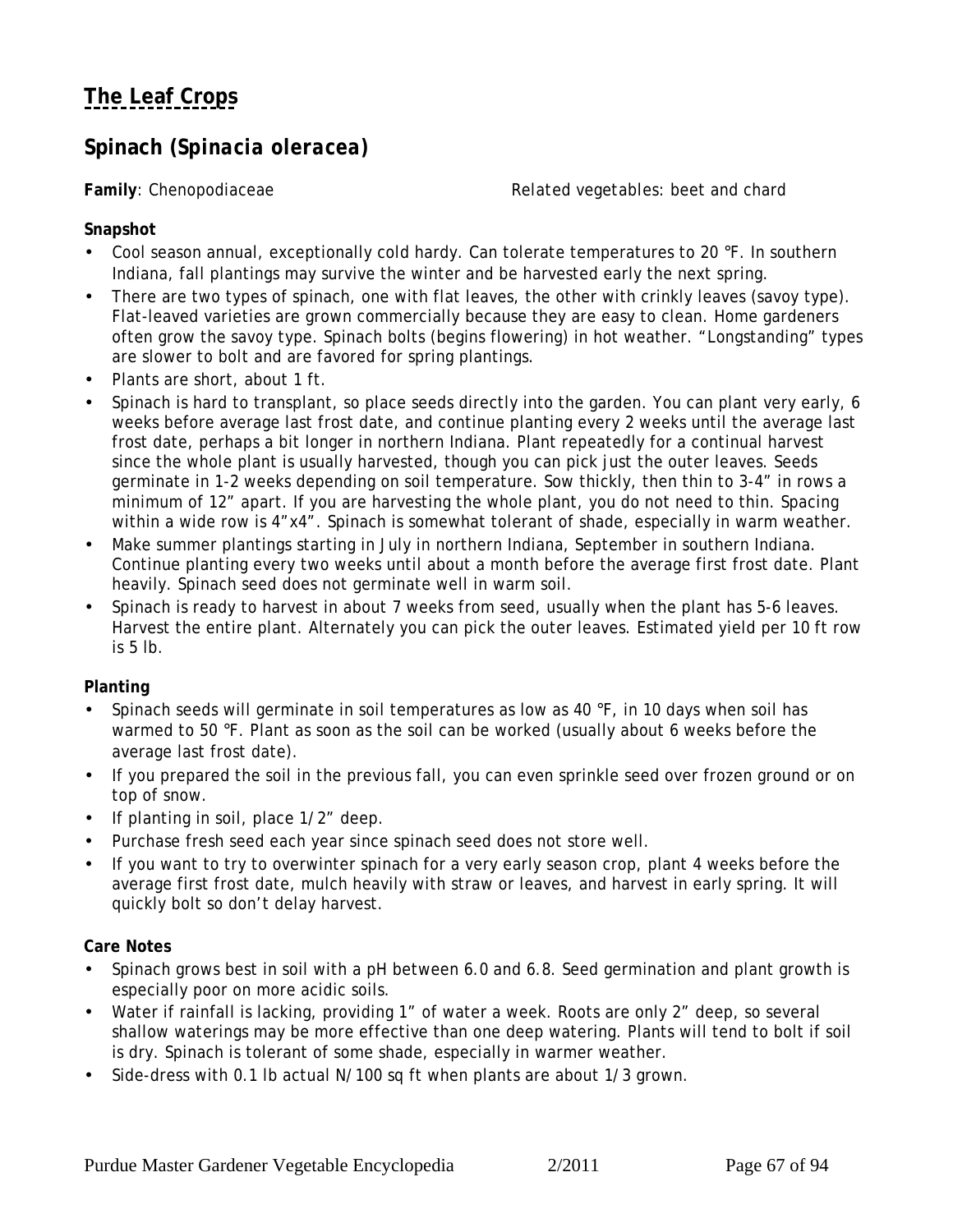#### **Harvesting**

• Spinach is ready to harvest in about 40-50 days. You can harvest the whole plant, harvest a few plants early to thin the planting and allow the others to mature, or pick the oldest leaves of all the plants for several weeks. Harvest immediately if the plant begins to bolt.

#### **Additional Info**

- New Zealand spinach (*Tetragonia expansa*) is not related to common spinach. Native to New Zealand, this tender annual grows weak, spreading stems 2-4 ft long. Its dark green leaves are smaller and fuzzier than regular spinach, but when cooked are virtually indistinguishable from the real thing. It thrives in summer heat and will produce all summer long. Plant seeds 1" deep after the average last frost date or start indoors for transplanting. Keep moist because the seeds are slow to germinate. Plant or thin to 12" in rows at least 24" apart. The plants can spread 4 ft or more. This vegetable needs no special care except irrigation if weather is dry. Harvest tender leaves and shoot tips about 3-4" long. This will encourage the plant to branch. It can also be cut back to force new growth. You can harvest until the first frost or remove from the garden when it is time to plant common spinach. Estimated yield per 10 ft row is 4 lb in one harvest.
- Malabar spinach (*Basella alba*), also called red vine, creeping, or Ceylon spinach, is a perennial, frost-sensitive tropical vine native to India that grows best in moist, hot weather (above 90 °F). It has a flavor similar to traditional spinach (but don't cook too long or it becomes slimy). Plant seeds or transplants 2-3 weeks after the average last frost date. It is usually grown on a trellis but can be allowed to sprawl on the ground if you have the space. Grow in moist, fertile soils high in organic matter. Keep constantly moist to prevent flowering. First harvest is 70-80 days from planting. The stems are tough so only the leaves are eaten. It will not do well if summer is cool (temperatures 80°F or less).

#### **Common Problems**

- Spinach is susceptible to air pollution injury. Ozone and sulfur dioxide will cause the leaves to be speckled and the edges of the leaves to die.
- Fungal leaf diseases can be a problem with overhead watering. A soaker hose will lessen the problem. Improving air circulation and planting on raised beds can also help.
- Cucumber mosaic virus is a blight disease that causes yellowing, stunting, and early death. There is no cure. Plant resistant varieties.
- If slugs become a problem, do not mulch around plants.

#### **References**

Leafy Greens for the Home Garden, Purdue University http://www.hort.purdue.edu/ext/HO-29.pdf

New Zealand Spinach in the Garden, Utah State University http://extension.usu.edu/files/publications/publication/HG\_Garden\_2006-08.pdf

Malabar Spinach, Cornell University http://www.gardening.cornell.edu/homegardening/scene9529.html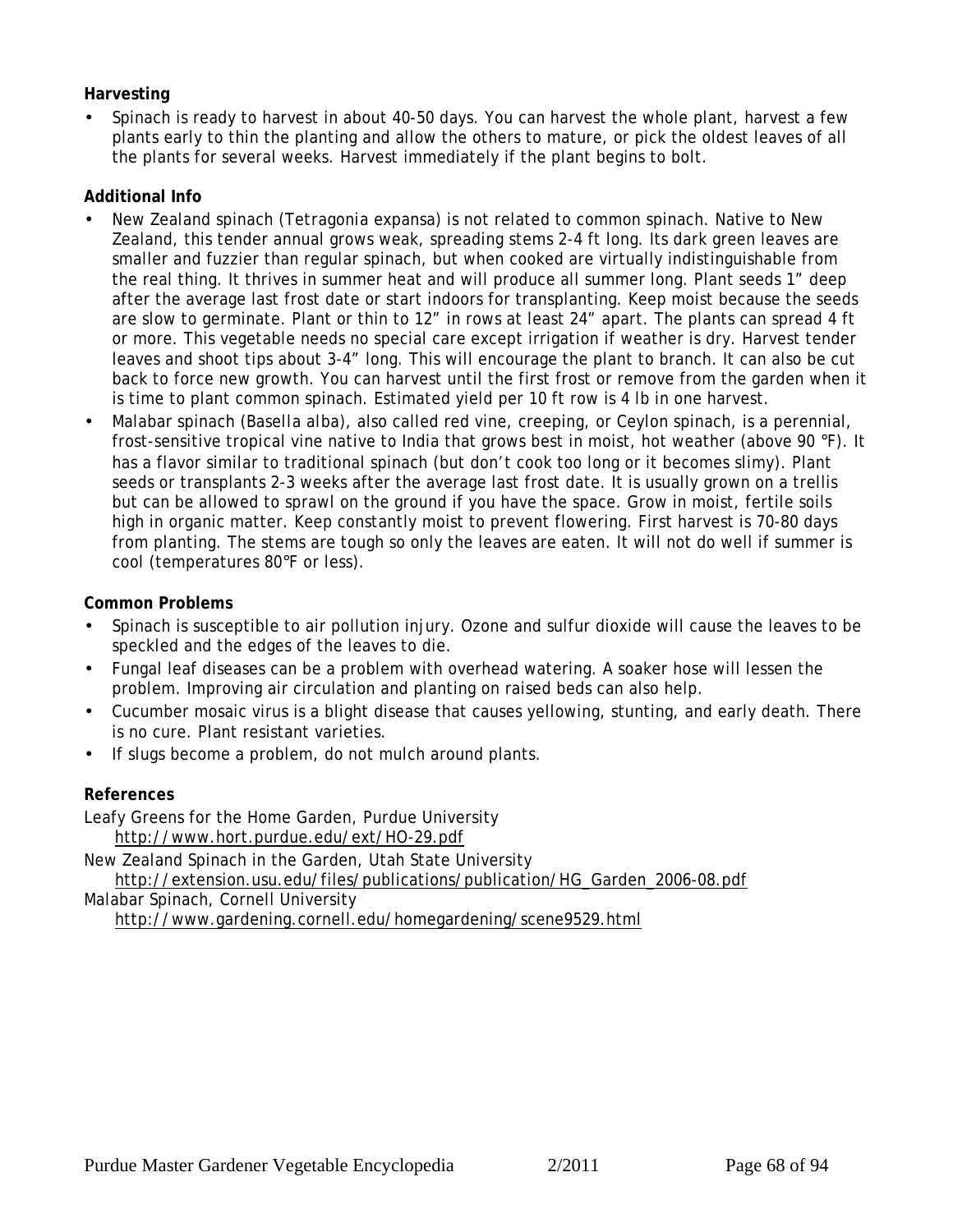### <span id="page-68-0"></span>**Arugula (***Eruca vesicaria* **var.** *sativa)*

Arugula has a biting, pungent taste, somewhat like horseradish. It is a strong flavor, so don't overplant. You may find it called roquette, rocket salad, or pepper. It is related to mustard and cabbage. Like these members of the Brassicaceae, it likes cool weather. Arugula is an annual that grows to 8-12".

Plant transplants 3-4 weeks before the average last frost date, 6" apart in rows a minimum of 12" apart. Spacing within a wide row is 4-6". Start seeds indoors 4-5 weeks earlier, planting 0.5-1" deep.

Arugula is shallow-rooted and may need frequent irrigation if the weather is dry. Arugula needs consistent soil moisture to produce tender leaves.

Harvest by pulling the whole plant in about 18 days when it has 4" leaves for "baby" arugula, cutting just the outer leaves when they are 4" or larger for a more continual harvest, or removing the whole plant when leaves are 10-12" (time to maturity varies between 30 and 50 days). It remains at peak quality only a short time, so several successive plantings will ensure a continuous supply until the weather turns hot.

Furry undersides indicate the leaf will be tough. If arugula begins to send up a flower stalk (bolt) as hot weather arrives, harvest the whole planting. You can plant again in late summer - seeds indoors or in the garden in early August, transplants before the end of that month.

Arugula has few pests. See insects listed under broccoli for potential problems. Flea beetles especially can be a problem.

**References** Arugula, Wisconsin Master Gardener Program http://wimastergardener.org/?q=Arugula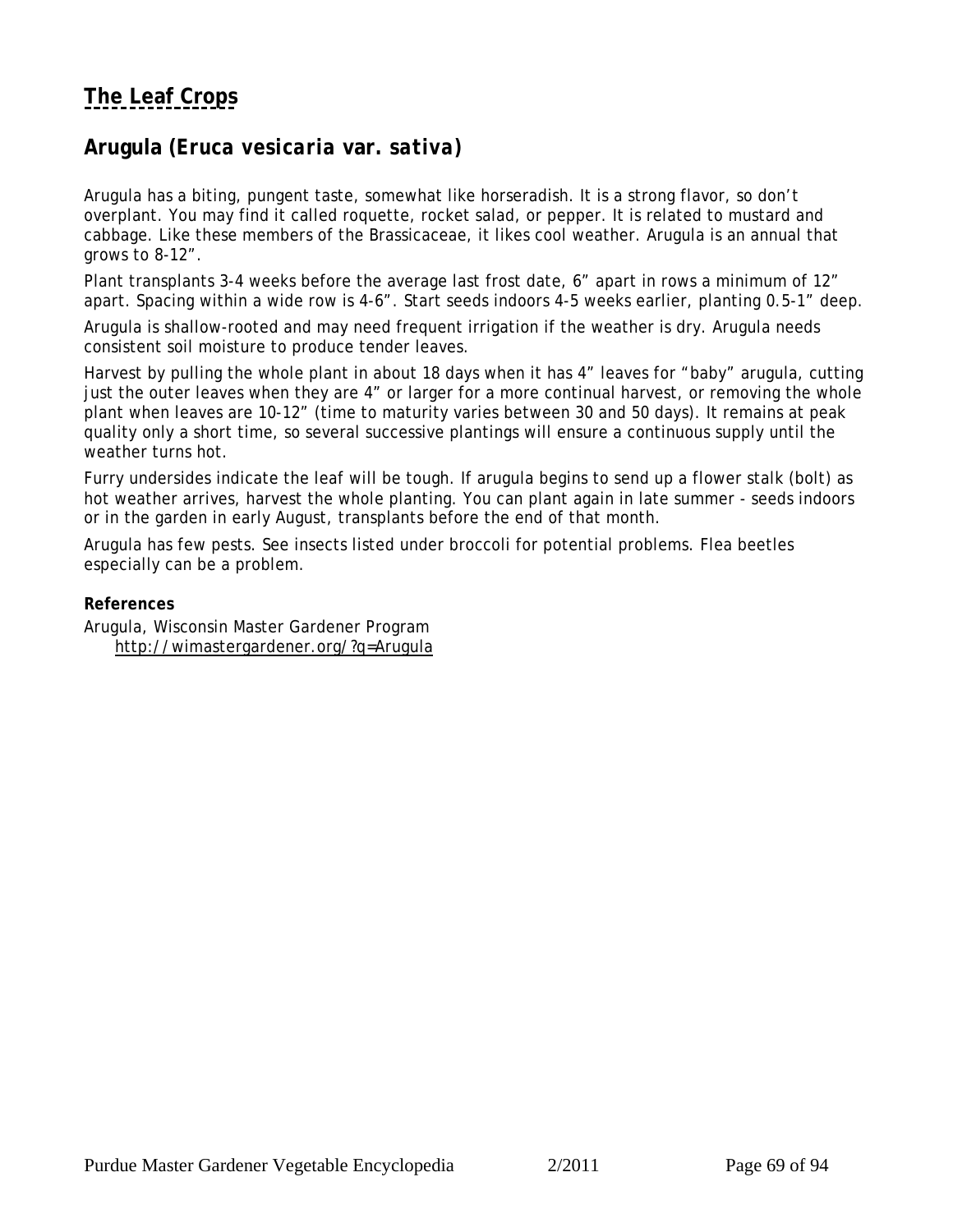## <span id="page-69-0"></span>**Endive and Escarole (***Chicorium endivia* **var.** *crispum* **and var.** *latifolia***)**

Endive and escarole are lettuce-like plants. Like lettuce, they are in the Asteraceae. Endive has curled, frilly leaves; escarole has flatter leaves. Both are cool season vegetables, 12-24" tall, grown in spring and fall.

Endive and escarole are ready to harvest in 80-100 days. Because they are sensitive to hot weather and take so long to mature, endive and escarole are grown as a spring crop only in northern Indiana, planted about 4 weeks before the average last frost date. They can be planted in summer for a fall crop throughout the state.

Plant seeds directly into the garden or start transplants indoors a few weeks earlier. Plant 9-12" apart in rows at least 18" apart. Spacing within a wide row is 9-12". In northern Indiana you can plant from 4 weeks before until 1 week after the average last frost date.

For a fall crop, plant in July. Your last planting should be about 2 months before the average first frost date. Make sure to water these late plantings during the heat of summer.

Endive and escarole are very hardy and can be harvested throughout the fall months. These vegetables need little care except watering if weather is dry. Side-dress lightly with a high-nitrogen fertilizer if growth slows.

Plants can be blanched before harvest to give them a milder flavor and a yellow-white color. Tie large outer leaves up over the head as you would for cauliflower or cover them for a week or two. Make sure the head is dry before blanching. Wet heads will tend to rot if leaves are tied over them.

Begin harvesting 80-100 days after planting when heads are well-developed. Cut entire plant off at the soil line and discard damaged leaves and any tough outer leaves. For spring plantings, harvest immediately if weather turns hot. In fall, harvest if a hard freeze is expected. Estimated yield per 10 ft row is 6 lb.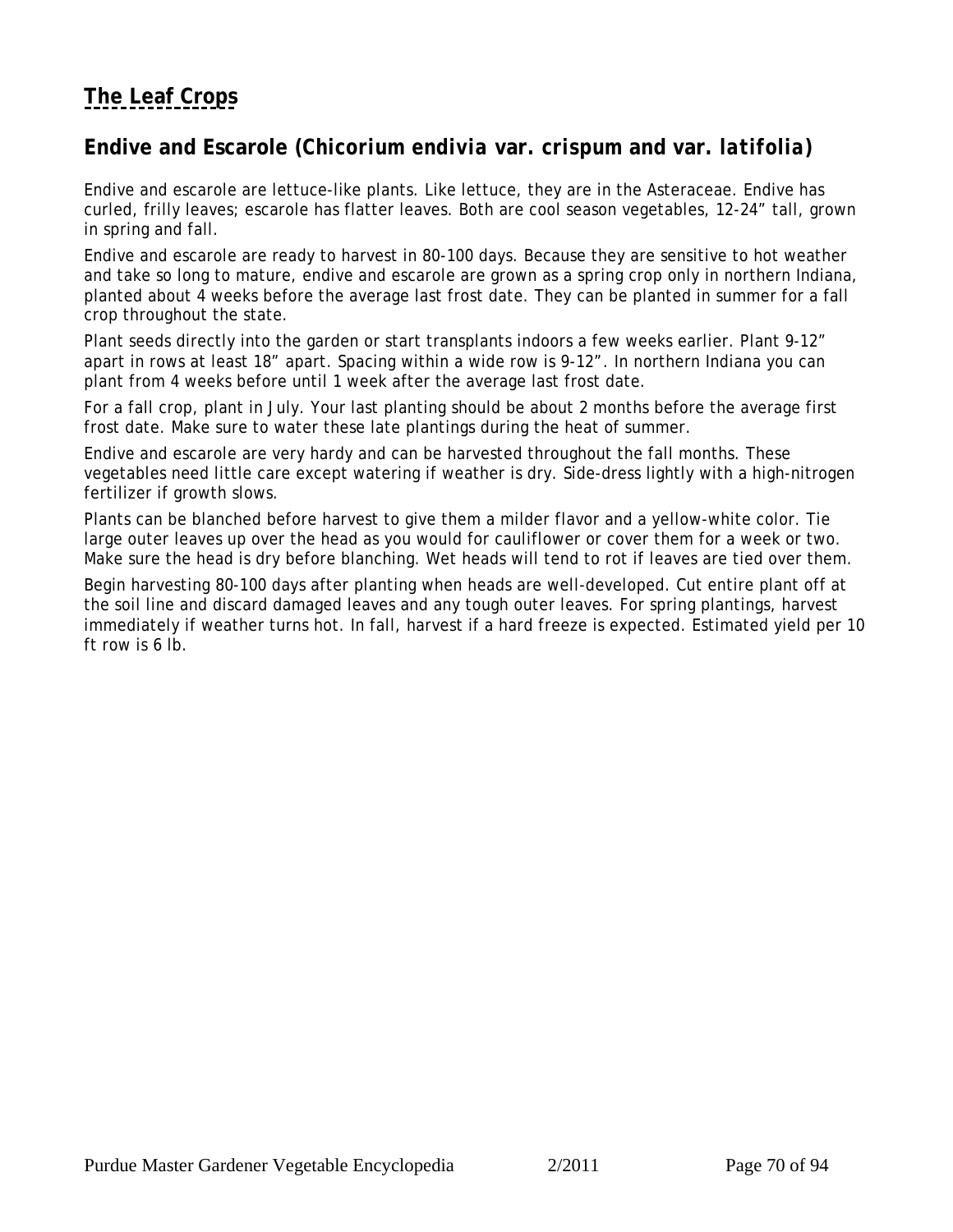## <span id="page-70-0"></span>**Chard (Swiss chard) (***Beta vulgaris* **var***. cicia***)**

Chard is a cool-season biennial harvested the first year. It is a beet grown for its leaves rather than a swollen root. It is tolerant of warm weather. A spring planting will thrive all summer and take you to the first hard freeze.

You can find chard with green-white stalks or with red stalks. The variety 'Bright Lights' has stalks that range from brilliant reds, to orange, peach, yellow, pink, cream, gold, and purple. All are edible. The plant can also be used as an ornamental and grows 18-24" high. It will tolerate some shade.

Plant seeds 1/2-3/4" deep or plant transplants. You can start planting 2-3 weeks before the average last frost date, when soil has warmed to about 50 °F, and continue planting through summer if you desire. A spring planting will last all season if well cared for. Space plants 6-10" apart in rows a minimum of 18" apart. Spacing within a wide row is 6–10".

Side-dress with a bit of nitrogen if growth slows mid-season. Water if weather is dry. In fall, harvest or protect if temperature threatens to dip into the upper 20s.

Chard can be harvested in two ways:

- Cut off a few of the large outer leaves of each plant, 1-2" above the soil, when they are 8-12" long. If you are careful not to injure the growing point in the center of the plant, chard will continue to produce new leaves until frost.
- Alternately, about 60 days after planting you can harvest the whole plant by cutting it off at the soil line. Estimated yield per 10 ft row is 12 lb.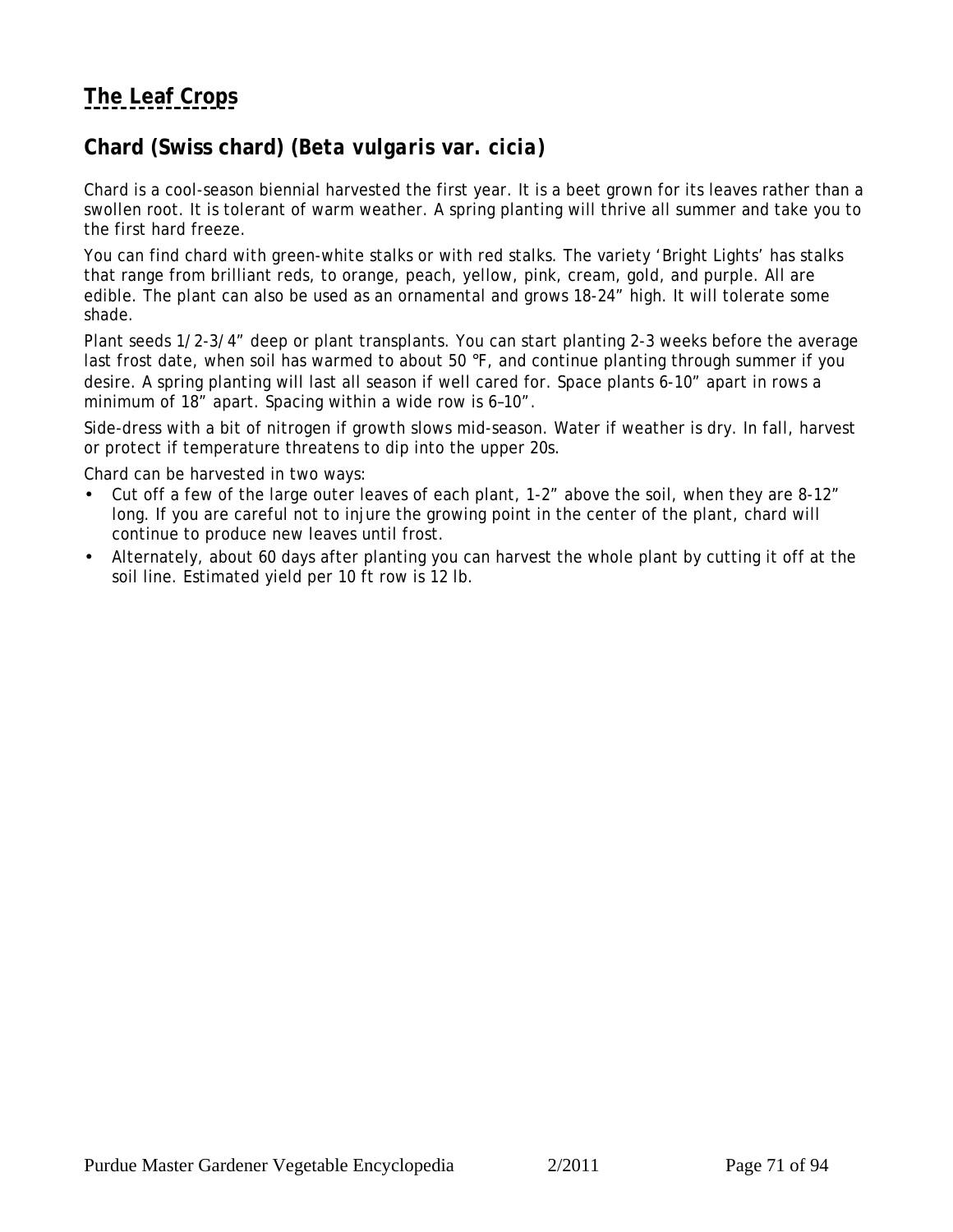## <span id="page-71-0"></span>**Mustard (***Brassica juncea)*

Mustard is an annual grown for its leaves, which are cooked to make "greens". It is in the Brassicaceae as are broccoli and cabbage. It is a cool-season crop that will bolt (begin flowering) and become strongly flavored when hot weather arrives.

You may be able to find both curly and flat-leaved varieties. Both grow to 18-24". Two other species, *B. nigra and B. hirta*, produce the seed used to make prepared mustard.

Plant seeds 1/3 -1/2" deep, 2-4" apart in rows a minimum of a foot apart. Spacing within a wide row is 6-9". If you plant thickly, thin to the correct spacing and eat the small seedlings.

Begin planting 3 weeks before the average last frost date and make successive planting about every 10 days. Once heat arrives, harvest ends.

You can plant again in mid-late summer for fall harvest, timing the last planting to mature on the average first frost date. Mustard will tolerate a frost. Protect if temperature threatens to dip into the upper 20s.

Side-dress with 0.1 pounds actual N/100 sq ft when plants about one-third grown. Irrigate if rainfall is lacking.

As with most leafy greens you can harvest by cutting a few of the outer leaves every few days or cut the entire plant off at ground level (maturity is 40-50 days). Estimated yield per 10 ft row is 4-8 lb.

Cabbage worms can sometimes be a problem.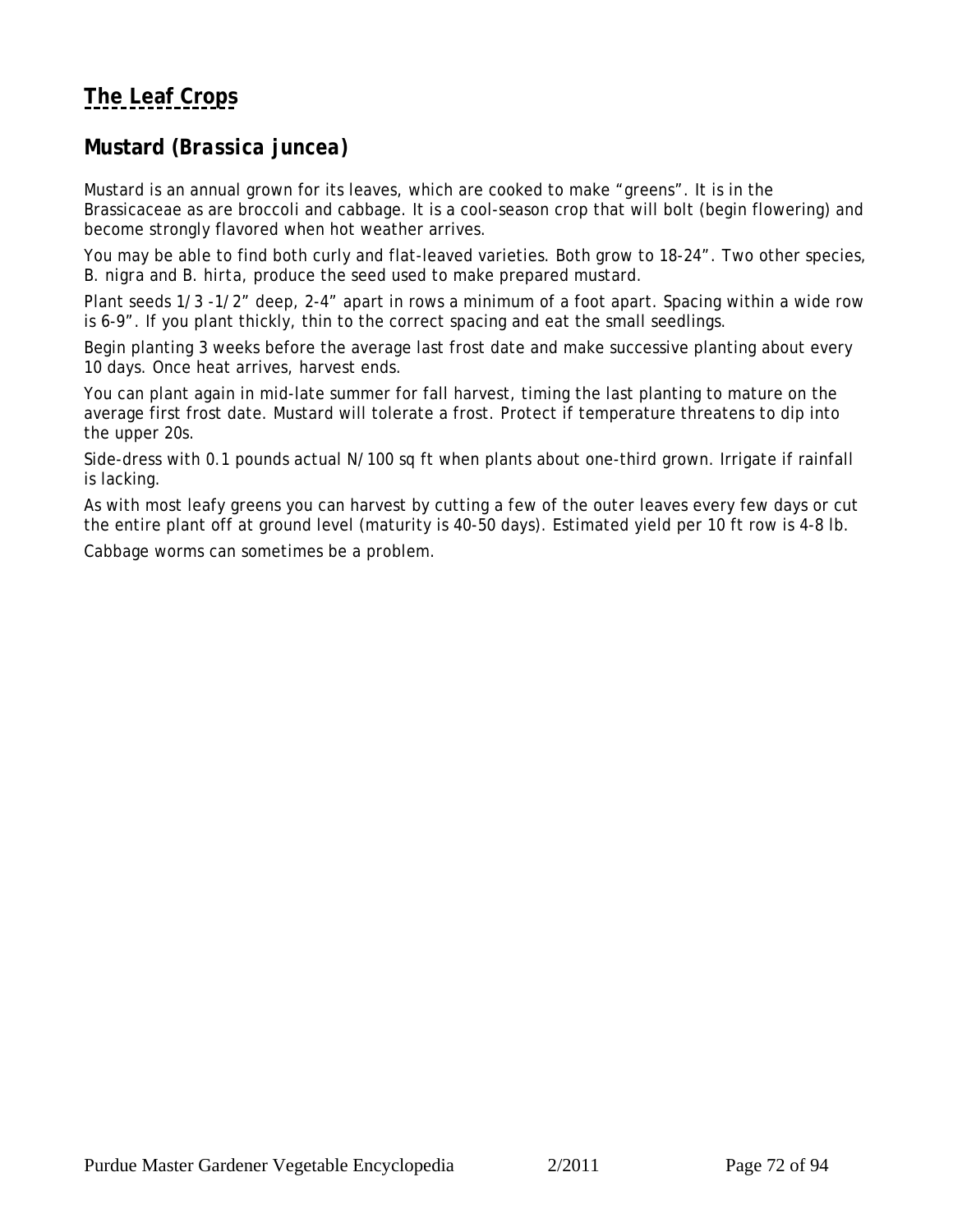# **[The Leaf Crops](#page-63-0)**

## **Celery and Celeriac (***Apium graviolens* **var.** *dulce* **and var***. rapaceum )*

Celery is a member of the Apiaceae (the celery family), along with carrot, fennel, parsley, and parsnip. It is difficult to grow in the home garden because it needs soil high in organic matter and ample moisture to avoid stringiness. It is native to wetlands so it tolerates, actually requires, more soil moisture than other vegetables. It is a biennial harvested the first season.

Celery is grown for its leaves, both petiole and blade. Celeriac is a different variety and is grown for its enlarged tuberous root, about the size of a fist, that develops at the soil line. Both plants grow about a foot high.

Celery and celeriac are grown the same way but different parts of the plant are harvested. The seeds are tiny and take 2-3 weeks to germinate, so start them indoors 10-12 weeks before average last frost date. Grow at 70-75 °F until germination, then at 60-70 °F. Harden plants by reducing water slightly and plant out 1-2 weeks before the average last frost date.

You can plant as late as mid-April in southern Indiana, mid-May in the northern part of the state. In spring, celery will take a light frost but not a moderate one. Though it survives cool weather, a prolonged cold spell after planting (10 days with night temperatures below 40 °F and days below 55 °F) will cause the plant to bolt (flower) and the celery will be inedible. Space plants 6-12" apart in rows at least 18" apart. Spacing within a wide row is 15"x15".

Celery requires lots of water and nutrients during growth. Amend soil with organic matter and add extra fertilizer. Celery may not grow well on heavy clay soils.

Supply 2" of water a week if rainfall is lacking. Side-dress at least twice during the growing season.

There are two types of celery, golden and green. The golden types are self-blanching but have thinner, stringier stalks. Green types are more common. If you want to blanch them, tie the outer leaves over the center, wrap the stalks with paper or other material such as a cardboard milk container, or simply crowd the plants together in the row. If you are growing celeriac, use mulch or soil to keep the shoulders of the root covered.

Celery is ready to harvest in 75-90 days after transplanting. Spring plantings are more common in the Midwest but you might try a fall crop planted in June or July if you can provide ample water. Time planting so last harvest is on the average first frost date. Mature celery and celeriac can withstand a severe frost. There is no set time to harvest but if you wait too long the outer stalks will be stringy and tough. Estimated yield per 10 ft row is 8-13 lb.

Celeriac needs to grow for at least 120 days. You may harvest the root when it reaches 2" in diameter but sweetness is enhanced by a frost. If you harvest after the first frost the roots will be 3- 5" in diameter.

### **References**

Home Garden Celery in Eastern North Carolina, North Carolina CES http://www.ces.ncsu.edu/depts/hort/hil/hil-8027.html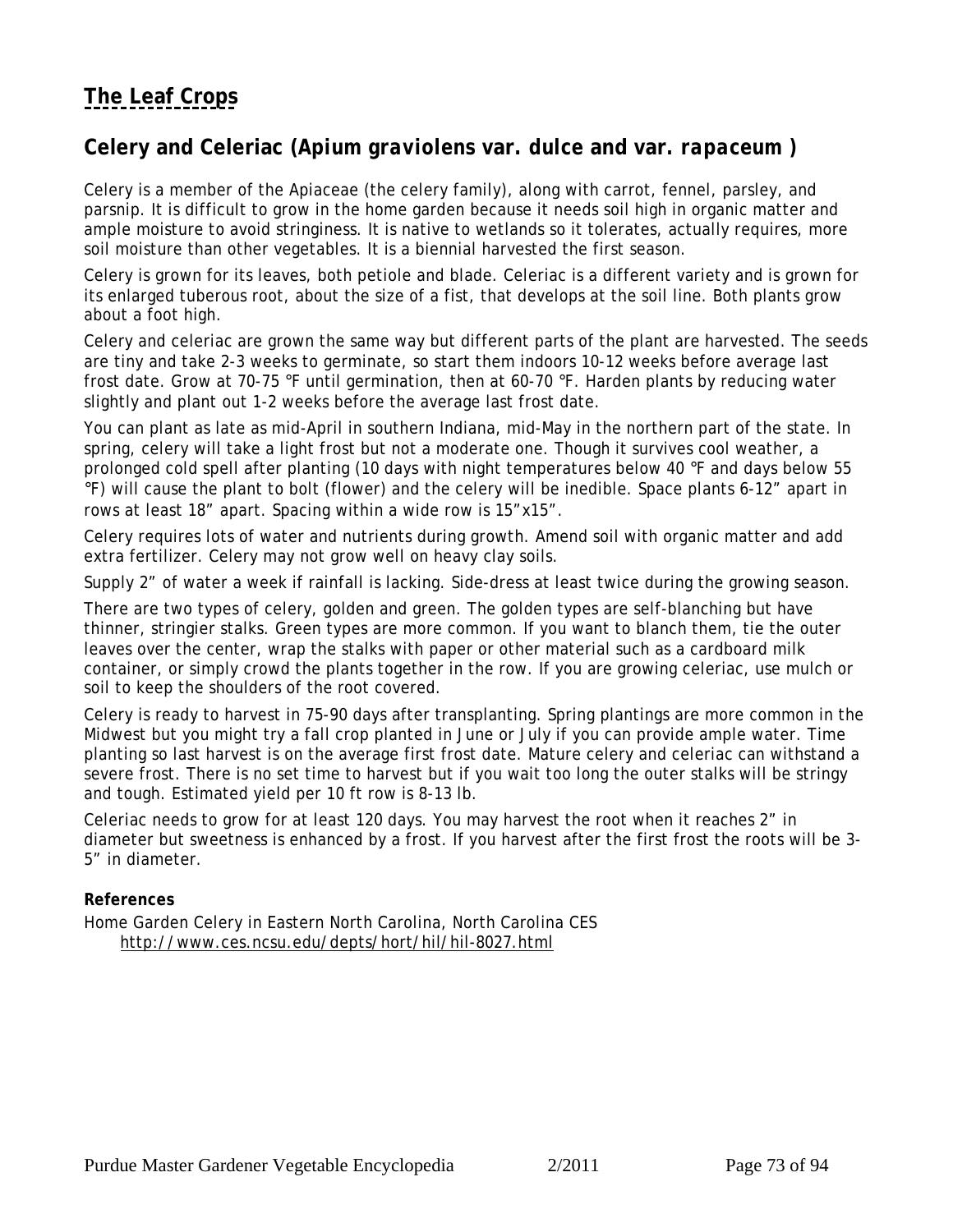# **[The Leaf Crops](#page-63-0)**

## **Parsley (***Petroselinum crispum***)**

Parsley is equally at home in the vegetable, herb, or ornamental garden. It is a biennial related to carrot and parsnip (in the Apiaceae). The leaves are harvested the first year. Though the plant usually survives Indiana winters to flower the next season, the leaves become tough and unpalatable as the plant begins to flower.

Select curly parsley (used mainly as garnish) or flat leaved, Italian parsley (considered to have the best flavor).

Parsley prefers full sun and soil that is fertile and high in organic matter. It is slow to germinate and best started indoors 5-8 weeks before it is planted outdoors. Soak seeds in water overnight, then sow in individual containers. Parsley develops a taproot and is difficult to transplant. Keep as much soil as possible around the roots when transplanting. Seedlings can sometimes be purchased at garden centers. Plant when weather is cool starting 1-2 weeks before average last frost date, spacing plants 8-12" apart. You can sow seeds directly into the soil as soon as it can be worked or grow parsley in containers rather than transplanting seedlings into the garden.

You can begin harvesting leaves as soon as they are large enough to use. Cut off the oldest, outside leaves if you want to continue harvesting for most of the summer and into fall.

Parsley is largely trouble-free. The most common best is the caterpillar of the eastern black swallowtail butterfly. This caterpillar will also eat the leaves of Queen Anne's lace, so try transferring the caterpillar rather than eliminating it. You can also grow a few extra plants just for the butterflies.

**References**

Growing Parsley, University of Minnesota http://www.extension.umn.edu/distribution/horticulture/M1221.html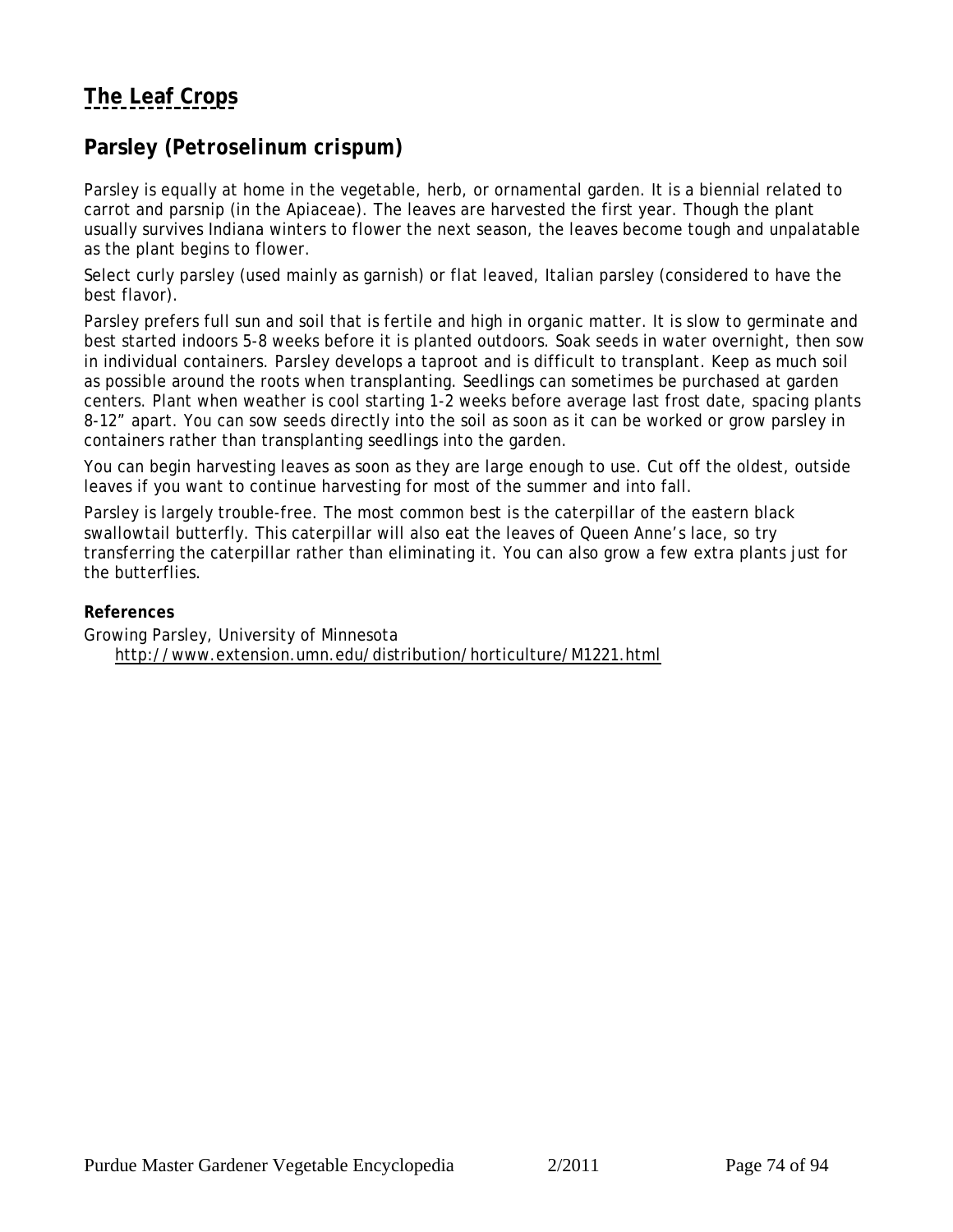# **[The Leaf Crops](#page-63-0)**

## **Cilantro/Coriander (***Coriandrum sativum***)**

Cilantro is an herb in the Apiaceae (carrot family) that is commonly grown in vegetable and herb gardens. This annual can be harvested both for its leaves, typically called cilantro, and its seeds, typically called coriander. The leaves are a popular addition to salsa and guacamole. The seeds are used in many different cuisines. This herb has been in cultivation for over 3,000 years.

Cilantro is a short-lived annual. If you want to harvest the seeds, select "Indian coriander" that goes to seed in about 2 months. If you want leaves, look for varieties labeled as "Chinese" or "long standing". These will be listed as slow to bolt (flower).

Plant seed directly into the garden after the average last frost date. Germination is more rapid as the soil warms. Cilantro forms a taproot that makes transplanting difficult.

Cilantro tends to flower and go to seed quickly, especially when soil temperature is above 75 °F. Mulch to keep the soil cool. For a continual harvest of leaves, make additional plantings every 3 weeks except during the hottest part of the summer. Cilantro will tolerate a light frost.

If your plants begin to flower quickly, try growing cilantro in part shade.

Harvest the oldest leaves when they become large enough to use. You will be able to do this for a few weeks but eventually the plant will start to flower and the leaves become tough, with little taste. Alternately harvest the whole plant when it reaches 6" (40-50 days after planting) and replant on a regular basis. The leaves do not store well, so plan to use them fresh.

If you are growing for seed, harvest the seed heads when they turn brown and hang upside down in paper bags to finish drying.

If you allow some plants to go to seed you may find seedlings in your garden next spring.

Cilantro has few pests.

#### **References**

Cilantro, Iowa State University http://www.extension.iastate.edu/Publications/PM1893.pdf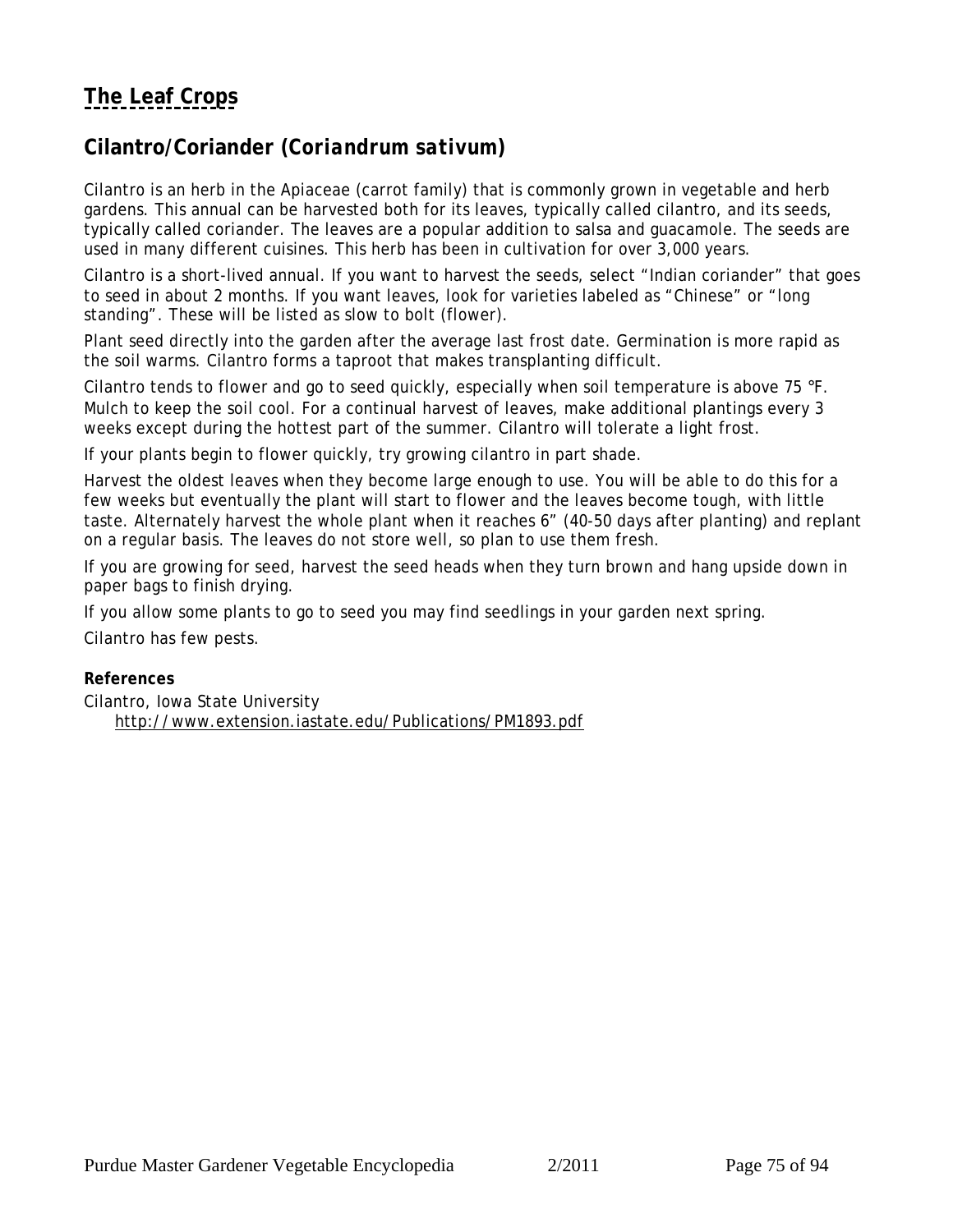# <span id="page-75-0"></span>**Onions and Related Plants - Introduction**

Onions, leeks, chives, and garlic all add a pungent flavor to food. They look like root vegetables but they aren't. The parts harvested and eaten are leaves or swollen stems.

Onions and leeks are biennials but most of the other onion relatives are perennials. Some, like chives and Egyptian walking onions, can stay in the ground for several years. Others are harvested at the end of the season. A small part of the stem (the clove of garlic, for example) is saved and planted the next season.

**Links to specific vegetables** [Onions](#page-76-0) (includes green onions and pearl and boiler onions) [Chives and garlic chives](#page-79-0) [Garlic](#page-80-0) [Leeks](#page-81-0) **[Shallots](#page-82-0)** [Potato/Multiplier onions](#page-82-0) [Egyptian onions](#page-82-0)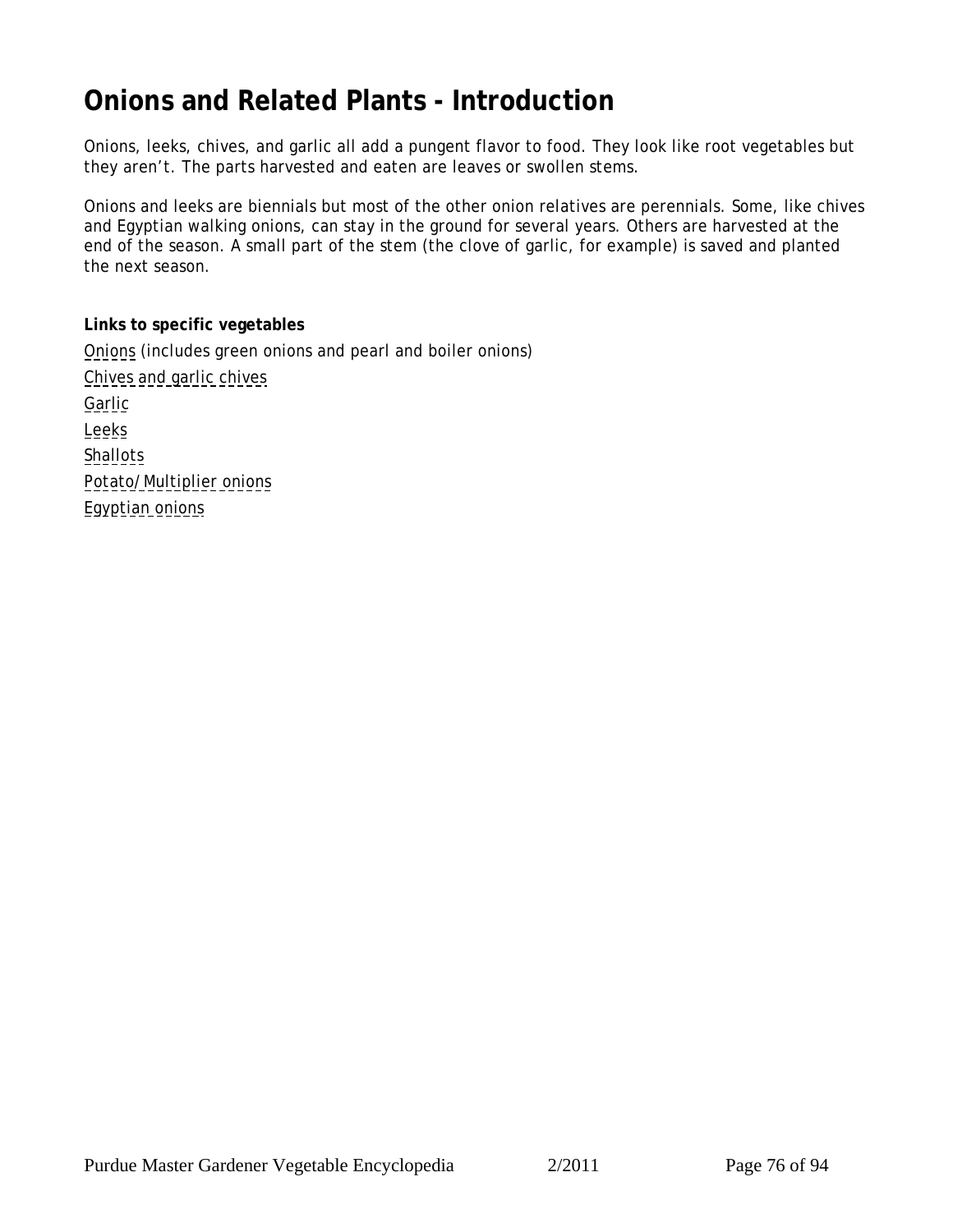# <span id="page-76-0"></span>**Onion (***Allium cepa***)**

**Family:** Liliaceae, though some put it

in its own family, Alliaceae *Related vegetables:* garlic, chives, leeks, shallots

### **Snapshot**

- Cool season biennial harvested at the end of the first season. The underground bulb is eaten.
- Onions can have white, yellow, or red flesh and be pungent or mild. Onions harvested when they are small are called green onions. Onion varieties may be short-day, long-day, or day-neutral. Long-day varieties are suitable for Indiana gardens. The day-neutral varieties are new and should also do well.
- Onions are moderate sized plants, about 18" tall.
- Plant onions starting 6 weeks before average last frost date. You can plant as late as May in northern Indiana, but earlier planting will yield larger bulbs that store better. Green onions can be planted any time during the growing season. You can plant seeds, sets, or transplants. Each produces only one bulb. See "Planting" for details.
- Onions do best when early growth is in cool weather and bulbs form in warm weather. Onions that will be stored (called "dry" onions) are grown as a spring-planted summer crop in Indiana, never as a fall crop. Onions are somewhat tolerant of shade.
- Green onions can be harvested in 40-50 days if grown from seed, 30 days from sets or transplants. Pull once plants reach 6" tall and are about as thick as a pencil. Larger plants are more pungent.
- Dry onions are ready to harvest in 3-5 months, after the tops have dried and bent over. After harvest, place them in a shady, dry, well-ventilated spot until they are thoroughly dry. Trim tops to 1". Store cool but not frozen with good ventilation. Estimated yield per 10 ft row is 10 lb.

### **Planting**

*Selecting varieties.* Onion varieties may be long-day, short-day, or day-neutral. This refers to the day length that induces bulb formation. Short-day varieties begin bulb formation when days are 12- 13 hours long, very early in the season, just after spring equinox (March 20). On that date in Indiana, onion plants will still be small, with few leaves. As a result, the bulbs formed will be small. Long-day varieties begin forming bulbs later in the summer when days are 14-16 hours long. The plants are large and form large bulbs. This is the preferred type of onion for Indiana.

Sweet onions (Walla Walla and Bermuda) are short-day onions. Plant transplants rather than seed so plants are large before bulb formation begins. Sweet onions are not good storage onions.

Day-neutral onions are new. Bulbs begin to form once plants reach a certain size. They should do well in Indiana.

*Sets.* Sets are very small onion bulbs (think of them as half-grown onions) purchased at garden centers and by mail order. Plant and water them and green leaves will soon appear. One set produces one onion. Purchase sets smaller than a dime in diameter if possible. These will form large onions that store well. Sets larger than a dime in diameter have a greater tendency to bolt (flower prematurely) before bulbs become large. They should be used for green onions rather than dry onions. As the sets grow, the bulbs will change in shape. Round sets will form onions that are flattened on top and bottom; elongated sets will form more spherical bulbs. Unfortunately, you may not know the exact variety of the sets you purchase in a garden center.

Plant sets beginning about 6 weeks before the average last frost date until about mid-May. For green onions place sets 1.5" deep and so close together they touch each other. For dry onions, place 1" deep and 2" apart. Rows should be a minimum of 12" apart. Spacing within a wide row is 3"x3".

Purdue Master Gardener Vegetable Encyclopedia 2/2011 Page 77 of 94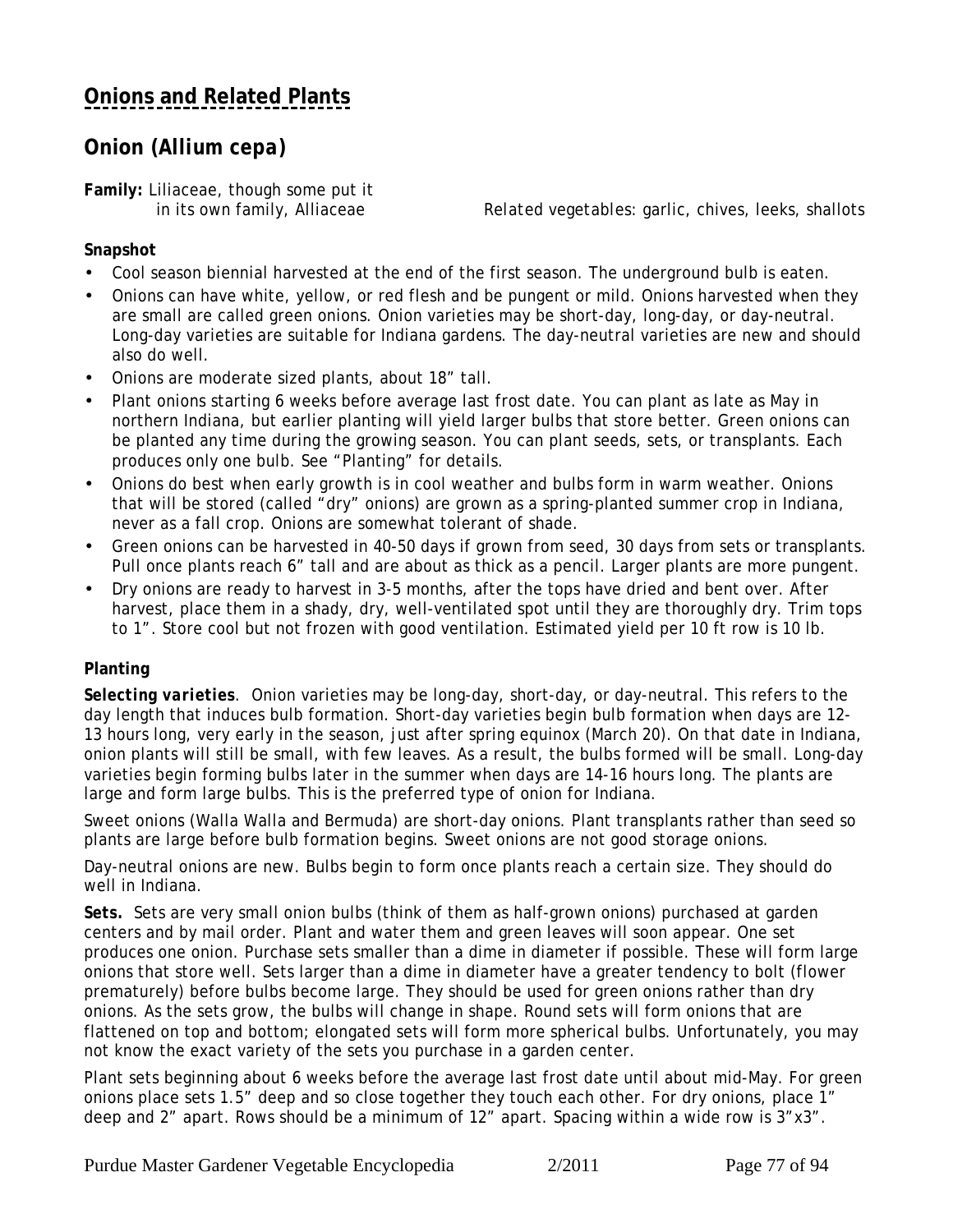You may grow your own sets by planting seed the previous July. Seed thickly, place them 1/4" apart in one-foot wide rows and don't thin. Before the first frost, bend the tops over. In a week, dig the small bulbs and dry them thoroughly for several weeks in a shaded, well-ventilated location. Store dry, dark and very cool (40 °F) over the winter and plant in early spring.

*Transplants.* Small onion plants can be purchased. These often produce the best storage onions. You can grow your own transplants by starting seeds indoors about 8 weeks before anticipated planting date. If they grow too tall, trim the tops to 3". Make sure to keep the day length about 12 hours, not longer, so you do not induce bulb formation. Harden off and plant starting about 6 weeks before the average last frost date until about mid-May. Space 1" for green onions, 2" for small bulbs, up to 4" apart for large bulbs.

*Seeds.* Onions take a long time to grow from seed, so seeds are usually not planted directly into the garden. Since one seed, set, or transplant makes only one green or dry onion, planting seeds is the most economical. Plant them indoors and grow as transplants rather than seeding directly into the garden (unless you are growing sets for next year). If you are growing only green onions, direct seeding throughout the summer is fine. Temperature optimum for germination is 65-80 °F. Grow at 60-70 °F with night temperatures less than 55 °F.

### **Care Notes**

- Onions grow best in loose, well-drained soil with plenty of organic matter. Fertilize before planting based on a soil test but don't skimp on the phosphorus and potassium. Onions are somewhat tolerant of shade.
- Side-dress transplants with 0.1 lb actual N/100 sq ft 2-3 weeks after planting, before June 1
- When green onions are 4" high, you can mound soil loosely around the base up to 1" in depth. This will blanch the lower portion of the plant and make the white portion longer. Do not mound onions you are growing to maturity for storage.
- Provide 1-2" of water a week if rainfall is lacking but do not keep the soil soggy. Too much water (and too much fertilizer) will delay maturity and produce soft bulbs that do not store well. Too little water may increase pungency.
- If the plant begins to flower, harvest and use immediately. Bulbs formed from a flowering plant do not store well.

## **Harvesting**

- Onions are edible at any stage. However if you are harvesting for storage, you must pay attention to stage of development, harvest them carefully, and dry thoroughly (cure) before storage.
- Onions are mature and can be harvested for storage when the tops fall over. This does not happen at exactly the same time for all plants. Wait until the tops of at least two-thirds of the plants (preferably more) have fallen over, then harvest all the onions at one time.
- Dig onions carefully, trying not to bruise or puncture them. Harvest the whole plant, don't cut off the tops.
- Onions must be dried before storage. Spread them out to dry in a well-ventilated area protected from sunlight. Don't stack the plants on top of each other. You can also place on a screen or hang in small bunches to facilitate airflow and speed drying. This may take 2-3 weeks.
- Once the onions are fully dry, you can cut off all but an inch of the tops (do not cut flush with the bulb) and store them in a dark, dry place. Temperature should be below 40 °F but they should not be allowed to freeze. Above 40 °F the bulbs will probably sprout.
- Onions will not store well if:
	- The plant has flowered.
	- It is a sweet, short-day variety.
	- If harvested before maturity. Green onions should be stored refrigerated, use within 7 days.
	- If the onion has formed a thick neck rather than a narrow one that dries well.

Purdue Master Gardener Vegetable Encyclopedia 2/2011 Page 78 of 94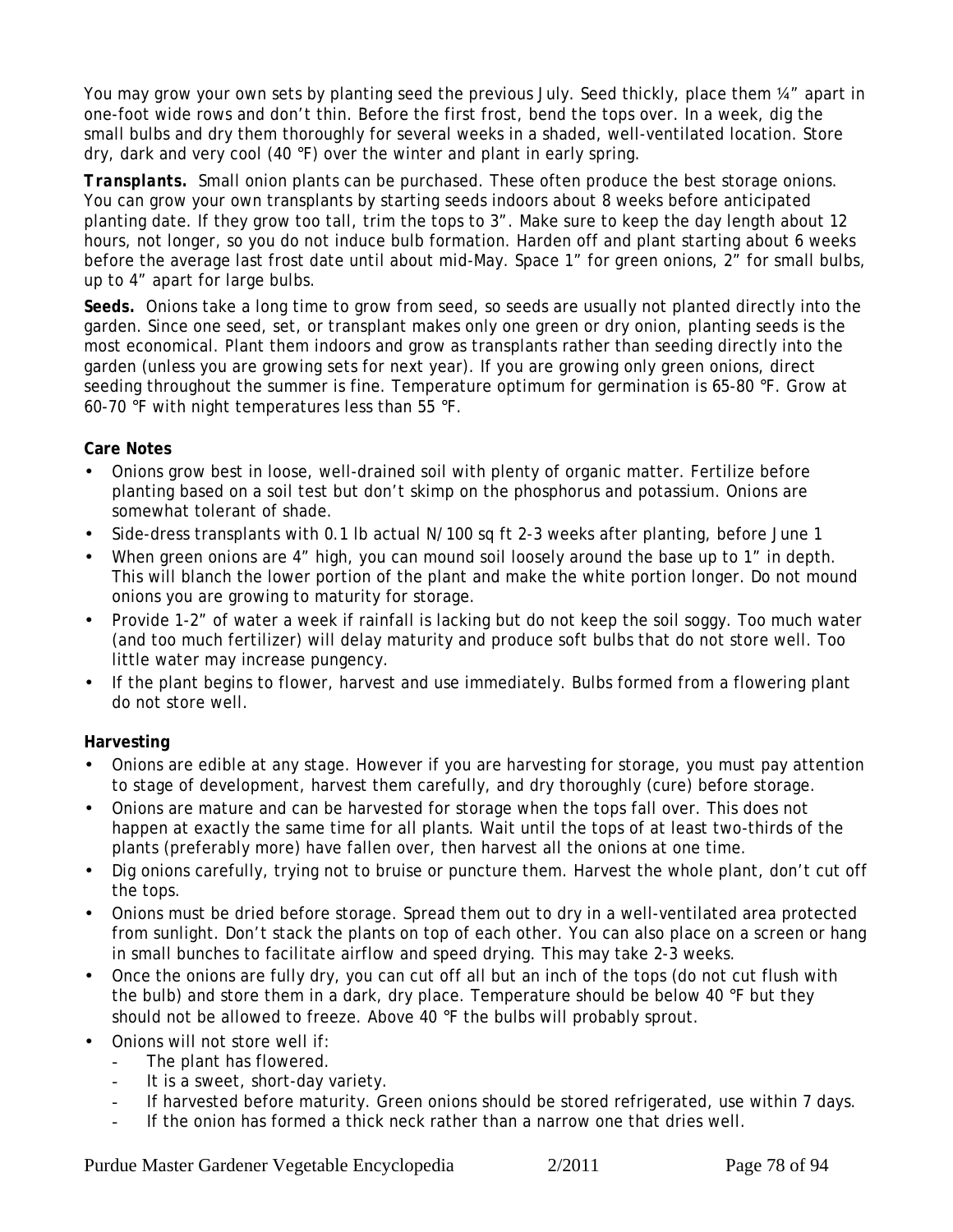- If the top is cut off flush to the bulb, creating an opening for disease organisms.
- The tops are broken over before the bulb is fully mature. These onions do not dry properly.
- If soil was hilled up around the plant before harvest.

### **Common Problems**

- Onions will bolt (begin flowering) if they are exposed to extended cold after planting (so don't plant too early) or if the sets are too large at planting.
- Various fungal diseases can infect onions. Crop rotation will help control them. Some varieties are resistant to Fusarium basal rot.
- Feeding by onion thrips can reduce yield and kill seedlings. These insects are more often a problem if your garden is near a field of small grains. Some onion varieties are resistant to thrips. Thrips are usually found between the leaves and may be difficult to eradicate.
- Onion maggots burrow into and feed on the onion bulb. They are more of a problem in northern Indiana than in the southern portion of the state. These insects can kill seedlings and injure the bulb, reducing storage life. Crop rotation and good sanitation (removing all onion bulbs and leaves from the garden at the end of the season and removing all nearby wild onion plants) will help. Row covers used immediately after planting will help keep the adult from laying eggs near your onion plants. Onion maggots have 2 or 3 generations a year. Controlling the first generation with row covers will control later populations also.

#### **Additional Information**

#### *Green Onions*

Small slender onions with a white base – green onions – are in every grocery. You may also hear them called scallions, spring onions, bunching onions, even Welsh onions, depending on your location. In some areas, "scallion" refers to the plant called shallots by others.

Green onions (as defined above) may be grown from just about any of the onions and onion relatives described here. To make them a green onion, just plant close together and harvest when they are still small.

One species, *Allium fistulosum*, always produces long slender plants with, at most, a small swelling at the end. It is a perennial, grown from Siberia to the tropics. There are bunching (several small bulbs together in a clump) and non-bunching types. They are common in oriental cooking. Some are even known as Japanese bunching onions. This is the species also known as "Welsh" onions. The name derives from the German word "welsche" meaning foreign and has nothing to do with Wales.

*Allium fistulosum* is hardy to at least zone 6, perhaps 5. Grow as you would common garden onion. If you want a longer white portion, 5-6 inches or more, mound soil loosely around the plant as it grows. Harvest by digging up the clump, removing some of the stems and replanting. You can also divide and replant single stems to create new plants in another location.

#### *Pearl and boiler onions*

These onions are ordinary garden onions planted densely and harvested when the bulbs are small. In the north they may be short-day onions. Because these short-day onions begin to form bulbs when the plant is still small (early in the summer as day length reaches 12-13 hours), the bulbs formed are small.

**References**

Onions and Their Relatives, Purdue University http://www.hort.purdue.edu/hort/ext/Pubs/HO/HO\_067.pdf Onions, Garlic, and Shallots, Virginia Cooperative Extension http://pubs.ext.vt.edu/426/426-411/426-411.html

Allium fistulosum, Floridata, http://www.floridata.com/ref/A/alli\_fis.cfm

Purdue Master Gardener Vegetable Encyclopedia 2/2011 Page 79 of 94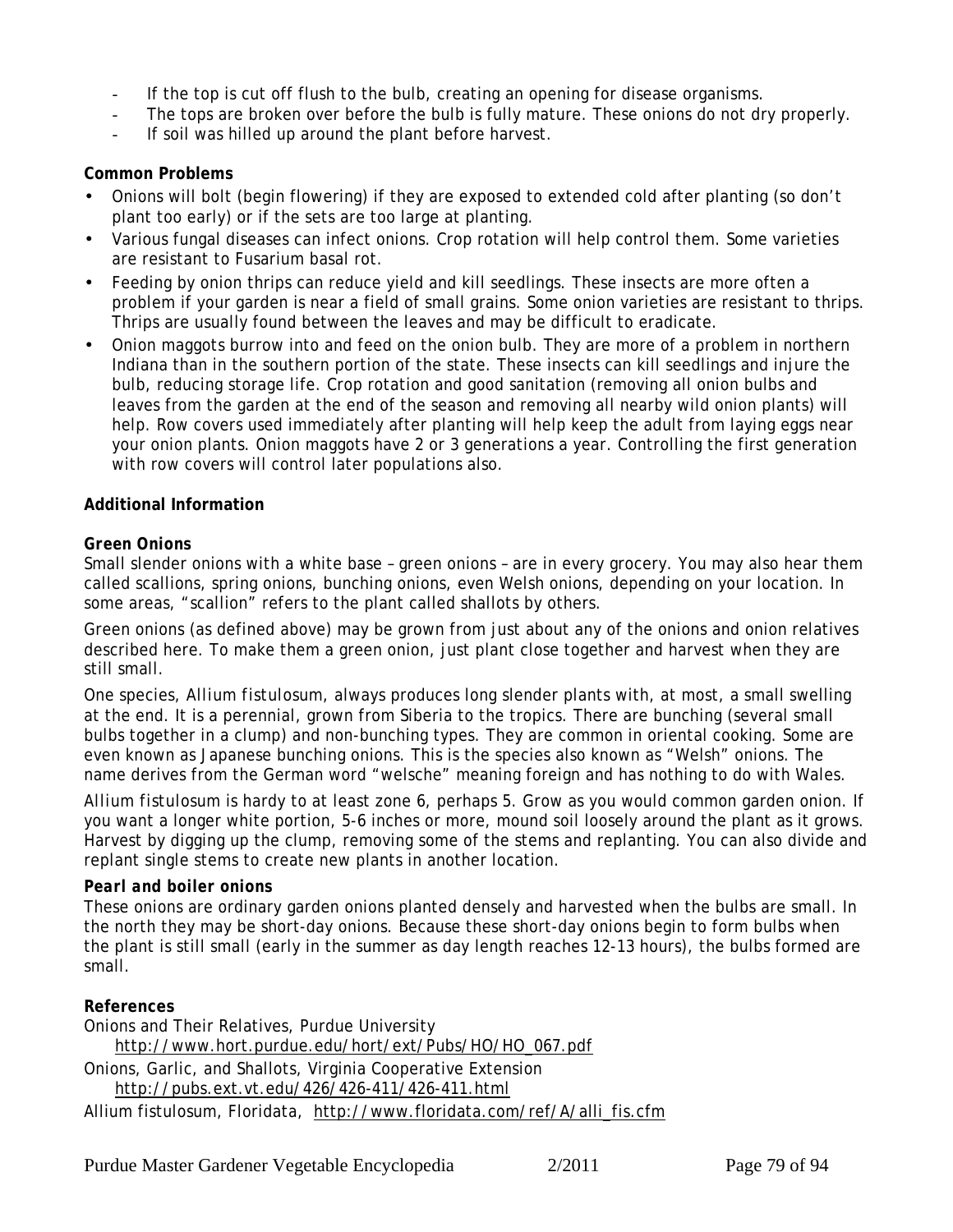# <span id="page-79-0"></span>**Chives and Garlic Chives (***Allium schoenoprasum* **and** *Allium tuberosum)*

Both chives and garlic chives are perennials harvested for their leaves, which grow to about a foot. They produce small bulbs but these are not eaten.

Chives produce purple to pink flowers in early summer. Garlic chives has white flowers in late summer. Deadhead to prevent reseeding.

Chive flowers are edible. Harvest just as they begin to open, picking them regularly to encourage repeat blooms. Chive flowers have a mild onion flavor and do not dry well. Break apart the florets and add to salads, eggs, and other dishes.

Both chives and garlic chives are easy to grow and very hardy, to zone 3. Both can be grown indoors as houseplants and harvested during winter. Simply dig a small clump after a freeze and pot up.

You can start these perennials from seed but you may also find small plants at garden centers or receive a division from a friend. Space plants about 12" apart in sun or part shade after danger of frost is past. Start seeds indoors 6-8 weeks earlier.

You can start harvesting when plants are 6 inches tall. Cut down to 2 inches as needed and use the leaves fresh. It is not necessary to cut off all the leaves in a clump. Cutting leaves from part of the clump and leaving the rest ensures you can harvest more in just a few days. If you cut off all the leaves in a clump you won't be able to harvest again for several weeks.

Do cut frequently to encourage new bulbs to form and encourage tender new growth. Side-dress lightly twice during the growing season if you are harvesting frequently.

Divide plants every 2 or 3 years in spring or fall to prevent overcrowding.

**References** Chives, University of Illinois http://urbanext.illinois.edu/herbs/chives.cfm Chives, North Carolina State University http://www.ces.ncsu.edu/depts/hort/hil/hil-124.html

Purdue Master Gardener Vegetable Encyclopedia 2/2011 Page 80 of 94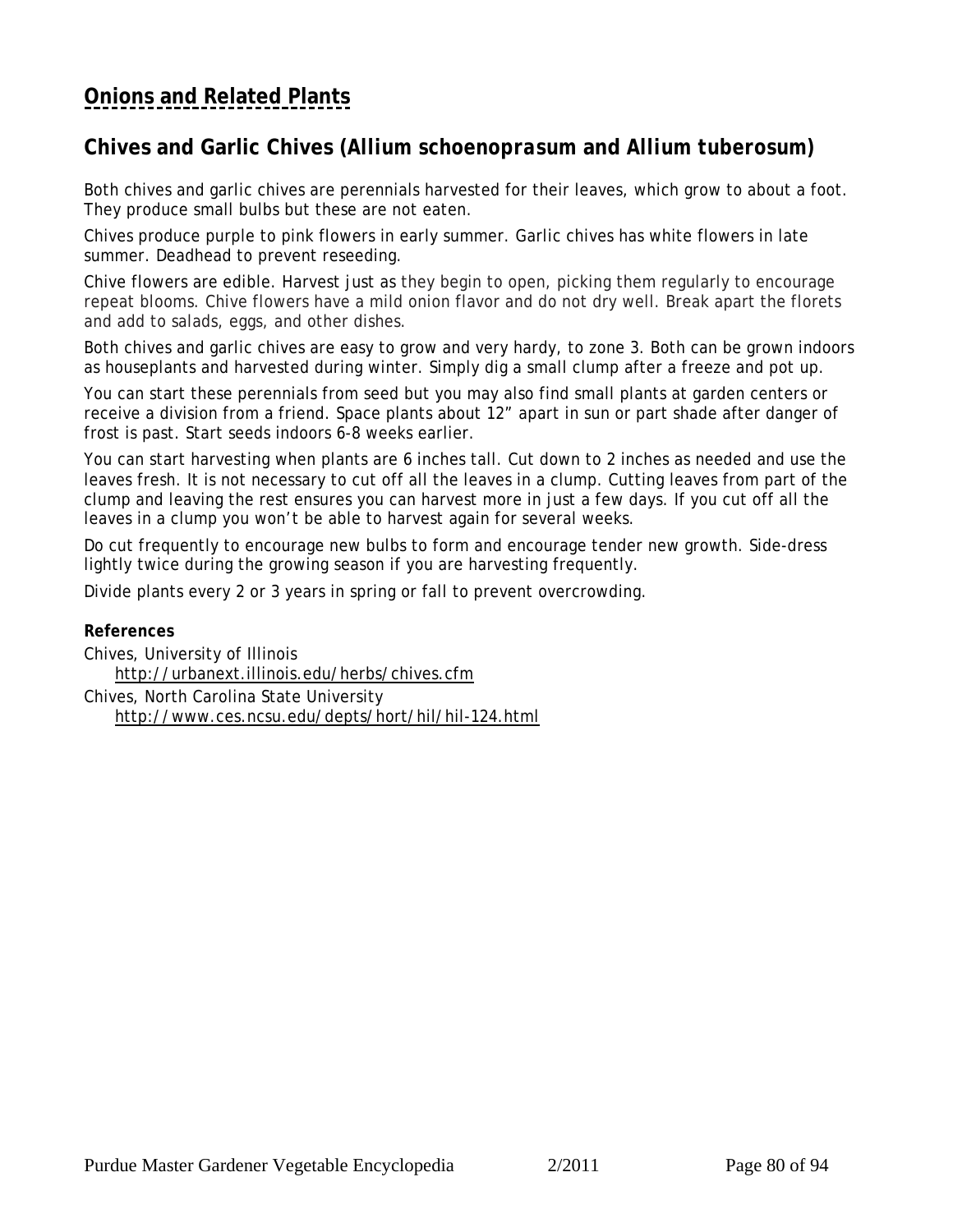# <span id="page-80-0"></span>**Garlic (***Allium sativum)*

Garlic produces a bulb that has many individual cloves, each made of two leaves and a vegetative bud.

Garlic is a perennial that grows to 1-2 ft. It is harvested completely at the end of each growing season.

Most garlic varieties do not flower. These are known as softneck varieties. They produce the largest bulbs and store well.

A few varieties, known has hardneck, produce a scape (a flower stalk) that may flower or produce small aerial bulbs known as bulbils. These are the most cold hardy varieties. To maximize production of hardneck types, remove the scape as it begins to curl (they can be eaten). These varieties do not store as well as softneck varieties.

Garlic needs loose soil with consistent moisture and high fertility. Use 3 lb 10-10-10 or equivalent per 100 sq ft.

Garlic needs a cold season to produce the largest bulbs so it is often planted in October (like ornamental spring-flowering bulbs). Roots will form that fall, then leaf growth begins as the soil warms in early spring. Bulbs begin to form with the long days of June. Plants that are large in June will produce large bulbs; small plants will produce small bulbs. If you must plant in spring, plant as early as you can (March) to maximize growth prior to June.

Immediately before planting, break the garlic into cloves. The largest cloves will produce the largest bulbs. Purchase bulbs grown for planting in the vegetable garden, not those grown for eating found in the grocery, which may be treated to prevent sprouting. Plant each unpeeled clove upright, 1-2" deep and 3-6" apart in rows 12" apart in October or in early spring. Spacing within a wide row is 5"x5". Mulch plantings to conserve moisture and control weeds, which can overtake a garlic planting.

Harvest garlic when tops begin to die down but have 5 green leaves remaining, usually July or August. Plants mature enough to harvest should have cloves that are clearly visible and easily separated but that have not split the outer sheath. The transition is fairly rapid (about 2 weeks), so monitor development once the leaves start to die back. Bulbs with a split sheath are more difficult to harvest and do not store well.

Dry garlic well in a dark, airy place before storage. Estimated yield per 10 ft row is 4 lb.

Pests that attack garlic are those that bother onions.

Elephant garlic is a type of leek that produces very large bulbs but does not store well. Grow it as you do garlic.

## **Reference**

Growing Garlic in Minnestota, University of Minnesota http://www.extension.umn.edu/distribution/cropsystems/dc7317.html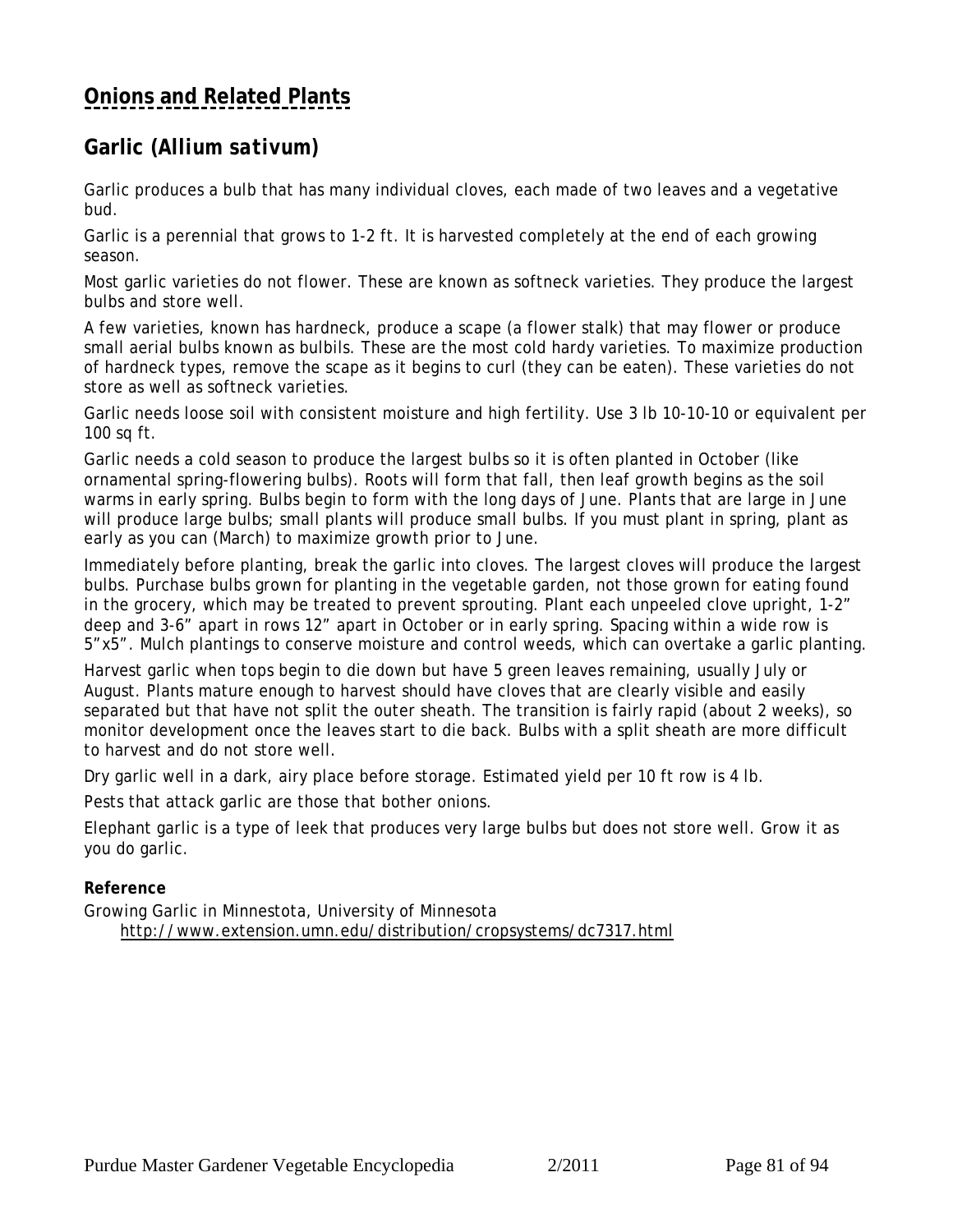# <span id="page-81-0"></span>**Leeks (***Allium ampeloprasum)*

Leeks are a biennial harvested at the end of the first year of growth. Instead of forming a bulb, the leaves form a thick basal column.

Leeks grow slowly from seed and are usually placed in the garden as transplants. You can plant leek transplants starting 4 weeks before and continuing to the average last frost date, as the days begin to warm a bit (reaching into the mid-40s each day). Start seeds indoors in February for transplants. They need at least 8 weeks of growth before transplanting.

Plant 3-5" apart in rows at least 12" apart. Spacing within a wide row is 3-6". Due to the time needed to grow to maturity, leeks are usually only planted in spring.

To make the basal column white, begin blanching when the stem becomes as thick as a pencil. Draw soil loosely around the base as the leaves grow. Leeks will grow to 2-3 ft.

You can harvest leeks throughout the summer and use as green onions. Full-sized leeks are ready to harvest in about 120 days from seed, 80 days from transplants, after the basal column has reached a diameter of 1-1.5". The blanched portion of the basal column may be 6-8" long. Remove the whole plant and cut off the roots and all except 2" of the green leaves. Dig before a hard freeze and store in the refrigerator. You can also mulch the planting heavily with straw then harvest later in fall and in winter whenever the ground is not frozen. Harvest by the end of March before the leek begins to send up a flower stalk. Estimated yield per 10 ft row is 7-14 lb. Each transplant yields one leek.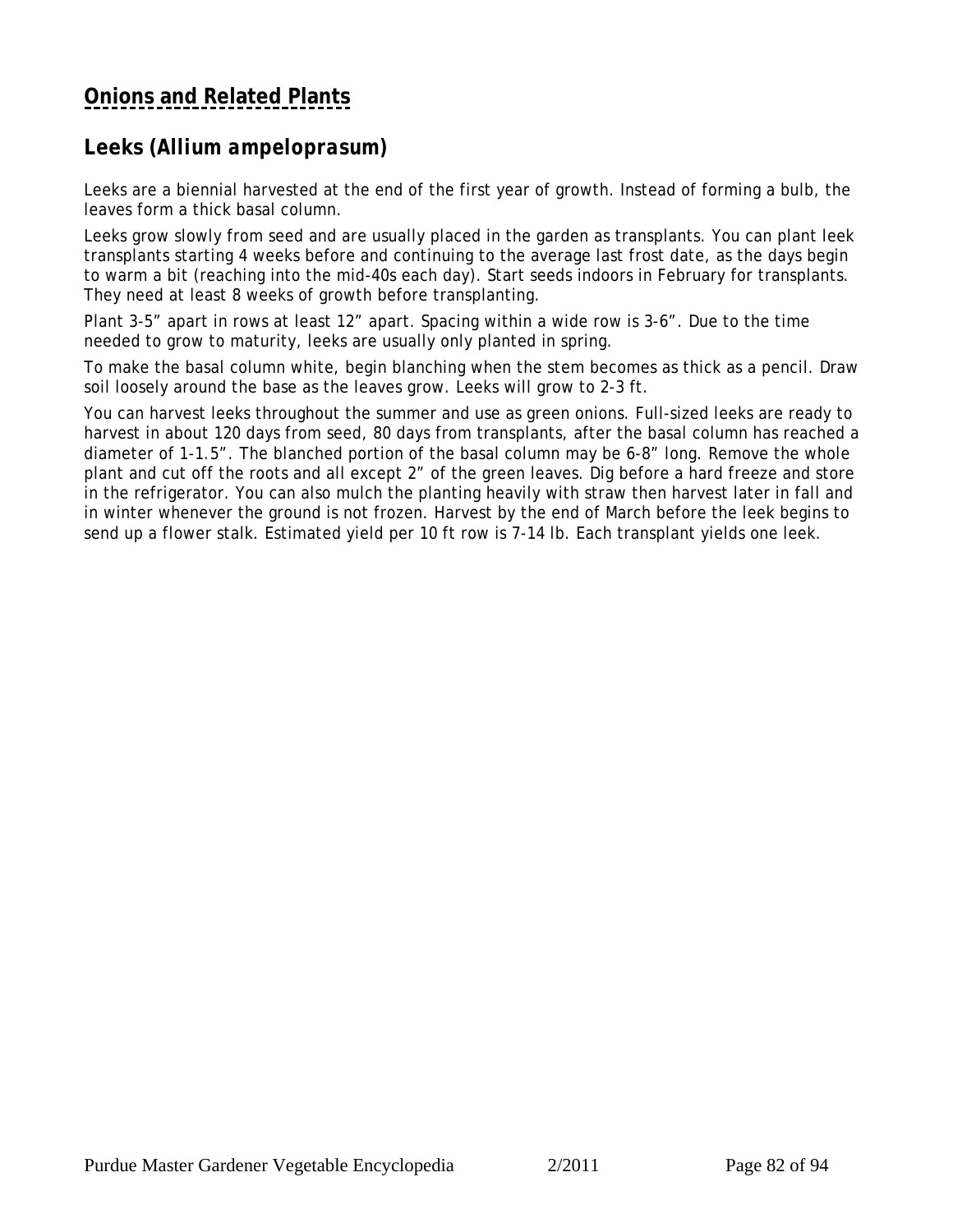## <span id="page-82-0"></span>**Other Onion Relatives**

### *Shallots (Allium cepa* var. *aggregatum)*

Shallots are perennials harvested completely at the end of each growing season. They are a type of onion that forms a bulb with multiple sections. A papery skin divides and surrounds each section. Immature plants are harvested as green onions and, in some parts of the country, all green onions (small slender onions with a white base) are called shallots. In other parts of the country shallots are known as potato or multiplier onion. In fact, shallots and multiplier onions are closely related, with shallots gaining distinction for having a reddish papery skin and a more distinctive and delicate flavor favored in French cuisine.

Shallots are almost always grown from a section of a bulb. The plants often do not often flower and produce seed. Plant 2-4 weeks before the average last frost date. Plant each section so the tips are just covered, 4-6" apart in rows at least 12" apart. Plants will grow 1-2 ft in height. The clump of shallot bulbs often forms above ground. Do not cover these bulbs with soil.

For dry storage bulbs, harvest as you do dry onions. If you are growing for green onions, mound soil loosely around the plant to blanch the lower portions of the leaves. Harvest when plants are 6-8" tall and at least the thickness of a pencil.

#### *Potato/multiplier onions* (*Allium cepa*, Aggregratum group)

These onions are similar to shallots but produce more rounded bulbs. They can be very prolific, one bulb producing 10-12 bulbs of varying sizes by the end of the season. They almost never flower. Potato onions are not common and may be considered heirloom varieties. Grow as you would other onions. From a clump of bulbs of varying sizes, replant the largest bulbs next year, eat or store the small and medium sized bulbs. They store well. Once established, you can grow enough to both eat and provide bulbs for next season's planting.

#### *Egyptian Onion* (*Allium cepa* var. *proliferum)*

Also known as tree onion, topsetting onion, Egyptian walking onion or Catawissa onion, this perennial member of the onion group produces large hollow leaves and grows to 2-3 ft. Instead of a flower cluster, it produces a stalk with small bulbs, called bulbils, on top. The leaves, bulbils, and underground bulbs are all edible. You can plant bulbils or divisions in spring or fall. Leaves can be cut and used as green onions, especially early in the season. Bulbils are harvested in summer as they begin to dry. These plants "walk" across your garden because the stalk with heavy bulbils on top will tend to fall over. The bulbils will root and produce a new plant away from the parent plant. This new plant will repeat the process.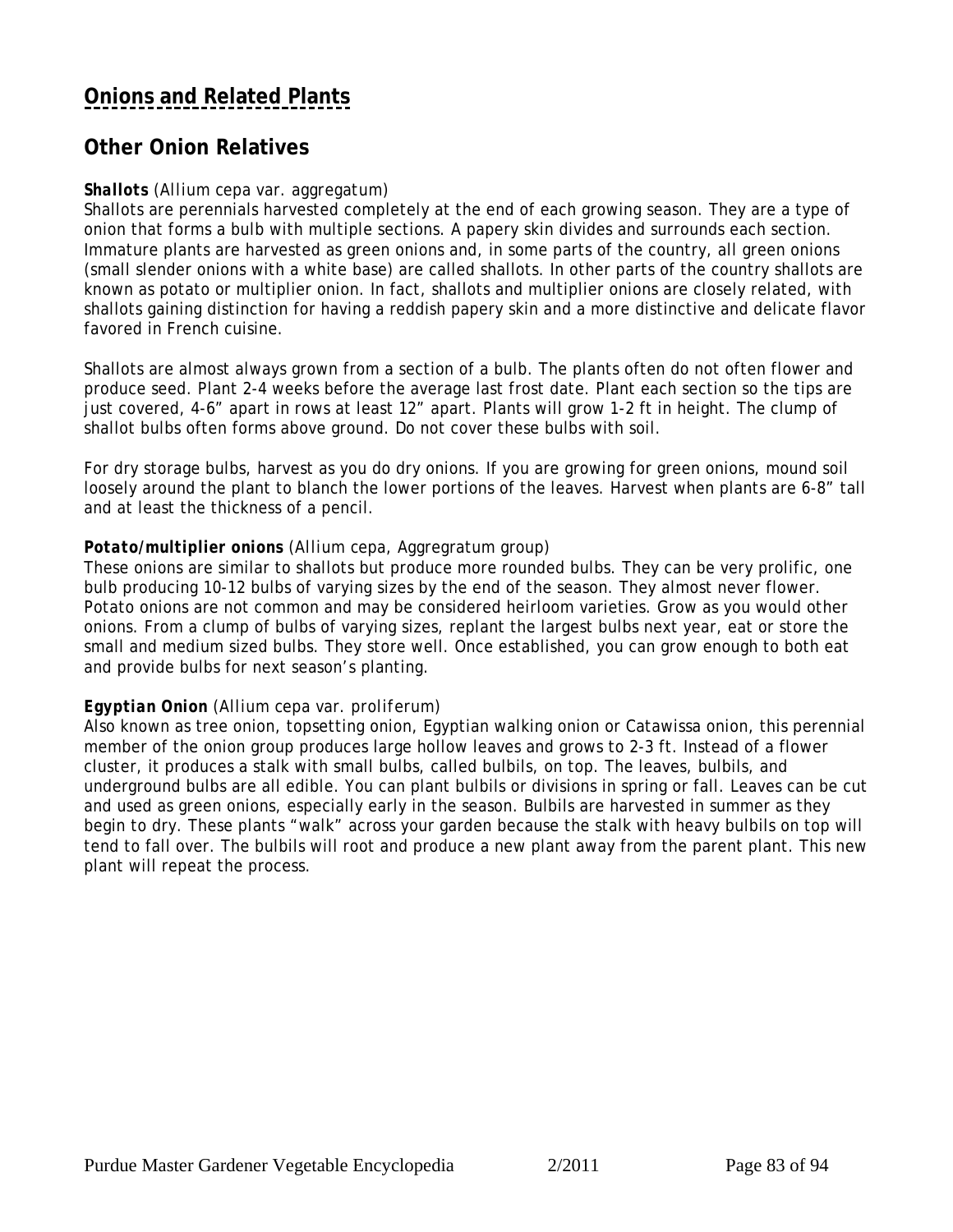# <span id="page-83-0"></span>**The Cucurbits - Introduction**

The vegetables in the Cucurbit family – cucumbers, all squashes, and melons – are almost all large, vining, sprawling plants. Don't underestimate the space they will take in your garden. You can still grow these in a small garden, though, by selecting bush or dwarf varieties or training the vines on a vertical support.

**Links to specific vegetables – please read General Information on Cucurbits (below) first**

[Cucumber](#page-87-0) [Summer squash](#page-88-0) [Winter squash](#page-88-0) **[Pumpkins](#page-89-0)** [Muskmelon and other melons](#page-90-0) [Watermelon](#page-91-0) **[Gourds](#page-92-0)** [Chayote squash](#page-93-0)

All cucurbits are similar botanically and are grown in a similar way. General information about these vegetables is covered in this introduction. Details of growing the individual plants (planting depth, harvesting, etc.) are covered in the listing for each plant.

**General Information on Cucurbits**

- You will find varieties that are vining, sprawling plants and others that are compact and bushy. Vining plants are about 1 ft high; bush varieties about 3 ft high.
- Cucumber, squash, and melons are all warm-season annuals grown for their immature fruit (cucumber, summer squash) or mature fruit (winter squash and melons). They are monoecious (each plant has both male flowers and female flowers). Early in the season, each plant produces only male flowers. Later in the season, both female flowers (that produce fruit) and male flowers (that provide pollen) are produced. The typical cucumber plant first produces 10-20 male flowers before producing a female flower. If the plant is stressed or if days are long and temperatures high, the plant will produce more male flowers than female. As the season progresses and temperatures cool and days are shorter, male and female flowers will be produced in about equal numbers. (You can tell male and female apart by appearance. Female flowers have a short stem and what looks like a miniature fruit below the petals; male flowers have long stems and no miniature fruit).
- Female flowers must be pollinated, by pollen from the same or a different plant, if they are to produce fruit. Because these vegetables are closely related and similar in appearance, the question of cross-pollination between varieties and species arises. Plants of different varieties of the same species can cross-pollinate without affecting the fruits' taste or appearance. The flesh of the fruit is made only of plant material from the female parent. Thus, if a female yellow crookneck flower is pollinated by pollen from a green zucchini, the edible part of the fruit will still be yellow crookneck. However, the plants grown from the resulting seeds will exhibit a mixture of the characteristics of both parents; they will be neither yellow crookneck nor green zucchini but a hybrid of both.

*Take home message:* don't worry about different cucurbits cross-pollinating. The fruit will be fine. Don't save the seeds because you have no way of knowing the source of the pollen and what characteristics the new plant will have. The table below gives species information for common cucurbits.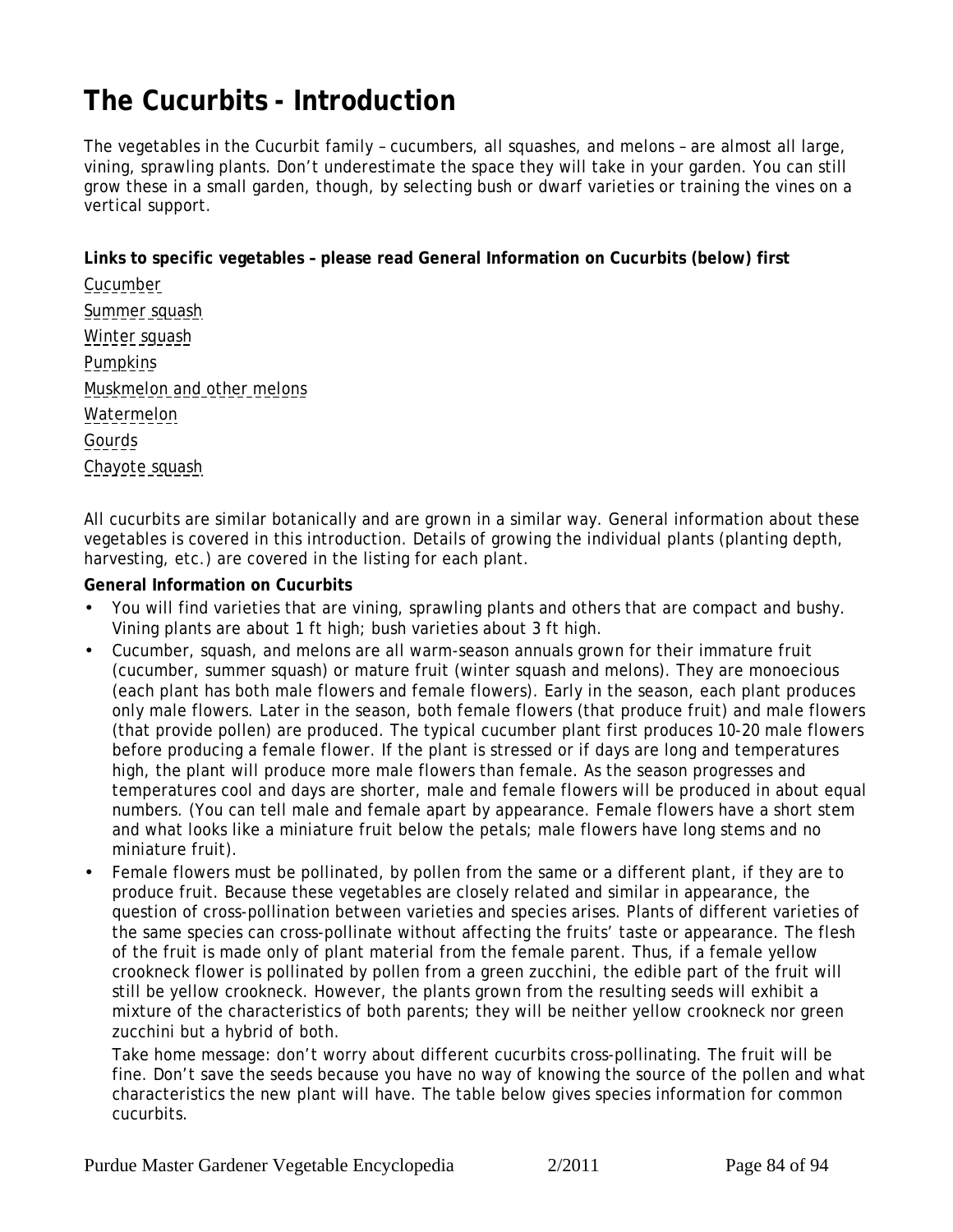- Because pollination is necessary for fruit development, incompletely pollinated flowers will produce malformed fruit. Bees are usually responsible for flower pollination, so anything that decreases their activity, such as cool weather or insecticides, can decrease pollination. If you must use insecticides, apply them when bees are not active.
- Though the fruit is most commonly eaten, male squash and pumpkin flowers are edible and can be battered and fried (female flowers are left on the vine to develop into fruit). Pumpkin and squash seeds can be roasted, salted, and eaten as a snack. Some pumpkins, the "naked-seeded" varieties, have seeds without a hard coat that are perfect for roasting.

**Cucurbit common/scientific name cross-reference** 

The more unusual vegetables listed here can be grown in the same way as squash, muskmelon, and the other cucurbits.

| <b>Species</b>      | Common varieties                                                                                                                                                                             |
|---------------------|----------------------------------------------------------------------------------------------------------------------------------------------------------------------------------------------|
| Citrullus lanatus   | Watermelon                                                                                                                                                                                   |
| Cucurbita maxima    | Very large pumpkins such as 'Big Max' and 'King of the Mammoths';<br>Hubbard, Delicious, and Golden Turban squash; Aladdin and Turk's<br>turban ornamental squash                            |
| Cucurbita mixta     | Pumpkins, many considered heirloom varieties, often with striped or<br>white skin and light flesh, e.g. white cushaw and Tennessee sweet<br>potato; Kabocha squash                           |
| Cucurbita moschata  | Pumpkins with tan skin such as 'Dickinson Field' and "Golden Cushaw';<br>butternut squash; Calabaza                                                                                          |
| Cucumis melo        | Most melons - muskmelons, cantaloupe, honeydew, Crenshaw, Casaba;<br>Armenian or snake cucumber, also oriental sweet melon                                                                   |
| Cucumis sativus     | Cucumber - gherkin, pickling, slicing, burpless, Chinese, and seedless                                                                                                                       |
| Cucurbita pepo      | Most common large, pie, and naked seeded varieties of pumpkins;<br>zucchini squash; yellow crookneck and straightneck squash; scallopini<br>and patty pan squash; acorn squash; many gourds. |
| Lagenaria ssp.      | Very small fruit is eaten and known as cucuzzi, mature fruit is a<br>hardened gourd, 3'+ in length                                                                                           |
| Luffa spp.          | Immature fruit is eaten and known as Chinese okra, mature fruit can be<br>used to make a luffa sponge                                                                                        |
| Momordica charantia | <b>Bitter melon</b>                                                                                                                                                                          |
| Sechium edule       | Chayote squash                                                                                                                                                                               |

**Planting Cucurbits**

- All of the cucurbits thrive in warm days, warm nights, and full sun. Seeds can be planted directly into the garden but do not germinate below 60 °F and higher soil temperature is preferred. Seeds are sometimes pre-treated with fungicides such as thiram or captan to prevent disease problems in cooler soils. Black plastic is often recommended when growing cucurbits, to help the soil warm faster in spring. Put it down in spring as you put in your cool-season vegetables. If the plastic you choose is not water permeable, you will need to place a soaker hose or other type of irrigation under the plastic.
- You can get a head start on the season by starting seeds indoors. These seedlings are not as easy to transplant as those of other vegetables, so some care is needed. Start seeds only 2-3 weeks before outdoor planting date. Each plant should be in its own container since the roots resent disturbance. Grow warm. Optimum germination temperatures are between 75 and 95 °F for most cucurbits. Grow on at 70-80 °F.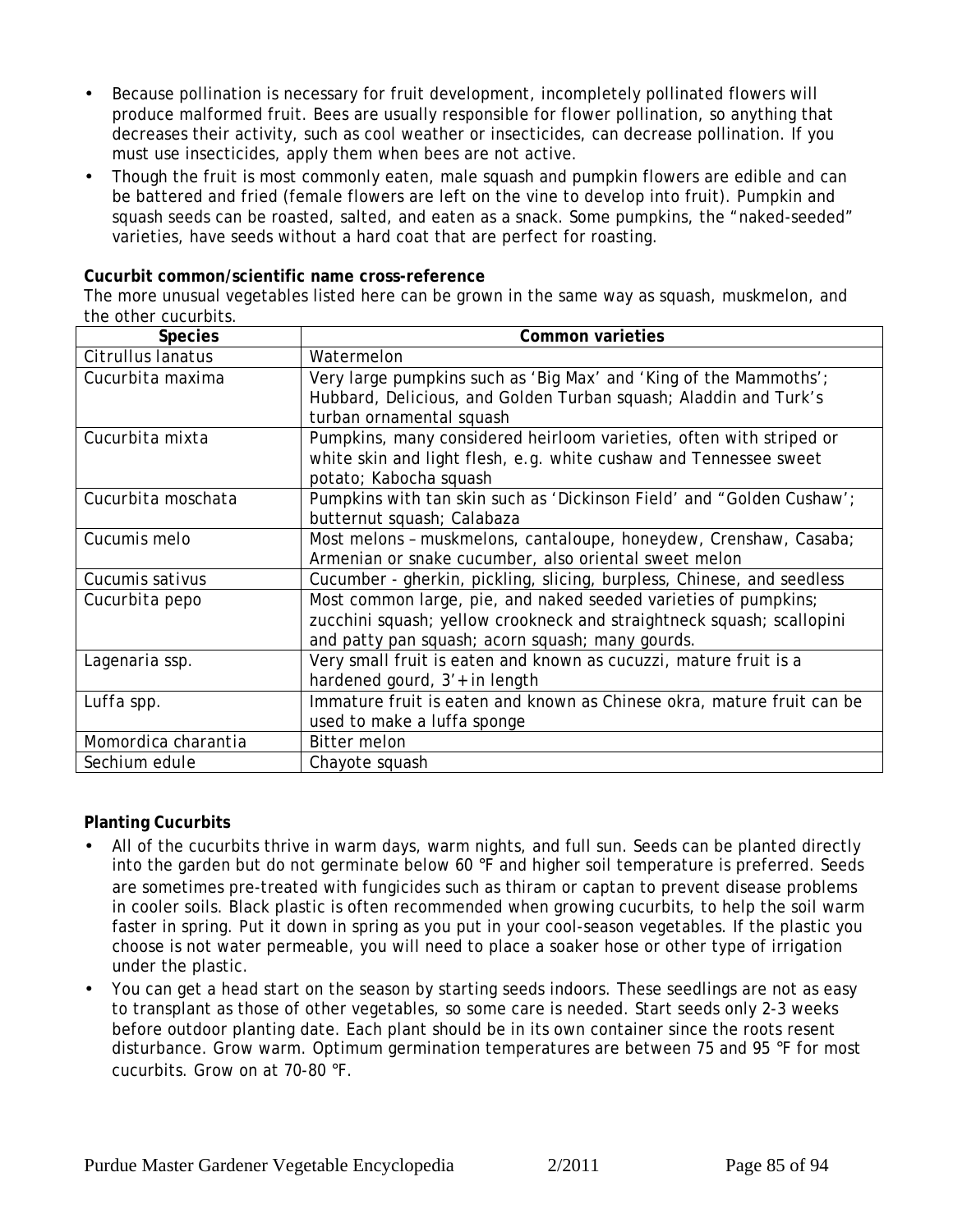- Transplants can also be purchased. Look for stocky plants with no evidence of disease or insect pests. Do not purchase plants with yellow leaves, which indicate the transplant has been stressed.
- Both homegrown and purchased transplants should have no more than 3 fully expanded true leaves when planted.
- Don't plant too early. Wait until soil has warmed and temperatures are reliably over 50 °F. The earliest you should plant is about a week after the average last frost date. You can plant as late as early June in northern Indiana, mid-July in southern Indiana. As long as the soil is warm, earlier planting is recommended. Cucumbers and summer squash can produce all summer long. Some varieties of pumpkin and winter squash may need a long growing season to fully mature.
- Both seeds and transplants can be planted in rows, but they are often planted in hills, with 2-3 plants per hill and the hills spaced 4-8 ft apart. If using seeds, plant 5-6 seeds per hill and thin. Note: The word "hill" gives the impression of a raised area but a raised mound is usually not recommended because the soil dries out quickly. A "hill" is an area where several plants are grouped together. Hills are widely spaced, giving the plants ample room to grow.
- Use a high-phosphorus starter fertilizer at planting.
- If you are not using black plastic, mulch after planting to help retain soil moisture and slow soil temperature changes.

### **Care Notes for Cucurbits**

- Side-dress around the base of the plants with 0.1 lb actual N/100 sq ft one week after flowering begins (or when the vines begin to run on vining types) and again 3 weeks later. *Exception:* do not side-dress watermelon.
- Make sure to remove weeds as the vegetable plants become established. Mulch will help control weeds as well as help retain soil moisture. Once the plants begin to produce long vining stems, the leaves will shade the soil and reduce weed growth.
- Plants should receive at least an inch of water a week, provided all at once to wet the soil 6-8" deep. Consistent soil moisture is important, especially for development of the fruit. Irrigate during a dry spell. Avoid wetting the leaves if at all possible (for example, by using a soaker hose). If using a sprinkler, water early in the morning so leaves can dry. Watermelons are tropical plants and more tolerant of dry soil than the other cucurbits and need watering only during prolonged dry periods.

### **Harvesting Cucurbits**

Please also see information on individual vegetables. Cucumbers and summer squash are harvested when the fruit is immature (not fully grown and rind not yet hard). These plants will produce all summer if fruit is picked regularly and not allowed to mature on the vine. Pumpkins, winter squash, and all melons are harvested when the fruit is mature.

### **Common problems of Cucurbits**

You will have more disease and insect pest problems with the cucurbits than with other vegetables.

*Cultural problems:* misshapen fruit due to poor pollination or low soil fertility; cracking and slitting, especially of melons, if heavy rains occur during ripening; poor flavor due to cool, wet weather, low soil fertility (especially potassium), or picking too early.

*Insects:*

- Cucumber beetles, which damage seedlings and small plants by feeding on leaves and stems and also on maturing fruit. They are responsible for spreading the disease bacterial wilt. Control with row covers until flowering begins.
- Squash vine borers enter the lower stem of squash and pumpkins, feed, and destroy the vascular system. If detected early (look for "sawdust" at base of plant) stems can be slit open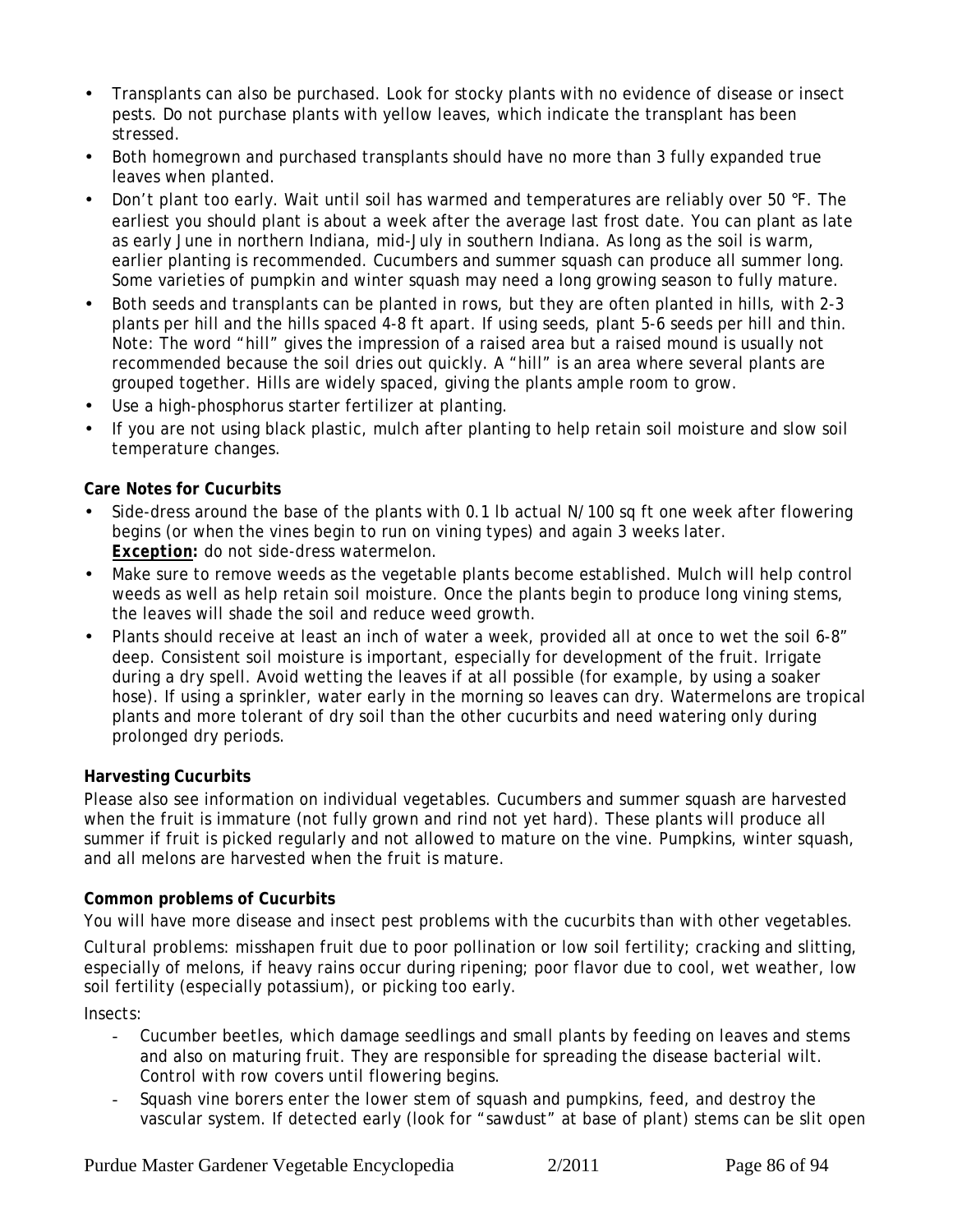and the insect removed and killed. Mound soil up around the damaged stem to encourage new roots to form and keep plant watered. Row covers before flowering can provide some protection but only if cucurbits were not planted in the same area last year. Good cultivation can destroy pupa, which overwinter in the soil. Later plantings (late June/early July) sometimes escape damage. Pumpkin and most squash are susceptible, butternut squash is resistant. Insecticides applied to the lower stem will work if timed to just before and throughout the egg laying period (before early July).

Squash bugs feed on leaves, stems, and fruit. They can kill small plants and spread Yellow Vine Decline. Hand pick, or place a board on the soil near the plants. Bugs will congregate under a board during the night and can be killed the next morning. Insecticides, if used, should be applied as soon as the insects are noticed to prevent an even larger infestation later in the season. Make sure to treat both sides of the leaves.

*Diseases:* bacterial wilt spread by cucumber beetles (some varieties are resistant, watermelons do not get this disease); downy and powdery mildews; various leaf spot diseases, viruses, fruit rot, and several other diseases. When possible, plant resistant varieties. Avoid working with the plants when leaves are wet. Crop rotation can help as will a good clean-up at the end of the season. Fungicides may be required for control.

**References**

Growing Cucumbers, Melons, Squash, Pumpkins and Gourds, Purdue University http://www.hort.purdue.edu/ext/HO-8.pdf

- Growing Cucumbers, Peppers, Squash And Tomatoes In Containers, Ohio State University http://ohioline.osu.edu/hyg-fact/1000/1645.html
- Growing Cucurbits, Pennsylvania State University

 http://horticulture.psu.edu/files/hort/extension/cucurbits.pdf An IPM Scouting Guide for Common Problems of Cucurbit Crops in Kentucky, University of Kentucky http://www.ca.uky.edu/agc/pubs/id/id91/id91.pdf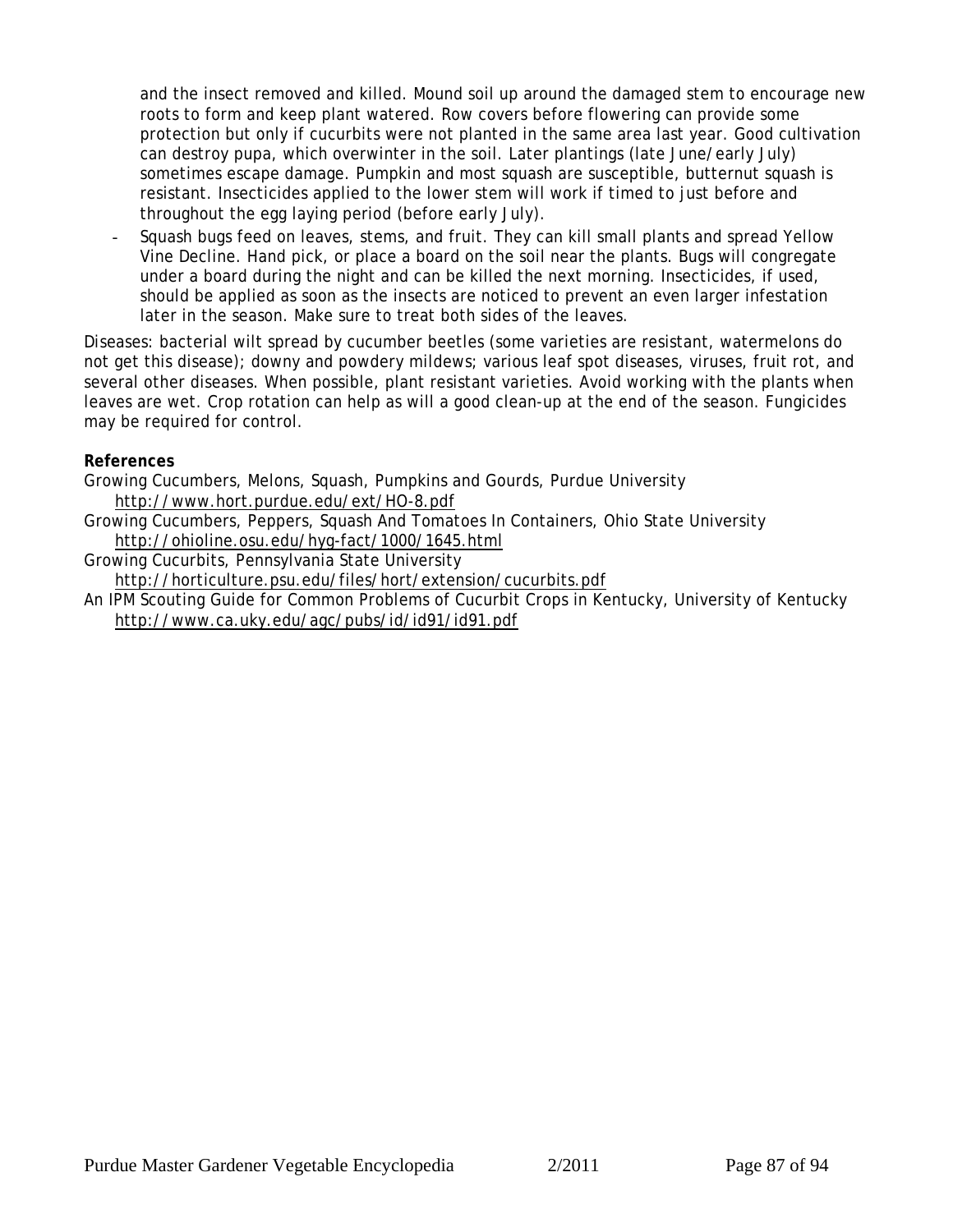### <span id="page-87-0"></span>**Cucumber**

- You can grow vining or bush cucumbers. Vining varieties can be trained on a vertical support. Varieties for pickling produce small cucumbers with thin skin. Slicing cucumbers are larger and are used fresh. "Burpless" cucumbers have tender skin that lacks bitterness. They will be straight rather than curved if grown on a vertical support.
- You may find hybrids that produce only female flowers, called gynoecious hybrids. They produce more fruit than standard cucumber varieties and all the fruit matures at about the same time. Seed packets of these hybrids usually contain seeds of normal cucumber varieties for crosspollination.
- Parthenocarpic varieties develop fruit without pollination and produce fruit with no seeds. These plants can be covered with floating row covers early in the season to reduce insect problems (remove covers as weather warms so plants do not overheat). If pollination does occur, seeds will be produced.
- Plant seeds 0.5-1" deep. Final spacing should be 12-24" apart in rows a minimum of 4 ft apart. For hill planting there should be 3 plants in hills spaced at least 3 ft apart. Plants on vertical supports should be 12" apart, supports at least 2.5 ft apart.
- The first fruit produced by bush cucumbers is ready to harvest in about 50 days, vining varieties in about 60 days.
- Cucumber fruit grows quickly once pollination occurs. Cucumbers for pickling are usually harvested when 2" in length, about 4-5 days after pollination. Slicing cucumbers are harvested when 6-8" long, about 15-18 days after pollination. Burpless cucumbers should be 1-1.5" in diameter and no more than 10" long. Some varieties will get much larger if not harvested. Make sure to harvest regularly, removing any large fruits you missed, so flowering will continue. If pests are controlled, cucumber plants will continue to produce all summer. Estimated yield per 10 ft row is 10 lb.
- Sometimes cucumbers become bitter. Bitterness is stronger at the stem end of the cucumber. The chemicals that cause bitterness (and the "burp"), Cucurbitacin B and Cucurbitacin C, are found in and under the skin, so peeling the cucumber may improve flavor. Bitterness is usually associated with environmental factors, occurring when plants are stressed by low moisture, high temperatures, or poor nutrition. Some varieties have more tendency toward bitterness than others. Once environmental conditions improve, newly formed cucumbers will be less bitter. If it is a continuing problem in your garden, try varieties advertised as burpless or bitter-free.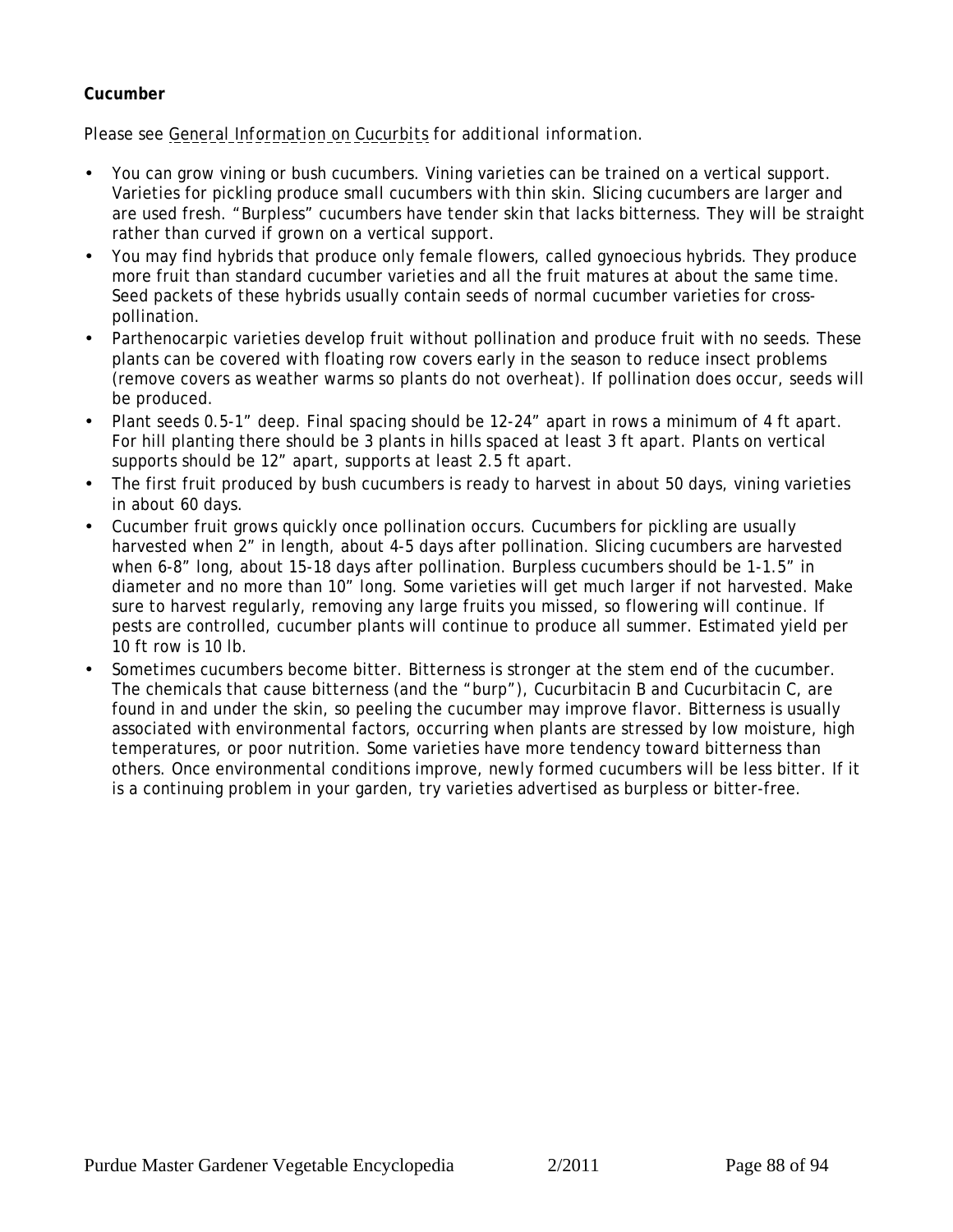### <span id="page-88-0"></span>**Summer Squash**

*Please see [General Information on Cucurbits](#page-83-0) for additional information.*

- Common varieties include those that produce straight green fruit (zucchini, cocozelle, caserta), yellow fruit, such as crookneck or straight neck, and scalloped fruit such as scallopini or patty pan that are often white
- Most summer squash varieties are bush type plants rather than vines.
- Plant seeds 1" deep, 24-36" in rows at least 30" apart. If planting in hills, plant 3 plants in hills 4 ft apart.
- Summer squash are harvested when the fruit is immature, while the skin and flesh is still tender. Plants will continue to produce new flowers and fruit if harvested regularly, providing squash throughout the summer.
- Once pollination occurs, summer squash is ready to pick in 4-8 days. If you don't inspect the plants every day or two, the squash will quickly grow too large. Flowering may decrease. If you find an overmature fruit, pick and discard it.
- Harvest the elongated varieties (e.g. zucchini, crookneck) when they are less than 2" in diameter and 6-8" long. Scalloped types should be 3-4" in diameter. If the rind is too tough to be marked by a thumbnail, it is too mature for the table. The first fruit is ready to harvest 40-50 days from seed. Estimated yield per 10 ft row is 60 fruit (about 15 lb).

### **Winter Squash**

- Winter squash fruit is harvested when it is fully mature. It stores well over winter (hence the name). It is usually baked or made into pies. Vining, semi-vining, and bush varieties are available. Acorn, butternut, hubbard, Turk's turban, and cushaw are types of winter squash.
- Plant seeds 1" deep. For bush varieties, space 24-36" apart in rows 6 ft apart. Vining winter squash require 50-100 sq ft per hill. For vining varieties allow 5-6 ft between hills with 2-3 plants and at least 7 ft between rows. For semi-vining varieties, thin to 2 plants per hill, 4 ft between hills, 8 ft between rows.
- Harvest as you do pumpkins, when color is deep and the rind is hard. Protect from a light freeze (cold weather improves flavor) but harvest before a hard freeze. Leave 2" of stem. Fruit which has been cut, bruised, or frozen will not keep. Store dry at 50-55 °F. Do not pile more than 2 fruit deep. Each plant should produce several fruit.
- Winter squash matures in 85-100 days from seed. Once pollination occurs, fruit matures in 60-90 days depending on variety. Estimated yield per 10 ft row is 10 lb.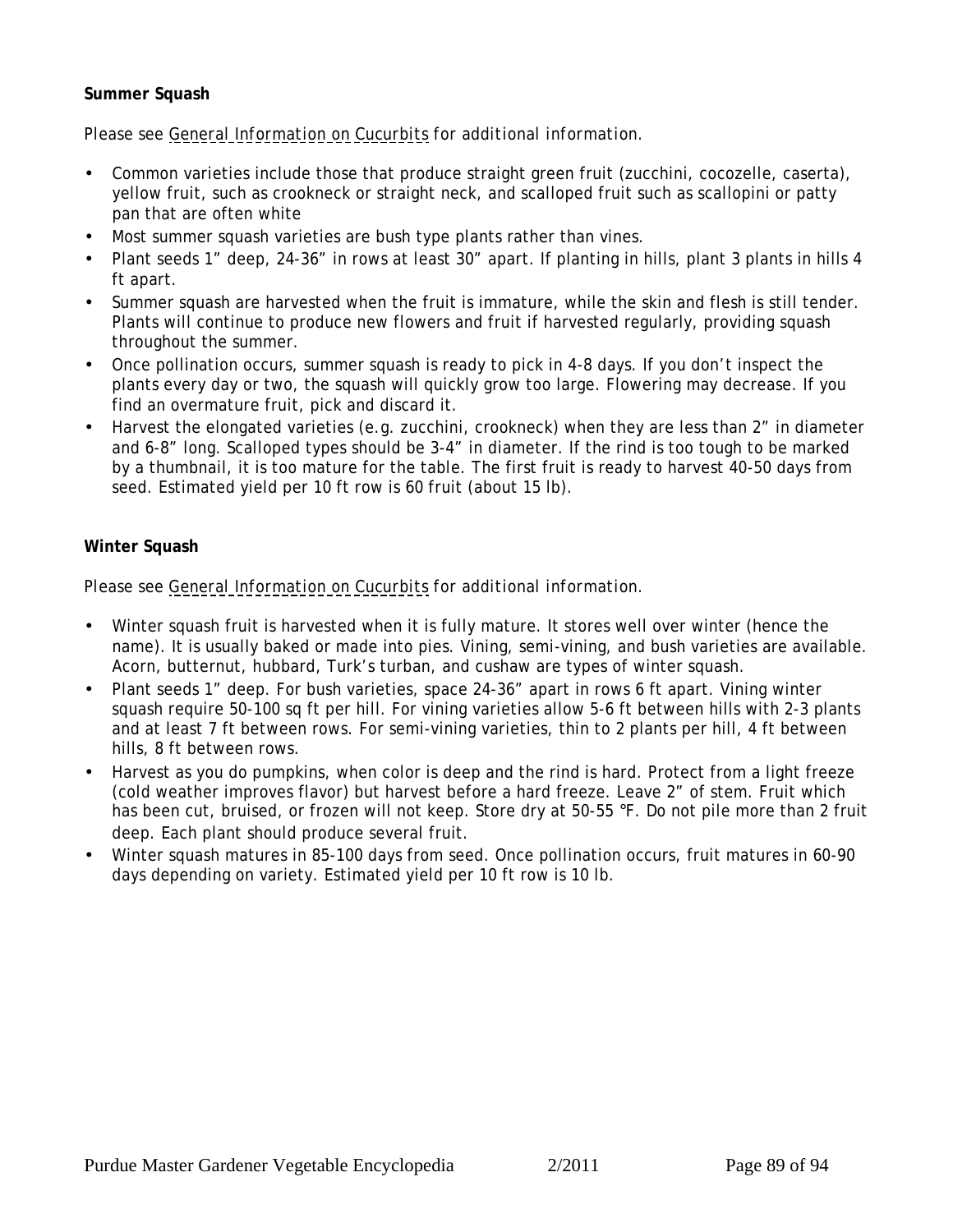## <span id="page-89-0"></span>**Pumpkin**

- There are many varieties of pumpkin, even several species (see the table in General Information on Cucurbits). Grow the small ones (called pie pumpkins) for cooking, the large ones for cooking and carving, jumbo varieties for county and state fairs, and naked-seeded varieties for roasted seeds (these varieties bear large, hull-less seeds).
- Plant seeds 1" deep, final spacing for bush varieties is 24-48" in rows 6 ft apart. Vining pumpkins require 50-100 sq ft per hill. For vining varieties allow 5-6 ft between hills with 2-3 plants and at least 10 ft between rows. For semi-vining (semi-bush) varieties, thin to 2 plants per hill, 4 ft between hills, 8 ft between rows. For miniature varieties, plant in rows, 2 ft between plants, a minimum of 6 ft between rows.
- Pumpkins are ready to harvest when they are a deep, solid color. Different varieties may be orange, tan, white, or striped, so know how your variety should look. The rind should be hard. You can cover pumpkins to protect them from a light frost, but make sure to harvest before heavy frosts. Pumpkins harvested afterwards will not keep.
- Harvest carefully so the fruit is not injured. Cut the pumpkin from the vine using a sharp knife or pruning shears, leaving 3-4" of stem attached. Store dry at 50-55 °F. Estimated yield per 10 ft row is 40 lb.
- Most varieties mature in 100-110 days. Jumbo pumpkins (*Cucurbita maxima* varieties) take 120 days to mature. Once pollination occurs, pumpkins will ripen in 65-90 days, depending on variety. You will get only one or two large pumpkins per plant. Miniature pumpkins (about 3" in size) may yield a dozen pumpkins per plant.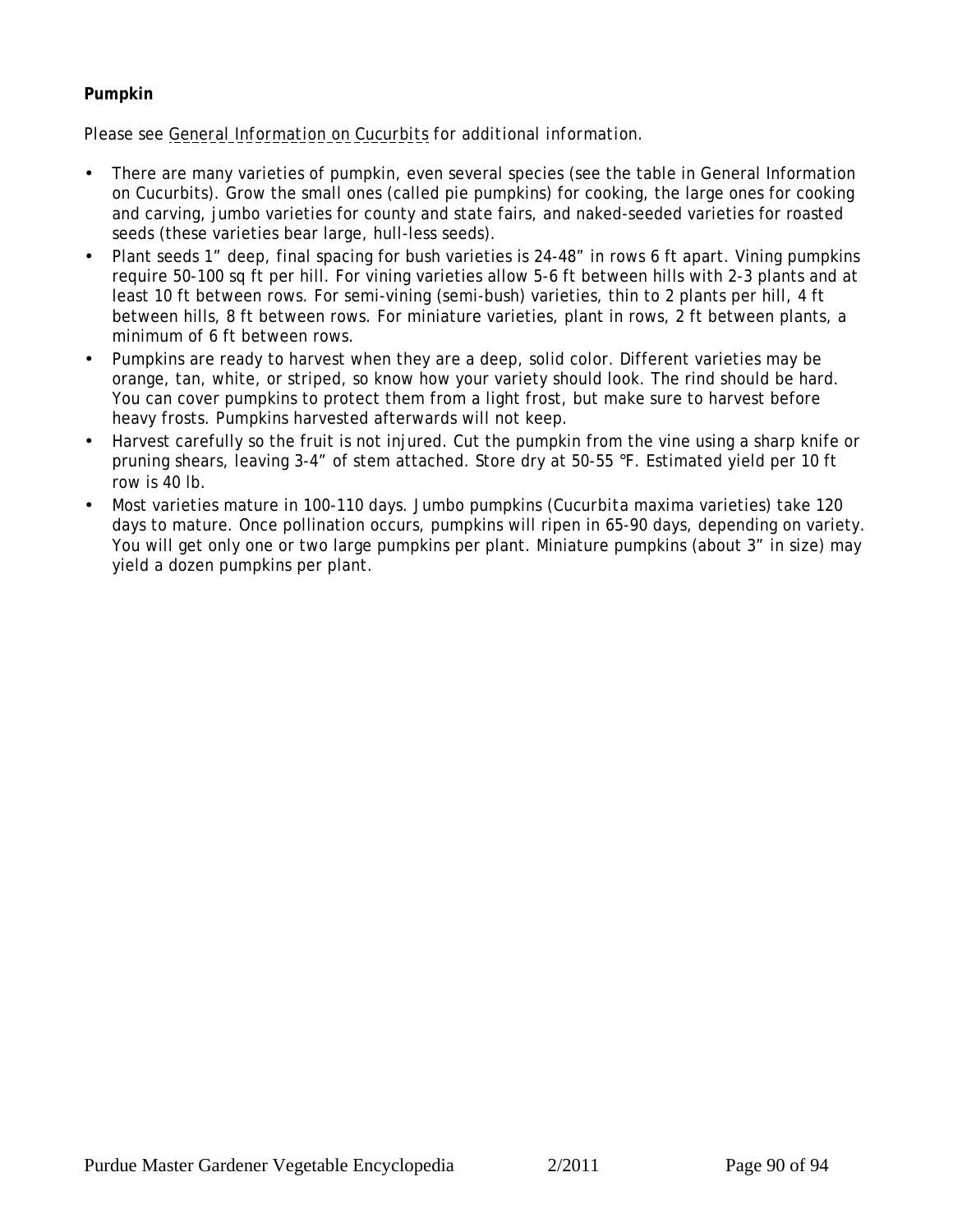<span id="page-90-0"></span>**Muskmelon and other melons**

- The muskmelon of the garden produces the fruit called "cantaloupe" in the grocery. True cantaloupe, with a hard, warty rind and green flesh, is not often grown in the US. Muskmelon (the grocery's cantaloupe) has a netted rind.
- Honeydew, Crenshaw, and Casaba are grown in the same way as muskmelon but take much longer to mature. If you are gardening in northern Indiana, even the early maturing varieties may not ripen before a frost.
- Plant seeds 1" deep. Final spacing is 18-24" in rows at least 4 ft apart. If planting in hills, place 2 plants in hills every 3 ft or 3 plants every 4 ft. Rows are still 4 ft apart.
- Too much or too little rain during ripening can impact fruit quality and integrity. Irrigate if rainfall is lacking. Melons prefer drier, rather than wetter, soil as they near maturity.
- Fruit is heavy enough that it should be supported if plants are grown on a vertical support. Slings made of nylon stockings or cheesecloth work well.
- Each plant should produce several fruit. Early muskmelon varieties mature in about 70 days, most in 80-90 days. Honeydew matures in 85-95 days, Casaba Golden Beauty in 110. Once pollinated, a muskmelon takes 42-46 days to ripen.
- Muskmelons are ripe when the rind between the netting turns from green to tan or yellow. Gently lift the melon. The stem should separate easily from the fruit (sometimes the word "slip" is used, for example, the fruit should "slip" the vine). Estimated yield per 10 ft row is 10 melons.
- Honeydew and Crenshaw are cut from the vine when they have turned completely yellow. If kept at room temperature they will continue to improve. They are fully ripe when the blossom end (non-stem end) is soft to pressure.
- Harvest early in day when plants are dry. Check the fruit frequently as it nears ripeness, every other day early in the season, every day later on.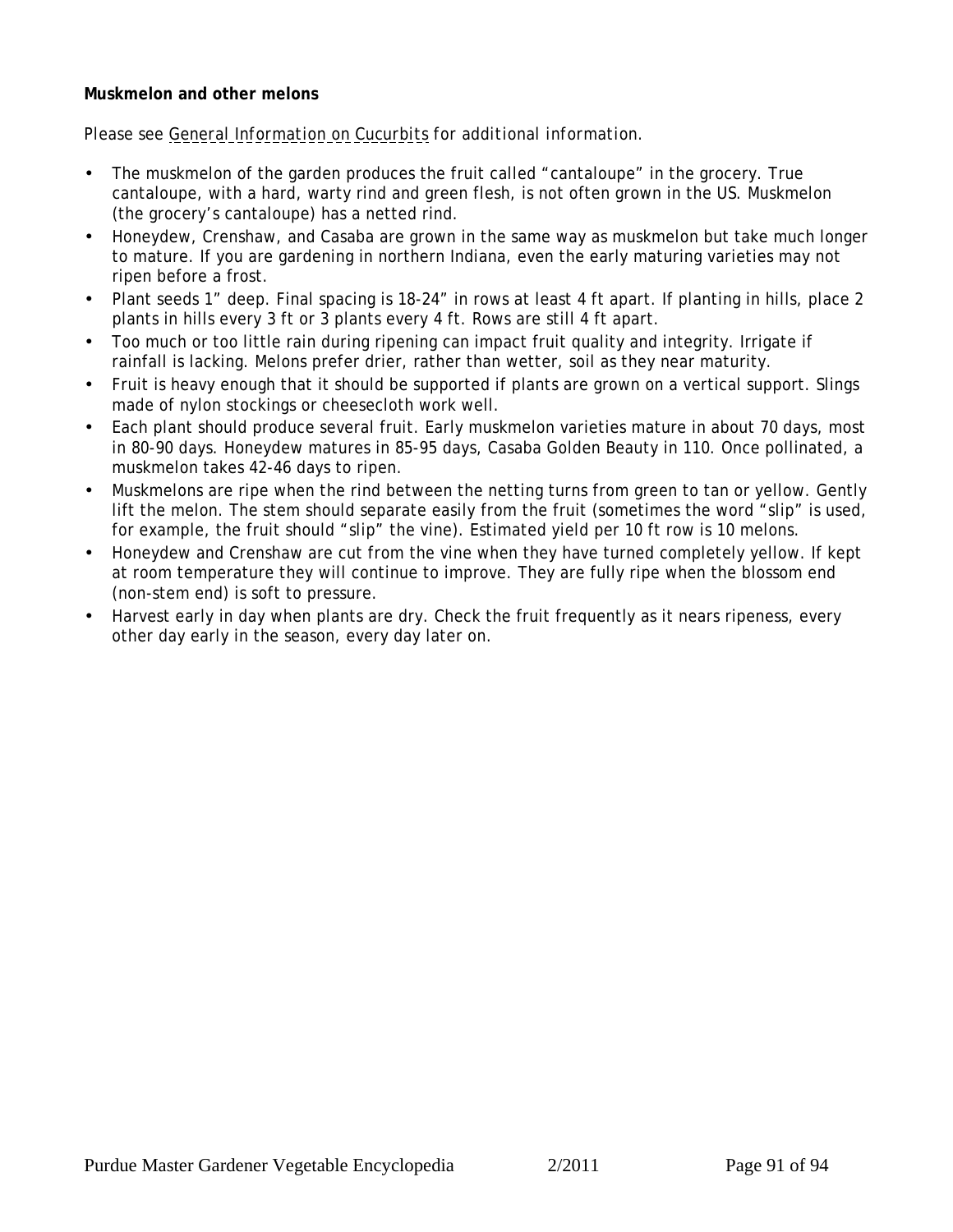## <span id="page-91-0"></span>**Watermelon**

- By selecting different varieties you can grow watermelons that weigh only 6 pounds and others that weigh in at 22 pounds.
- You can also grow seedless watermelons. The seeds for these melons are produced by crossing a variety with 4 sets of chromosomes with one that has 2 sets of chromosomes (2 is the normal number). The resulting seed (with 3 sets of chromosomes) will germinate, grow, and flower but, after pollination, only a few soft seeds form in the developing fruit. The seedless variety does not produce viable pollen so a second, seeded, variety must be planted nearby. If you plant a seeded variety that has a different color or shape, you will be able to tell the fruits apart once harvested. Most packets of seedless watermelon seed have a few seeds of a seeded variety included. You can tell the seeds apart before planting by size – the seedless variety has the larger seeds.
- Watermelon will tolerate a slightly lower pH than other cucurbits, growing well at pH between 5.5 and 6.8.
- Plant seeds 1" deep. Plant watermelons 24-48" apart in rows 6 ft apart. If growing in hills, hills should be 6 ft apart, in rows at least 7 ft apart with 3 plants per hill.
- Watermelons are a tropical species and are more tolerant of heat and drought than other commonly grown cucurbits.
- Large watermelons take longer to mature, 120 days for the larger ones, compared to 70-80 days for smaller ones. Once pollination occurs, the fruit matures in about 42-45 days.
- Harvest watermelons when they are fully ripe. Estimated yield per 10 ft row is 4-10 melons.
- Use a combination of the following four indicators to determine when watermelons are ripe:
	- 1. The light green, curly tendrils on the stem near the point of fruit attachment turn brown and dry. Some varieties may do this 5-10 days before the fruit is fully ripe.
	- 2. The surface color of the fruit loses its slick appearance and turns dull.
	- 3. The skin becomes rough and you can penetrate it with your thumbnail.
	- 4. The cultivars that are predominantly dark green will turn a buttery yellow on the ground side. Lighter melons will also turn yellow, but not as deep as darker melons.
- Store watermelons cool but not cold, then put them in the refrigerator to cool just before eating.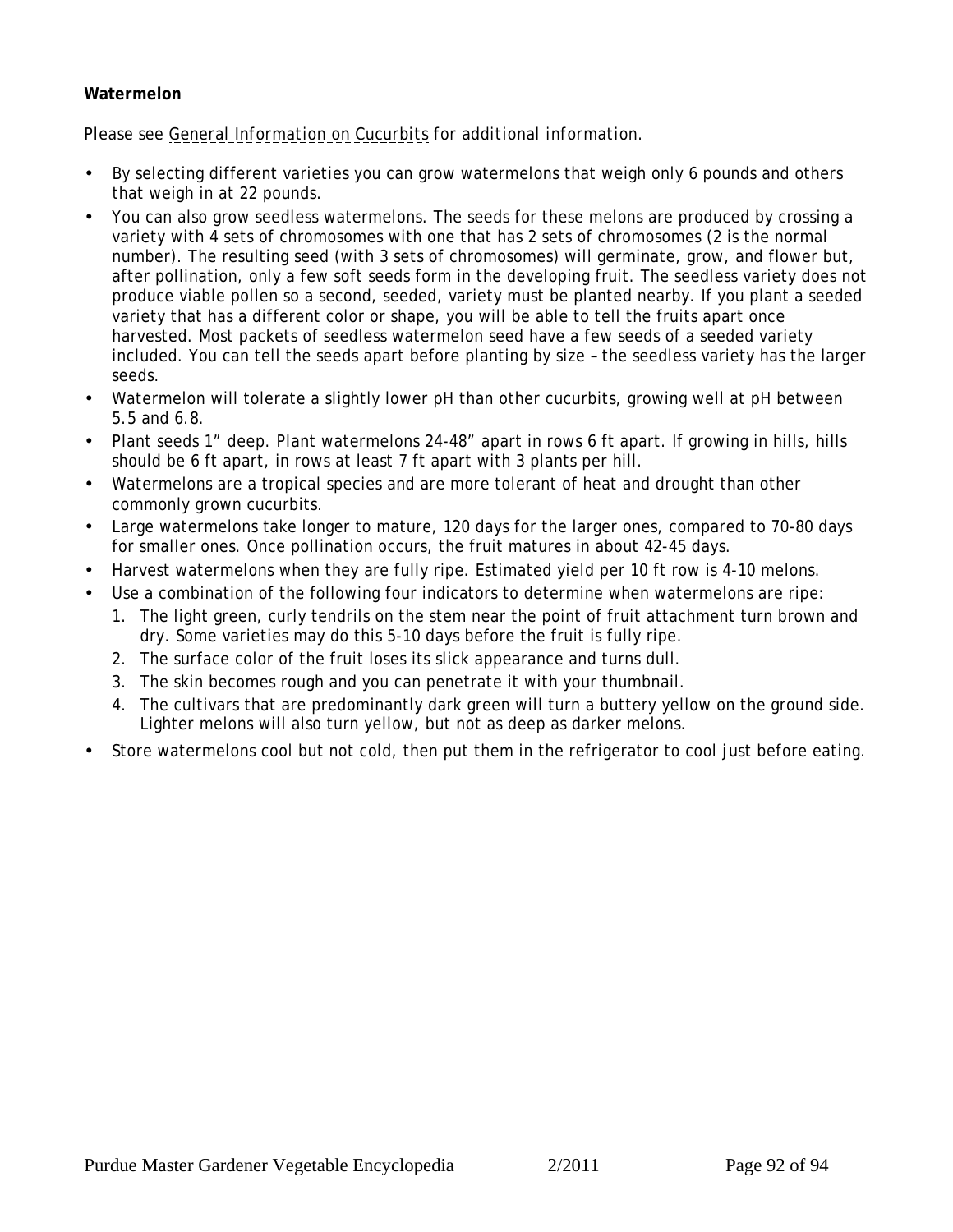## <span id="page-92-0"></span>**Gourds**

*Please see [General Information on Cucurbits](#page-83-0) for additional information.*

- The commonly grown gourds belong to three genera *Cucurbita*, *Lagenaria*, and *Luffa.* They are most often grown for their ornamental mature fruit though very small immature fruit is edible. The Cucurbita types are most common, are very colorful, and come in unusual shapes. The Lagenaria type are typically called bottle or dipper gourds. Luffa are made into sponges.
- Grow gourds as you do other cucurbits.
- Plant seeds 1" deep, less if seeds are small. Plant in rows or hills (2-3 plants per hill). Plants or hills should be at least 6-8 ft apart.
- Immature gourds can be eaten. Harvest about 1 week after flowering.
- Gourds need a long growing season. Days to harvest varies greatly with variety and can be between 100 and 180 days.
- Gourds are ready to harvest when the stems dry and turn brown. The rind should be thick and hard. If you squeeze the gourd between your fingers, there should be no give. Harvest mature gourds before frost. Cut from the vine and leave a few inches of stem attached.
- The exception is the Luffa or sponge gourd. Harvest after the vines are killed by a frost.

**Reference** Gourds, Purdue University http://www.hort.purdue.edu/ext/HO-135.pdf